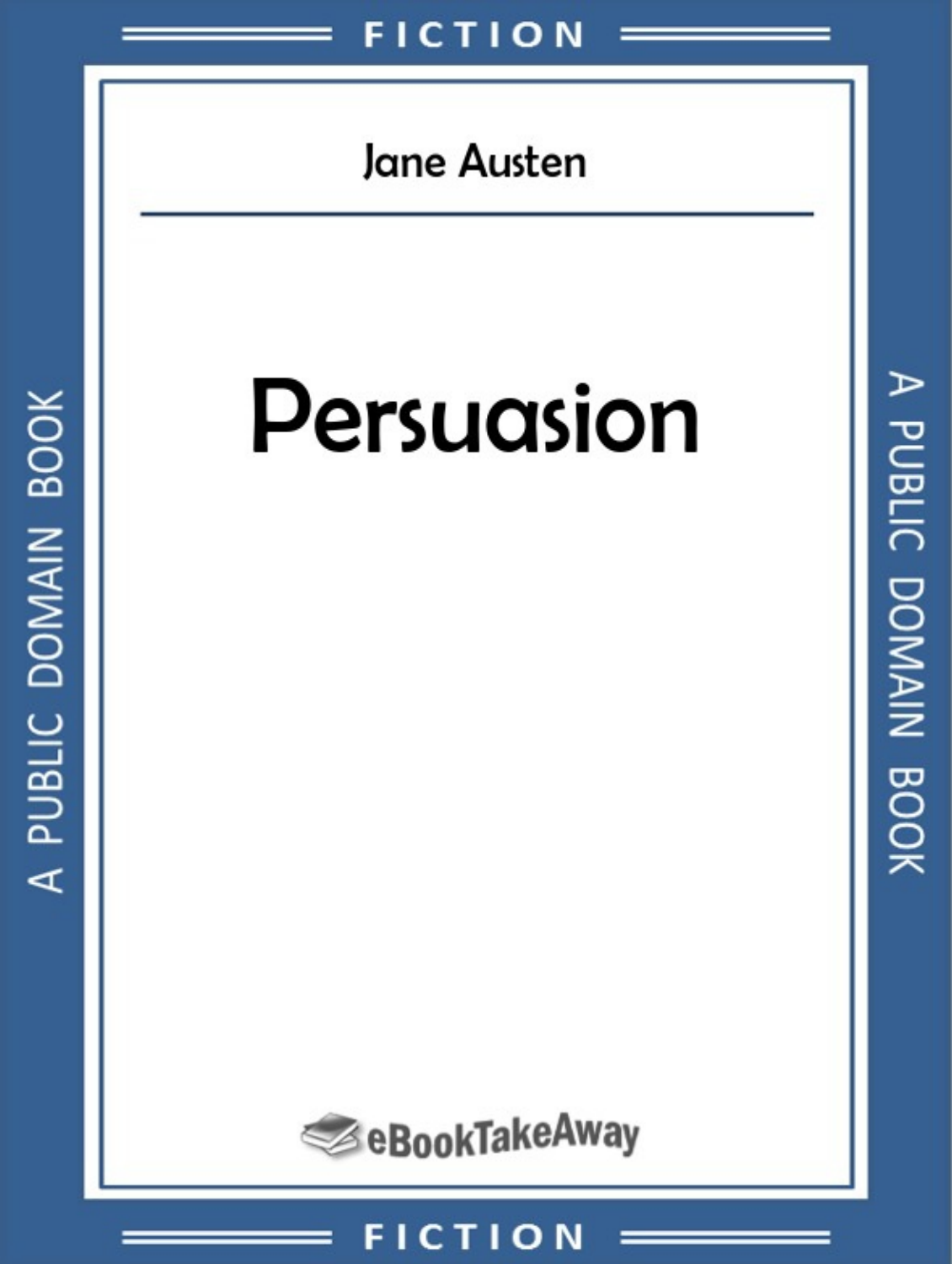# **Persuasion**

**by**

## **Jane Austen**

#### **(1818)**

| <b>CHAPTER I</b>    | <b>CHAPTER II</b>    | <b>CHAPTER III</b>   | <b>CHAPTER IV</b>   |
|---------------------|----------------------|----------------------|---------------------|
| <b>CHAPTER V</b>    | <b>CHAPTER VI</b>    | <b>CHAPTER VII</b>   | <b>CHAPTER VIII</b> |
| <b>CHAPTER IX</b>   | <b>CHAPTER X</b>     | <b>CHAPTER XI</b>    | <b>CHAPTER XII</b>  |
| <b>CHAPTER XIII</b> | <b>CHAPTER XIV</b>   | <b>CHAPTER XV</b>    | <b>CHAPTER XVI</b>  |
| <b>CHAPTER XVII</b> | <b>CHAPTER XVIII</b> | <b>CHAPTER XIX</b>   | <b>CHAPTER XX</b>   |
| <b>CHAPTER XXI</b>  | <b>CHAPTER XXII</b>  | <b>CHAPTER XXIII</b> | <b>CHAPTER XXIV</b> |
|                     |                      |                      |                     |

#### **Chapter 1**

<span id="page-1-0"></span>Sir Walter Elliot, of Kellynch Hall, in Somersetshire, was a man who, for his own amusement, never took up any book but the Baronetage; there he found occupation for an idle hour, and consolation in a distressed one; there his faculties were roused into admiration and respect, by contemplating the limited remnant of the earliest patents; there any unwelcome sensations, arising from domestic affairs changed naturally into pity and contempt as he turned over the almost endless creations of the last century; and there, if every other leaf were powerless, he could read his own history with an interest which never failed. This was the page at which the favourite volume always opened:

### **"ELLIOT OF KELLYNCH HALL.**

"Walter Elliot, born March 1, 1760, married, July 15, 1784, Elizabeth, daughter of James Stevenson, Esq. of South Park, in the county of Gloucester, by which lady (who died 1800) he has issue Elizabeth, born June 1, 1785; Anne, born August 9, 1787; a still-born son, November 5, 1789; Mary, born November 20, 1791."

Precisely such had the paragraph originally stood from the printer's hands; but Sir Walter had improved it by adding, for the information of himself and his family, these words, after the date of Mary's birth-- "Married, December 16, 1810, Charles, son and heir of Charles Musgrove, Esq. of Uppercross, in the county of Somerset," and by inserting most accurately the day of the month on which he had lost his wife.

Then followed the history and rise of the ancient and respectable family, in the usual terms; how it had been first settled in Cheshire; how mentioned in Dugdale, serving the office of high sheriff, representing a borough in three successive parliaments, exertions of loyalty, and dignity of baronet, in the first year of Charles II, with all the Marys and Elizabeths they had married; forming altogether two handsome duodecimo pages, and concluding with the arms and motto:--"Principal seat, Kellynch Hall, in the county of Somerset," and Sir Walter's handwriting again in this finale:--

"Heir presumptive, William Walter Elliot, Esq., great grandson of the second Sir Walter."

Vanity was the beginning and the end of Sir Walter Elliot's character; vanity of person and of situation. He had been remarkably handsome in his youth; and, at fifty-four, was still a very fine man. Few women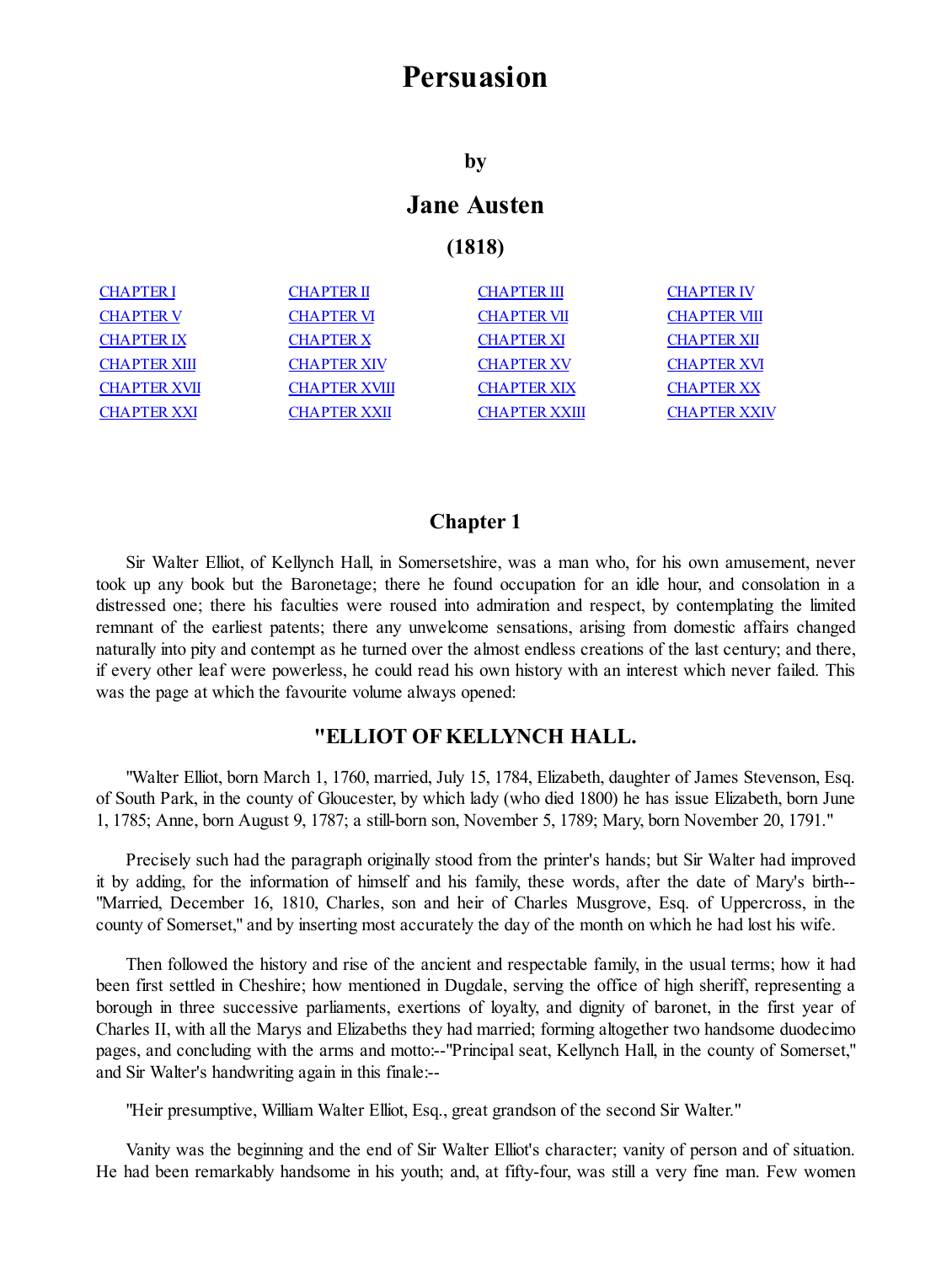could think more of their personal appearance than he did, nor could the valet of any new made lord be more delighted with the place he held in society. He considered the blessing of beauty as inferior only to the blessing of a baronetcy; and the Sir Walter Elliot, who united these gifts, was the constant object of his warmest respect and devotion.

His good looks and his rank had one fair claim on his attachment; since to them he must have owed a wife of very superior character to any thing deserved by his own. Lady Elliot had been an excellent woman, sensible and amiable; whose judgement and conduct, if they might be pardoned the youthful infatuation which made her Lady Elliot, had never required indulgence afterwards.--She had humoured, or softened, or concealed his failings, and promoted his real respectability for seventeen years; and though not the very happiest being in the world herself, had found enough in her duties, her friends, and her children, to attach her to life, and make it no matter of indifference to her when she was called on to quit them.--Three girls, the two eldest sixteen and fourteen, was an awful legacy for a mother to bequeath, an awful charge rather, to confide to the authority and guidance of a conceited, silly father. She had, however, one very intimate friend, a sensible, deserving woman, who had been brought, by strong attachment to herself, to settle close by her, in the village of Kellynch; and on her kindness and advice, Lady Elliot mainly relied for the best help and maintenance of the good principles and instruction which she had been anxiously giving her daughters.

This friend, and Sir Walter, did not marry, whatever might have been anticipated on that head by their acquaintance. Thirteen years had passed away since Lady Elliot's death, and they were still near neighbours and intimate friends, and one remained a widower, the other a widow.

That Lady Russell, of steady age and character, and extremely well provided for, should have no thought of a second marriage, needs no apology to the public, which is rather apt to be unreasonably discontented when a woman does marry again, than when she does not; but Sir Walter's continuing in singleness requires explanation. Be it known then, that Sir Walter, like a good father, (having met with one or two private disappointments in very unreasonable applications), prided himself on remaining single for his dear daughters' sake. For one daughter, his eldest, he would really have given up any thing, which he had not been very much tempted to do. Elizabeth had succeeded, at sixteen, to all that was possible, of her mother's rights and consequence; and being very handsome, and very like himself, her influence had always been great, and they had gone on together most happily. His two other children were of very inferior value. Mary had acquired a little artificial importance, by becoming Mrs Charles Musgrove; but Anne, with an elegance of mind and sweetness of character, which must have placed her high with any people of real understanding, was nobody with either father or sister; her word had no weight, her convenience was always to give way- she was only Anne.

To Lady Russell, indeed, she was a most dear and highly valued god-daughter, favourite, and friend. Lady Russell loved them all; but it was only in Anne that she could fancy the mother to revive again.

A few years before, Anne Elliot had been a very pretty girl, but her bloom had vanished early; and as even in its height, her father had found little to admire in her, (so totally different were her delicate features and mild dark eyes from his own), there could be nothing in them, now that she was faded and thin, to excite his esteem. He had never indulged much hope, he had now none, of ever reading her name in any other page of his favourite work. All equality of alliance must rest with Elizabeth, for Mary had merely connected herself with an old country family of respectability and large fortune, and had therefore given all the honour and received none: Elizabeth would, one day or other, marry suitably.

It sometimes happens that a woman is handsomer at twenty-nine than she was ten years before; and, generally speaking, if there has been neither ill health nor anxiety, it is a time of life at which scarcely any charm is lost. It was so with Elizabeth, still the same handsome Miss Elliot that she had begun to be thirteen years ago, and Sir Walter might be excused, therefore, in forgetting her age, or, at least, be deemed only half a fool, for thinking himself and Elizabeth as blooming as ever, amidst the wreck of the good looks of everybody else; for he could plainly see how old all the rest of his family and acquaintance were growing.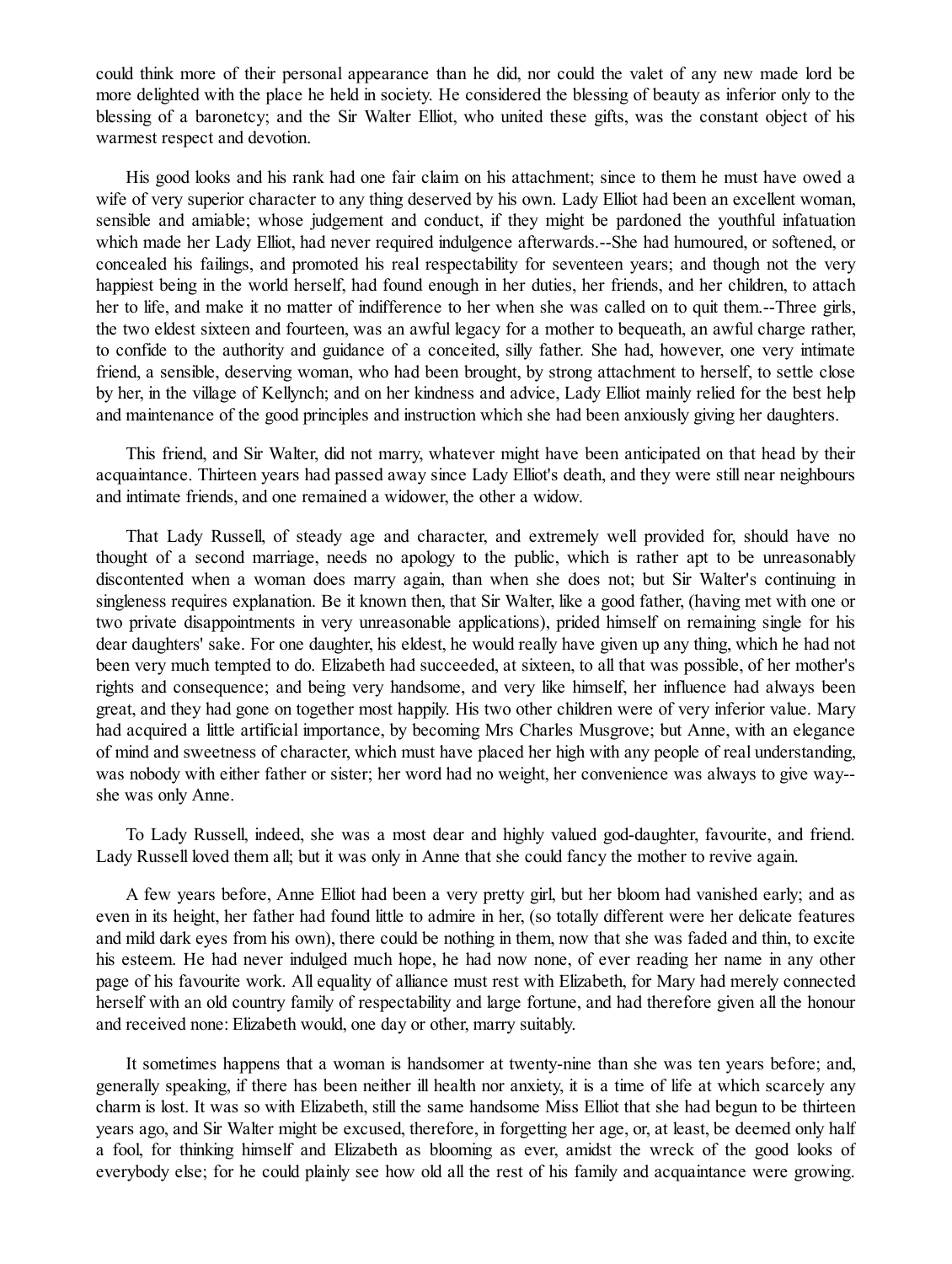Anne haggard, Mary coarse, every face in the neighbourhood worsting, and the rapid increase of the crow's foot about Lady Russell's temples had long been a distress to him.

Elizabeth did not quite equal her father in personal contentment. Thirteen years had seen her mistress of Kellynch Hall, presiding and directing with a self-possession and decision which could never have given the idea of her being younger than she was. For thirteen years had she been doing the honours, and laying down the domestic law at home, and leading the way to the chaise and four, and walking immediately after Lady Russell out of all the drawing-rooms and dining-rooms in the country. Thirteen winters' revolving frosts had seen her opening every ball of credit which a scanty neighbourhood afforded, and thirteen springs shewn their blossoms, as she travelled up to London with her father, for a few weeks' annual enjoyment of the great world. She had the remembrance of all this, she had the consciousness of being nine-and-twenty to give her some regrets and some apprehensions; she was fully satisfied of being still quite as handsome as ever, but she felt her approach to the years of danger, and would have rejoiced to be certain of being properly solicited by baronet-blood within the next twelvemonth or two. Then might she again take up the book of books with as much enjoyment as in her early youth, but now she liked it not. Always to be presented with the date of her own birth and see no marriage follow but that of a youngest sister, made the book an evil; and more than once, when her father had left it open on the table near her, had she closed it, with averted eyes, and pushed it away.

She had had a disappointment, moreover, which that book, and especially the history of her own family, must ever present the remembrance of. The heir presumptive, the very William Walter Elliot, Esq., whose rights had been so generously supported by her father, had disappointed her.

She had, while a very young girl, as soon as she had known him to be, in the event of her having no brother, the future baronet, meant to marry him, and her father had always meant that she should. He had not been known to them as a boy; but soon after Lady Elliot's death, Sir Walter had sought the acquaintance, and though his overtures had not been met with any warmth, he had persevered in seeking it, making allowance for the modest drawing-back of youth; and, in one of their spring excursions to London, when Elizabeth was in her first bloom, Mr Elliot had been forced into the introduction.

He was at that time a very young man, just engaged in the study of the law; and Elizabeth found him extremely agreeable, and every plan in his favour was confirmed. He was invited to Kellynch Hall; he was talked of and expected all the rest of the year; but he never came. The following spring he was seen again in town, found equally agreeable, again encouraged, invited, and expected, and again he did not come; and the next tidings were that he was married. Instead of pushing his fortune in the line marked out for the heir of the house of Elliot, he had purchased independence by uniting himself to a rich woman of inferior birth.

Sir Walter has resented it. As the head of the house, he felt that he ought to have been consulted, especially after taking the young man so publicly by the hand; "For they must have been seen together," he observed, "once at Tattersall's, and twice in the lobby of the House of Commons." His disapprobation was expressed, but apparently very little regarded. Mr Elliot had attempted no apology, and shewn himself as unsolicitous of being longer noticed by the family, as Sir Walter considered him unworthy of it: all acquaintance between them had ceased.

This very awkward history of Mr Elliot was still, after an interval of several years, felt with anger by Elizabeth, who had liked the man for himself, and still more for being her father's heir, and whose strong family pride could see only in him a proper match for Sir Walter Elliot's eldest daughter. There was not a baronet from A to Z whom her feelings could have so willingly acknowledged as an equal. Yet so miserably had he conducted himself, that though she was at this present time (the summer of 1814) wearing black ribbons for his wife, she could not admit him to be worth thinking of again. The disgrace of his first marriage might, perhaps, as there was no reason to suppose it perpetuated by offspring, have been got over, had he not done worse; but he had, as by the accustomary intervention of kind friends, they had been informed, spoken most disrespectfully of them all, most slightingly and contemptuously of the very blood he belonged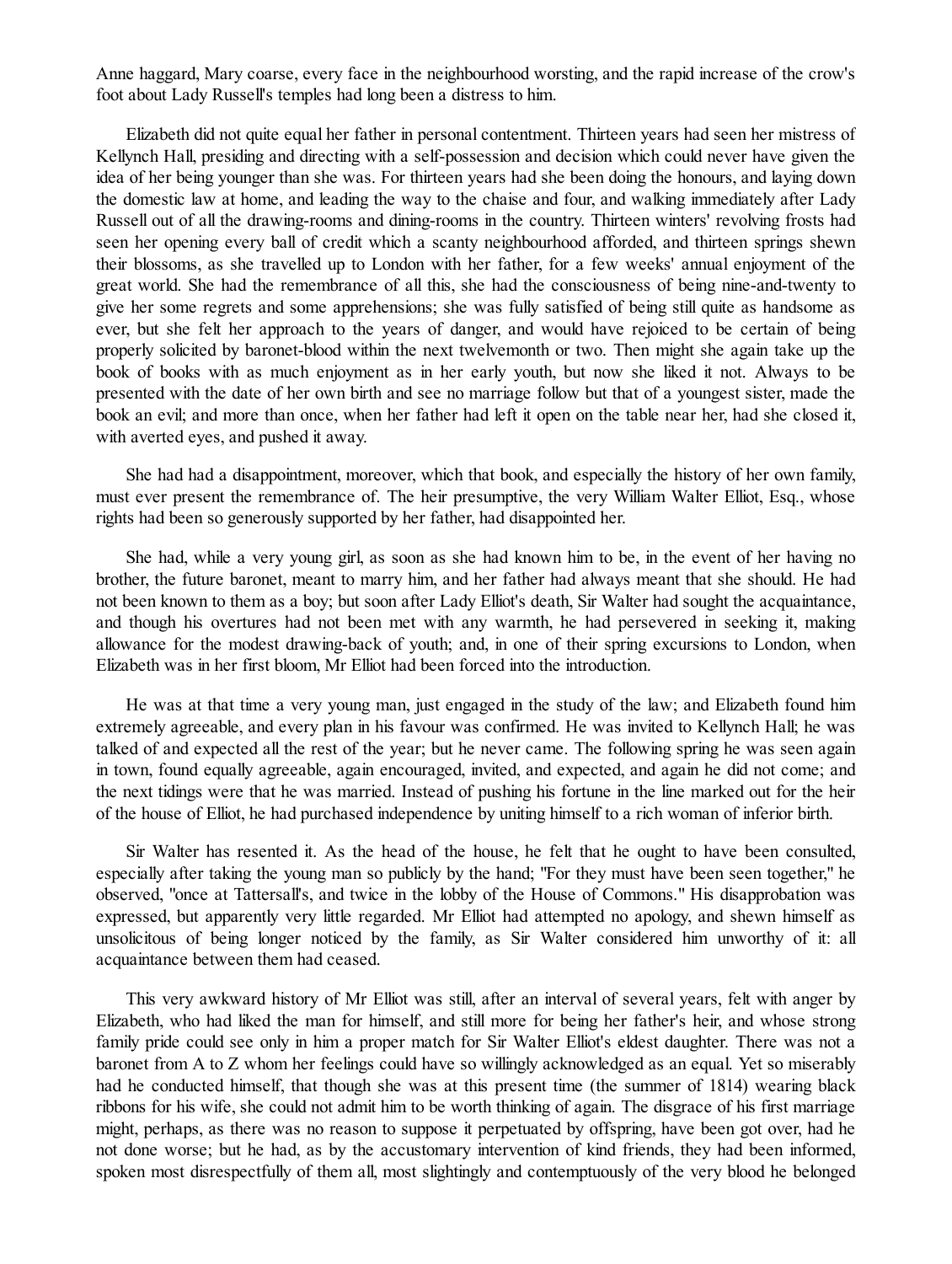to, and the honours which were hereafter to be his own. This could not be pardoned.

Such were Elizabeth Elliot's sentiments and sensations; such the cares to alloy, the agitations to vary, the sameness and the elegance, the prosperity and the nothingness of her scene of life; such the feelings to give interest to a long, uneventful residence in one country circle, to fill the vacancies which there were no habits of utility abroad, no talents or accomplishments for home, to occupy.

But now, another occupation and solicitude of mind was beginning to be added to these. Her father was growing distressed for money. She knew, that when he now took up the Baronetage, it was to drive the heavy bills of his tradespeople, and the unwelcome hints of Mr Shepherd, his agent, from his thoughts. The Kellynch property was good, but not equal to Sir Walter's apprehension of the state required in its possessor. While Lady Elliot lived, there had been method, moderation, and economy, which had just kept him within his income; but with her had died all such right-mindedness, and from that period he had been constantly exceeding it. It had not been possible for him to spend less; he had done nothing but what Sir Walter Elliot was imperiously called on to do; but blameless as he was, he was not only growing dreadfully in debt, but was hearing of it so often, that it became vain to attempt concealing it longer, even partially, from his daughter. He had given her some hints of it the last spring in town; he had gone so far even as to say, "Can we retrench? Does it occur to you that there is any one article in which we can retrench?" and Elizabeth, to do her justice, had, in the first ardour of female alarm, set seriously to think what could be done, and had finally proposed these two branches of economy, to cut off some unnecessary charities, and to refrain from new furnishing the drawing-room; to which expedients she afterwards added the happy thought of their taking no present down to Anne, as had been the usual yearly custom. But these measures, however good in themselves, were insufficient for the real extent of the evil, the whole of which Sir Walter found himself obliged to confess to her soon afterwards. Elizabeth had nothing to propose of deeper efficacy. She felt herself ill-used and unfortunate, as did her father; and they were neither of them able to devise any means of lessening their expenses without compromising their dignity, or relinquishing their comforts in a way not to be borne.

There was only a small part of his estate that Sir Walter could dispose of; but had every acre been alienable, it would have made no difference. He had condescended to mortgage as far as he had the power, but he would never condescend to sell. No; he would never disgrace his name so far. The Kellynch estate should be transmitted whole and entire, as he had received it.

Their two confidential friends, Mr Shepherd, who lived in the neighbouring market town, and Lady Russell, were called to advise them; and both father and daughter seemed to expect that something should be struck out by one or the other to remove their embarrassments and reduce their expenditure, without involving the loss of any indulgence of taste or pride.

#### **Chapter 2**

<span id="page-4-0"></span>Mr Shepherd, a civil, cautious lawyer, who, whatever might be his hold or his views on Sir Walter, would rather have the disagreeable prompted by anybody else, excused himself from offering the slightest hint, and only begged leave to recommend an implicit reference to the excellent judgement of Lady Russell, from whose known good sense he fully expected to have just such resolute measures advised as he meant to see finally adopted.

Lady Russell was most anxiously zealous on the subject, and gave it much serious consideration. She was a woman rather of sound than of quick abilities, whose difficulties in coming to any decision in this instance were great, from the opposition of two leading principles. She was of strict integrity herself, with a delicate sense of honour; but she was as desirous of saving Sir Walter's feelings, as solicitous for the credit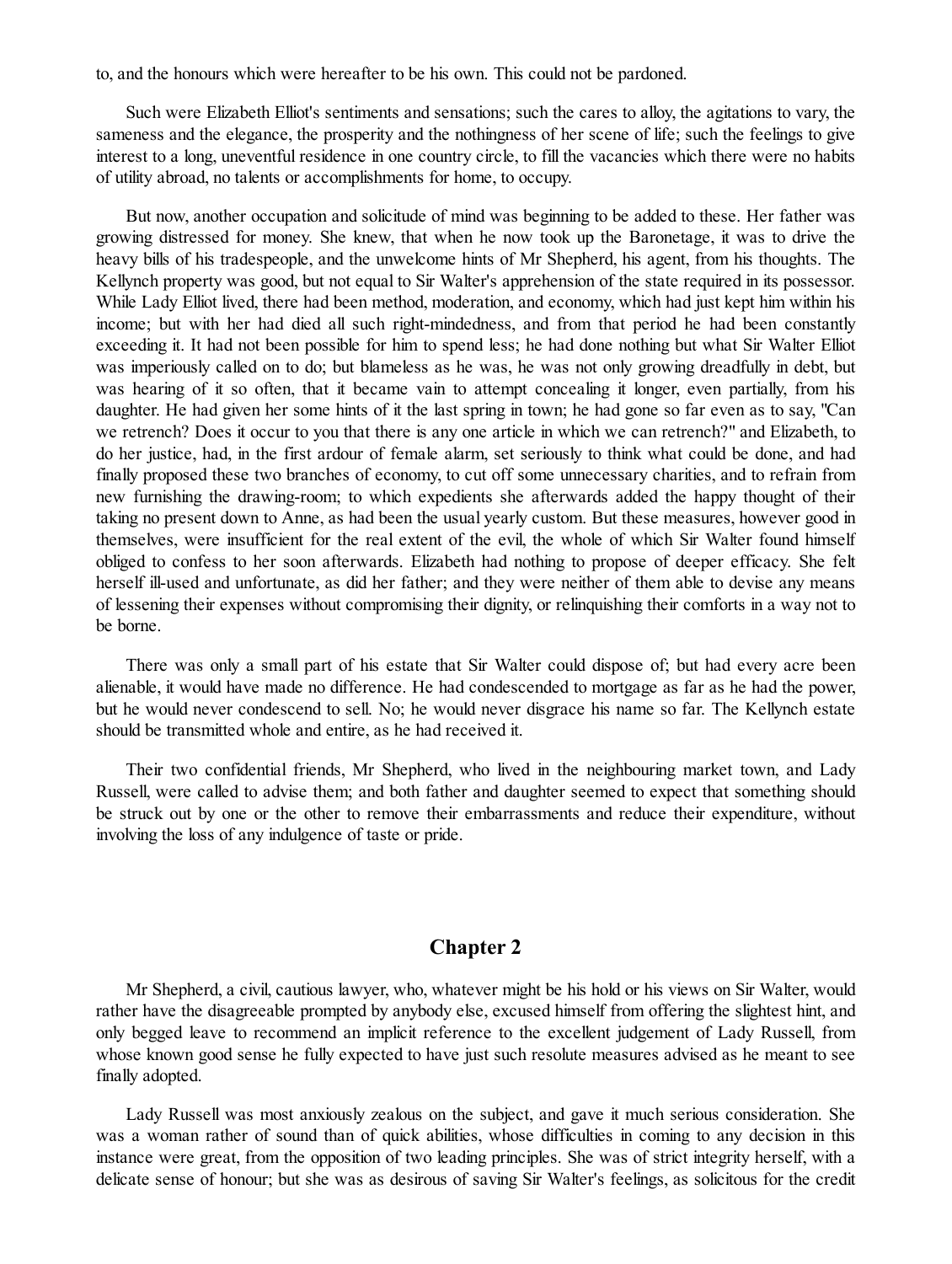of the family, as aristocratic in her ideas of what was due to them, as anybody of sense and honesty could well be. She was a benevolent, charitable, good woman, and capable of strong attachments, most correct in her conduct, strict in her notions of decorum, and with manners that were held a standard of good-breeding. She had a cultivated mind, and was, generally speaking, rational and consistent; but she had prejudices on the side of ancestry; she had a value for rank and consequence, which blinded her a little to the faults of those who possessed them. Herself the widow of only a knight, she gave the dignity of a baronet all its due; and Sir Walter, independent of his claims as an old acquaintance, an attentive neighbour, an obliging landlord, the husband of her very dear friend, the father of Anne and her sisters, was, as being Sir Walter, in her apprehension, entitled to a great deal of compassion and consideration under his present difficulties.

They must retrench; that did not admit of a doubt. But she was very anxious to have it done with the least possible pain to him and Elizabeth. She drew up plans of economy, she made exact calculations, and she did what nobody else thought of doing: she consulted Anne, who never seemed considered by the others as having any interest in the question. She consulted, and in a degree was influenced by her in marking out the scheme of retrenchment which was at last submitted to Sir Walter. Every emendation of Anne's had been on the side of honesty against importance. She wanted more vigorous measures, a more complete reformation, a quicker release from debt, a much higher tone of indifference for everything but justice and equity.

"If we can persuade your father to all this," said Lady Russell, looking over her paper, "much may be done. If he will adopt these regulations, in seven years he will be clear; and I hope we may be able to convince him and Elizabeth, that Kellynch Hall has a respectability in itself which cannot be affected by these reductions; and that the true dignity of Sir Walter Elliot will be very far from lessened in the eyes of sensible people, by acting like a man of principle. What will he be doing, in fact, but what very many of our first families have done, or ought to do? There will be nothing singular in his case; and it is singularity which often makes the worst part of our suffering, as it always does of our conduct. I have great hope of prevailing. We must be serious and decided; for after all, the person who has contracted debts must pay them; and though a great deal is due to the feelings of the gentleman, and the head of a house, like your father, there is still more due to the character of an honest man."

This was the principle on which Anne wanted her father to be proceeding, his friends to be urging him. She considered it as an act of indispensable duty to clear away the claims of creditors with all the expedition which the most comprehensive retrenchments could secure, and saw no dignity in anything short of it. She wanted it to be prescribed, and felt as a duty. She rated Lady Russell's influence highly; and as to the severe degree of self-denial which her own conscience prompted, she believed there might be little more difficulty in persuading them to a complete, than to half a reformation. Her knowledge of her father and Elizabeth inclined her to think that the sacrifice of one pair of horses would be hardly less painful than of both, and so on, through the whole list of Lady Russell's too gentle reductions.

How Anne's more rigid requisitions might have been taken is of little consequence. Lady Russell's had no success at all: could not be put up with, were not to be borne. "What! every comfort of life knocked off! Journeys, London, servants, horses, table--contractions and restrictions every where! To live no longer with the decencies even of a private gentleman! No, he would sooner quit Kellynch Hall at once, than remain in it on such disgraceful terms."

"Quit Kellynch Hall." The hint was immediately taken up by Mr Shepherd, whose interest was involved in the reality of Sir Walter's retrenching, and who was perfectly persuaded that nothing would be done without a change of abode. "Since the idea had been started in the very quarter which ought to dictate, he had no scruple," he said, "in confessing his judgement to be entirely on that side. It did not appear to him that Sir Walter could materially alter his style of living in a house which had such a character of hospitality and ancient dignity to support. In any other place Sir Walter might judge for himself; and would be looked up to, as regulating the modes of life in whatever way he might choose to model his household."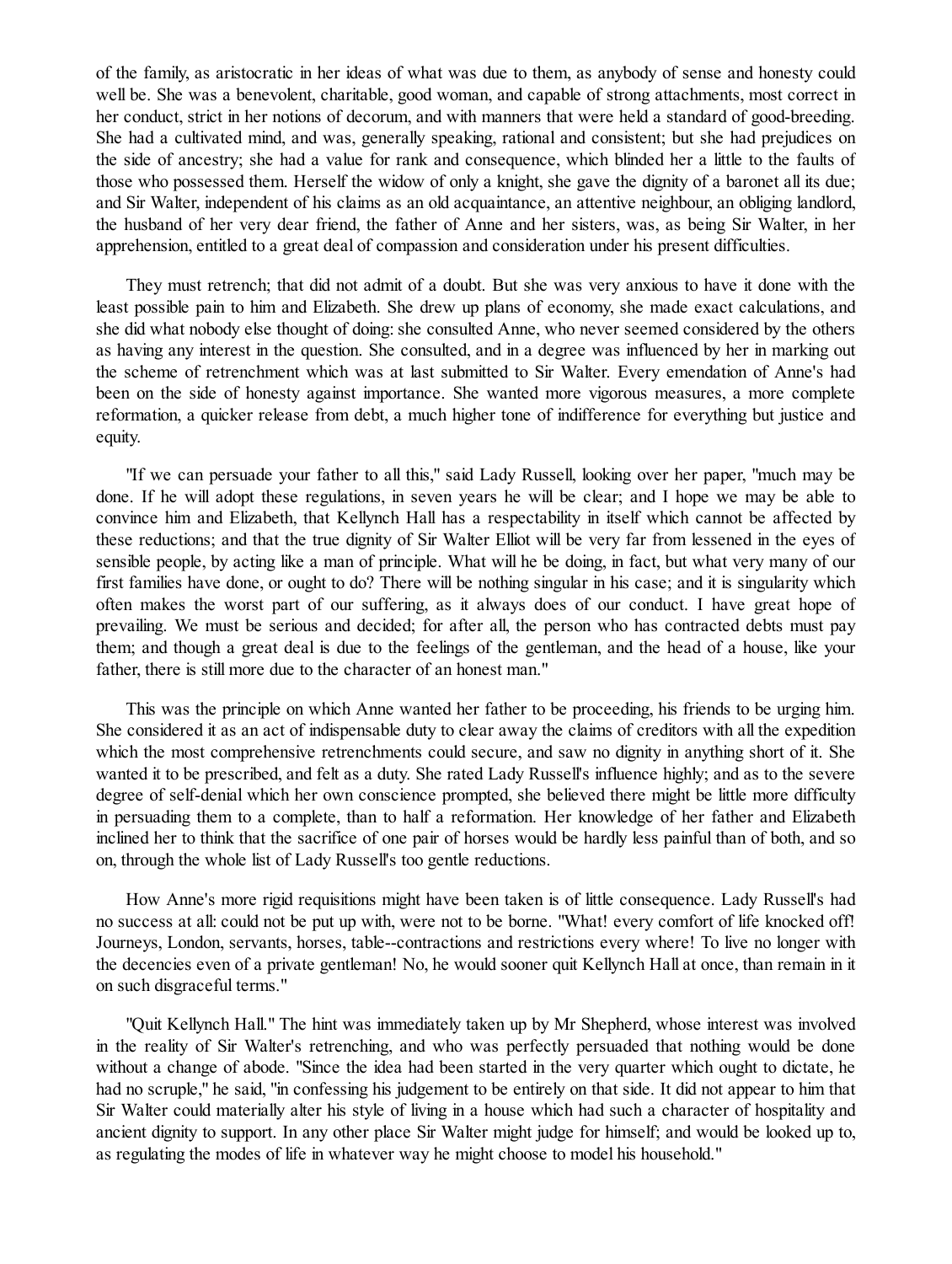Sir Walter would quit Kellynch Hall; and after a very few days more of doubt and indecision, the great question of whither he should go was settled, and the first outline of this important change made out.

There had been three alternatives, London, Bath, or another house in the country. All Anne's wishes had been for the latter. A small house in their own neighbourhood, where they might still have Lady Russell's society, still be near Mary, and still have the pleasure of sometimes seeing the lawns and groves of Kellynch, was the object of her ambition. But the usual fate of Anne attended her, in having something very opposite from her inclination fixed on. She disliked Bath, and did not think it agreed with her; and Bath was to be her home.

Sir Walter had at first thought more of London; but Mr Shepherd felt that he could not be trusted in London, and had been skilful enough to dissuade him from it, and make Bath preferred. It was a much safer place for a gentleman in his predicament: he might there be important at comparatively little expense. Two material advantages of Bath over London had of course been given all their weight: its more convenient distance from Kellynch, only fifty miles, and Lady Russell's spending some part of every winter there; and to the very great satisfaction of Lady Russell, whose first views on the projected change had been for Bath, Sir Walter and Elizabeth were induced to believe that they should lose neither consequence nor enjoyment by settling there.

Lady Russell felt obliged to oppose her dear Anne's known wishes. It would be too much to expect Sir Walter to descend into a small house in his own neighbourhood. Anne herself would have found the mortifications of it more than she foresaw, and to Sir Walter's feelings they must have been dreadful. And with regard to Anne's dislike of Bath, she considered it as a prejudice and mistake arising, first, from the circumstance of her having been three years at school there, after her mother's death; and secondly, from her happening to be not in perfectly good spirits the only winter which she had afterwards spent there with herself.

Lady Russell was fond of Bath, in short, and disposed to think it must suit them all; and as to her young friend's health, by passing all the warm months with her at Kellynch Lodge, every danger would be avoided; and it was in fact, a change which must do both health and spirits good. Anne had been too little from home, too little seen. Her spirits were not high. A larger society would improve them. She wanted her to be more known.

The undesirableness of any other house in the same neighbourhood for Sir Walter was certainly much strengthened by one part, and a very material part of the scheme, which had been happily engrafted on the beginning. He was not only to quit his home, but to see it in the hands of others; a trial of fortitude, which stronger heads than Sir Walter's have found too much. Kellynch Hall was to be let. This, however, was a profound secret, not to be breathed beyond their own circle.

Sir Walter could not have borne the degradation of being known to design letting his house. Mr Shepherd had once mentioned the word "advertise," but never dared approach it again. Sir Walter spurned the idea of its being offered in any manner; forbad the slightest hint being dropped of his having such an intention; and it was only on the supposition of his being spontaneously solicited by some most unexceptionable applicant, on his own terms, and as a great favour, that he would let it at all.

How quick come the reasons for approving what we like! Lady Russell had another excellent one at hand, for being extremely glad that Sir Walter and his family were to remove from the country. Elizabeth had been lately forming an intimacy, which she wished to see interrupted. It was with the daughter of Mr Shepherd, who had returned, after an unprosperous marriage, to her father's house, with the additional burden of two children. She was a clever young woman, who understood the art of pleasing--the art of pleasing, at least, at Kellynch Hall; and who had made herself so acceptable to Miss Elliot, as to have been already staying there more than once, in spite of all that Lady Russell, who thought it a friendship quite out of place, could hint of caution and reserve.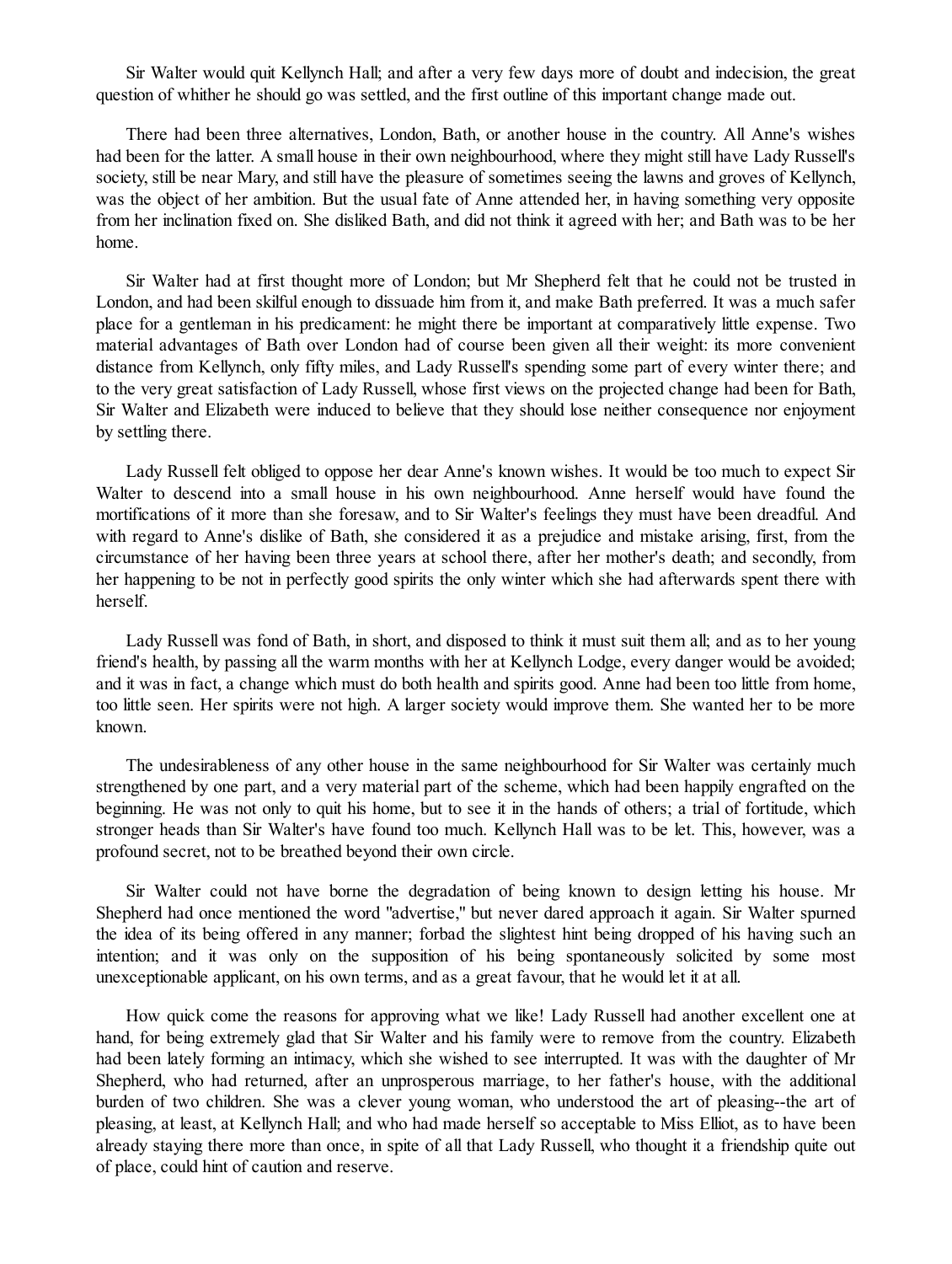Lady Russell, indeed, had scarcely any influence with Elizabeth, and seemed to love her, rather because she would love her, than because Elizabeth deserved it. She had never received from her more than outward attention, nothing beyond the observances of complaisance; had never succeeded in any point which she wanted to carry, against previous inclination. She had been repeatedly very earnest in trying to get Anne included in the visit to London, sensibly open to all the injustice and all the discredit of the selfish arrangements which shut her out, and on many lesser occasions had endeavoured to give Elizabeth the advantage of her own better judgement and experience; but always in vain: Elizabeth would go her own way; and never had she pursued it in more decided opposition to Lady Russell than in this selection of Mrs Clay; turning from the society of so deserving a sister, to bestow her affection and confidence on one who ought to have been nothing to her but the object of distant civility.

From situation, Mrs Clay was, in Lady Russell's estimate, a very unequal, and in her character she believed a very dangerous companion; and a removal that would leave Mrs Clay behind, and bring a choice of more suitable intimates within Miss Elliot's reach, was therefore an object of first-rate importance.

#### **Chapter 3**

<span id="page-7-0"></span>"I must take leave to observe, Sir Walter," said Mr Shepherd one morning at Kellynch Hall, as he laid down the newspaper, "that the present juncture is much in our favour. This peace will be turning all our rich naval officers ashore. They will be all wanting a home. Could not be a better time, Sir Walter, for having a choice of tenants, very responsible tenants. Many a noble fortune has been made during the war. If a rich admiral were to come in our way, Sir Walter--"

"He would be a very lucky man, Shepherd," replied Sir Walter; "that's all I have to remark. A prize indeed would Kellynch Hall be to him; rather the greatest prize of all, let him have taken ever so many before; hey, Shepherd?"

Mr Shepherd laughed, as he knew he must, at this wit, and then added--

"I presume to observe, Sir Walter, that, in the way of business, gentlemen of the navy are well to deal with. I have had a little knowledge of their methods of doing business; and I am free to confess that they have very liberal notions, and are as likely to make desirable tenants as any set of people one should meet with. Therefore, Sir Walter, what I would take leave to suggest is, that if in consequence of any rumours getting abroad of your intention; which must be contemplated as a possible thing, because we know how difficult it is to keep the actions and designs of one part of the world from the notice and curiosity of the other; consequence has its tax; I, John Shepherd, might conceal any family-matters that I chose, for nobody would think it worth their while to observe me; but Sir Walter Elliot has eyes upon him which it may be very difficult to elude; and therefore, thus much I venture upon, that it will not greatly surprise me if, with all our caution, some rumour of the truth should get abroad; in the supposition of which, as I was going to observe, since applications will unquestionably follow, I should think any from our wealthy naval commanders particularly worth attending to; and beg leave to add, that two hours will bring me over at any time, to save you the trouble of replying."

Sir Walter only nodded. But soon afterwards, rising and pacing the room, he observed sarcastically--

"There are few among the gentlemen of the navy, I imagine, who would not be surprised to find themselves in a house of this description."

"They would look around them, no doubt, and bless their good fortune," said Mrs Clay, for Mrs Clay was present: her father had driven her over, nothing being of so much use to Mrs Clay's health as a drive to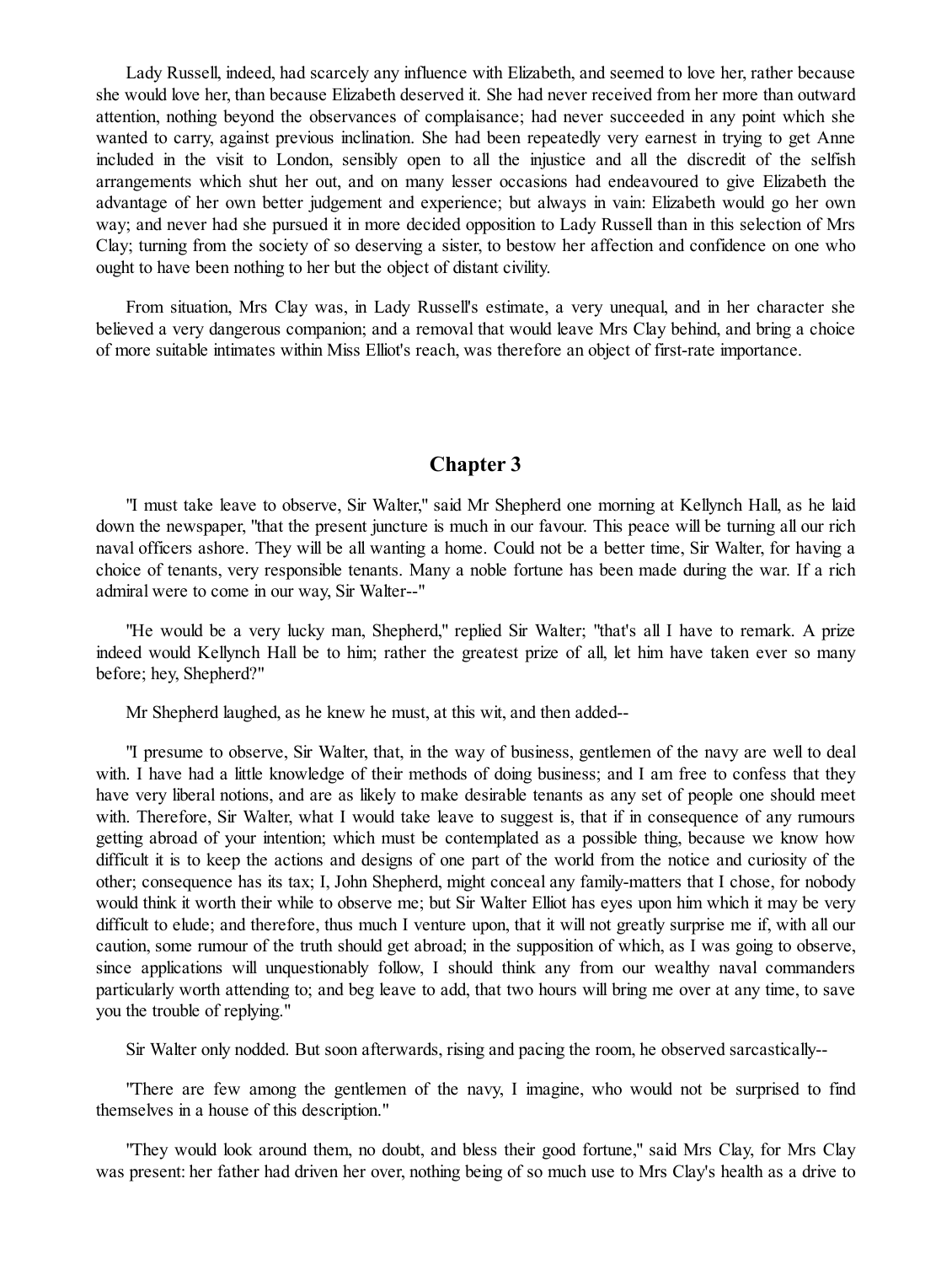Kellynch: "but I quite agree with my father in thinking a sailor might be a very desirable tenant. I have known a good deal of the profession; and besides their liberality, they are so neat and careful in all their ways! These valuable pictures of yours, Sir Walter, if you chose to leave them, would be perfectly safe. Everything in and about the house would be taken such excellent care of! The gardens and shrubberies would be kept in almost as high order as they are now. You need not be afraid, Miss Elliot, of your own sweet flower gardens being neglected."

"As to all that," rejoined Sir Walter coolly, "supposing I were induced to let my house, I have by no means made up my mind as to the privileges to be annexed to it. I am not particularly disposed to favour a tenant. The park would be open to him of course, and few navy officers, or men of any other description, can have had such a range; but what restrictions I might impose on the use of the pleasure-grounds, is another thing. I am not fond of the idea of my shrubberies being always approachable; and I should recommend Miss Elliot to be on her guard with respect to her flower garden. I am very little disposed to grant a tenant of Kellynch Hall any extraordinary favour, I assure you, be he sailor or soldier."

After a short pause, Mr Shepherd presumed to say--

"In all these cases, there are established usages which make everything plain and easy between landlord and tenant. Your interest, Sir Walter, is in pretty safe hands. Depend upon me for taking care that no tenant has more than his just rights. I venture to hint, that Sir Walter Elliot cannot be half so jealous for his own, as John Shepherd will be for him."

Here Anne spoke--

"The navy, I think, who have done so much for us, have at least an equal claim with any other set of men, for all the comforts and all the privileges which any home can give. Sailors work hard enough for their comforts, we must all allow."

"Very true, very true. What Miss Anne says, is very true," was Mr Shepherd's rejoinder, and "Oh! certainly," was his daughter's; but Sir Walter's remark was, soon afterwards--

"The profession has its utility, but I should be sorry to see any friend of mine belonging to it."

"Indeed!" was the reply, and with a look of surprise.

"Yes; it is in two points offensive to me; I have two strong grounds of objection to it. First, as being the means of bringing persons of obscure birth into undue distinction, and raising men to honours which their fathers and grandfathers never dreamt of; and secondly, as it cuts up a man's youth and vigour most horribly; a sailor grows old sooner than any other man. I have observed it all my life. A man is in greater danger in the navy of being insulted by the rise of one whose father, his father might have disdained to speak to, and of becoming prematurely an object of disgust himself, than in any other line. One day last spring, in town, I was in company with two men, striking instances of what I am talking of; Lord St Ives, whose father we all know to have been a country curate, without bread to eat; I was to give place to Lord St Ives, and a certain Admiral Baldwin, the most deplorable-looking personage you can imagine; his face the colour of mahogany, rough and rugged to the last degree; all lines and wrinkles, nine grey hairs of a side, and nothing but a dab of powder at top. 'In the name of heaven, who is that old fellow?' said I to a friend of mine who was standing near, (Sir Basil Morley). 'Old fellow!' cried Sir Basil, 'it is Admiral Baldwin. What do you take his age to be?' 'Sixty,' said I, 'or perhaps sixty-two.' 'Forty,' replied Sir Basil, 'forty, and no more.' Picture to yourselves my amazement; I shall not easily forget Admiral Baldwin. I never saw quite so wretched an example of what a sea-faring life can do; but to a degree, I know it is the same with them all: they are all knocked about, and exposed to every climate, and every weather, till they are not fit to be seen. It is a pity they are not knocked on the head at once, before they reach Admiral Baldwin's age."

"Nay, Sir Walter," cried Mrs Clay, "this is being severe indeed. Have a little mercy on the poor men. We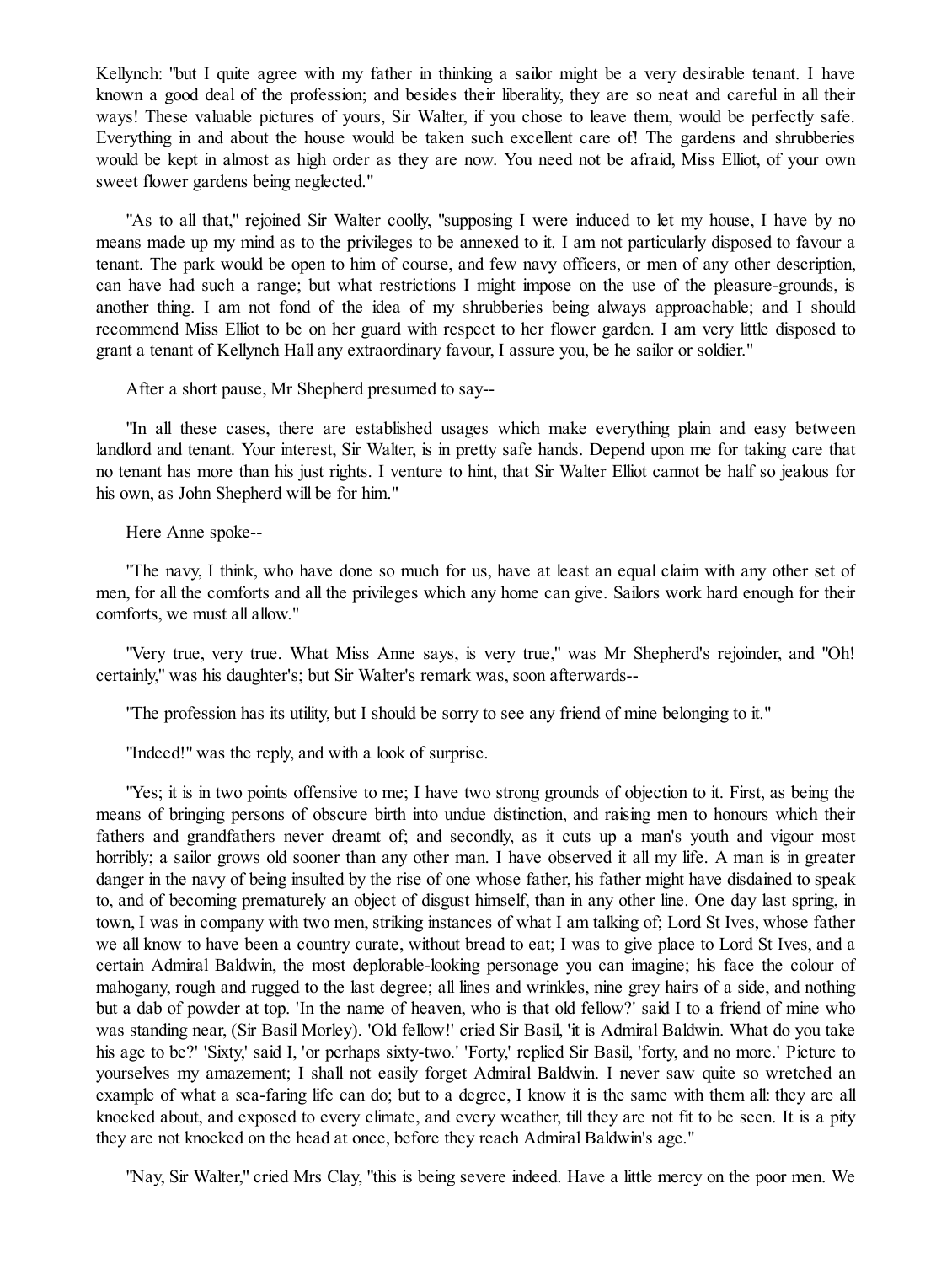are not all born to be handsome. The sea is no beautifier, certainly; sailors do grow old betimes; I have observed it; they soon lose the look of youth. But then, is not it the same with many other professions, perhaps most other? Soldiers, in active service, are not at all better off: and even in the quieter professions, there is a toil and a labour of the mind, if not of the body, which seldom leaves a man's looks to the natural effect of time. The lawyer plods, quite care-worn; the physician is up at all hours, and travelling in all weather; and even the clergyman--" she stopt a moment to consider what might do for the clergyman;--"and even the clergyman, you know is obliged to go into infected rooms, and expose his health and looks to all the injury of a poisonous atmosphere. In fact, as I have long been convinced, though every profession is necessary and honourable in its turn, it is only the lot of those who are not obliged to follow any, who can live in a regular way, in the country, choosing their own hours, following their own pursuits, and living on their own property, without the torment of trying for more; it is only their lot, I say, to hold the blessings of health and a good appearance to the utmost: I know no other set of men but what lose something of their personableness when they cease to be quite young."

It seemed as if Mr Shepherd, in this anxiety to bespeak Sir Walter's good will towards a naval officer as tenant, had been gifted with foresight; for the very first application for the house was from an Admiral Croft, with whom he shortly afterwards fell into company in attending the quarter sessions at Taunton; and indeed, he had received a hint of the Admiral from a London correspondent. By the report which he hastened over to Kellynch to make, Admiral Croft was a native of Somersetshire, who having acquired a very handsome fortune, was wishing to settle in his own country, and had come down to Taunton in order to look at some advertised places in that immediate neighbourhood, which, however, had not suited him; that accidentally hearing--(it was just as he had foretold, Mr Shepherd observed, Sir Walter's concerns could not be kept a secret,)--accidentally hearing of the possibility of Kellynch Hall being to let, and understanding his (Mr Shepherd's) connection with the owner, he had introduced himself to him in order to make particular inquiries, and had, in the course of a pretty long conference, expressed as strong an inclination for the place as a man who knew it only by description could feel; and given Mr Shepherd, in his explicit account of himself, every proof of his being a most responsible, eligible tenant.

"And who is Admiral Croft?" was Sir Walter's cold suspicious inquiry.

Mr Shepherd answered for his being of a gentleman's family, and mentioned a place; and Anne, after the little pause which followed, added--

"He is a rear admiral of the white. He was in the Trafalgar action, and has been in the East Indies since; he was stationed there, I believe, several years."

"Then I take it for granted," observed Sir Walter, "that his face is about as orange as the cuffs and capes of my livery."

Mr Shepherd hastened to assure him, that Admiral Croft was a very hale, hearty, well-looking man, a little weather-beaten, to be sure, but not much, and quite the gentleman in all his notions and behaviour; not likely to make the smallest difficulty about terms, only wanted a comfortable home, and to get into it as soon as possible; knew he must pay for his convenience; knew what rent a ready-furnished house of that consequence might fetch; should not have been surprised if Sir Walter had asked more; had inquired about the manor; would be glad of the deputation, certainly, but made no great point of it; said he sometimes took out a gun, but never killed; quite the gentleman.

Mr Shepherd was eloquent on the subject; pointing out all the circumstances of the Admiral's family, which made him peculiarly desirable as a tenant. He was a married man, and without children; the very state to be wished for. A house was never taken good care of, Mr Shepherd observed, without a lady: he did not know, whether furniture might not be in danger of suffering as much where there was no lady, as where there were many children. A lady, without a family, was the very best preserver of furniture in the world. He had seen Mrs Croft, too; she was at Taunton with the admiral, and had been present almost all the time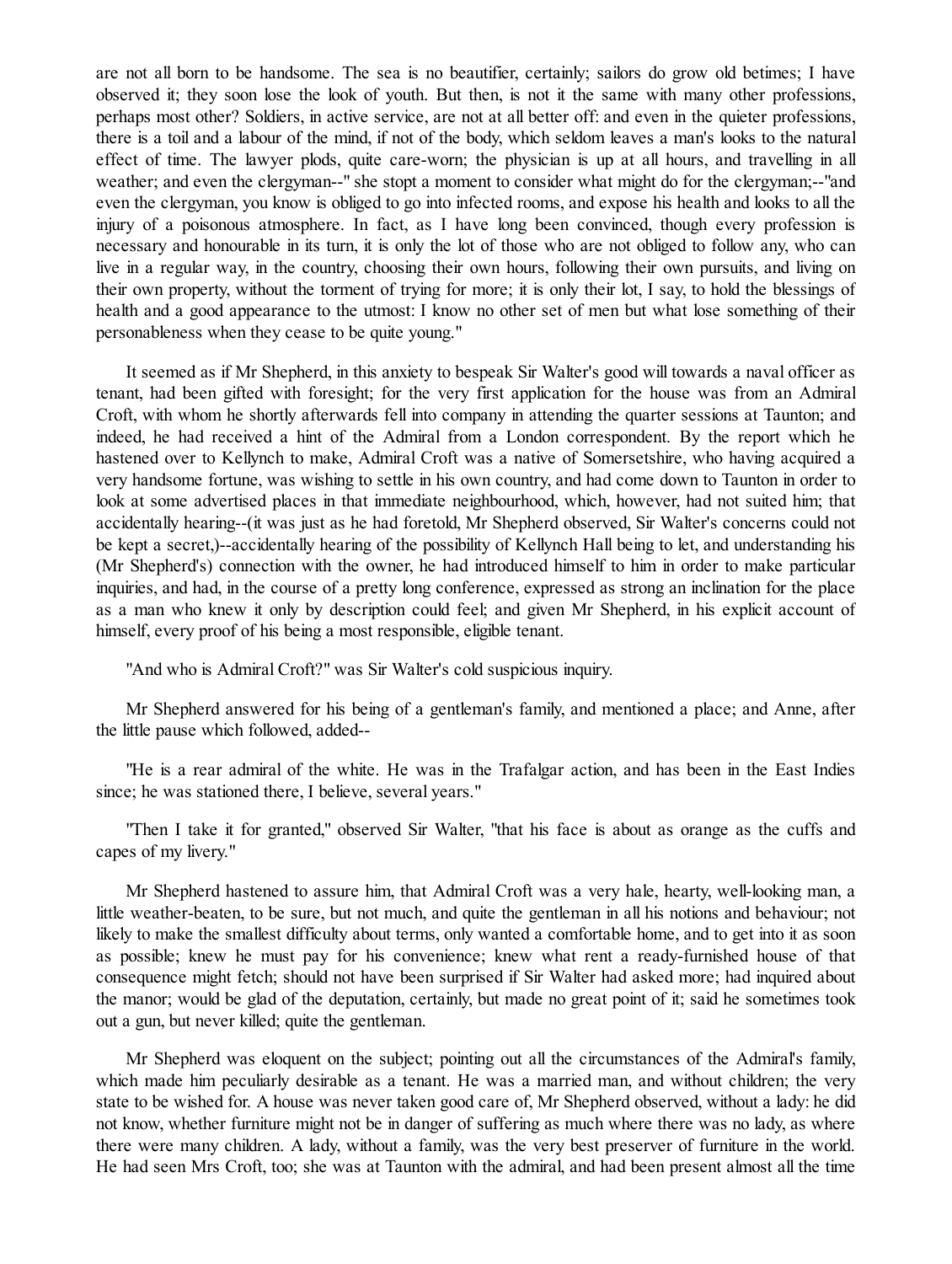they were talking the matter over.

"And a very well-spoken, genteel, shrewd lady, she seemed to be," continued he; "asked more questions about the house, and terms, and taxes, than the Admiral himself, and seemed more conversant with business; and moreover, Sir Walter, I found she was not quite unconnected in this country, any more than her husband; that is to say, she is sister to a gentleman who did live amongst us once; she told me so herself: sister to the gentleman who lived a few years back at Monkford. Bless me! what was his name? At this moment I cannot recollect his name, though I have heard it so lately. Penelope, my dear, can you help me to the name of the gentleman who lived at Monkford: Mrs Croft's brother?"

But Mrs Clay was talking so eagerly with Miss Elliot, that she did not hear the appeal.

"I have no conception whom you can mean, Shepherd; I remember no gentleman resident at Monkford since the time of old Governor Trent."

"Bless me! how very odd! I shall forget my own name soon, I suppose. A name that I am so very well acquainted with; knew the gentleman so well by sight; seen him a hundred times; came to consult me once, I remember, about a trespass of one of his neighbours; farmer's man breaking into his orchard; wall torn down; apples stolen; caught in the fact; and afterwards, contrary to my judgement, submitted to an amicable compromise. Very odd indeed!"

After waiting another moment--

"You mean Mr Wentworth, I suppose?" said Anne.

Mr Shepherd was all gratitude.

"Wentworth was the very name! Mr Wentworth was the very man. He had the curacy of Monkford, you know, Sir Walter, some time back, for two or three years. Came there about the year -5, I take it. You remember him, I am sure."

"Wentworth? Oh! ay,--Mr Wentworth, the curate of Monkford. You misled me by the term gentleman. I thought you were speaking of some man of property: Mr Wentworth was nobody, I remember; quite unconnected; nothing to do with the Strafford family. One wonders how the names of many of our nobility become so common."

As Mr Shepherd perceived that this connexion of the Crofts did them no service with Sir Walter, he mentioned it no more; returning, with all his zeal, to dwell on the circumstances more indisputably in their favour; their age, and number, and fortune; the high idea they had formed of Kellynch Hall, and extreme solicitude for the advantage of renting it; making it appear as if they ranked nothing beyond the happiness of being the tenants of Sir Walter Elliot: an extraordinary taste, certainly, could they have been supposed in the secret of Sir Walter's estimate of the dues of a tenant.

It succeeded, however; and though Sir Walter must ever look with an evil eye on anyone intending to inhabit that house, and think them infinitely too well off in being permitted to rent it on the highest terms, he was talked into allowing Mr Shepherd to proceed in the treaty, and authorising him to wait on Admiral Croft, who still remained at Taunton, and fix a day for the house being seen.

Sir Walter was not very wise; but still he had experience enough of the world to feel, that a more unobjectionable tenant, in all essentials, than Admiral Croft bid fair to be, could hardly offer. So far went his understanding; and his vanity supplied a little additional soothing, in the Admiral's situation in life, which was just high enough, and not too high. "I have let my house to Admiral Croft," would sound extremely well; very much better than to any mere Mr--; a Mr (save, perhaps, some half dozen in the nation,) always needs a note of explanation. An admiral speaks his own consequence, and, at the same time, can never make a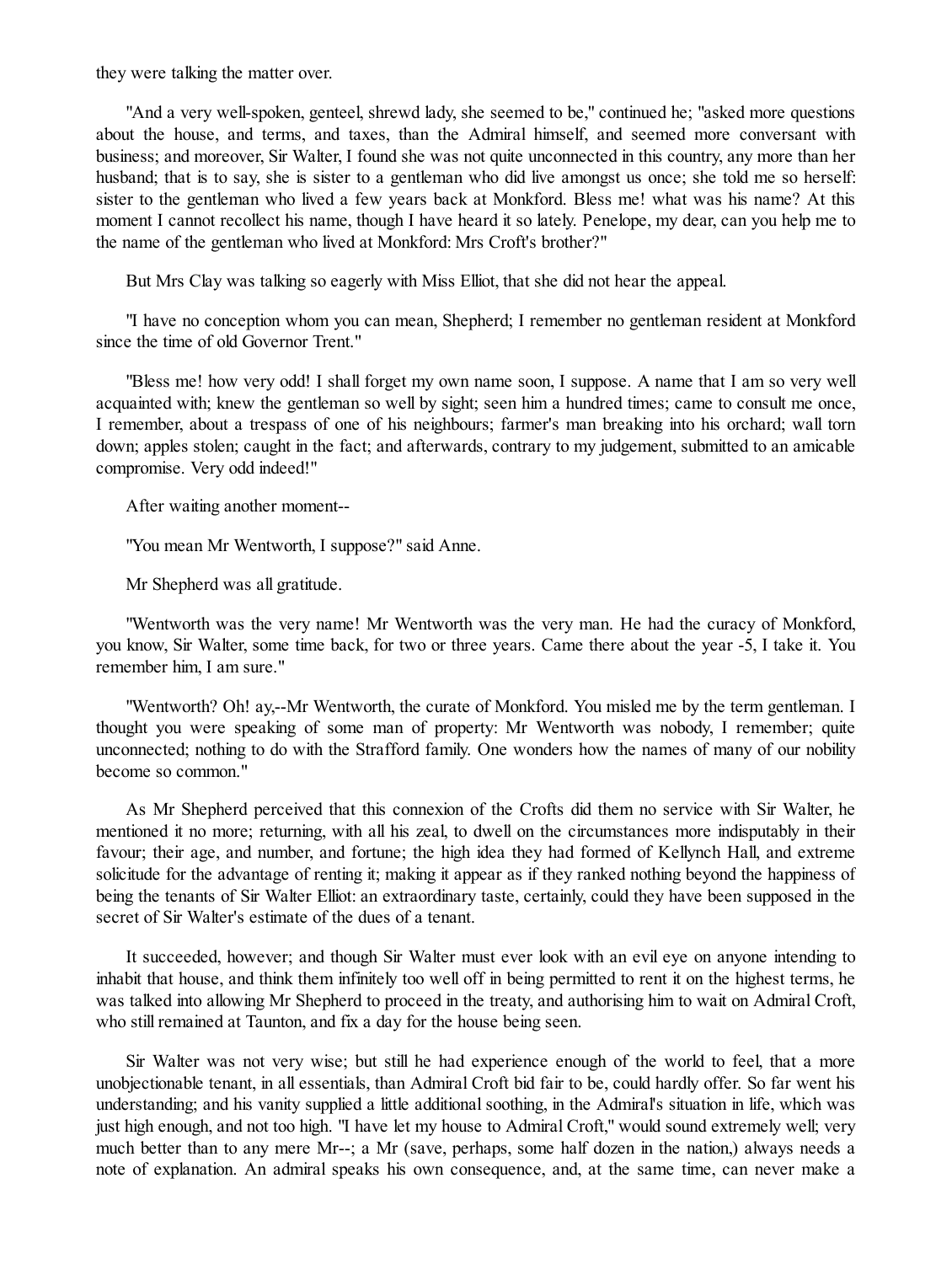baronet look small. In all their dealings and intercourse, Sir Walter Elliot must ever have the precedence.

Nothing could be done without a reference to Elizabeth: but her inclination was growing so strong for a removal, that she was happy to have it fixed and expedited by a tenant at hand; and not a word to suspend decision was uttered by her.

Mr Shepherd was completely empowered to act; and no sooner had such an end been reached, than Anne, who had been a most attentive listener to the whole, left the room, to seek the comfort of cool air for her flushed cheeks; and as she walked along a favourite grove, said, with a gentle sigh, "A few months more, and he, perhaps, may be walking here."

#### **Chapter 4**

<span id="page-11-0"></span>He was not Mr Wentworth, the former curate of Monkford, however suspicious appearances may be, but a Captain Frederick Wentworth, his brother, who being made commander in consequence of the action off St Domingo, and not immediately employed, had come into Somersetshire, in the summer of 1806; and having no parent living, found a home for half a year at Monkford. He was, at that time, a remarkably fine young man, with a great deal of intelligence, spirit, and brilliancy; and Anne an extremely pretty girl, with gentleness, modesty, taste, and feeling. Half the sum of attraction, on either side, might have been enough, for he had nothing to do, and she had hardly anybody to love; but the encounter of such lavish recommendations could not fail. They were gradually acquainted, and when acquainted, rapidly and deeply in love. It would be difficult to say which had seen highest perfection in the other, or which had been the happiest: she, in receiving his declarations and proposals, or he in having them accepted.

A short period of exquisite felicity followed, and but a short one. Troubles soon arose. Sir Walter, on being applied to, without actually withholding his consent, or saying it should never be, gave it all the negative of great astonishment, great coldness, great silence, and a professed resolution of doing nothing for his daughter. He thought it a very degrading alliance; and Lady Russell, though with more tempered and pardonable pride, received it as a most unfortunate one.

Anne Elliot, with all her claims of birth, beauty, and mind, to throw herself away at nineteen; involve herself at nineteen in an engagement with a young man, who had nothing but himself to recommend him, and no hopes of attaining affluence, but in the chances of a most uncertain profession, and no connexions to secure even his farther rise in the profession, would be, indeed, a throwing away, which she grieved to think of! Anne Elliot, so young; known to so few, to be snatched off by a stranger without alliance or fortune; or rather sunk by him into a state of most wearing, anxious, youth-killing dependence! It must not be, if by any fair interference of friendship, any representations from one who had almost a mother's love, and mother's rights, it would be prevented.

Captain Wentworth had no fortune. He had been lucky in his profession; but spending freely, what had come freely, had realized nothing. But he was confident that he should soon be rich: full of life and ardour, he knew that he should soon have a ship, and soon be on a station that would lead to everything he wanted. He had always been lucky; he knew he should be so still. Such confidence, powerful in its own warmth, and bewitching in the wit which often expressed it, must have been enough for Anne; but Lady Russell saw it very differently. His sanguine temper, and fearlessness of mind, operated very differently on her. She saw in it but an aggravation of the evil. It only added a dangerous character to himself. He was brilliant, he was headstrong. Lady Russell had little taste for wit, and of anything approaching to imprudence a horror. She deprecated the connexion in every light.

Such opposition, as these feelings produced, was more than Anne could combat. Young and gentle as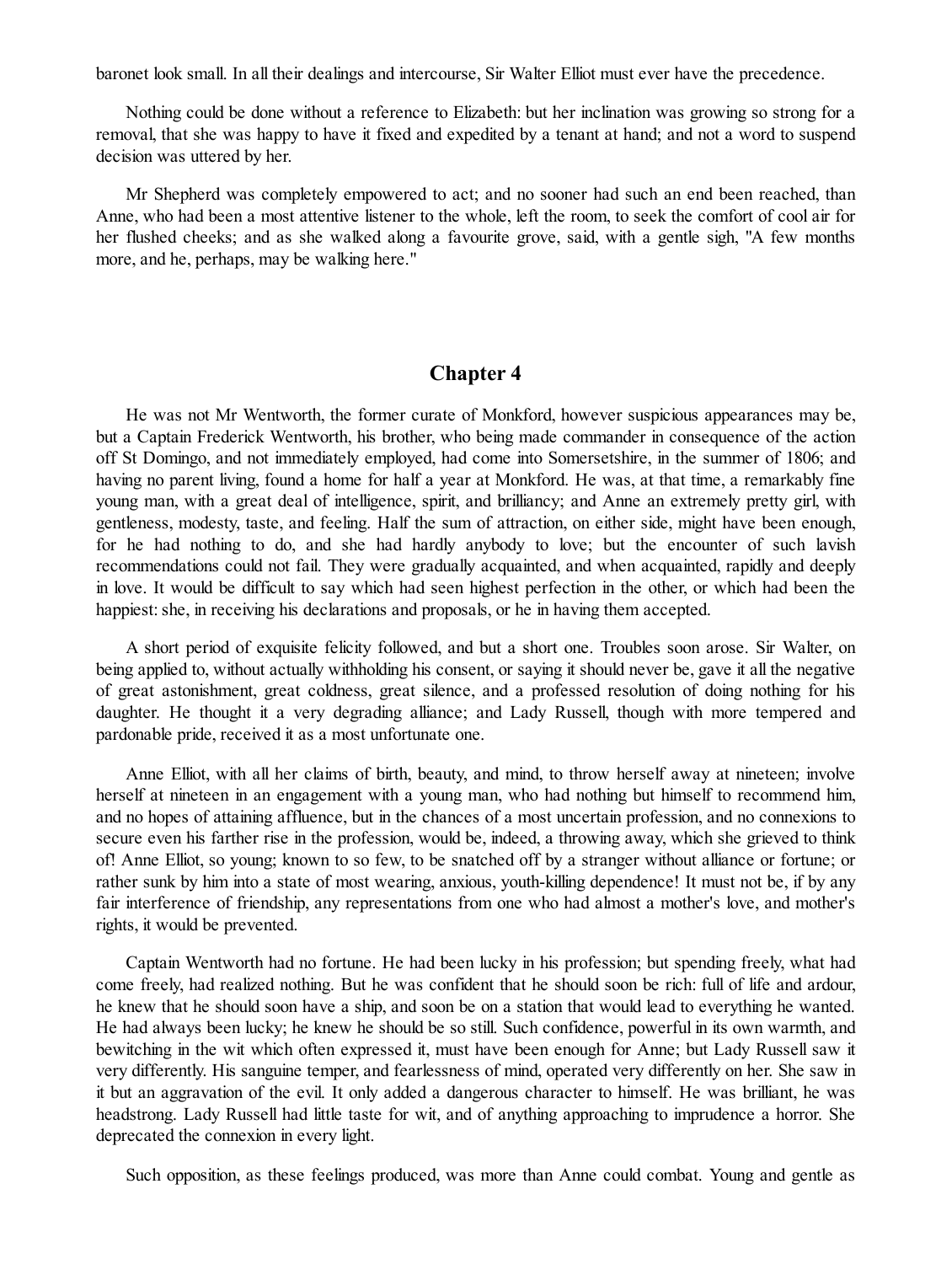she was, it might yet have been possible to withstand her father's ill-will, though unsoftened by one kind word or look on the part of her sister; but Lady Russell, whom she had always loved and relied on, could not, with such steadiness of opinion, and such tenderness of manner, be continually advising her in vain. She was persuaded to believe the engagement a wrong thing: indiscreet, improper, hardly capable of success, and not deserving it. But it was not a merely selfish caution, under which she acted, in putting an end to it. Had she not imagined herself consulting his good, even more than her own, she could hardly have given him up. The belief of being prudent, and self-denying, principally for his advantage, was her chief consolation, under the misery of a parting, a final parting; and every consolation was required, for she had to encounter all the additional pain of opinions, on his side, totally unconvinced and unbending, and of his feeling himself ill used by so forced a relinquishment. He had left the country in consequence.

A few months had seen the beginning and the end of their acquaintance; but not with a few months ended Anne's share of suffering from it. Her attachment and regrets had, for a long time, clouded every enjoyment of youth, and an early loss of bloom and spirits had been their lasting effect.

More than seven years were gone since this little history of sorrowful interest had reached its close; and time had softened down much, perhaps nearly all of peculiar attachment to him, but she had been too dependent on time alone; no aid had been given in change of place (except in one visit to Bath soon after the rupture), or in any novelty or enlargement of society. No one had ever come within the Kellynch circle, who could bear a comparison with Frederick Wentworth, as he stood in her memory. No second attachment, the only thoroughly natural, happy, and sufficient cure, at her time of life, had been possible to the nice tone of her mind, the fastidiousness of her taste, in the small limits of the society around them. She had been solicited, when about two-and-twenty, to change her name, by the young man, who not long afterwards found a more willing mind in her younger sister; and Lady Russell had lamented her refusal; for Charles Musgrove was the eldest son of a man, whose landed property and general importance were second in that country, only to Sir Walter's, and of good character and appearance; and however Lady Russell might have asked yet for something more, while Anne was nineteen, she would have rejoiced to see her at twenty-two so respectably removed from the partialities and injustice of her father's house, and settled so permanently near herself. But in this case, Anne had left nothing for advice to do; and though Lady Russell, as satisfied as ever with her own discretion, never wished the past undone, she began now to have the anxiety which borders on hopelessness for Anne's being tempted, by some man of talents and independence, to enter a state for which she held her to be peculiarly fitted by her warm affections and domestic habits.

They knew not each other's opinion, either its constancy or its change, on the one leading point of Anne's conduct, for the subject was never alluded to; but Anne, at seven-and-twenty, thought very differently from what she had been made to think at nineteen. She did not blame Lady Russell, she did not blame herself for having been guided by her; but she felt that were any young person, in similar circumstances, to apply to her for counsel, they would never receive any of such certain immediate wretchedness, such uncertain future good. She was persuaded that under every disadvantage of disapprobation at home, and every anxiety attending his profession, all their probable fears, delays, and disappointments, she should yet have been a happier woman in maintaining the engagement, than she had been in the sacrifice of it; and this, she fully believed, had the usual share, had even more than the usual share of all such solicitudes and suspense been theirs, without reference to the actual results of their case, which, as it happened, would have bestowed earlier prosperity than could be reasonably calculated on. All his sanguine expectations, all his confidence had been justified. His genius and ardour had seemed to foresee and to command his prosperous path. He had, very soon after their engagement ceased, got employ: and all that he had told her would follow, had taken place. He had distinguished himself, and early gained the other step in rank, and must now, by successive captures, have made a handsome fortune. She had only navy lists and newspapers for her authority, but she could not doubt his being rich; and, in favour of his constancy, she had no reason to believe him married.

How eloquent could Anne Elliot have been! how eloquent, at least, were her wishes on the side of early warm attachment, and a cheerful confidence in futurity, against that over-anxious caution which seems to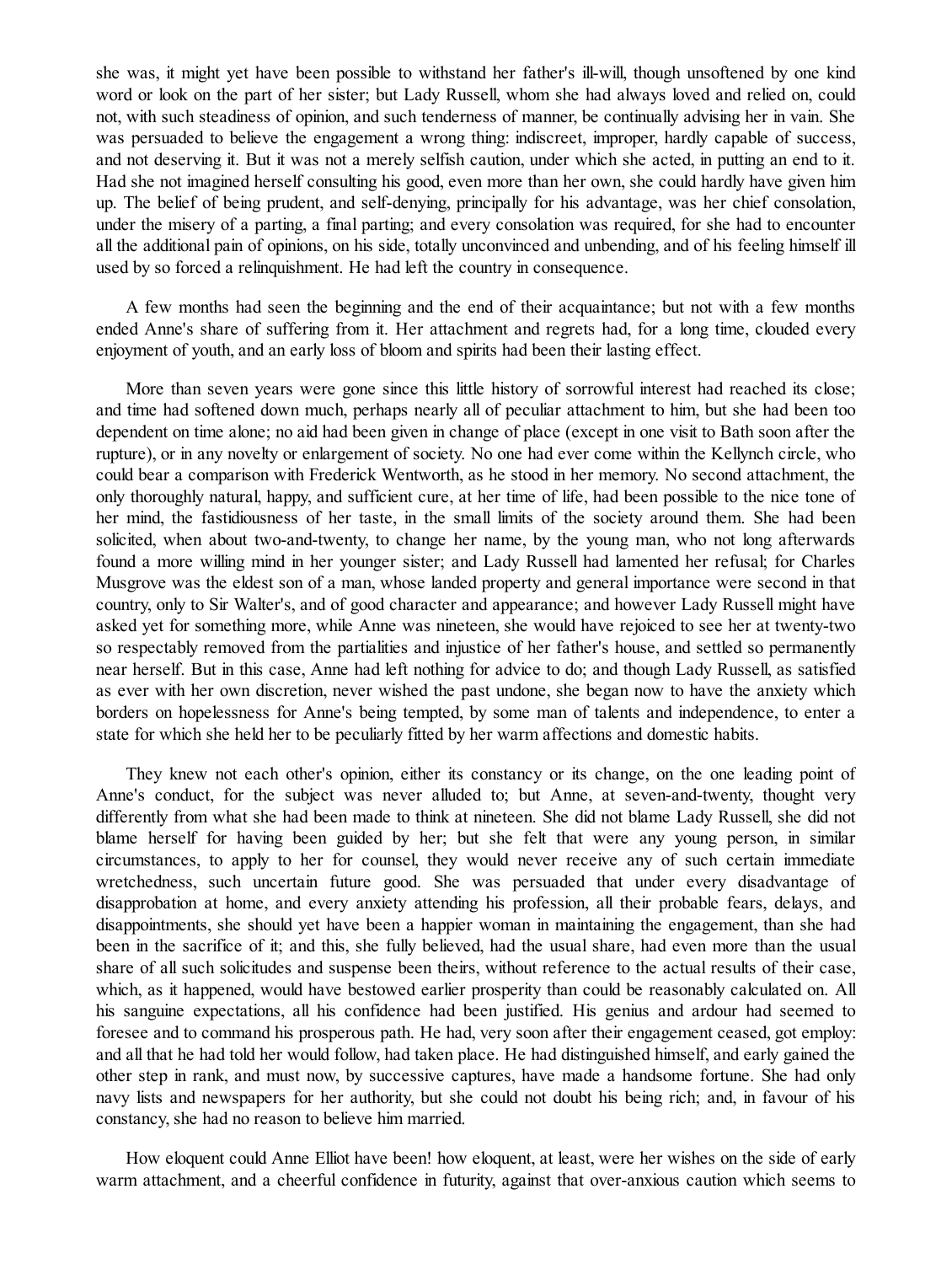insult exertion and distrust Providence! She had been forced into prudence in her youth, she learned romance as she grew older: the natural sequel of an unnatural beginning.

With all these circumstances, recollections and feelings, she could not hear that Captain Wentworth's sister was likely to live at Kellynch without a revival of former pain; and many a stroll, and many a sigh, were necessary to dispel the agitation of the idea. She often told herself it was folly, before she could harden her nerves sufficiently to feel the continual discussion of the Crofts and their business no evil. She was assisted, however, by that perfect indifference and apparent unconsciousness, among the only three of her own friends in the secret of the past, which seemed almost to deny any recollection of it. She could do justice to the superiority of Lady Russell's motives in this, over those of her father and Elizabeth; she could honour all the better feelings of her calmness; but the general air of oblivion among them was highly important from whatever it sprung; and in the event of Admiral Croft's really taking Kellynch Hall, she rejoiced anew over the conviction which had always been most grateful to her, of the past being known to those three only among her connexions, by whom no syllable, she believed, would ever be whispered, and in the trust that among his, the brother only with whom he had been residing, had received any information of their short-lived engagement. That brother had been long removed from the country and being a sensible man, and, moreover, a single man at the time, she had a fond dependence on no human creature's having heard of it from him.

The sister, Mrs Croft, had then been out of England, accompanying her husband on a foreign station, and her own sister, Mary, had been at school while it all occurred; and never admitted by the pride of some, and the delicacy of others, to the smallest knowledge of it afterwards.

With these supports, she hoped that the acquaintance between herself and the Crofts, which, with Lady Russell, still resident in Kellynch, and Mary fixed only three miles off, must be anticipated, need not involve any particular awkwardness.

#### **Chapter 5**

<span id="page-13-0"></span>On the morning appointed for Admiral and Mrs Croft's seeing Kellynch Hall, Anne found it most natural to take her almost daily walk to Lady Russell's, and keep out of the way till all was over; when she found it most natural to be sorry that she had missed the opportunity of seeing them.

This meeting of the two parties proved highly satisfactory, and decided the whole business at once. Each lady was previously well disposed for an agreement, and saw nothing, therefore, but good manners in the other; and with regard to the gentlemen, there was such an hearty good humour, such an open, trusting liberality on the Admiral's side, as could not but influence Sir Walter, who had besides been flattered into his very best and most polished behaviour by Mr Shepherd's assurances of his being known, by report, to the Admiral, as a model of good breeding.

The house and grounds, and furniture, were approved, the Crofts were approved, terms, time, every thing, and every body, was right; and Mr Shepherd's clerks were set to work, without there having been a single preliminary difference to modify of all that "This indenture sheweth."

Sir Walter, without hesitation, declared the Admiral to be the best-looking sailor he had ever met with, and went so far as to say, that if his own man might have had the arranging of his hair, he should not be ashamed of being seen with him any where; and the Admiral, with sympathetic cordiality, observed to his wife as they drove back through the park, "I thought we should soon come to a deal, my dear, in spite of what they told us at Taunton. The Baronet will never set the Thames on fire, but there seems to be no harm in him."--reciprocal compliments, which would have been esteemed about equal.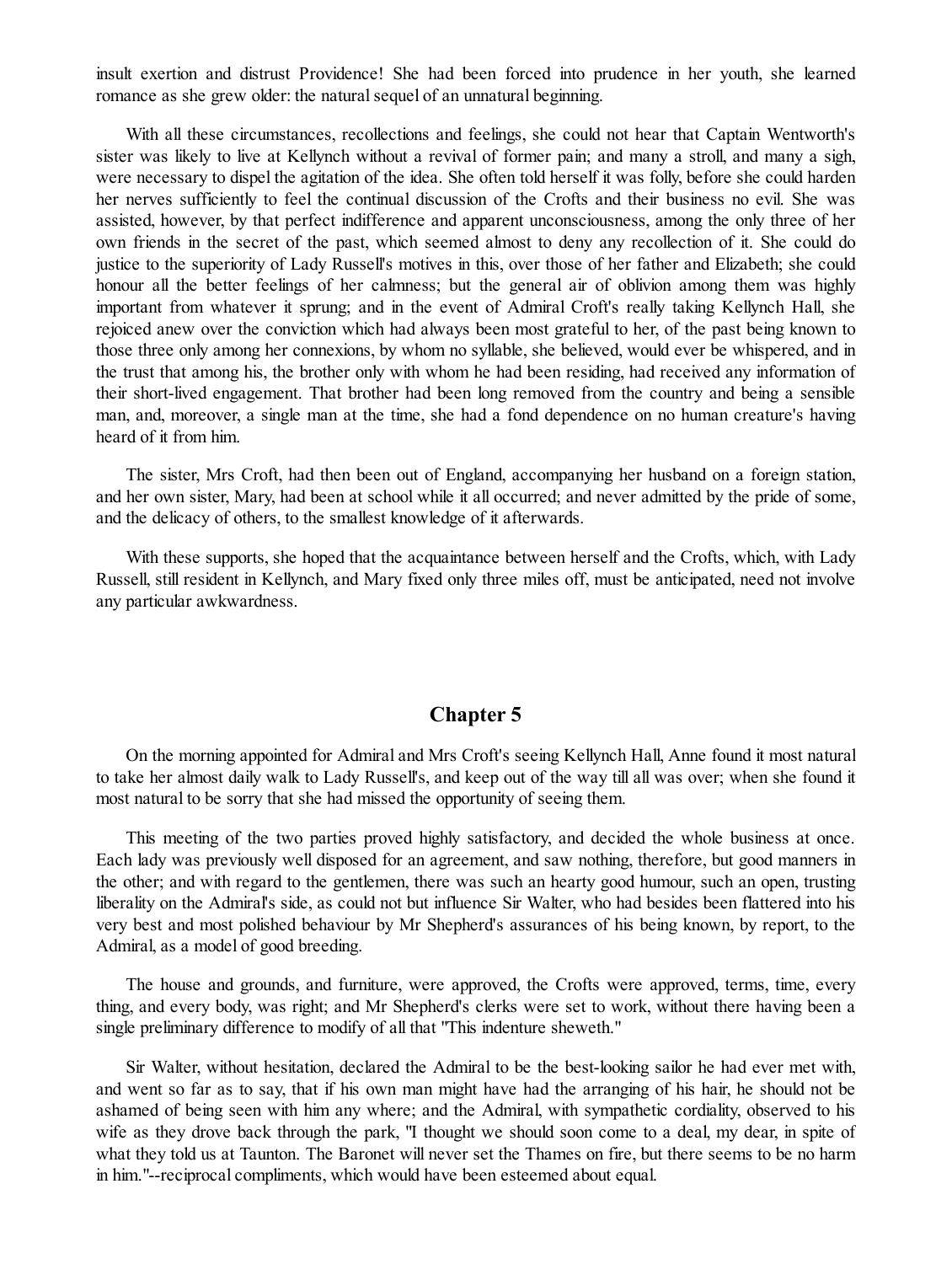The Crofts were to have possession at Michaelmas; and as Sir Walter proposed removing to Bath in the course of the preceding month, there was no time to be lost in making every dependent arrangement.

Lady Russell, convinced that Anne would not be allowed to be of any use, or any importance, in the choice of the house which they were going to secure, was very unwilling to have her hurried away so soon, and wanted to make it possible for her to stay behind till she might convey her to Bath herself after Christmas; but having engagements of her own which must take her from Kellynch for several weeks, she was unable to give the full invitation she wished, and Anne though dreading the possible heats of September in all the white glare of Bath, and grieving to forego all the influence so sweet and so sad of the autumnal months in the country, did not think that, everything considered, she wished to remain. It would be most right, and most wise, and, therefore must involve least suffering to go with the others.

Something occurred, however, to give her a different duty. Mary, often a little unwell, and always thinking a great deal of her own complaints, and always in the habit of claiming Anne when anything was the matter, was indisposed; and foreseeing that she should not have a day's health all the autumn, entreated, or rather required her, for it was hardly entreaty, to come to Uppercross Cottage, and bear her company as long as she should want her, instead of going to Bath.

"I cannot possibly do without Anne," was Mary's reasoning; and Elizabeth's reply was, "Then I am sure Anne had better stay, for nobody will want her in Bath."

To be claimed as a good, though in an improper style, is at least better than being rejected as no good at all; and Anne, glad to be thought of some use, glad to have anything marked out as a duty, and certainly not sorry to have the scene of it in the country, and her own dear country, readily agreed to stay.

This invitation of Mary's removed all Lady Russell's difficulties, and it was consequently soon settled that Anne should not go to Bath till Lady Russell took her, and that all the intervening time should be divided between Uppercross Cottage and Kellynch Lodge.

So far all was perfectly right; but Lady Russell was almost startled by the wrong of one part of the Kellynch Hall plan, when it burst on her, which was, Mrs Clay's being engaged to go to Bath with Sir Walter and Elizabeth, as a most important and valuable assistant to the latter in all the business before her. Lady Russell was extremely sorry that such a measure should have been resorted to at all, wondered, grieved, and feared; and the affront it contained to Anne, in Mrs Clay's being of so much use, while Anne could be of none, was a very sore aggravation.

Anne herself was become hardened to such affronts; but she felt the imprudence of the arrangement quite as keenly as Lady Russell. With a great deal of quiet observation, and a knowledge, which she often wished less, of her father's character, she was sensible that results the most serious to his family from the intimacy were more than possible. She did not imagine that her father had at present an idea of the kind. Mrs Clay had freckles, and a projecting tooth, and a clumsy wrist, which he was continually making severe remarks upon, in her absence; but she was young, and certainly altogether well-looking, and possessed, in an acute mind and assiduous pleasing manners, infinitely more dangerous attractions than any merely personal might have been. Anne was so impressed by the degree of their danger, that she could not excuse herself from trying to make it perceptible to her sister. She had little hope of success; but Elizabeth, who in the event of such a reverse would be so much more to be pitied than herself, should never, she thought, have reason to reproach her for giving no warning.

She spoke, and seemed only to offend. Elizabeth could not conceive how such an absurd suspicion should occur to her, and indignantly answered for each party's perfectly knowing their situation.

"Mrs Clay," said she, warmly, "never forgets who she is; and as I am rather better acquainted with her sentiments than you can be, I can assure you, that upon the subject of marriage they are particularly nice, and that she reprobates all inequality of condition and rank more strongly than most people. And as to my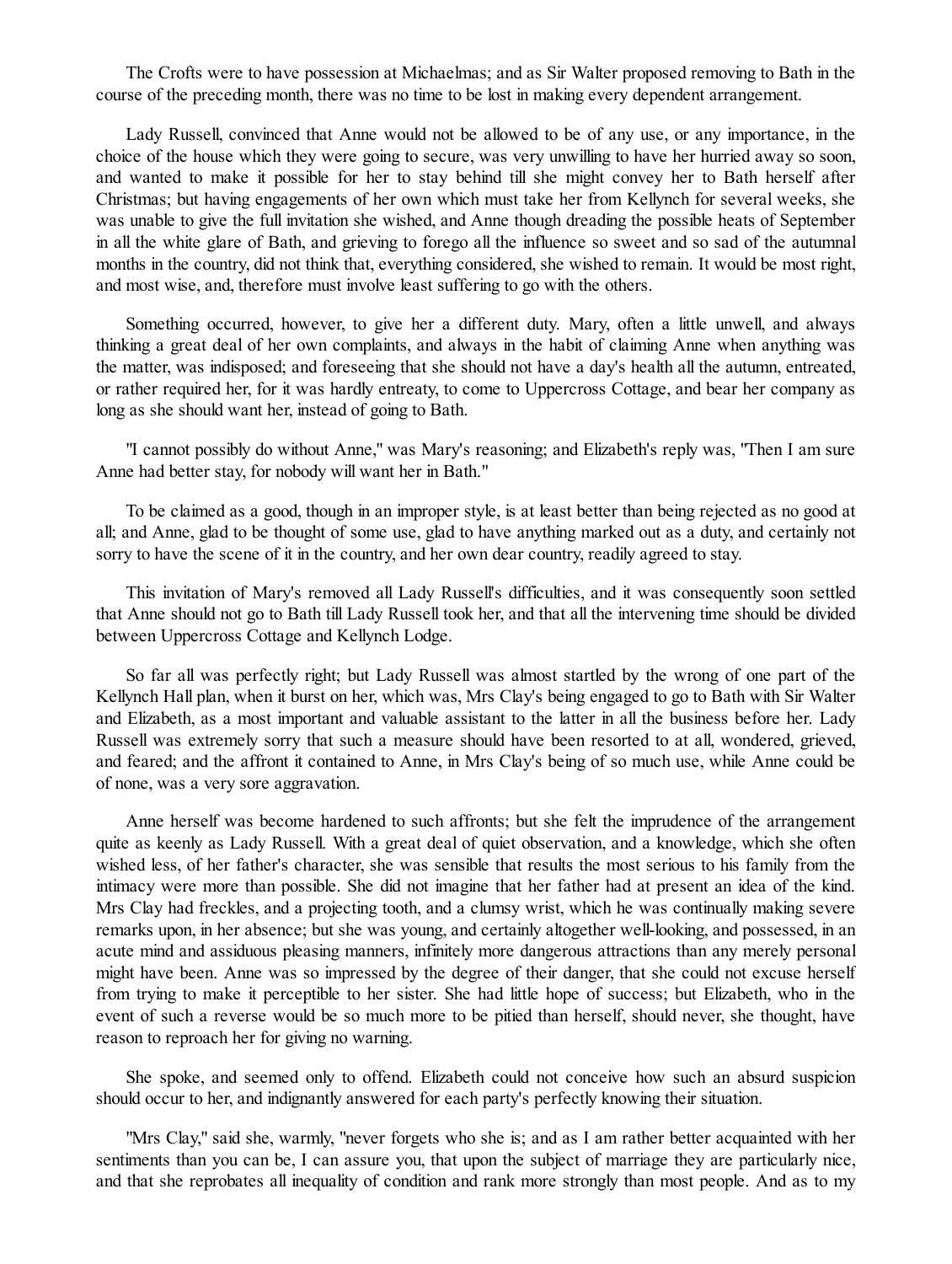father, I really should not have thought that he, who has kept himself single so long for our sakes, need be suspected now. If Mrs Clay were a very beautiful woman, I grant you, it might be wrong to have her so much with me; not that anything in the world, I am sure, would induce my father to make a degrading match, but he might be rendered unhappy. But poor Mrs Clay who, with all her merits, can never have been reckoned tolerably pretty, I really think poor Mrs Clay may be staying here in perfect safety. One would imagine you had never heard my father speak of her personal misfortunes, though I know you must fifty times. That tooth of her's and those freckles. Freckles do not disgust me so very much as they do him. I have known a face not materially disfigured by a few, but he abominates them. You must have heard him notice Mrs Clay's freckles."

"There is hardly any personal defect," replied Anne, "which an agreeable manner might not gradually reconcile one to."

"I think very differently," answered Elizabeth, shortly; "an agreeable manner may set off handsome features, but can never alter plain ones. However, at any rate, as I have a great deal more at stake on this point than anybody else can have, I think it rather unnecessary in you to be advising me."

Anne had done; glad that it was over, and not absolutely hopeless of doing good. Elizabeth, though resenting the suspicion, might yet be made observant by it.

The last office of the four carriage-horses was to draw Sir Walter, Miss Elliot, and Mrs Clay to Bath. The party drove off in very good spirits; Sir Walter prepared with condescending bows for all the afflicted tenantry and cottagers who might have had a hint to show themselves, and Anne walked up at the same time, in a sort of desolate tranquillity, to the Lodge, where she was to spend the first week.

Her friend was not in better spirits than herself. Lady Russell felt this break-up of the family exceedingly. Their respectability was as dear to her as her own, and a daily intercourse had become precious by habit. It was painful to look upon their deserted grounds, and still worse to anticipate the new hands they were to fall into; and to escape the solitariness and the melancholy of so altered a village, and be out of the way when Admiral and Mrs Croft first arrived, she had determined to make her own absence from home begin when she must give up Anne. Accordingly their removal was made together, and Anne was set down at Uppercross Cottage, in the first stage of Lady Russell's journey.

Uppercross was a moderate-sized village, which a few years back had been completely in the old English style, containing only two houses superior in appearance to those of the yeomen and labourers; the mansion of the squire, with its high walls, great gates, and old trees, substantial and unmodernized, and the compact, tight parsonage, enclosed in its own neat garden, with a vine and a pear-tree trained round its casements; but upon the marriage of the young 'squire, it had received the improvement of a farm-house elevated into a cottage, for his residence, and Uppercross Cottage, with its veranda, French windows, and other prettiness, was quite as likely to catch the traveller's eye as the more consistent and considerable aspect and premises of the Great House, about a quarter of a mile farther on.

Here Anne had often been staying. She knew the ways of Uppercross as well as those of Kellynch. The two families were so continually meeting, so much in the habit of running in and out of each other's house at all hours, that it was rather a surprise to her to find Mary alone; but being alone, her being unwell and out of spirits was almost a matter of course. Though better endowed than the elder sister, Mary had not Anne's understanding nor temper. While well, and happy, and properly attended to, she had great good humour and excellent spirits; but any indisposition sunk her completely. She had no resources for solitude; and inheriting a considerable share of the Elliot self-importance, was very prone to add to every other distress that of fancying herself neglected and ill-used. In person, she was inferior to both sisters, and had, even in her bloom, only reached the dignity of being "a fine girl." She was now lying on the faded sofa of the pretty little drawing-room, the once elegant furniture of which had been gradually growing shabby, under the influence of four summers and two children; and, on Anne's appearing, greeted her with--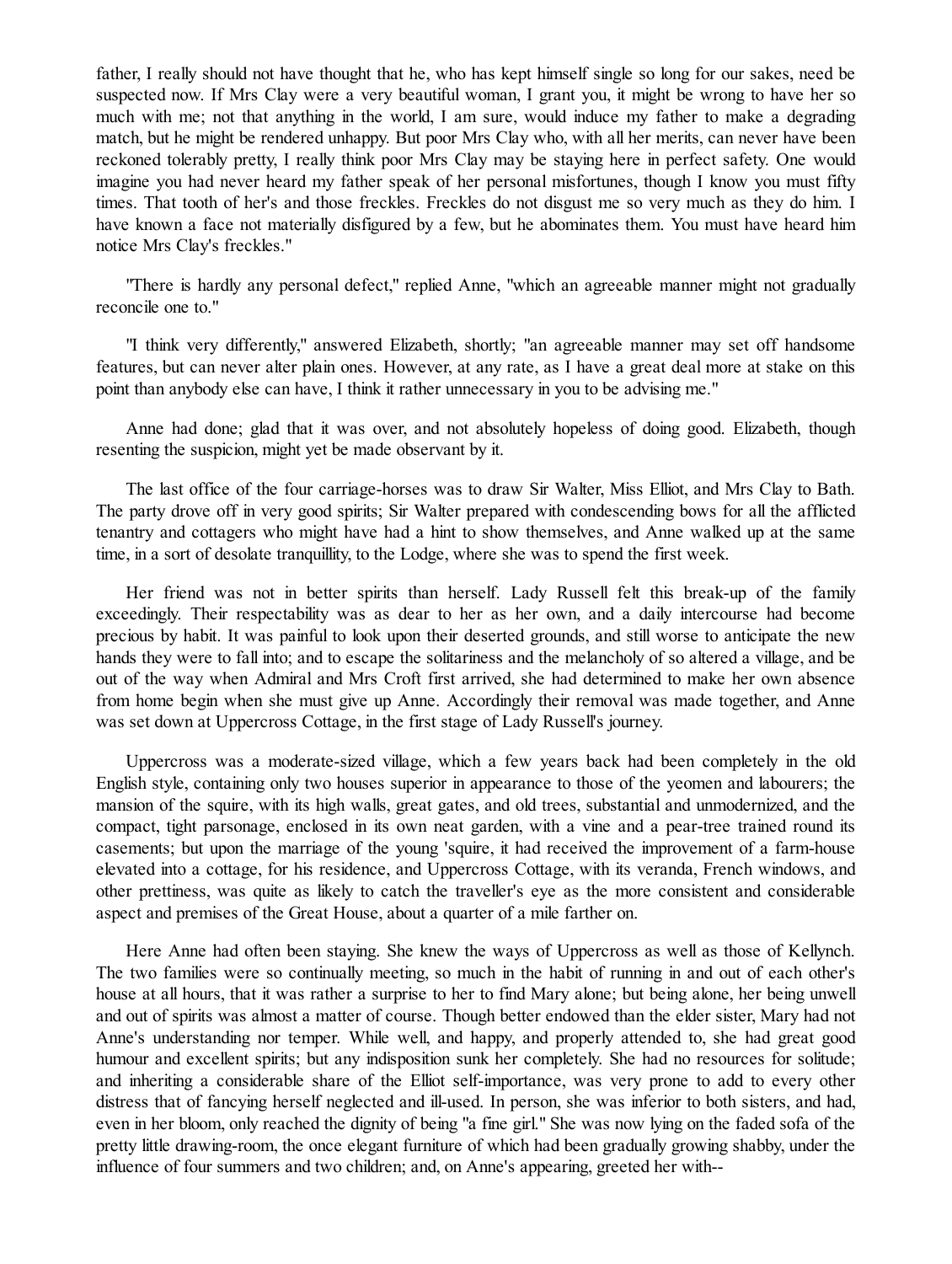"So, you are come at last! I began to think I should never see you. I am so ill I can hardly speak. I have not seen a creature the whole morning!"

"I am sorry to find you unwell," replied Anne. "You sent me such a good account of yourself on Thursday!"

"Yes, I made the best of it; I always do: but I was very far from well at the time; and I do not think I ever was so ill in my life as I have been all this morning: very unfit to be left alone, I am sure. Suppose I were to be seized of a sudden in some dreadful way, and not able to ring the bell! So, Lady Russell would not get out. I do not think she has been in this house three times this summer."

Anne said what was proper, and enquired after her husband. "Oh! Charles is out shooting. I have not seen him since seven o'clock. He would go, though I told him how ill I was. He said he should not stay out long; but he has never come back, and now it is almost one. I assure you, I have not seen a soul this whole long morning."

"You have had your little boys with you?"

"Yes, as long as I could bear their noise; but they are so unmanageable that they do me more harm than good. Little Charles does not mind a word I say, and Walter is growing quite as bad."

"Well, you will soon be better now," replied Anne, cheerfully. "You know I always cure you when I come. How are your neighbours at the Great House?"

"I can give you no account of them. I have not seen one of them to-day, except Mr Musgrove, who just stopped and spoke through the window, but without getting off his horse; and though I told him how ill I was, not one of them have been near me. It did not happen to suit the Miss Musgroves, I suppose, and they never put themselves out of their way."

"You will see them yet, perhaps, before the morning is gone. It is early."

"I never want them, I assure you. They talk and laugh a great deal too much for me. Oh! Anne, I am so very unwell! It was quite unkind of you not to come on Thursday."

"My dear Mary, recollect what a comfortable account you sent me of yourself! You wrote in the cheerfullest manner, and said you were perfectly well, and in no hurry for me; and that being the case, you must be aware that my wish would be to remain with Lady Russell to the last: and besides what I felt on her account, I have really been so busy, have had so much to do, that I could not very conveniently have left Kellynch sooner."

"Dear me! what can you possibly have to do?"

"A great many things, I assure you. More than I can recollect in a moment; but I can tell you some. I have been making a duplicate of the catalogue of my father's books and pictures. I have been several times in the garden with Mackenzie, trying to understand, and make him understand, which of Elizabeth's plants are for Lady Russell. I have had all my own little concerns to arrange, books and music to divide, and all my trunks to repack, from not having understood in time what was intended as to the waggons: and one thing I have had to do, Mary, of a more trying nature: going to almost every house in the parish, as a sort of takeleave. I was told that they wished it. But all these things took up a great deal of time."

"Oh! well!" and after a moment's pause, "but you have never asked me one word about our dinner at the Pooles yesterday."

"Did you go then? I have made no enquiries, because I concluded you must have been obliged to give up the party."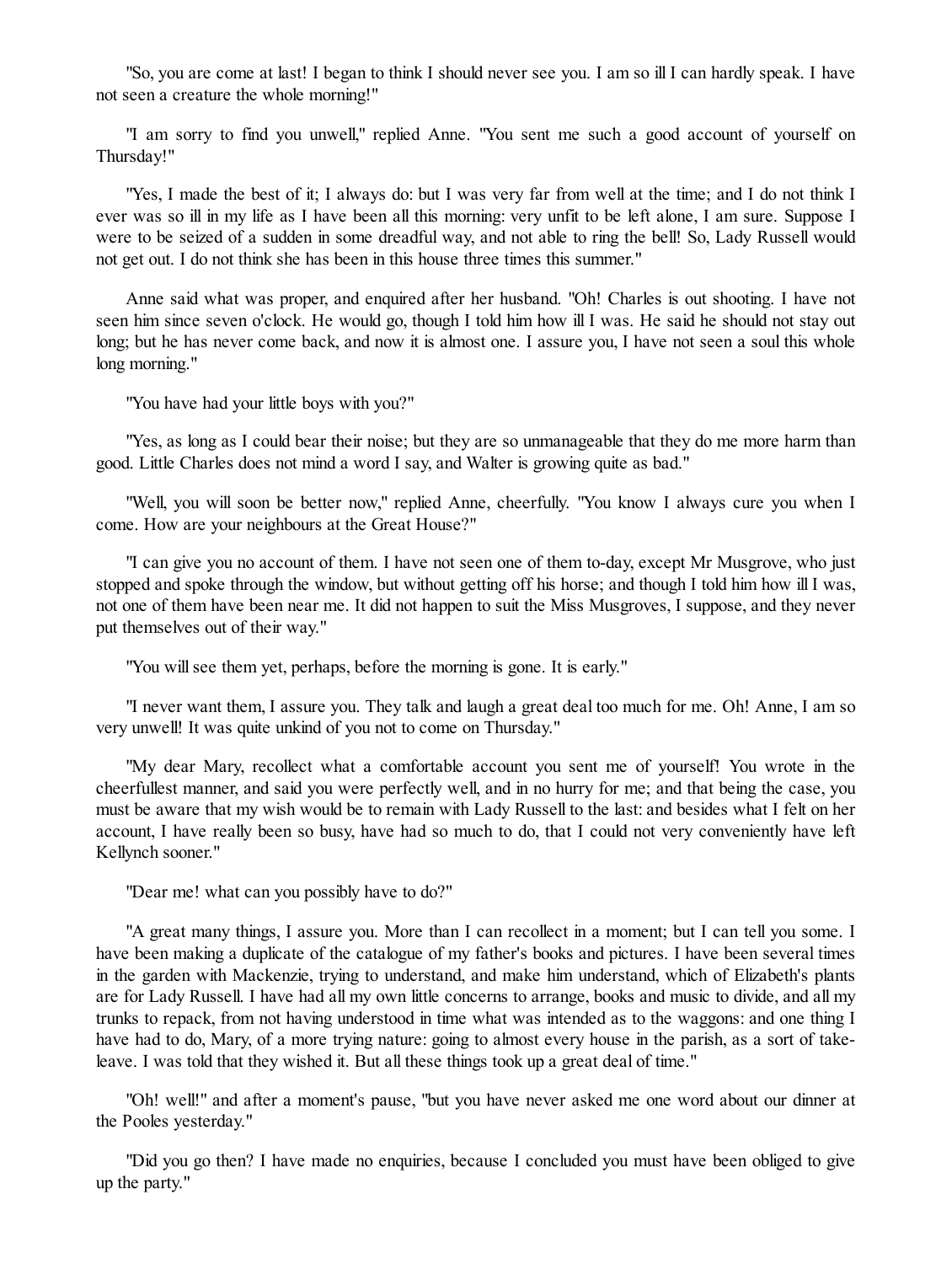"Oh yes! I went. I was very well yesterday; nothing at all the matter with me till this morning. It would have been strange if I had not gone."

"I am very glad you were well enough, and I hope you had a pleasant party."

"Nothing remarkable. One always knows beforehand what the dinner will be, and who will be there; and it is so very uncomfortable not having a carriage of one's own. Mr and Mrs Musgrove took me, and we were so crowded! They are both so very large, and take up so much room; and Mr Musgrove always sits forward. So, there was I, crowded into the back seat with Henrietta and Louise; and I think it very likely that my illness to-day may be owing to it."

A little further perseverance in patience and forced cheerfulness on Anne's side produced nearly a cure on Mary's. She could soon sit upright on the sofa, and began to hope she might be able to leave it by dinnertime. Then, forgetting to think of it, she was at the other end of the room, beautifying a nosegay; then, she ate her cold meat; and then she was well enough to propose a little walk.

"Where shall we go?" said she, when they were ready. "I suppose you will not like to call at the Great House before they have been to see you?"

"I have not the smallest objection on that account," replied Anne. "I should never think of standing on such ceremony with people I know so well as Mrs and the Miss Musgroves."

"Oh! but they ought to call upon you as soon as possible. They ought to feel what is due to you as my sister. However, we may as well go and sit with them a little while, and when we have that over, we can enjoy our walk."

Anne had always thought such a style of intercourse highly imprudent; but she had ceased to endeavour to check it, from believing that, though there were on each side continual subjects of offence, neither family could now do without it. To the Great House accordingly they went, to sit the full half hour in the oldfashioned square parlour, with a small carpet and shining floor, to which the present daughters of the house were gradually giving the proper air of confusion by a grand piano-forte and a harp, flower-stands and little tables placed in every direction. Oh! could the originals of the portraits against the wainscot, could the gentlemen in brown velvet and the ladies in blue satin have seen what was going on, have been conscious of such an overthrow of all order and neatness! The portraits themselves seemed to be staring in astonishment.

The Musgroves, like their houses, were in a state of alteration, perhaps of improvement. The father and mother were in the old English style, and the young people in the new. Mr and Mrs Musgrove were a very good sort of people; friendly and hospitable, not much educated, and not at all elegant. Their children had more modern minds and manners. There was a numerous family; but the only two grown up, excepting Charles, were Henrietta and Louisa, young ladies of nineteen and twenty, who had brought from school at Exeter all the usual stock of accomplishments, and were now like thousands of other young ladies, living to be fashionable, happy, and merry. Their dress had every advantage, their faces were rather pretty, their spirits extremely good, their manner unembarrassed and pleasant; they were of consequence at home, and favourites abroad. Anne always contemplated them as some of the happiest creatures of her acquaintance; but still, saved as we all are, by some comfortable feeling of superiority from wishing for the possibility of exchange, she would not have given up her own more elegant and cultivated mind for all their enjoyments; and envied them nothing but that seemingly perfect good understanding and agreement together, that goodhumoured mutual affection, of which she had known so little herself with either of her sisters.

They were received with great cordiality. Nothing seemed amiss on the side of the Great House family, which was generally, as Anne very well knew, the least to blame. The half hour was chatted away pleasantly enough; and she was not at allsurprised at the end of it, to have their walking party joined by both the Miss Musgroves, at Mary's particular invitation.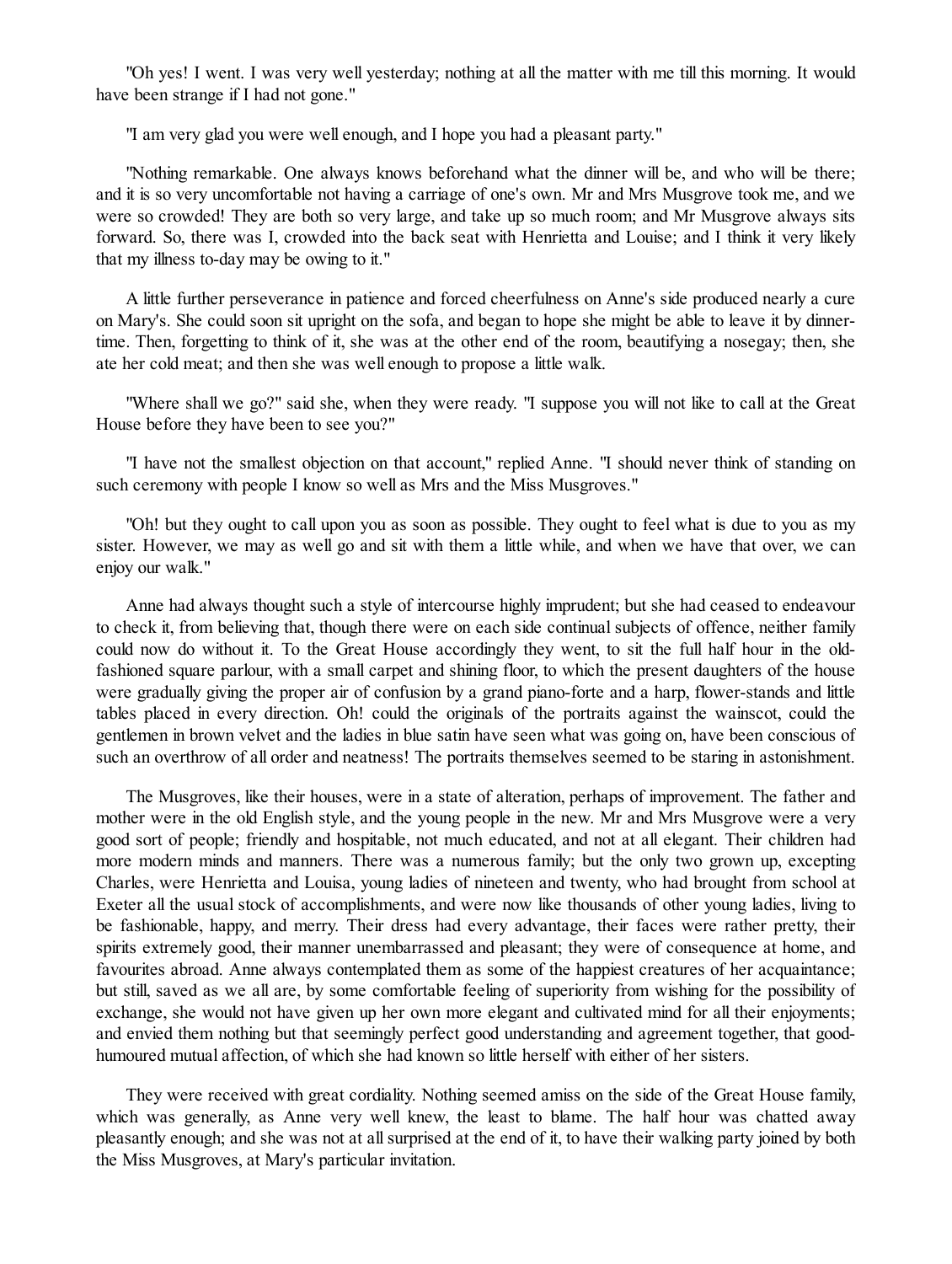#### **Chapter 6**

<span id="page-18-0"></span>Anne had not wanted this visit to Uppercross, to learn that a removal from one set of people to another, though at a distance of only three miles, will often include a total change of conversation, opinion, and idea. She had never been staying there before, without being struck by it, or without wishing that other Elliots could have her advantage in seeing how unknown, or unconsidered there, were the affairs which at Kellynch Hall were treated as of such general publicity and pervading interest; yet, with all this experience, she believed she must now submit to feel that another lesson, in the art of knowing our own nothingness beyond our own circle, was become necessary for her; for certainly, coming as she did, with a heart full of the subject which had been completely occupying both houses in Kellynch for many weeks, she had expected rather more curiosity and sympathy than she found in the separate but very similar remark of Mr and Mrs Musgrove: "So, Miss Anne, Sir Walter and your sister are gone; and what part of Bath do you think they will settle in?" and this, without much waiting for an answer; or in the young ladies' addition of, "I hope we shall be in Bath in the winter; but remember, papa, if we do go, we must be in a good situation: none of your Queen Squares for us!" or in the anxious supplement from Mary, of--"Upon my word, I shall be pretty well off, when you are all gone away to be happy at Bath!"

She could only resolve to avoid such self-delusion in future, and think with heightened gratitude of the extraordinary blessing of having one such truly sympathising friend as Lady Russell.

The Mr Musgroves had their own game to guard, and to destroy, their own horses, dogs, and newspapers to engage them, and the females were fully occupied in all the other common subjects of housekeeping, neighbours, dress, dancing, and music. She acknowledged it to be very fitting, that every little social commonwealth should dictate its own matters of discourse; and hoped, ere long, to become a not unworthy member of the one she was now transplanted into. With the prospect of spending at least two months at Uppercross, it was highly incumbent on her to clothe her imagination, her memory, and all her ideas in as much of Uppercross as possible.

She had no dread of these two months. Mary was not so repulsive and unsisterly as Elizabeth, nor so inaccessible to all influence of hers; neither was there anything among the other component parts of the cottage inimical to comfort. She was always on friendly terms with her brother-in-law; and in the children, who loved her nearly as well, and respected her a great deal more than their mother, she had an object of interest, amusement, and wholesome exertion.

Charles Musgrove was civil and agreeable; in sense and temper he was undoubtedly superior to his wife, but not of powers, or conversation, or grace, to make the past, as they were connected together, at all a dangerous contemplation; though, at the same time, Anne could believe, with Lady Russell, that a more equal match might have greatly improved him; and that a woman of real understanding might have given more consequence to his character, and more usefulness, rationality, and elegance to his habits and pursuits. As it was, he did nothing with much zeal, but sport; and his time was otherwise trifled away, without benefit from books or anything else. He had very good spirits, which never seemed much affected by his wife's occasional lowness, bore with her unreasonableness sometimes to Anne's admiration, and upon the whole, though there was very often a little disagreement (in which she had sometimes more share than she wished, being appealed to by both parties), they might pass for a happy couple. They were always perfectly agreed in the want of more money, and a strong inclination for a handsome present from his father; but here, as on most topics, he had the superiority, for while Mary thought it a great shame that such a present was not made, he always contended for his father's having many other uses for his money, and a right to spend it as he liked.

As to the management of their children, his theory was much better than his wife's, and his practice not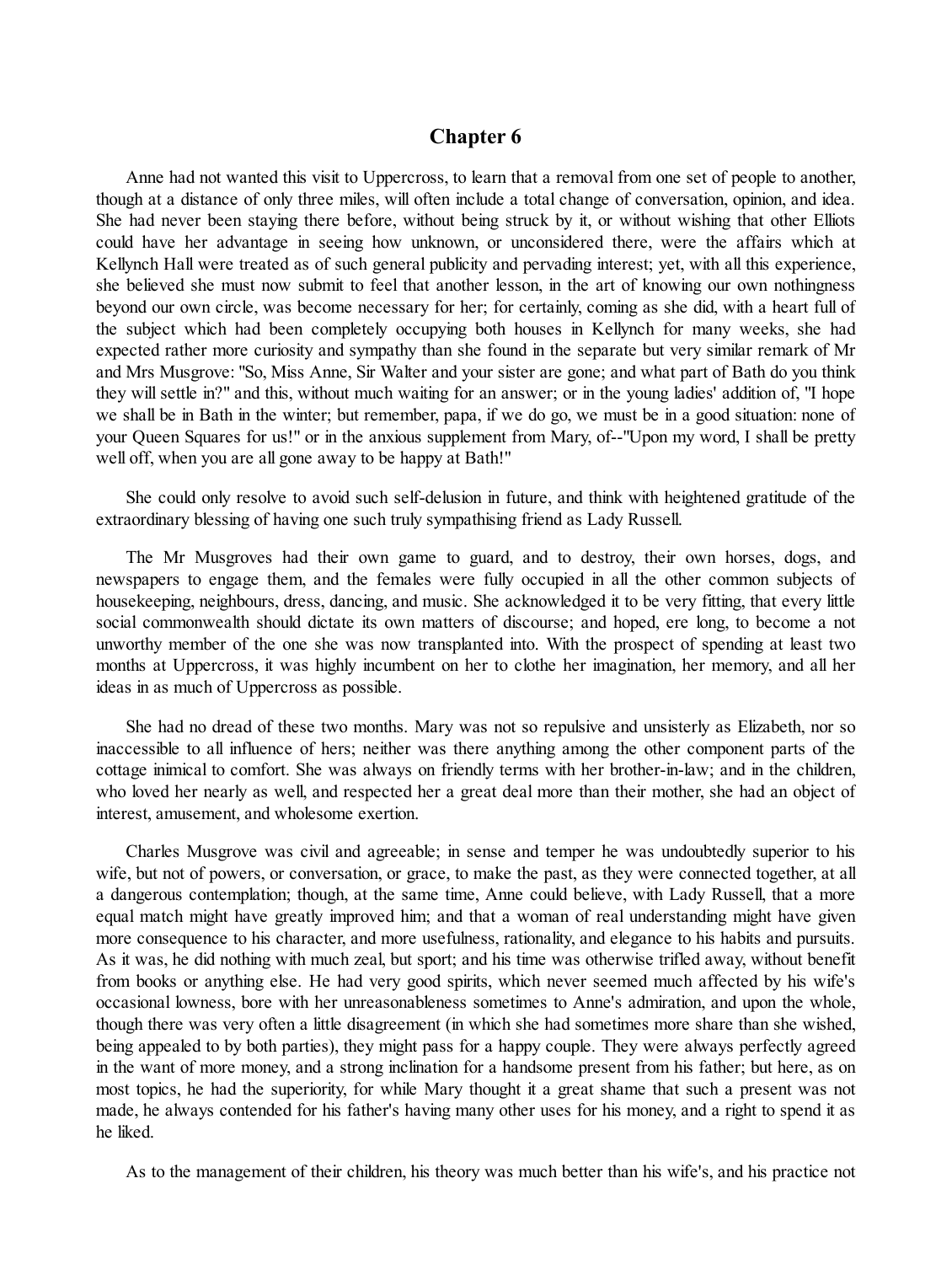so bad. "I could manage them very well, if it were not for Mary's interference," was what Anne often heard him say, and had a good deal of faith in; but when listening in turn to Mary's reproach of "Charles spoils the children so that I cannot get them into any order," she never had the smallest temptation to say, "Very true."

One of the least agreeable circumstances of her residence there was her being treated with too much confidence by all parties, and being too much in the secret of the complaints of each house. Known to have some influence with her sister, she was continually requested, or at least receiving hints to exert it, beyond what was practicable. "I wish you could persuade Mary not to be always fancying herself ill," was Charles's language; and, in an unhappy mood, thus spoke Mary: "I do believe if Charles were to see me dying, he would not think there was anything the matter with me. I am sure, Anne, if you would, you might persuade him that I really am very ill--a great deal worse than I ever own."

Mary's declaration was, "I hate sending the children to the Great House, though their grandmamma is always wanting to see them, for she humours and indulges them to such a degree, and gives them so much trash and sweet things, that they are sure to come back sick and cross for the rest of the day." And Mrs Musgrove took the first opportunity of being alone with Anne, to say, "Oh! Miss Anne, I cannot help wishing Mrs Charles had a little of your method with those children. They are quite different creatures with you! But to be sure, in general they are so spoilt! It is a pity you cannot put your sister in the way of managing them. They are as fine healthy children as ever were seen, poor little dears! without partiality; but Mrs Charles knows no more how they should be treated--! Bless me! how troublesome they are sometimes. I assure you, Miss Anne, it prevents my wishing to see them at our house so often as I otherwise should. I believe Mrs Charles is not quite pleased with my not inviting them oftener; but you know it is very bad to have children with one that one is obligated to be checking every moment; "don't do this," and "don't do that;" or that one can only keep in tolerable order by more cake than is good for them."

She had this communication, moreover, from Mary. "Mrs Musgrove thinks all her servants so steady, that it would be high treason to call it in question; but I am sure, without exaggeration, that her upper housemaid and laundry-maid, instead of being in their business, are gadding about the village, all day long. I meet them wherever I go; and I declare, I never go twice into my nursery without seeing something of them. If Jemima were not the trustiest, steadiest creature in the world, it would be enough to spoil her; for she tells me, they are always tempting her to take a walk with them." And on Mrs Musgrove's side, it was, "I make a rule of never interfering in any of my daughter-in-law's concerns, for I know it would not do; but I shall tell you, Miss Anne, because you may be able to set things to rights, that I have no very good opinion of Mrs Charles's nursery-maid: I hear strange stories of her; she is always upon the gad; and from my own knowledge, I can declare, she is such a fine-dressing lady, that she is enough to ruin any servants she comes near. Mrs Charles quite swears by her, I know; but I just give you this hint, that you may be upon the watch; because, if you see anything amiss, you need not be afraid of mentioning it."

Again, it was Mary's complaint, that Mrs Musgrove was very apt not to give her the precedence that was her due, when they dined at the Great House with other families; and she did not see any reason why she was to be considered so much at home as to lose her place. And one day when Anne was walking with only the Musgroves, one of them after talking of rank, people of rank, and jealousy of rank, said, "I have no scruple of observing to you, how nonsensical some persons are about their place, because all the world knows how easy and indifferent you are about it; but I wish anybody could give Mary a hint that it would be a great deal better if she were not so very tenacious, especially if she would not be always putting herself forward to take place of mamma. Nobody doubts her right to have precedence of mamma, but it would be more becoming in her not to be always insisting on it. It is not that mamma cares about it the least in the world, but I know it is taken notice of by many persons."

How was Anne to set all these matters to rights? She could do little more than listen patiently, soften every grievance, and excuse each to the other; give them all hints of the forbearance necessary between such near neighbours, and make those hints broadest which were meant for her sister's benefit.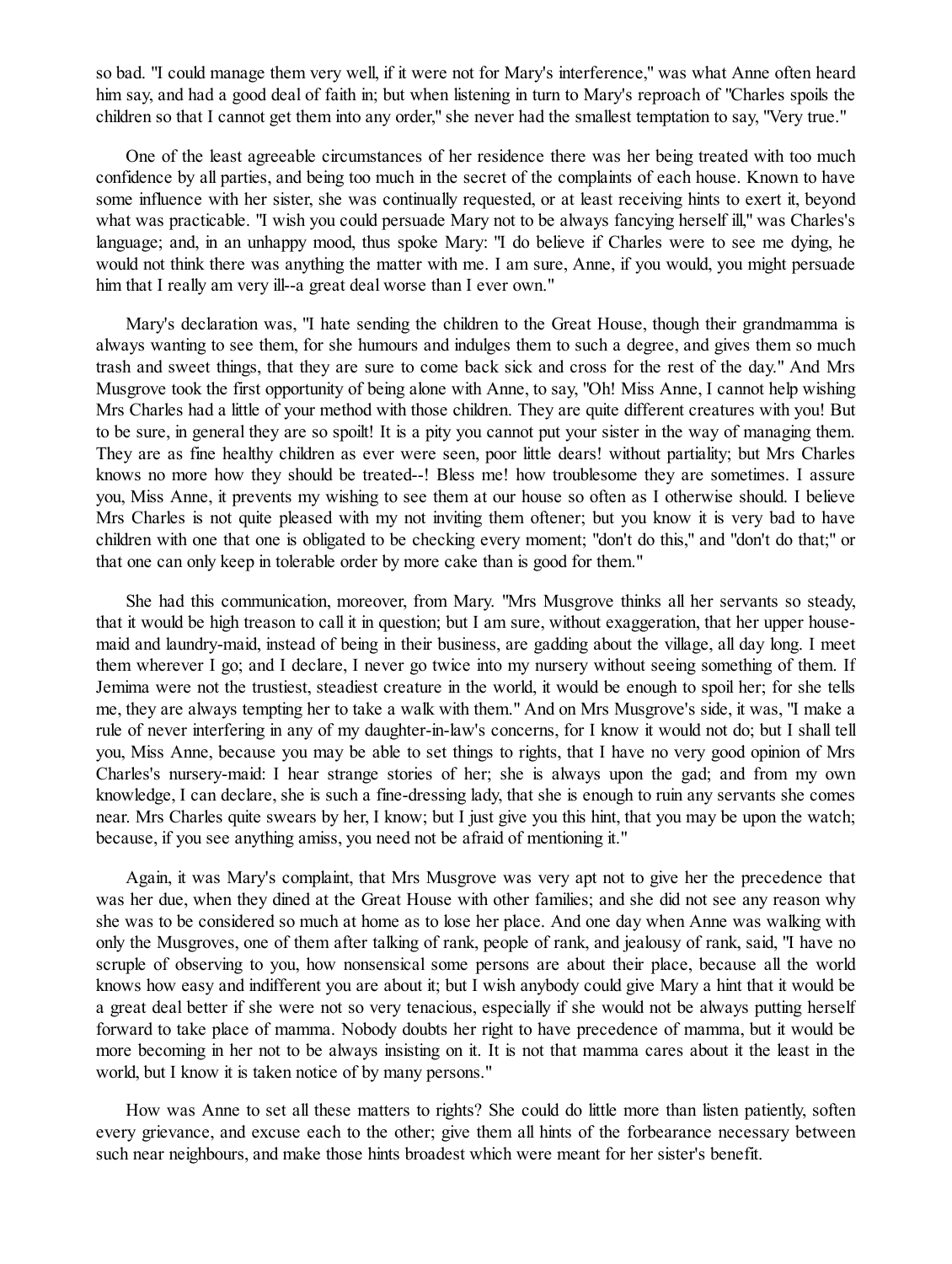In all other respects, her visit began and proceeded very well. Her own spirits improved by change of place and subject, by being removed three miles from Kellynch; Mary's ailments lessened by having a constant companion, and their daily intercourse with the other family, since there was neither superior affection, confidence, nor employment in the cottage, to be interrupted by it, was rather an advantage. It was certainly carried nearly as far as possible, for they met every morning, and hardly ever spent an evening asunder; but she believed they should not have done so well without the sight of Mr and Mrs Musgrove's respectable forms in the usual places, or without the talking, laughing, and singing of their daughters.

She played a great deal better than either of the Miss Musgroves, but having no voice, no knowledge of the harp, and no fond parents, to sit by and fancy themselves delighted, her performance was little thought of, only out of civility, or to refresh the others, as she was well aware. She knew that when she played she was giving pleasure only to herself; but this was no new sensation. Excepting one short period of her life, she had never, since the age of fourteen, never since the loss of her dear mother, known the happiness of being listened to, or encouraged by any just appreciation or real taste. In music she had been always used to feel alone in the world; and Mr and Mrs Musgrove's fond partiality for their own daughters' performance, and total indifference to any other person's, gave her much more pleasure for their sakes, than mortification for her own.

The party at the Great House was sometimes increased by other company. The neighbourhood was not large, but the Musgroves were visited by everybody, and had more dinner-parties, and more callers, more visitors by invitation and by chance, than any other family. They were more completely popular.

The girls were wild for dancing; and the evenings ended, occasionally, in an unpremeditated little ball. There was a family of cousins within a walk of Uppercross, in less affluent circumstances, who depended on the Musgroves for all their pleasures: they would come at any time, and help play at anything, or dance anywhere; and Anne, very much preferring the office of musician to a more active post, played country dances to them by the hour together; a kindness which always recommended her musical powers to the notice of Mr and Mrs Musgrove more than anything else, and often drew this compliment;--"Well done, Miss Anne! very well done indeed! Lord bless me! how those little fingers of yours fly about!"

So passed the first three weeks. Michaelmas came; and now Anne's heart must be in Kellynch again. A beloved home made over to others; all the precious rooms and furniture, groves, and prospects, beginning to own other eyes and other limbs! She could not think of much else on the 29th of September; and she had this sympathetic touch in the evening from Mary, who, on having occasion to note down the day of the month, exclaimed, "Dear me, is not this the day the Crofts were to come to Kellynch? I am glad I did not think of it before. How low it makes me!"

The Crofts took possession with true naval alertness, and were to be visited. Mary deplored the necessity for herself. "Nobody knew how much she should suffer. She should put it off as long as she could;" but was not easy till she had talked Charles into driving her over on an early day, and was in a very animated, comfortable state of imaginary agitation, when she came back. Anne had very sincerely rejoiced in there being no means of her going. She wished, however to see the Crofts, and was glad to be within when the visit was returned. They came: the master of the house was not at home, but the two sisters were together; and as it chanced that Mrs Croft fell to the share of Anne, while the Admiral sat by Mary, and made himself very agreeable by his good-humoured notice of her little boys, she was well able to watch for a likeness, and if it failed her in the features, to catch it in the voice, or in the turn of sentiment and expression.

Mrs Croft, though neither tall nor fat, had a squareness, uprightness, and vigour of form, which gave importance to her person. She had bright dark eyes, good teeth, and altogether an agreeable face; though her reddened and weather-beaten complexion, the consequence of her having been almost as much at sea as her husband, made her seem to have lived some years longer in the world than her real eight-and-thirty.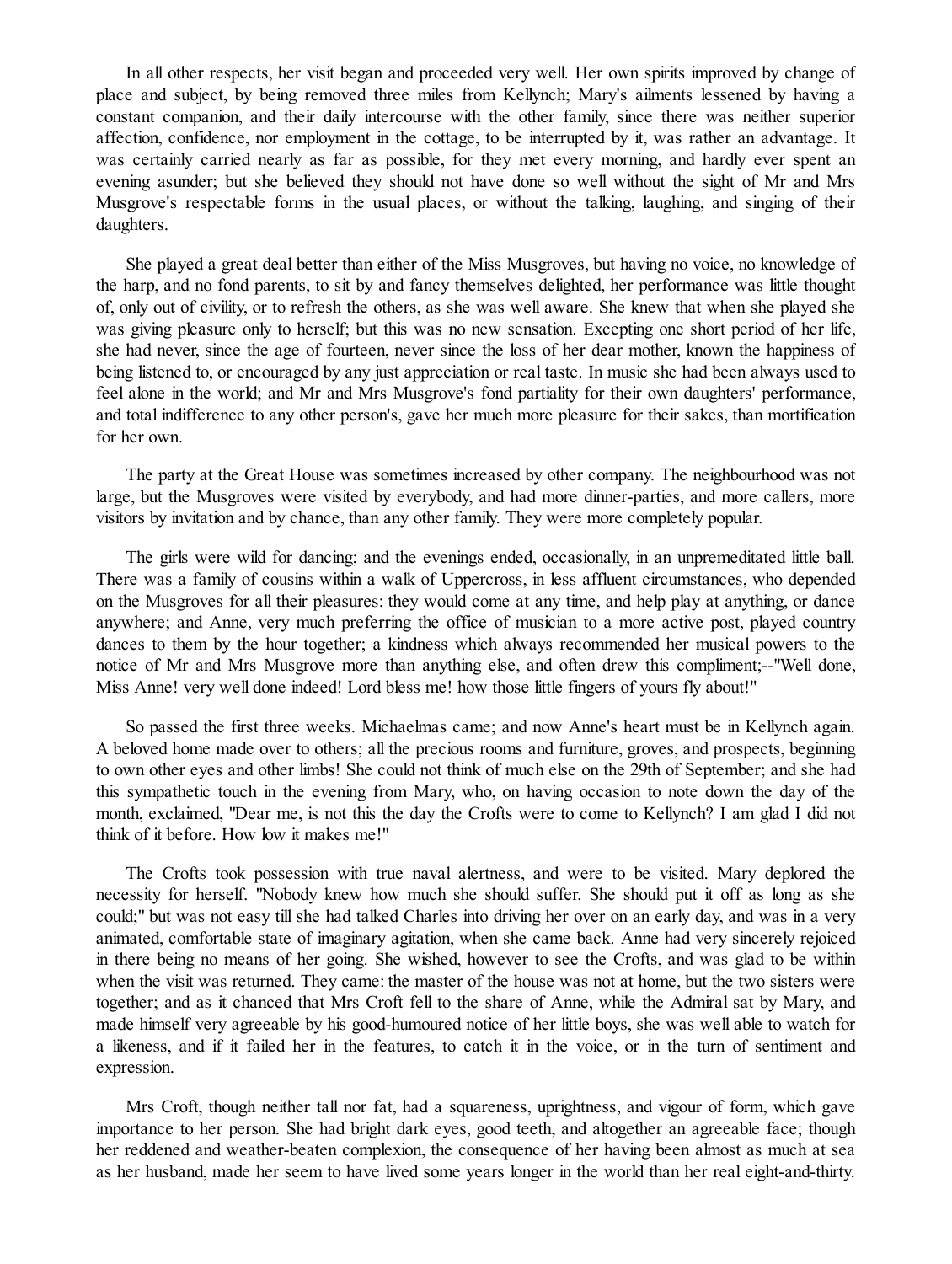Her manners were open, easy, and decided, like one who had no distrust of herself, and no doubts of what to do; without any approach to coarseness, however, or any want of good humour. Anne gave her credit, indeed, for feelings of great consideration towards herself, in all that related to Kellynch, and it pleased her: especially, as she had satisfied herself in the very first half minute, in the instant even of introduction, that there was not the smallest symptom of any knowledge or suspicion on Mrs Croft's side, to give a bias of any sort. She was quite easy on that head, and consequently full of strength and courage, till for a moment electrified by Mrs Croft's suddenly saying,--

"It was you, and not your sister, I find, that my brother had the pleasure of being acquainted with, when he was in this country."

Anne hoped she had outlived the age of blushing; but the age of emotion she certainly had not.

"Perhaps you may not have heard that he is married?" added Mrs Croft.

She could now answer as she ought; and was happy to feel, when Mrs Croft's next words explained it to be Mr Wentworth of whom she spoke, that she had said nothing which might not do for either brother. She immediately felt how reasonable it was, that Mrs Croft should be thinking and speaking of Edward, and not of Frederick; and with shame at her own forgetfulness applied herself to the knowledge of their former neighbour's present state with proper interest.

The rest was all tranquillity; till, just as they were moving, she heard the Admiral say to Mary--

"We are expecting a brother of Mrs Croft's here soon; I dare say you know him by name."

He was cut short by the eager attacks of the little boys, clinging to him like an old friend, and declaring he should not go; and being too much engrossed by proposals of carrying them away in his coat pockets, &c., to have another moment for finishing or recollecting what he had begun, Anne was left to persuade herself, as well as she could, that the same brother must still be in question. She could not, however, reach such a degree of certainty, as not to be anxious to hear whether anything had been said on the subject at the other house, where the Crofts had previously been calling.

The folks of the Great House were to spend the evening of this day at the Cottage; and it being now too late in the year for such visits to be made on foot, the coach was beginning to be listened for, when the youngest Miss Musgrove walked in. That she was coming to apologize, and that they should have to spend the evening by themselves, was the first black idea; and Mary was quite ready to be affronted, when Louisa made all right by saying, that she only came on foot, to leave more room for the harp, which was bringing in the carriage.

"And I will tell you our reason," she added, "and all about it. I am come on to give you notice, that papa and mamma are out of spirits this evening, especially mamma; she is thinking so much of poor Richard! And we agreed it would be best to have the harp, for it seems to amuse her more than the piano-forte. I will tell you why she is out of spirits. When the Crofts called this morning, (they called here afterwards, did not they?), they happened to say, that her brother, Captain Wentworth, is just returned to England, or paid off, or something, and is coming to see them almost directly; and most unluckily it came into mamma's head, when they were gone, that Wentworth, or something very like it, was the name of poor Richard's captain at one time; I do not know when or where, but a great while before he died, poor fellow! And upon looking over his letters and things, she found it was so, and is perfectly sure that this must be the very man, and her head is quite full of it, and of poor Richard! So we must be as merry as we can, that she may not be dwelling upon such gloomy things."

The real circumstances of this pathetic piece of family history were, that the Musgroves had had the ill fortune of a very troublesome, hopeless son; and the good fortune to lose him before he reached his twentieth year; that he had been sent to sea because he was stupid and unmanageable on shore; that he had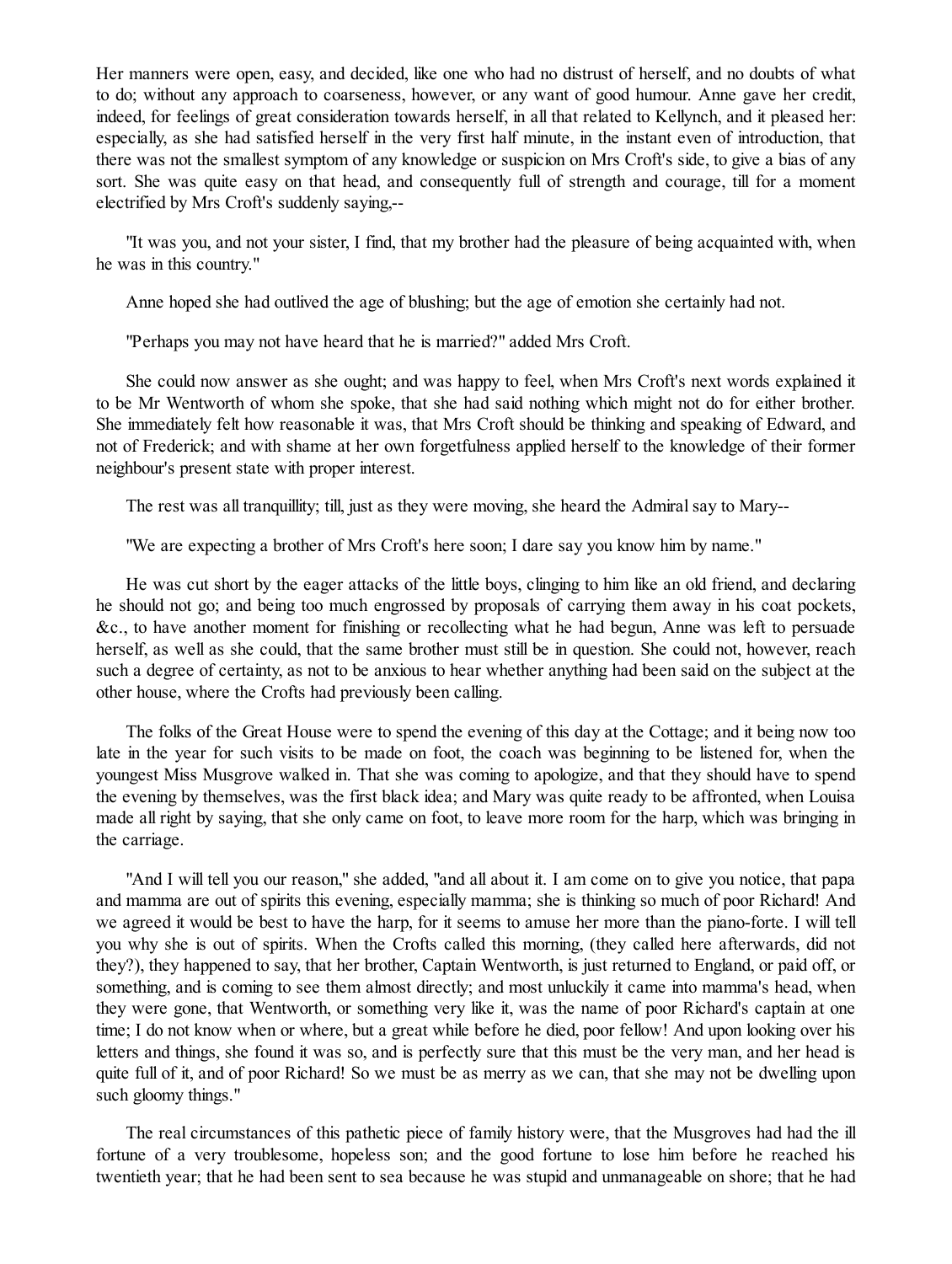been very little cared for at any time by his family, though quite as much as he deserved; seldom heard of, and scarcely at all regretted, when the intelligence of his death abroad had worked its way to Uppercross, two years before.

He had, in fact, though his sisters were now doing all they could for him, by calling him "poor Richard," been nothing better than a thick-headed, unfeeling, unprofitable Dick Musgrove, who had never done anything to entitle himself to more than the abbreviation of his name, living or dead.

He had been several years at sea, and had, in the course of those removals to which all midshipmen are liable, and especially such midshipmen as every captain wishes to get rid of, been six months on board Captain Frederick Wentworth's frigate, the Laconia; and from the Laconia he had, under the influence of his captain, written the only two letters which his father and mother had ever received from him during the whole of his absence; that is to say, the only two disinterested letters; all the rest had been mere applications for money.

In each letter he had spoken well of his captain; but yet, so little were they in the habit of attending to such matters, so unobservant and incurious were they as to the names of men or ships, that it had made scarcely any impression at the time; and that Mrs Musgrove should have been suddenly struck, this very day, with a recollection of the name of Wentworth, as connected with her son, seemed one of those extraordinary bursts of mind which do sometimes occur.

She had gone to her letters, and found it all as she supposed; and the re-perusal of these letters, after so long an interval, her poor son gone for ever, and all the strength of his faults forgotten, had affected her spirits exceedingly, and thrown her into greater grief for him than she had known on first hearing of his death. Mr Musgrove was, in a lesser degree, affected likewise; and when they reached the cottage, they were evidently in want, first, of being listened to anew on this subject, and afterwards, of all the relief which cheerful companions could give them.

To hear them talking so much of Captain Wentworth, repeating his name so often, puzzling over past years, and at last ascertaining that it might, that it probably would, turn out to be the very same Captain Wentworth whom they recollected meeting, once or twice, after their coming back from Clifton--a very fine young man--but they could not say whether it was seven or eight years ago, was a new sort of trial to Anne's nerves. She found, however, that it was one to which she must inure herself. Since he actually was expected in the country, she must teach herself to be insensible on such points. And not only did it appear that he was expected, and speedily, but the Musgroves, in their warm gratitude for the kindness he had shewn poor Dick, and very high respect for his character, stamped as it was by poor Dick's having been six months under his care, and mentioning him in strong, though not perfectly well-spelt praise, as "a fine dashing felow, only two perticular about the schoolmaster," were bent on introducing themselves, and seeking his acquaintance, as soon as they could hear of his arrival.

The resolution of doing so helped to form the comfort of their evening.

#### **Chapter 7**

<span id="page-22-0"></span>A very few days more, and Captain Wentworth was known to be at Kellynch, and Mr Musgrove had called on him, and come back warm in his praise, and he was engaged with the Crofts to dine at Uppercross, by the end of another week. It had been a great disappointment to Mr Musgrove to find that no earlier day could be fixed, so impatient was he to shew his gratitude, by seeing Captain Wentworth under his own roof, and welcoming him to all that was strongest and best in his cellars. But a week must pass; only a week, in Anne's reckoning, and then, she supposed, they must meet; and soon she began to wish that she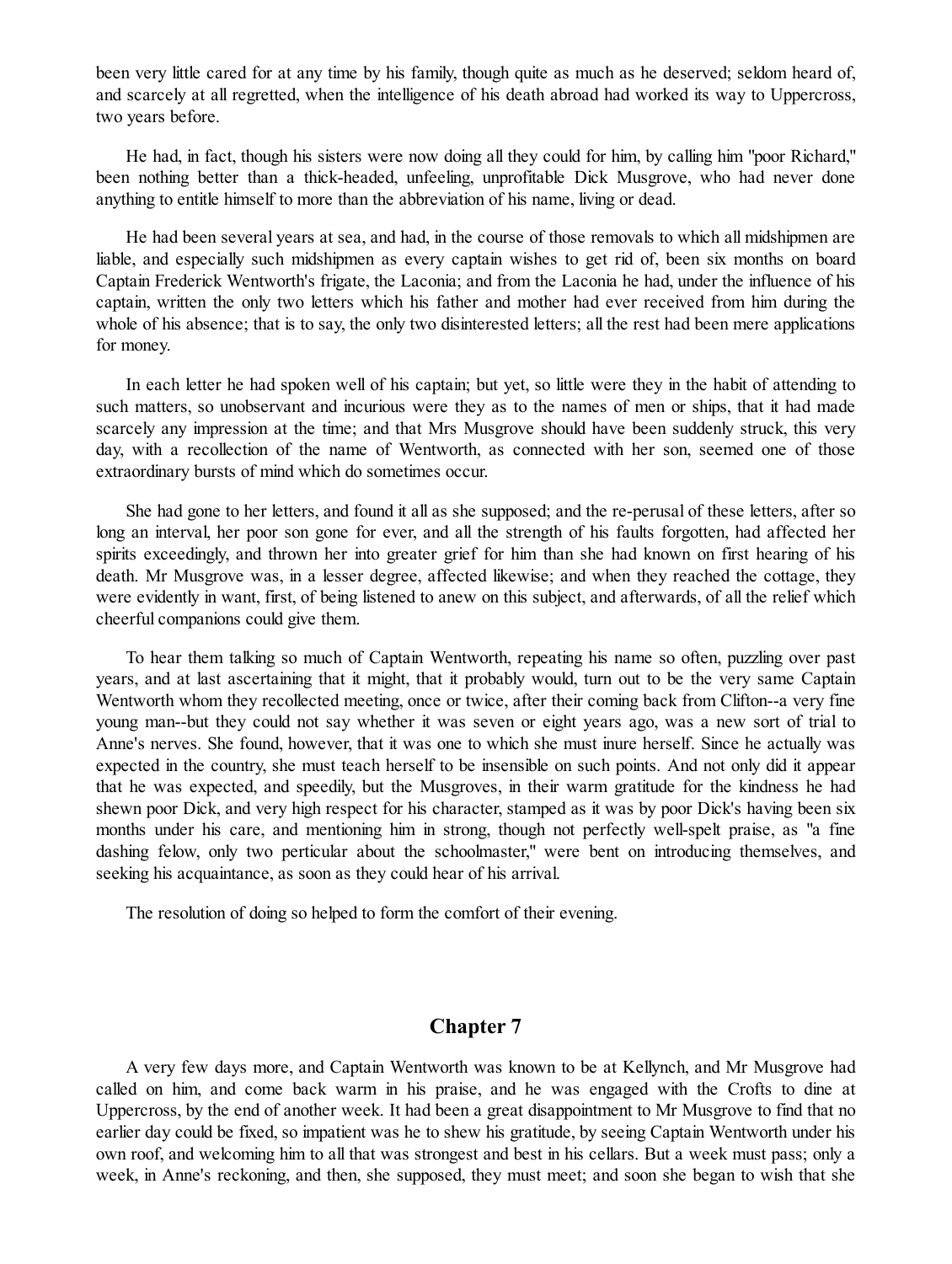could feelsecure even for a week.

Captain Wentworth made a very early return to Mr Musgrove's civility, and she was all but calling there in the same half hour. She and Mary were actually setting forward for the Great House, where, as she afterwards learnt, they must inevitably have found him, when they were stopped by the eldest boy's being at that moment brought home in consequence of a bad fall. The child's situation put the visit entirely aside; but she could not hear of her escape with indifference, even in the midst of the serious anxiety which they afterwards felt on his account.

His collar-bone was found to be dislocated, and such injury received in the back, as roused the most alarming ideas. It was an afternoon of distress, and Anne had every thing to do at once; the apothecary to send for, the father to have pursued and informed, the mother to support and keep from hysterics, the servants to control, the youngest child to banish, and the poor suffering one to attend and soothe; besides sending, as soon as she recollected it, proper notice to the other house, which brought her an accession rather of frightened, enquiring companions, than of very useful assistants.

Her brother's return was the first comfort; he could take best care of his wife; and the second blessing was the arrival of the apothecary. Till he came and had examined the child, their apprehensions were the worse for being vague; they suspected great injury, but knew not where; but now the collar-bone was soon replaced, and though Mr Robinson felt and felt, and rubbed, and looked grave, and spoke low words both to the father and the aunt, still they were all to hope the best, and to be able to part and eat their dinner in tolerable ease of mind; and then it was, just before they parted, that the two young aunts were able so far to digress from their nephew's state, as to give the information of Captain Wentworth's visit; staying five minutes behind their father and mother, to endeavour to express how perfectly delighted they were with him, how much handsomer, how infinitely more agreeable they thought him than any individual among their male acquaintance, who had been at all a favourite before. How glad they had been to hear papa invite him to stay dinner, how sorry when he said it was quite out of his power, and how glad again when he had promised in reply to papa and mamma's farther pressing invitations to come and dine with them on the morrow--actually on the morrow; and he had promised it in so pleasant a manner, as if he felt all the motive of their attention just as he ought. And in short, he had looked and said everything with such exquisite grace, that they could assure them all, their heads were both turned by him; and off they ran, quite as full of glee as of love, and apparently more full of Captain Wentworth than of little Charles.

The same story and the same raptures were repeated, when the two girls came with their father, through the gloom of the evening, to make enquiries; and Mr Musgrove, no longer under the first uneasiness about his heir, could add his confirmation and praise, and hope there would be now no occasion for putting Captain Wentworth off, and only be sorry to think that the cottage party, probably, would not like to leave the little boy, to give him the meeting. "Oh no; as to leaving the little boy," both father and mother were in much too strong and recent alarm to bear the thought; and Anne, in the joy of the escape, could not help adding her warm protestations to theirs.

Charles Musgrove, indeed, afterwards, shewed more of inclination; "the child was going on so well, and he wished so much to be introduced to Captain Wentworth, that, perhaps, he might join them in the evening; he would not dine from home, but he might walk in for half an hour." But in this he was eagerly opposed by his wife, with "Oh! no, indeed, Charles, I cannot bear to have you go away. Only think if anything should happen?"

The child had a good night, and was going on well the next day. It must be a work of time to ascertain that no injury had been done to the spine; but Mr Robinson found nothing to increase alarm, and Charles Musgrove began, consequently, to feel no necessity for longer confinement. The child was to be kept in bed and amused as quietly as possible; but what was there for a father to do? This was quite a female case, and it would be highly absurd in him, who could be of no use at home, to shut himself up. His father very much wished him to meet Captain Wentworth, and there being no sufficient reason against it, he ought to go; and it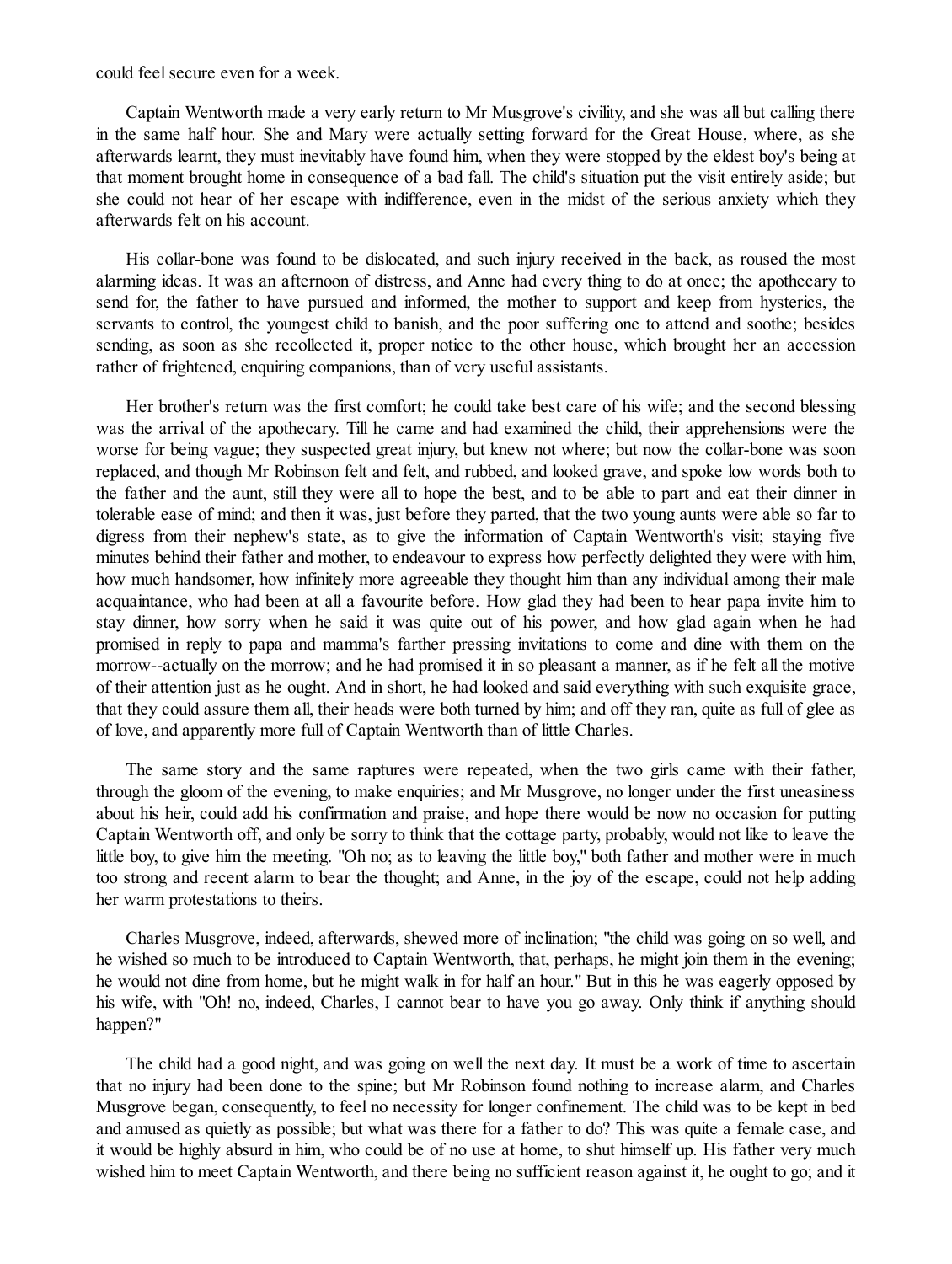ended in his making a bold, public declaration, when he came in from shooting, of his meaning to dress directly, and dine at the other house.

"Nothing can be going on better than the child," said he; "so I told my father, just now, that I would come, and he thought me quite right. Your sister being with you, my love, I have no scruple at all. You would not like to leave him yourself, but you see I can be of no use. Anne will send for me if anything is the matter."

Husbands and wives generally understand when opposition will be vain. Mary knew, from Charles's manner of speaking, that he was quite determined on going, and that it would be of no use to teaze him. She said nothing, therefore, till he was out of the room, but as soon as there was only Anne to hear--

"So you and I are to be left to shift by ourselves, with this poor sick child; and not a creature coming near us all the evening! I knew how it would be. This is always my luck. If there is anything disagreeable going on men are always sure to get out of it, and Charles is as bad as any of them. Very unfeeling! I must say it is very unfeeling of him to be running away from his poor little boy. Talks of his being going on so well! How does he know that he is going on well, or that there may not be a sudden change half an hour hence? I did not think Charles would have been so unfeeling. So here he is to go away and enjoy himself, and because I am the poor mother, I am not to be allowed to stir; and yet, I am sure, I am more unfit than anybody else to be about the child. My being the mother is the very reason why my feelings should not be tried. I am not at all equal to it. You saw how hysterical I was yesterday."

"But that was only the effect of the suddenness of your alarm--of the shock. You will not be hysterical again. I dare say we shall have nothing to distress us. I perfectly understand Mr Robinson's directions, and have no fears; and indeed, Mary, I cannot wonder at your husband. Nursing does not belong to a man; it is not his province. A sick child is always the mother's property: her own feelings generally make it so."

"I hope I am as fond of my child as any mother, but I do not know that I am of any more use in the sick-room than Charles, for I cannot be always scolding and teazing the poor child when it is ill; and you saw, this morning, that if I told him to keep quiet, he was sure to begin kicking about. I have not nerves for the sort of thing."

"But, could you be comfortable yourself, to be spending the whole evening away from the poor boy?"

"Yes; you see his papa can, and why should not I? Jemima is so careful; and she could send us word every hour how he was. I really think Charles might as well have told his father we would all come. I am not more alarmed about little Charles now than he is. I was dreadfully alarmed yesterday, but the case is very different to-day."

"Well, if you do not think it too late to give notice for yourself, suppose you were to go, as well as your husband. Leave little Charles to my care. Mr and Mrs Musgrove cannot think it wrong while I remain with him."

"Are you serious?" cried Mary, her eyes brightening. "Dear me! that's a very good thought, very good, indeed. To be sure, I may just as well go as not, for I am of no use at home--am I? and it only harasses me. You, who have not a mother's feelings, are a great deal the properest person. You can make little Charles do anything; he always minds you at a word. It will be a great deal better than leaving him only with Jemima. Oh! I shall certainly go; I am sure I ought if I can, quite as much as Charles, for they want me excessively to be acquainted with Captain Wentworth, and I know you do not mind being left alone. An excellent thought of yours, indeed, Anne. I will go and tell Charles, and get ready directly. You can send for us, you know, at a moment's notice, if anything is the matter; but I dare say there will be nothing to alarm you. I should not go, you may be sure, if I did not feel quite at ease about my dear child."

The next moment she was tapping at her husband's dressing-room door, and as Anne followed her up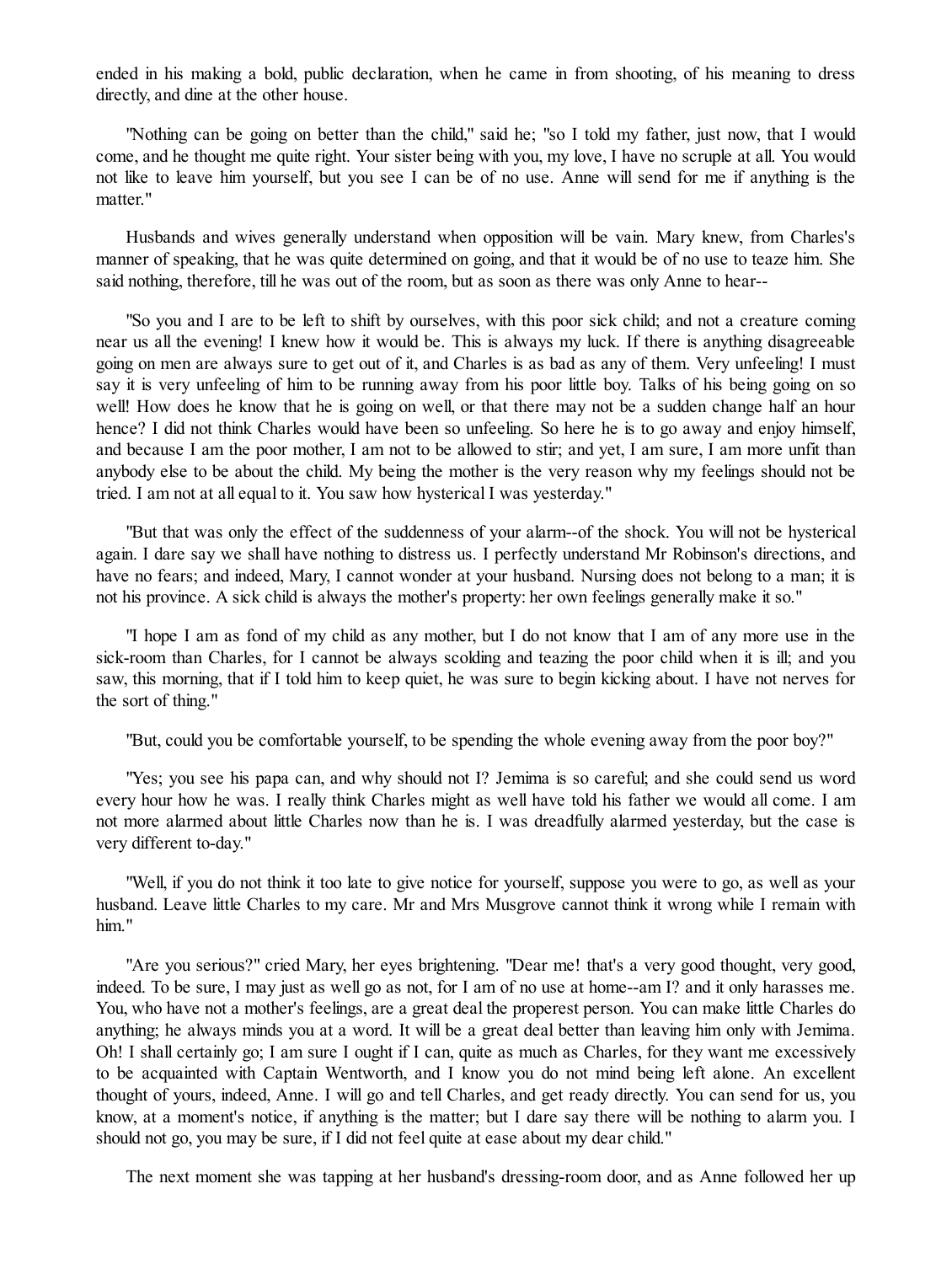stairs, she was in time for the whole conversation, which began with Mary's saying, in a tone of great exultation--

"I mean to go with you, Charles, for I am of no more use at home than you are. If I were to shut myself up for ever with the child, I should not be able to persuade him to do anything he did not like. Anne will stay; Anne undertakes to stay at home and take care of him. It is Anne's own proposal, and so I shall go with you, which will be a great deal better, for I have not dined at the other house since Tuesday."

"This is very kind of Anne," was her husband's answer, "and I should be very glad to have you go; but it seems rather hard that she should be left at home by herself, to nurse our sick child."

Anne was now at hand to take up her own cause, and the sincerity of her manner being soon sufficient to convince him, where conviction was at least very agreeable, he had no farther scruples as to her being left to dine alone, though he still wanted her to join them in the evening, when the child might be at rest for the night, and kindly urged her to let him come and fetch her, but she was quite unpersuadable; and this being the case, she had ere long the pleasure of seeing them set off together in high spirits. They were gone, she hoped, to be happy, however oddly constructed such happiness might seem; as for herself, she was left with as many sensations of comfort, as were, perhaps, ever likely to be hers. She knew herself to be of the first utility to the child; and what was it to her if Frederick Wentworth were only half a mile distant, making himself agreeable to others?

She would have liked to know how he felt as to a meeting. Perhaps indifferent, if indifference could exist under such circumstances. He must be either indifferent or unwilling. Had he wished ever to see her again, he need not have waited till this time; he would have done what she could not but believe that in his place she should have done long ago, when events had been early giving him the independence which alone had been wanting.

Her brother and sister came back delighted with their new acquaintance, and their visit in general. There had been music, singing, talking, laughing, all that was most agreeable; charming manners in Captain Wentworth, no shyness or reserve; they seemed all to know each other perfectly, and he was coming the very next morning to shoot with Charles. He was to come to breakfast, but not at the Cottage, though that had been proposed at first; but then he had been pressed to come to the Great House instead, and he seemed afraid of being in Mrs Charles Musgrove's way, on account of the child, and therefore, somehow, they hardly knew how, it ended in Charles's being to meet him to breakfast at his father's.

Anne understood it. He wished to avoid seeing her. He had inquired after her, she found, slightly, as might suit a former slight acquaintance, seeming to acknowledge such as she had acknowledged, actuated, perhaps, by the same view of escaping introduction when they were to meet.

The morning hours of the Cottage were always later than those of the other house, and on the morrow the difference was so great that Mary and Anne were not more than beginning breakfast when Charles came in to say that they were just setting off, that he was come for his dogs, that his sisters were following with Captain Wentworth; his sisters meaning to visit Mary and the child, and Captain Wentworth proposing also to wait on her for a few minutes if not inconvenient; and though Charles had answered for the child's being in no such state as could make it inconvenient, Captain Wentworth would not be satisfied without his running on to give notice.

Mary, very much gratified by this attention, was delighted to receive him, while a thousand feelings rushed on Anne, of which this was the most consoling, that it would soon be over. And it was soon over. In two minutes after Charles's preparation, the others appeared; they were in the drawing-room. Her eye half met Captain Wentworth's, a bow, a curtsey passed; she heard his voice; he talked to Mary, said all that was right, said something to the Miss Musgroves, enough to mark an easy footing; the room seemed full, full of persons and voices, but a few minutes ended it. Charles shewed himself at the window, all was ready, their visitor had bowed and was gone, the Miss Musgroves were gone too, suddenly resolving to walk to the end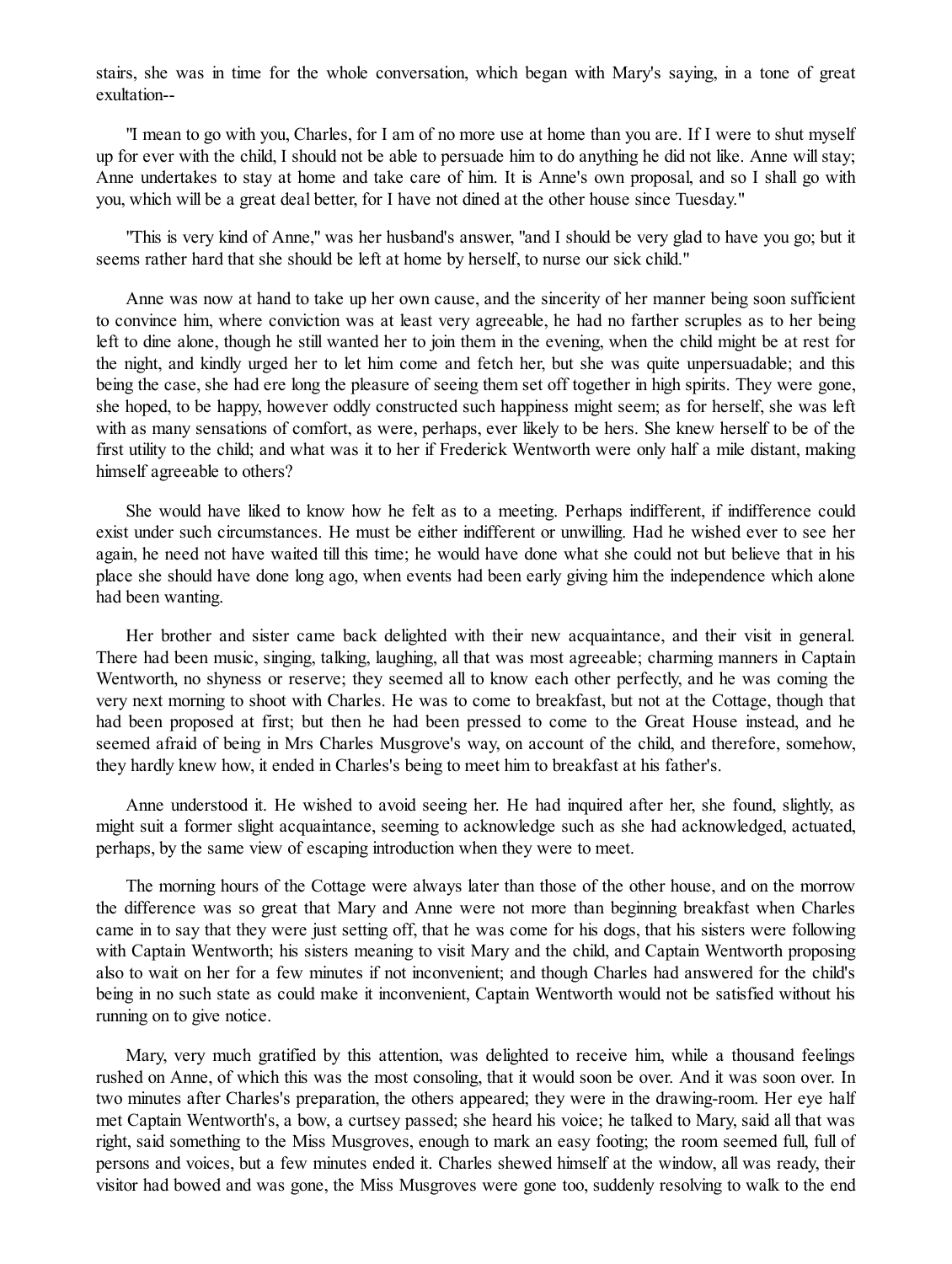of the village with the sportsmen: the room was cleared, and Anne might finish her breakfast as she could.

"It is over! it is over!" she repeated to herself again and again, in nervous gratitude. "The worst is over!"

Mary talked, but she could not attend. She had seen him. They had met. They had been once more in the same room.

Soon, however, she began to reason with herself, and try to be feeling less. Eight years, almost eight years had passed, since all had been given up. How absurd to be resuming the agitation which such an interval had banished into distance and indistinctness! What might not eight years do? Events of every description, changes, alienations, removals--all, all must be comprised in it, and oblivion of the past-- how natural, how certain too! It included nearly a third part of her own life.

Alas! with all her reasoning, she found, that to retentive feelings eight years may be little more than nothing.

Now, how were his sentiments to be read? Was this like wishing to avoid her? And the next moment she was hating herself for the folly which asked the question.

On one other question which perhaps her utmost wisdom might not have prevented, she was soon spared all suspense; for, after the Miss Musgroves had returned and finished their visit at the Cottage she had this spontaneous information from Mary:--

"Captain Wentworth is not very gallant by you, Anne, though he was so attentive to me. Henrietta asked him what he thought of you, when they went away, and he said, 'You were so altered he should not have known you again.'"

Mary had no feelings to make her respect her sister's in a common way, but she was perfectly unsuspicious of being inflicting any peculiar wound.

"Altered beyond his knowledge." Anne fully submitted, in silent, deep mortification. Doubtless it was so, and she could take no revenge, for he was not altered, or not for the worse. She had already acknowledged it to herself, and she could not think differently, let him think of her as he would. No: the years which had destroyed her youth and bloom had only given him a more glowing, manly, open look, in no respect lessening his personal advantages. She had seen the same Frederick Wentworth.

"So altered that he should not have known her again!" These were words which could not but dwell with her. Yet she soon began to rejoice that she had heard them. They were of sobering tendency; they allayed agitation; they composed, and consequently must make her happier.

Frederick Wentworth had used such words, or something like them, but without an idea that they would be carried round to her. He had thought her wretchedly altered, and in the first moment of appeal, had spoken as he felt. He had not forgiven Anne Elliot. She had used him ill, deserted and disappointed him; and worse, she had shewn a feebleness of character in doing so, which his own decided, confident temper could not endure. She had given him up to oblige others. It had been the effect of over-persuasion. It had been weakness and timidity.

He had been most warmly attached to her, and had never seen a woman since whom he thought her equal; but, except from some natural sensation of curiosity, he had no desire of meeting her again. Her power with him was gone for ever.

It was now his object to marry. He was rich, and being turned on shore, fully intended to settle as soon as he could be properly tempted; actually looking round, ready to fall in love with all the speed which a clear head and a quick taste could allow. He had a heart for either of the Miss Musgroves, if they could catch it; a heart, in short, for any pleasing young woman who came in his way, excepting Anne Elliot. This was his only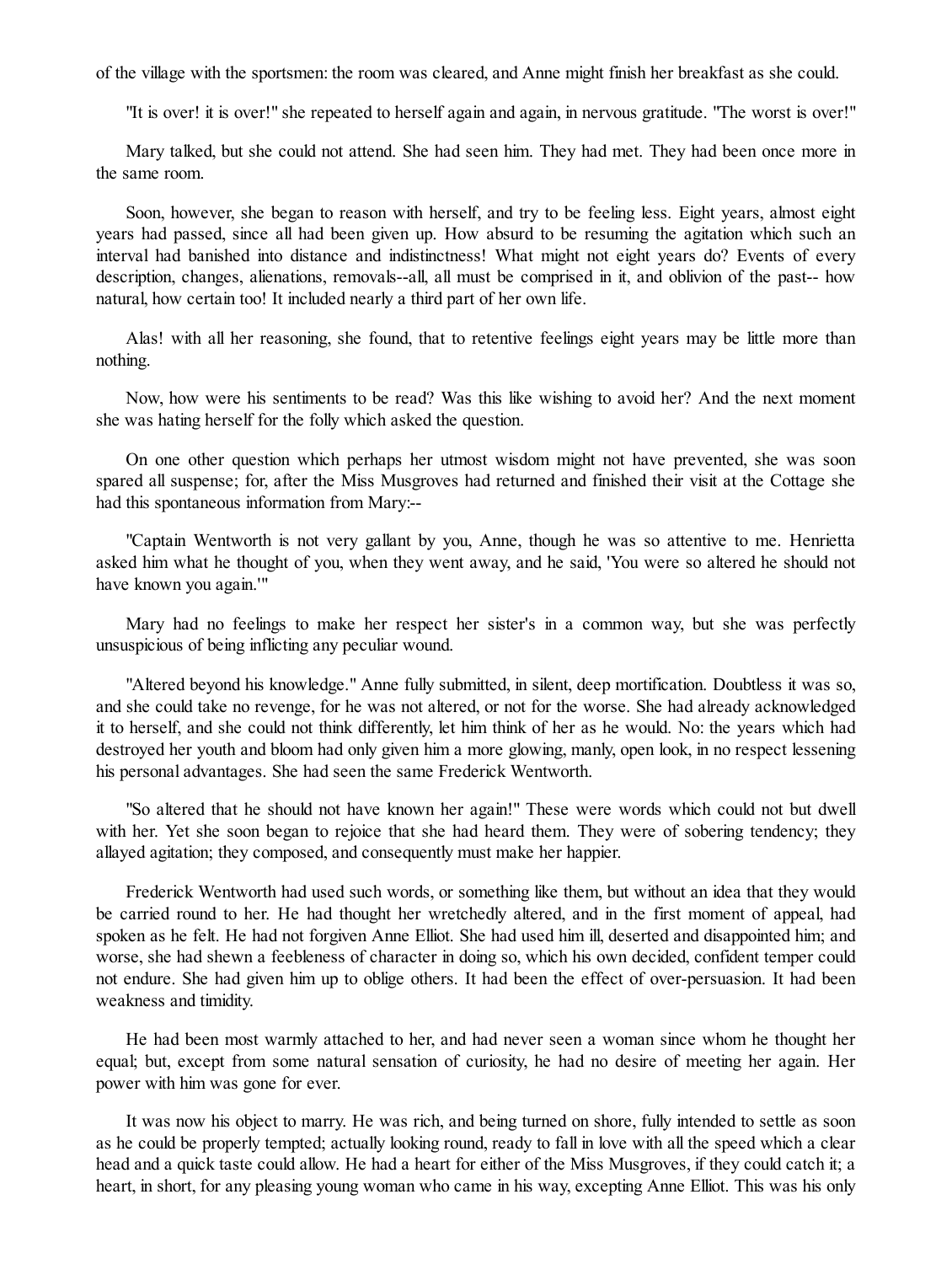secret exception, when he said to his sister, in answer to her suppositions:--

"Yes, here I am, Sophia, quite ready to make a foolish match. Anybody between fifteen and thirty may have me for asking. A little beauty, and a few smiles, and a few compliments to the navy, and I am a lost man. Should not this be enough for a sailor, who has had no society among women to make him nice?"

He said it, she knew, to be contradicted. His bright proud eye spoke the conviction that he was nice; and Anne Elliot was not out of his thoughts, when he more seriously described the woman he should wish to meet with. "A strong mind, with sweetness of manner," made the first and the last of the description.

"That is the woman I want," said he. "Something a little inferior I shall of course put up with, but it must not be much. If I am a fool, I shall be a fool indeed, for I have thought on the subject more than most men."

#### **Chapter 8**

<span id="page-27-0"></span>From this time Captain Wentworth and Anne Elliot were repeatedly in the same circle. They were soon dining in company together at Mr Musgrove's, for the little boy's state could no longer supply his aunt with a pretence for absenting herself; and this was but the beginning of other dinings and other meetings.

Whether former feelings were to be renewed must be brought to the proof; former times must undoubtedly be brought to the recollection of each; they could not but be reverted to; the year of their engagement could not but be named by him, in the little narratives or descriptions which conversation called forth. His profession qualified him, his disposition lead him, to talk; and "That was in the year six;" "That happened before I went to sea in the year six," occurred in the course of the first evening they spent together: and though his voice did not falter, and though she had no reason to suppose his eye wandering towards her while he spoke, Anne felt the utter impossibility, from her knowledge of his mind, that he could be unvisited by remembrance any more than herself. There must be the same immediate association of thought, though she was very far from conceiving it to be of equal pain.

They had no conversation together, no intercourse but what the commonest civility required. Once so much to each other! Now nothing! There had been a time, when of all the large party now filling the drawing-room at Uppercross, they would have found it most difficult to cease to speak to one another. With the exception, perhaps, of Admiral and Mrs Croft, who seemed particularly attached and happy, (Anne could allow no other exceptions even among the married couples), there could have been no two hearts so open, no tastes so similar, no feelings so in unison, no countenances so beloved. Now they were as strangers; nay, worse than strangers, for they could never become acquainted. It was a perpetual estrangement.

When he talked, she heard the same voice, and discerned the same mind. There was a very general ignorance of all naval matters throughout the party; and he was very much questioned, and especially by the two Miss Musgroves, who seemed hardly to have any eyes but for him, as to the manner of living on board, daily regulations, food, hours, &c., and their surprise at his accounts, at learning the degree of accommodation and arrangement which was practicable, drew from him some pleasant ridicule, which reminded Anne of the early days when she too had been ignorant, and she too had been accused of supposing sailors to be living on board without anything to eat, or any cook to dress it if there were, or any servant to wait, or any knife and fork to use.

From thus listening and thinking, she was roused by a whisper of Mrs Musgrove's who, overcome by fond regrets, could not help saying--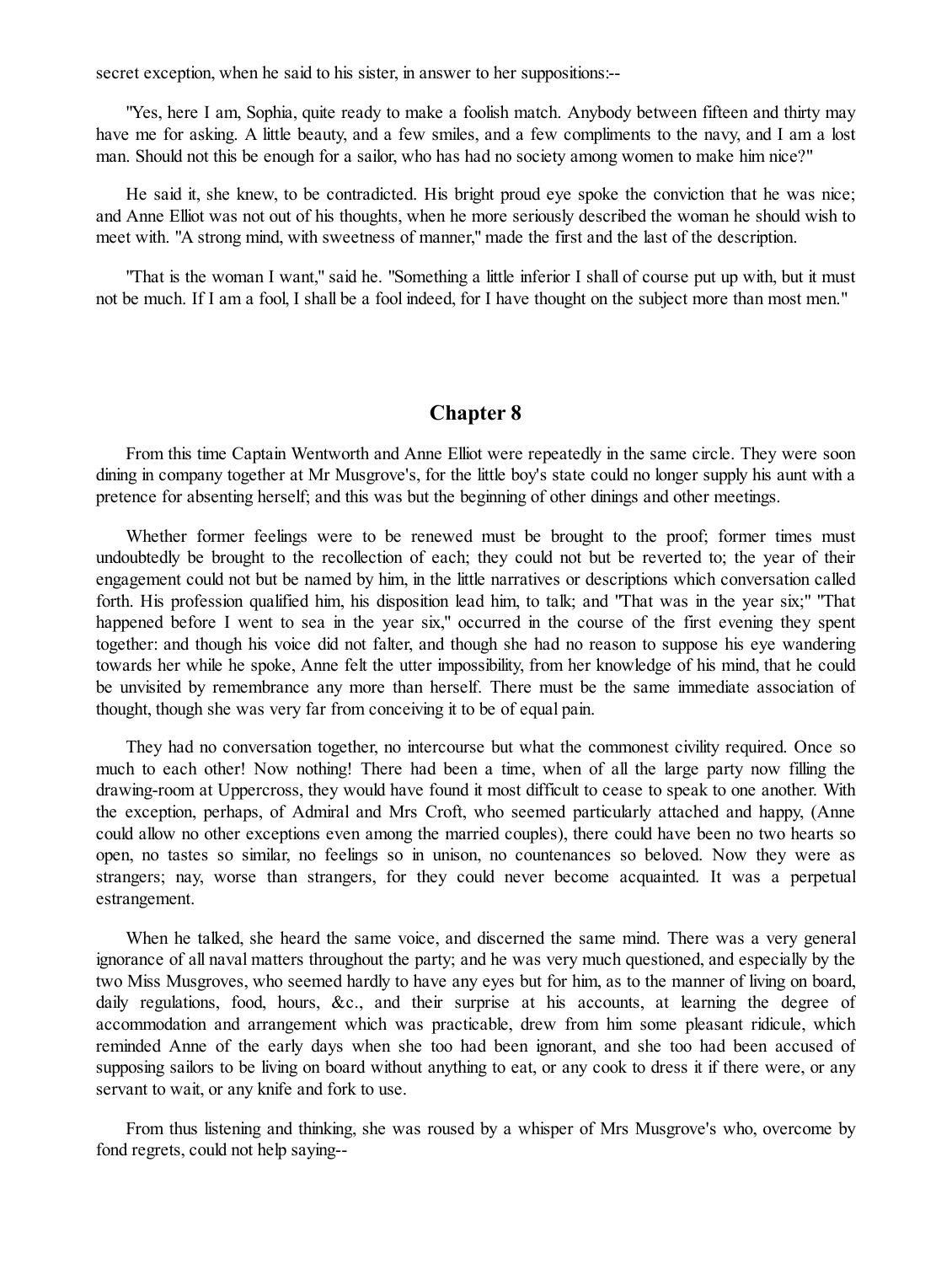"Ah! Miss Anne, if it had pleased Heaven to spare my poor son, I dare say he would have been just such another by this time."

Anne suppressed a smile, and listened kindly, while Mrs Musgrove relieved her heart a little more; and for a few minutes, therefore, could not keep pace with the conversation of the others.

When she could let her attention take its natural course again, she found the Miss Musgroves just fetching the Navy List (their own navy list, the first that had ever been at Uppercross), and sitting down together to pore over it, with the professed view of finding out the ships that Captain Wentworth had commanded.

"Your first was the Asp, I remember; we will look for the Asp."

"You will not find her there. Quite worn out and broken up. I was the last man who commanded her. Hardly fit for service then. Reported fit for home service for a year or two, and so I was sent off to the West Indies."

The girls looked all amazement.

"The Admiralty," he continued, "entertain themselves now and then, with sending a few hundred men to sea, in a ship not fit to be employed. But they have a great many to provide for; and among the thousands that may just as well go to the bottom as not, it is impossible for them to distinguish the very set who may be least missed."

"Phoo! phoo!" cried the Admiral, "what stuff these young fellows talk! Never was a better sloop than the Asp in her day. For an old built sloop, you would not see her equal. Lucky fellow to get her! He knows there must have been twenty better men than himself applying for her at the same time. Lucky fellow to get anything so soon, with no more interest than his."

"I felt my luck, Admiral, I assure you;" replied Captain Wentworth, seriously. "I was as well satisfied with my appointment as you can desire. It was a great object with me at that time to be at sea; a very great object, I wanted to be doing something."

"To be sure you did. What should a young fellow like you do ashore for half a year together? If a man had not a wife, he soon wants to be afloat again."

"But, Captain Wentworth," cried Louisa, "how vexed you must have been when you came to the Asp, to see what an old thing they had given you."

"I knew pretty well what she was before that day;" said he, smiling. "I had no more discoveries to make than you would have as to the fashion and strength of any old pelisse, which you had seen lent about among half your acquaintance ever since you could remember, and which at last, on some very wet day, is lent to yourself. Ah! she was a dear old Asp to me. She did all that I wanted. I knew she would. I knew that we should either go to the bottom together, or that she would be the making of me; and I never had two days of foul weather all the time I was at sea in her; and after taking privateers enough to be very entertaining, I had the good luck in my passage home the next autumn, to fall in with the very French frigate I wanted. I brought her into Plymouth; and here another instance of luck. We had not been six hours in the Sound, when a gale came on, which lasted four days and nights, and which would have done for poor old Asp in half the time; our touch with the Great Nation not having much improved our condition. Four-and-twenty hours later, and I should only have been a gallant Captain Wentworth, in a small paragraph at one corner of the newspapers; and being lost in only a sloop, nobody would have thought about me." Anne's shudderings were to herself alone; but the Miss Musgroves could be as open as they were sincere, in their exclamations of pity and horror.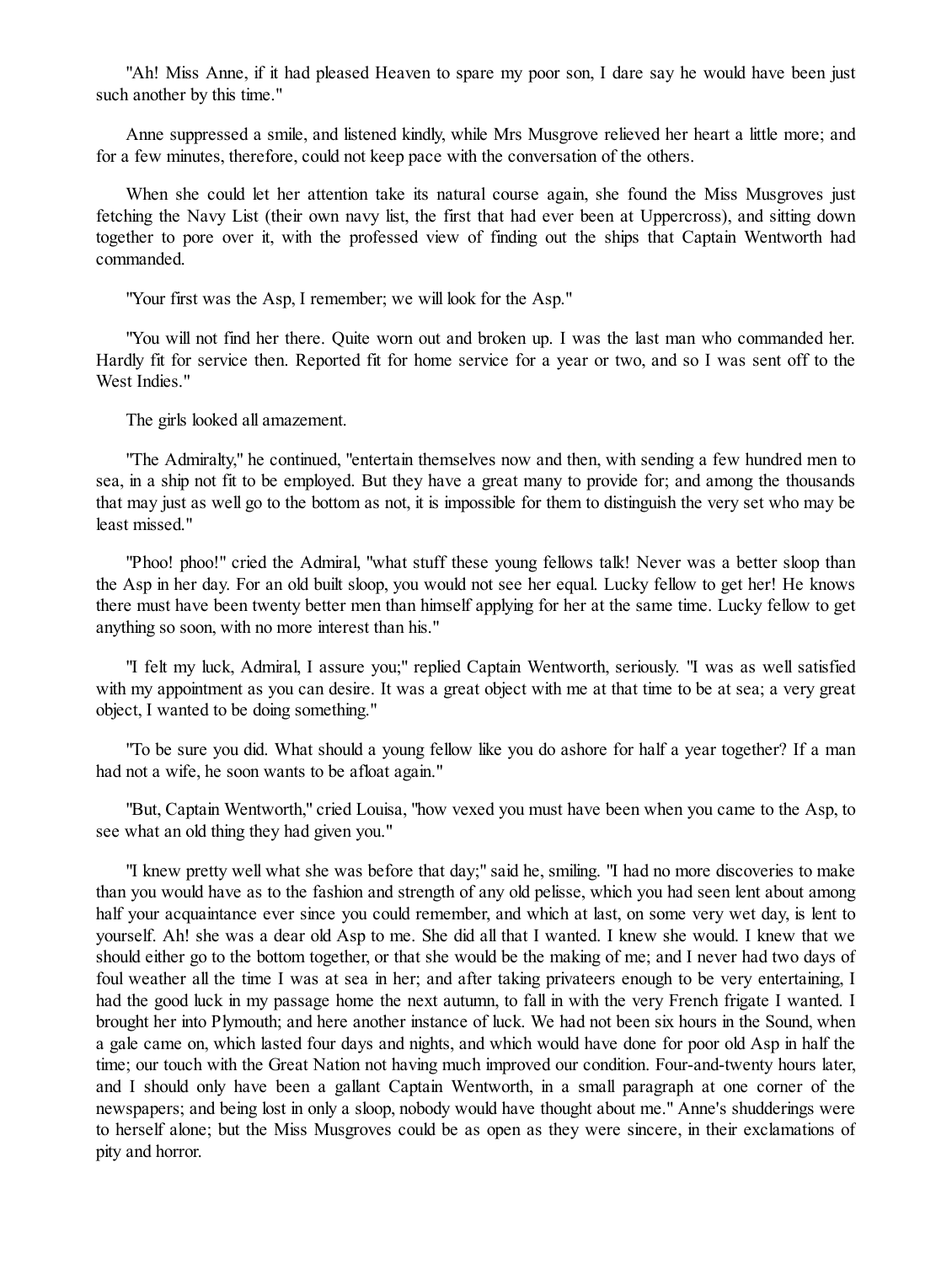"And so then, I suppose," said Mrs Musgrove, in a low voice, as if thinking aloud, "so then he went away to the Laconia, and there he met with our poor boy. Charles, my dear," (beckoning him to her), "do ask Captain Wentworth where it was he first met with your poor brother. I always forgot."

"It was at Gibraltar, mother, I know. Dick had been left ill at Gibraltar, with a recommendation from his former captain to Captain Wentworth."

"Oh! but, Charles, tell Captain Wentworth, he need not be afraid of mentioning poor Dick before me, for it would be rather a pleasure to hear him talked of by such a good friend."

Charles, being somewhat more mindful of the probabilities of the case, only nodded in reply, and walked away.

The girls were now hunting for the Laconia; and Captain Wentworth could not deny himself the pleasure of taking the precious volume into his own hands to save them the trouble, and once more read aloud the little statement of her name and rate, and present non-commissioned class, observing over it that she too had been one of the best friends man ever had.

"Ah! those were pleasant days when I had the Laconia! How fast I made money in her. A friend of mine and I had such a lovely cruise together off the Western Islands. Poor Harville, sister! You know how much he wanted money: worse than myself. He had a wife. Excellent fellow. I shall never forget his happiness. He felt it all, so much for her sake. I wished for him again the next summer, when I had still the same luck in the Mediterranean."

"And I am sure, Sir," said Mrs Musgrove, "it was a lucky day for us, when you were put captain into that ship. We shall never forget what you did."

Her feelings made her speak low; and Captain Wentworth, hearing only in part, and probably not having Dick Musgrove at all near his thoughts, looked rather in suspense, and as if waiting for more.

"My brother," whispered one of the girls; "mamma is thinking of poor Richard."

"Poor dear fellow!" continued Mrs Musgrove; "he was grown so steady, and such an excellent correspondent, while he was under your care! Ah! it would have been a happy thing, if he had never left you. I assure you, Captain Wentworth, we are very sorry he ever left you."

There was a momentary expression in Captain Wentworth's face at this speech, a certain glance of his bright eye, and curl of his handsome mouth, which convinced Anne, that instead of sharing in Mrs Musgrove's kind wishes, as to her son, he had probably been at some pains to get rid of him; but it was too transient an indulgence of self-amusement to be detected by any who understood him less than herself; in another moment he was perfectly collected and serious, and almost instantly afterwards coming up to the sofa, on which she and Mrs Musgrove were sitting, took a place by the latter, and entered into conversation with her, in a low voice, about her son, doing it with so much sympathy and natural grace, as shewed the kindest consideration for all that was real and unabsurd in the parent's feelings.

They were actually on the same sofa, for Mrs Musgrove had most readily made room for him; they were divided only by Mrs Musgrove. It was no insignificant barrier, indeed. Mrs Musgrove was of a comfortable, substantial size, infinitely more fitted by nature to express good cheer and good humour, than tenderness and sentiment; and while the agitations of Anne's slender form, and pensive face, may be considered as very completely screened, Captain Wentworth should be allowed some credit for the selfcommand with which he attended to her large fat sighings over the destiny of a son, whom alive nobody had cared for.

Personal size and mental sorrow have certainly no necessary proportions. A large bulky figure has as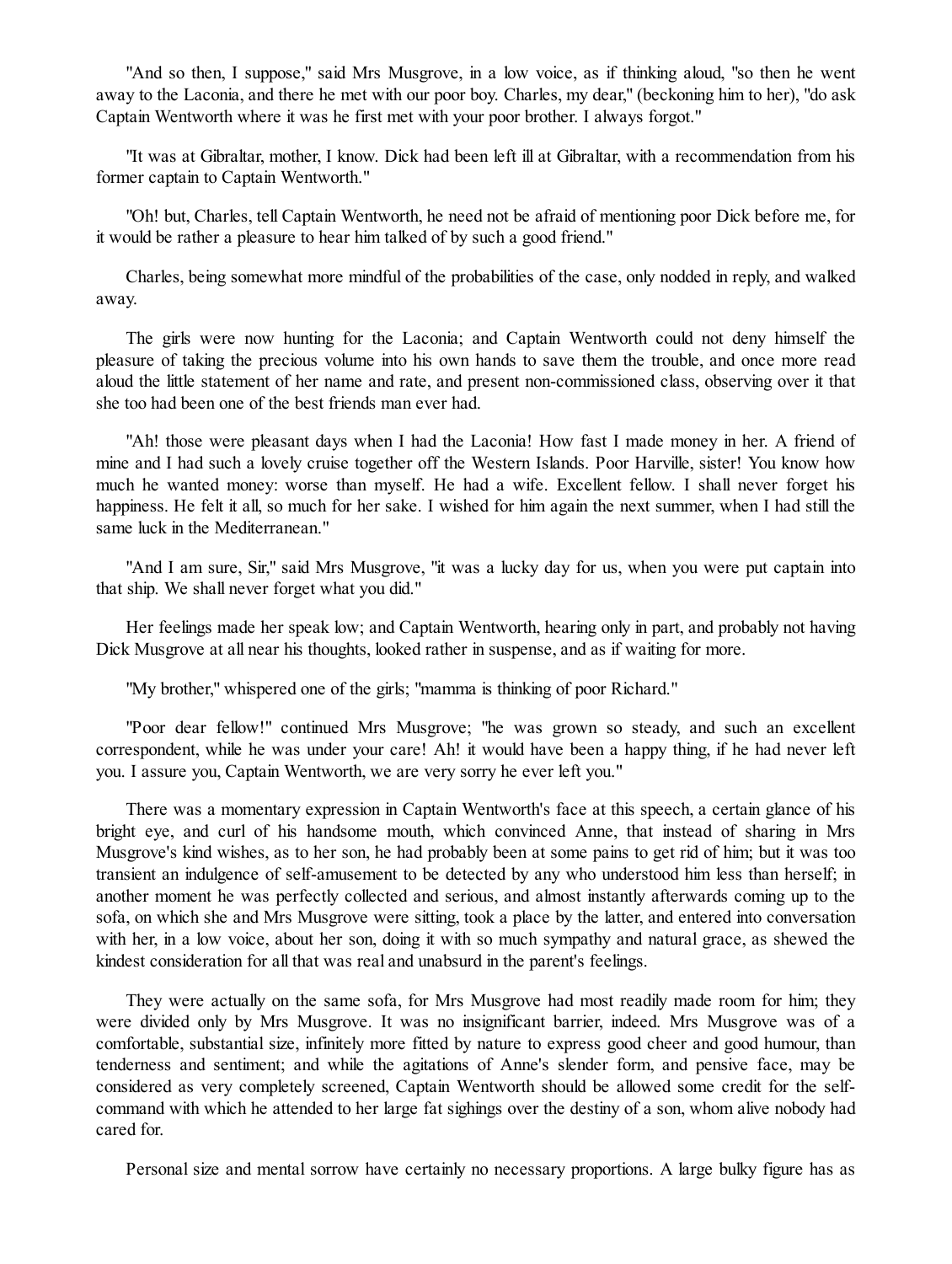good a right to be in deep affliction, as the most graceful set of limbs in the world. But, fair or not fair, there are unbecoming conjunctions, which reason will patronize in vain--which taste cannot tolerate--which ridicule will seize.

The Admiral, after taking two or three refreshing turns about the room with his hands behind him, being called to order by his wife, now came up to Captain Wentworth, and without any observation of what he might be interrupting, thinking only of his own thoughts, began with--

"If you had been a week later at Lisbon, last spring, Frederick, you would have been asked to give a passage to Lady Mary Grierson and her daughters."

"Should I? I am glad I was not a week later then."

The Admiral abused him for his want of gallantry. He defended himself; though professing that he would never willingly admit any ladies on board a ship of his, excepting for a ball, or a visit, which a few hours might comprehend.

"But, if I know myself," said he, "this is from no want of gallantry towards them. It is rather from feeling how impossible it is, with all one's efforts, and all one's sacrifices, to make the accommodations on board such as women ought to have. There can be no want of gallantry, Admiral, in rating the claims of women to every personal comfort high, and this is what I do. I hate to hear of women on board, or to see them on board; and no ship under my command shall ever convey a family of ladies anywhere, if I can help it."

This brought his sister upon him.

"Oh! Frederick! But I cannot believe it of you.--All idle refinement!--Women may be as comfortable on board, as in the best house in England. I believe I have lived as much on board as most women, and I know nothing superior to the accommodations of a man-of-war. I declare I have not a comfort or an indulgence about me, even at Kellynch Hall," (with a kind bow to Anne), "beyond what I always had in most of the ships I have lived in; and they have been five altogether."

"Nothing to the purpose," replied her brother. "You were living with your husband, and were the only woman on board."

"But you, yourself, brought Mrs Harville, her sister, her cousin, and three children, round from Portsmouth to Plymouth. Where was this superfine, extraordinary sort of gallantry of yours then?"

"All merged in my friendship, Sophia. I would assist any brother officer's wife that I could, and I would bring anything of Harville's from the world's end, if he wanted it. But do not imagine that I did not feel it an evil in itself."

"Depend upon it, they were all perfectly comfortable."

"I might not like them the better for that perhaps. Such a number of women and children have no right to be comfortable on board."

"My dear Frederick, you are talking quite idly. Pray, what would become of us poor sailors' wives, who often want to be conveyed to one port or another, after our husbands, if everybody had your feelings?"

"My feelings, you see, did not prevent my taking Mrs Harville and all her family to Plymouth."

"But I hate to hear you talking so like a fine gentleman, and as if women were all fine ladies, instead of rational creatures. We none of us expect to be in smooth water all our days."

"Ah! my dear," said the Admiral, "when he had got a wife, he will sing a different tune. When he is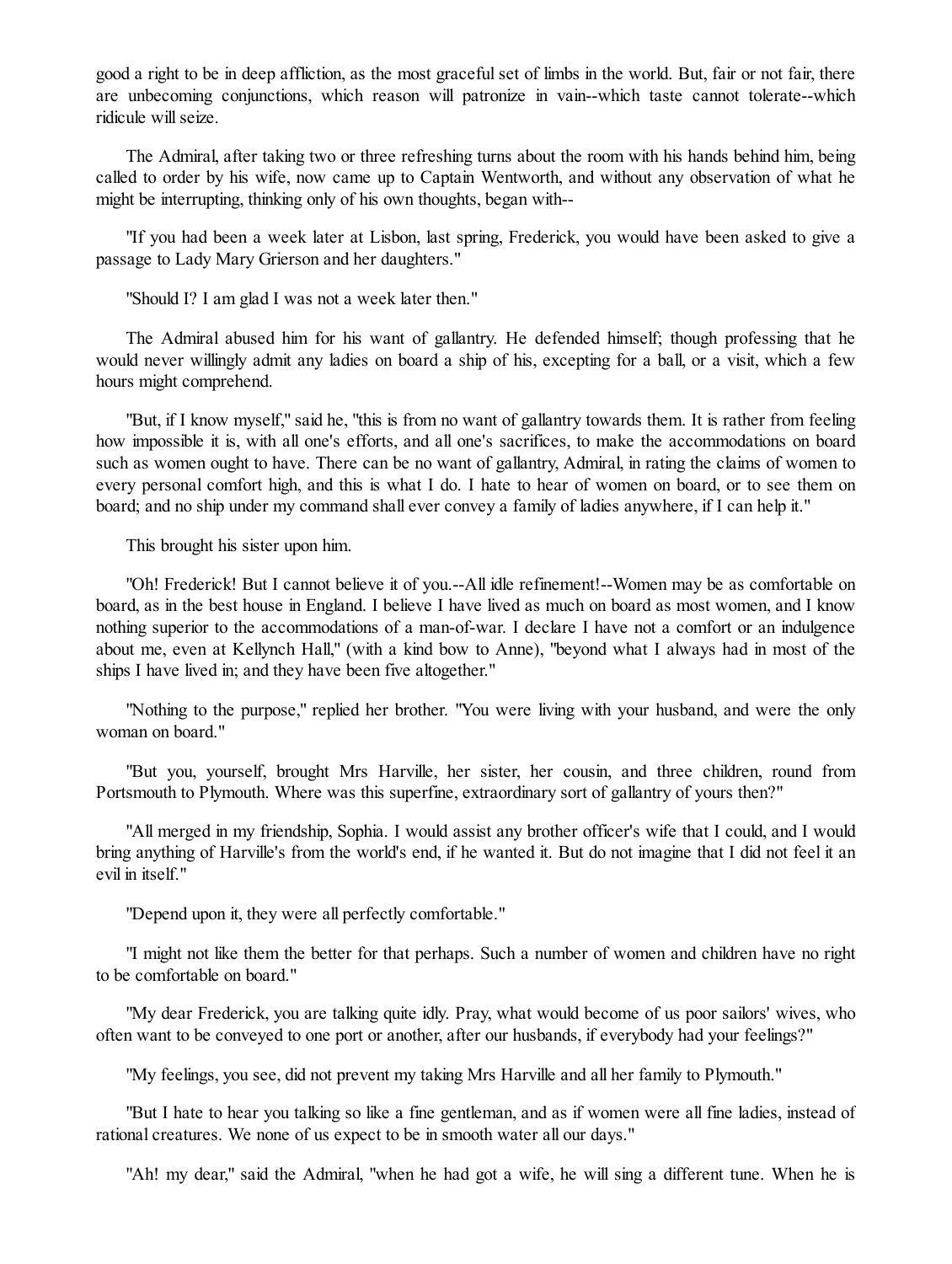married, if we have the good luck to live to another war, we shall see him do as you and I, and a great many others, have done. We shall have him very thankful to anybody that will bring him his wife."

"Ay, that we shall."

"Now I have done," cried Captain Wentworth. "When once married people begin to attack me with,-- 'Oh! you will think very differently, when you are married.' I can only say, 'No, I shall not;' and then they say again, 'Yes, you will,' and there is an end of it."

He got up and moved away.

"What a great traveller you must have been, ma'am!" said Mrs Musgrove to Mrs Croft.

"Pretty well, ma'am in the fifteen years of my marriage; though many women have done more. I have crossed the Atlantic four times, and have been once to the East Indies, and back again, and only once; besides being in different places about home: Cork, and Lisbon, and Gibraltar. But I never went beyond the Streights, and never was in the West Indies. We do not call Bermuda or Bahama, you know, the West Indies."

Mrs Musgrove had not a word to say in dissent; she could not accuse herself of having ever called them anything in the whole course of her life.

"And I do assure you, ma'am," pursued Mrs Croft, "that nothing can exceed the accommodations of a man-of-war; I speak, you know, of the higher rates. When you come to a frigate, of course, you are more confined; though any reasonable woman may be perfectly happy in one of them; and I can safely say, that the happiest part of my life has been spent on board a ship. While we were together, you know, there was nothing to be feared. Thank God! I have always been blessed with excellent health, and no climate disagrees with me. A little disordered always the first twenty-four hours of going to sea, but never knew what sickness was afterwards. The only time I ever really suffered in body or mind, the only time that I ever fancied myself unwell, or had any ideas of danger, was the winter that I passed by myself at Deal, when the Admiral (Captain Croft then) was in the North Seas. I lived in perpetual fright at that time, and had all manner of imaginary complaints from not knowing what to do with myself, or when I should hear from him next; but as long as we could be together, nothing ever ailed me, and I never met with the smallest inconvenience."

"Aye, to be sure. Yes, indeed, oh yes! I am quite of your opinion, Mrs Croft," was Mrs Musgrove's hearty answer. "There is nothing so bad as a separation. I am quite of your opinion. I know what it is, for Mr Musgrove always attends the assizes, and I am so glad when they are over, and he is safe back again."

The evening ended with dancing. On its being proposed, Anne offered her services, as usual; and though her eyes would sometimes fill with tears as she sat at the instrument, she was extremely glad to be employed, and desired nothing in return but to be unobserved.

It was a merry, joyous party, and no one seemed in higher spirits than Captain Wentworth. She felt that he had every thing to elevate him which general attention and deference, and especially the attention of all the young women, could do. The Miss Hayters, the females of the family of cousins already mentioned, were apparently admitted to the honour of being in love with him; and as for Henrietta and Louisa, they both seemed so entirely occupied by him, that nothing but the continued appearance of the most perfect good-will between themselves could have made it credible that they were not decided rivals. If he were a little spoilt by such universal, such eager admiration, who could wonder?

These were some of the thoughts which occupied Anne, while her fingers were mechanically at work, proceeding for half an hour together, equally without error, and without consciousness. Once she felt that he was looking at herself, observing her altered features, perhaps, trying to trace in them the ruins of the face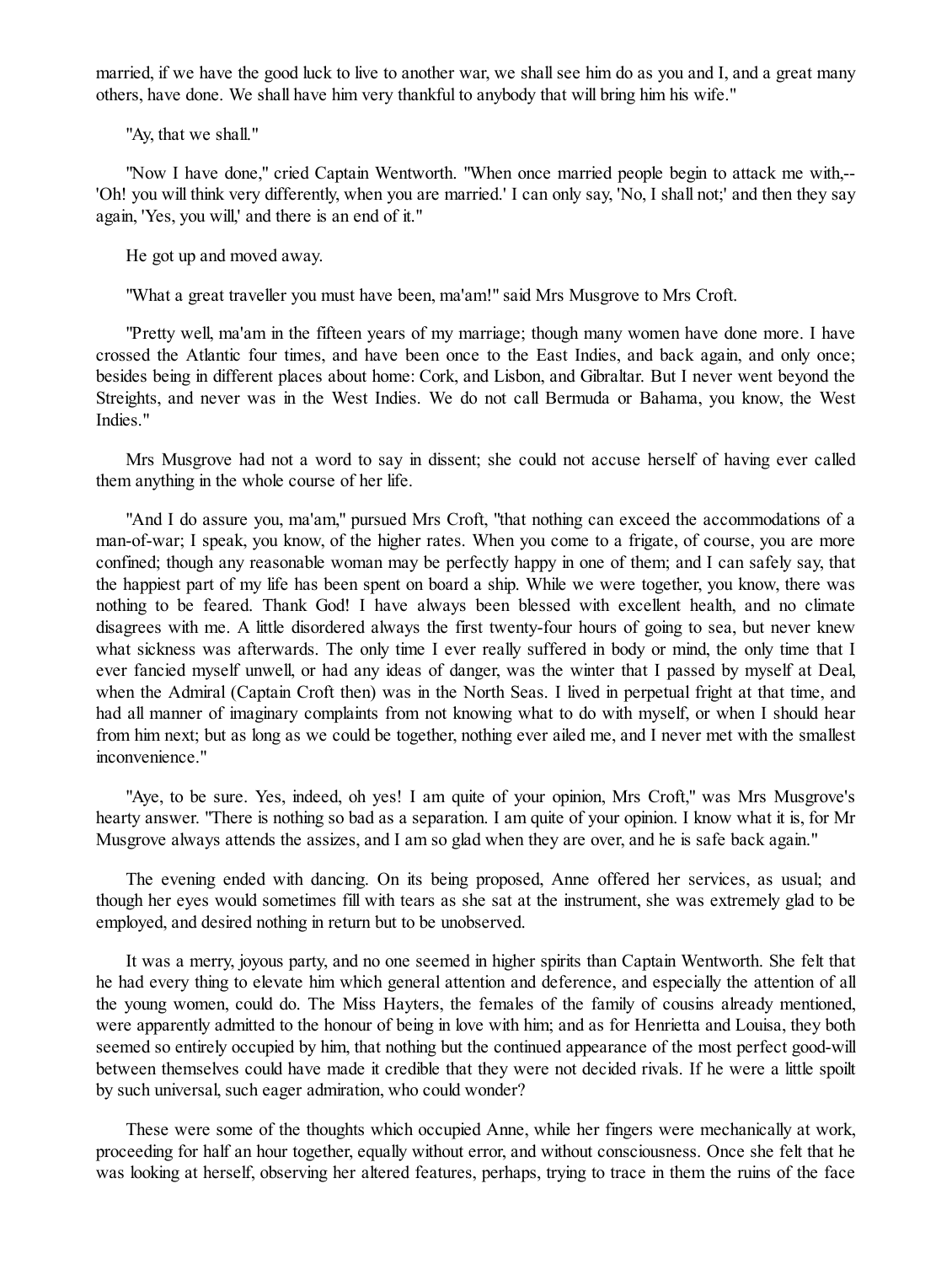which had once charmed him; and once she knew that he must have spoken of her; she was hardly aware of it, till she heard the answer; but then she was sure of his having asked his partner whether Miss Elliot never danced? The answer was, "Oh, no; never; she has quite given up dancing. She had rather play. She is never tired of playing." Once, too, he spoke to her. She had left the instrument on the dancing being over, and he had sat down to try to make out an air which he wished to give the Miss Musgroves an idea of. Unintentionally she returned to that part of the room; he saw her, and, instantly rising, said, with studied politeness--

"I beg your pardon, madam, this is your seat;" and though she immediately drew back with a decided negative, he was not to be induced to sit down again.

Anne did not wish for more of such looks and speeches. His cold politeness, his ceremonious grace, were worse than anything.

## **Chapter 9**

<span id="page-32-0"></span>Captain Wentworth was come to Kellynch as to a home, to stay as long as he liked, being as thoroughly the object of the Admiral's fraternal kindness as of his wife's. He had intended, on first arriving, to proceed very soon into Shropshire, and visit the brother settled in that country, but the attractions of Uppercross induced him to put this off. There was so much of friendliness, and of flattery, and of everything most bewitching in his reception there; the old were so hospitable, the young so agreeable, that he could not but resolve to remain where he was, and take all the charms and perfections of Edward's wife upon credit a little longer.

It was soon Uppercross with him almost every day. The Musgroves could hardly be more ready to invite than he to come, particularly in the morning, when he had no companion at home, for the Admiral and Mrs Croft were generally out of doors together, interesting themselves in their new possessions, their grass, and their sheep, and dawdling about in a way not endurable to a third person, or driving out in a gig, lately added to their establishment.

Hitherto there had been but one opinion of Captain Wentworth among the Musgroves and their dependencies. It was unvarying, warm admiration everywhere; but this intimate footing was not more than established, when a certain Charles Hayter returned among them, to be a good deal disturbed by it, and to think Captain Wentworth very much in the way.

Charles Hayter was the eldest of all the cousins, and a very amiable, pleasing young man, between whom and Henrietta there had been a considerable appearance of attachment previous to Captain Wentworth's introduction. He was in orders; and having a curacy in the neighbourhood, where residence was not required, lived at his father's house, only two miles from Uppercross. A short absence from home had left his fair one unguarded by his attentions at this critical period, and when he came back he had the pain of finding very altered manners, and of seeing Captain Wentworth.

Mrs Musgrove and Mrs Hayter were sisters. They had each had money, but their marriages had made a material difference in their degree of consequence. Mr Hayter had some property of his own, but it was insignificant compared with Mr Musgrove's; and while the Musgroves were in the first class of society in the country, the young Hayters would, from their parents' inferior, retired, and unpolished way of living, and their own defective education, have been hardly in any class at all, but for their connexion with Uppercross, this eldest son of course excepted, who had chosen to be a scholar and a gentleman, and who was very superior in cultivation and manners to all the rest.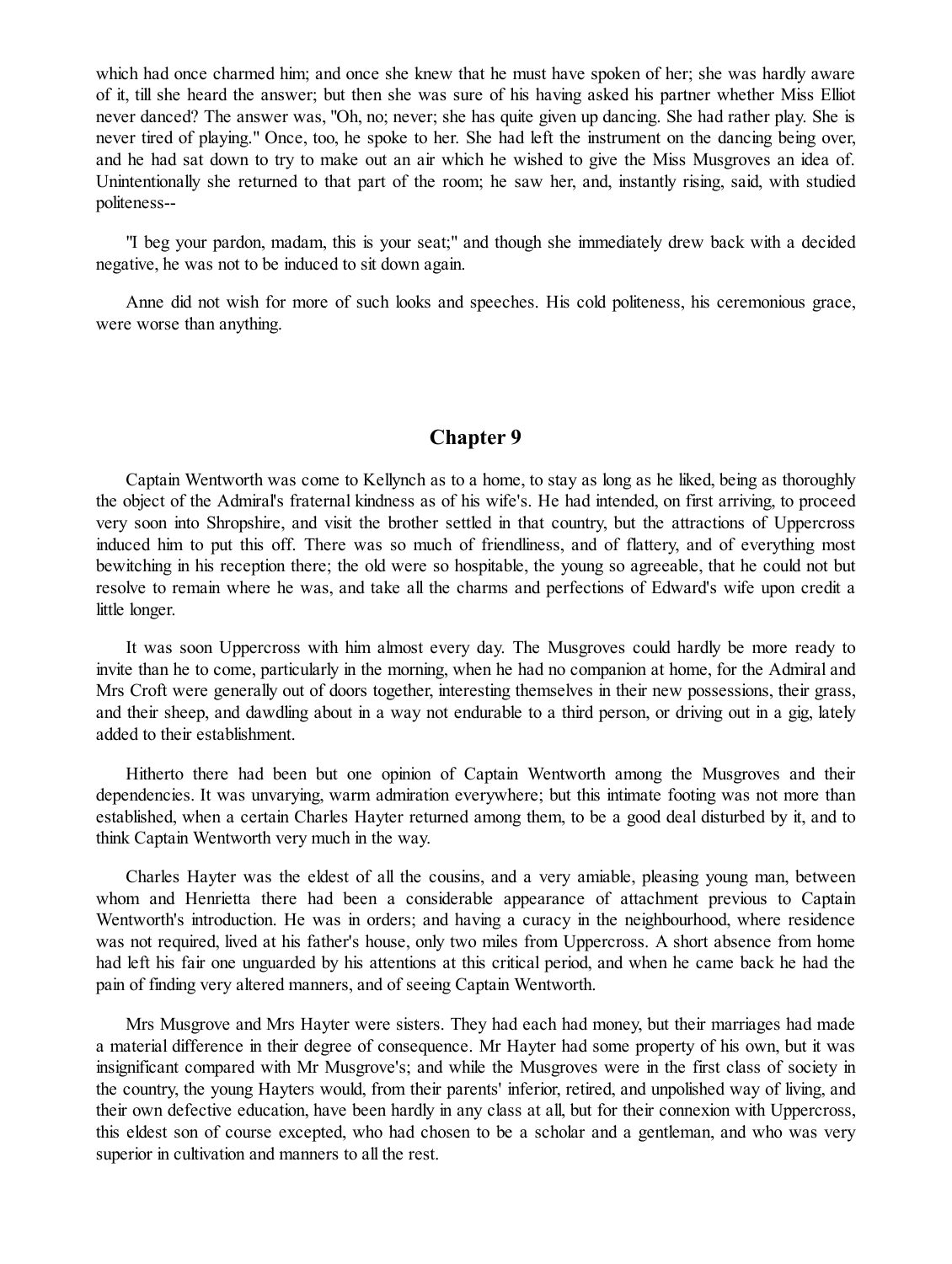The two families had always been on excellent terms, there being no pride on one side, and no envy on the other, and only such a consciousness of superiority in the Miss Musgroves, as made them pleased to improve their cousins. Charles's attentions to Henrietta had been observed by her father and mother without any disapprobation. "It would not be a great match for her; but if Henrietta liked him,"--and Henrietta did seem to like him.

Henrietta fully thought so herself, before Captain Wentworth came; but from that time Cousin Charles had been very much forgotten.

Which of the two sisters was preferred by Captain Wentworth was as yet quite doubtful, as far as Anne's observation reached. Henrietta was perhaps the prettiest, Louisa had the higher spirits; and she knew not now, whether the more gentle or the more lively character were most likely to attract him.

Mr and Mrs Musgrove, either from seeing little, or from an entire confidence in the discretion of both their daughters, and of all the young men who came near them, seemed to leave everything to take its chance. There was not the smallest appearance of solicitude or remark about them in the Mansion-house; but it was different at the Cottage: the young couple there were more disposed to speculate and wonder; and Captain Wentworth had not been above four or five times in the Miss Musgroves' company, and Charles Hayter had but just reappeared, when Anne had to listen to the opinions of her brother and sister, as to which was the one liked best. Charles gave it for Louisa, Mary for Henrietta, but quite agreeing that to have him marry either could be extremely delightful.

Charles "had never seen a pleasanter man in his life; and from what he had once heard Captain Wentworth himself say, was very sure that he had not made less than twenty thousand pounds by the war. Here was a fortune at once; besides which, there would be the chance of what might be done in any future war; and he was sure Captain Wentworth was as likely a man to distinguish himself as any officer in the navy. Oh! it would be a capital match for either of his sisters."

"Upon my word it would," replied Mary. "Dear me! If he should rise to any very great honours! If he should ever be made a baronet! 'Lady Wentworth' sounds very well. That would be a noble thing, indeed, for Henrietta! She would take place of me then, and Henrietta would not dislike that. Sir Frederick and Lady Wentworth! It would be but a new creation, however, and I never think much of your new creations."

It suited Mary best to think Henrietta the one preferred on the very account of Charles Hayter, whose pretensions she wished to see put an end to. She looked down very decidedly upon the Hayters, and thought it would be quite a misfortune to have the existing connection between the families renewed--very sad for herself and her children.

"You know," said she, "I cannot think him at all a fit match for Henrietta; and considering the alliances which the Musgroves have made, she has no right to throw herself away. I do not think any young woman has a right to make a choice that may be disagreeable and inconvenient to the principal part of her family, and be giving bad connections to those who have not been used to them. And, pray, who is Charles Hayter? Nothing but a country curate. A most improper match for Miss Musgrove of Uppercross."

Her husband, however, would not agree with her here; for besides having a regard for his cousin, Charles Hayter was an eldest son, and he saw things as an eldest son himself.

"Now you are talking nonsense, Mary," was therefore his answer. "It would not be a great match for Henrietta, but Charles has a very fair chance, through the Spicers, of getting something from the Bishop in the course of a year or two; and you will please to remember, that he is the eldest son; whenever my uncle dies, he steps into very pretty property. The estate at Winthrop is not less than two hundred and fifty acres, besides the farm near Taunton, which is some of the best land in the country. I grant you, that any of them but Charles would be a very shocking match for Henrietta, and indeed it could not be; he is the only one that could be possible; but he is a very good-natured, good sort of a fellow; and whenever Winthrop comes into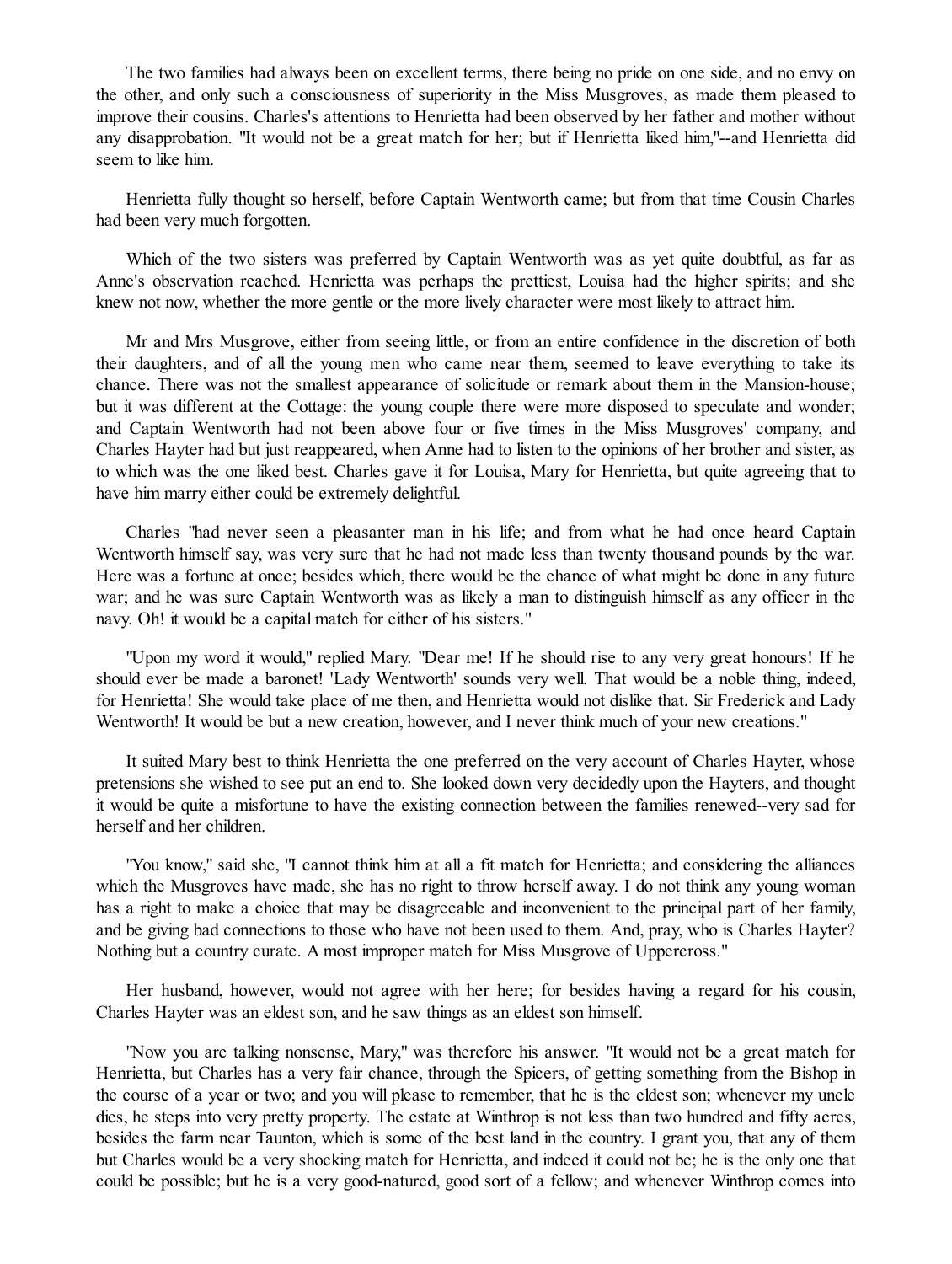his hands, he will make a different sort of place of it, and live in a very different sort of way; and with that property, he will never be a contemptible man--good, freehold property. No, no; Henrietta might do worse than marry Charles Hayter; and if she has him, and Louisa can get Captain Wentworth, I shall be very well satisfied."

"Charles may say what he pleases," cried Mary to Anne, as soon as he was out of the room, "but it would be shocking to have Henrietta marry Charles Hayter; a very bad thing for her, and still worse for me; and therefore it is very much to be wished that Captain Wentworth may soon put him quite out of her head, and I have very little doubt that he has. She took hardly any notice of Charles Hayter yesterday. I wish you had been there to see her behaviour. And as to Captain Wentworth's liking Louisa as well as Henrietta, it is nonsense to say so; for he certainly does like Henrietta a great deal the best. But Charles is so positive! I wish you had been with us yesterday, for then you might have decided between us; and I am sure you would have thought as I did, unless you had been determined to give it against me."

A dinner at Mr Musgrove's had been the occasion when all these things should have been seen by Anne; but she had staid at home, under the mixed plea of a headache of her own, and some return of indisposition in little Charles. She had thought only of avoiding Captain Wentworth; but an escape from being appealed to as umpire was now added to the advantages of a quiet evening.

As to Captain Wentworth's views, she deemed it of more consequence that he should know his own mind early enough not to be endangering the happiness of either sister, or impeaching his own honour, than that he should prefer Henrietta to Louisa, or Louisa to Henrietta. Either of them would, in all probability, make him an affectionate, good-humoured wife. With regard to Charles Hayter, she had delicacy which must be pained by any lightness of conduct in a well-meaning young woman, and a heart to sympathize in any of the sufferings it occasioned; but if Henrietta found herself mistaken in the nature of her feelings, the alternation could not be understood too soon.

Charles Hayter had met with much to disquiet and mortify him in his cousin's behaviour. She had too old a regard for him to be so wholly estranged as might in two meetings extinguish every past hope, and leave him nothing to do but to keep away from Uppercross: but there was such a change as became very alarming, when such a man as Captain Wentworth was to be regarded as the probable cause. He had been absent only two Sundays, and when they parted, had left her interested, even to the height of his wishes, in his prospect of soon quitting his present curacy, and obtaining that of Uppercross instead. It had then seemed the object nearest her heart, that Dr Shirley, the rector, who for more than forty years had been zealously discharging all the duties of his office, but was now growing too infirm for many of them, should be quite fixed on engaging a curate; should make his curacy quite as good as he could afford, and should give Charles Hayter the promise of it. The advantage of his having to come only to Uppercross, instead of going six miles another way; of his having, in every respect, a better curacy; of his belonging to their dear Dr Shirley, and of dear, good Dr Shirley's being relieved from the duty which he could no longer get through without most injurious fatigue, had been a great deal, even to Louisa, but had been almost everything to Henrietta. When he came back, alas! the zeal of the business was gone by. Louisa could not listen at all to his account of a conversation which he had just held with Dr Shirley: she was at a window, looking out for Captain Wentworth; and even Henrietta had at best only a divided attention to give, and seemed to have forgotten all the former doubt and solicitude of the negotiation.

"Well, I am very glad indeed: but I always thought you would have it; I always thought you sure. It did not appear to me that--in short, you know, Dr Shirley must have a curate, and you had secured his promise. Is he coming, Louisa?"

One morning, very soon after the dinner at the Musgroves, at which Anne had not been present, Captain Wentworth walked into the drawing-room at the Cottage, where were only herself and the little invalid Charles, who was lying on the sofa.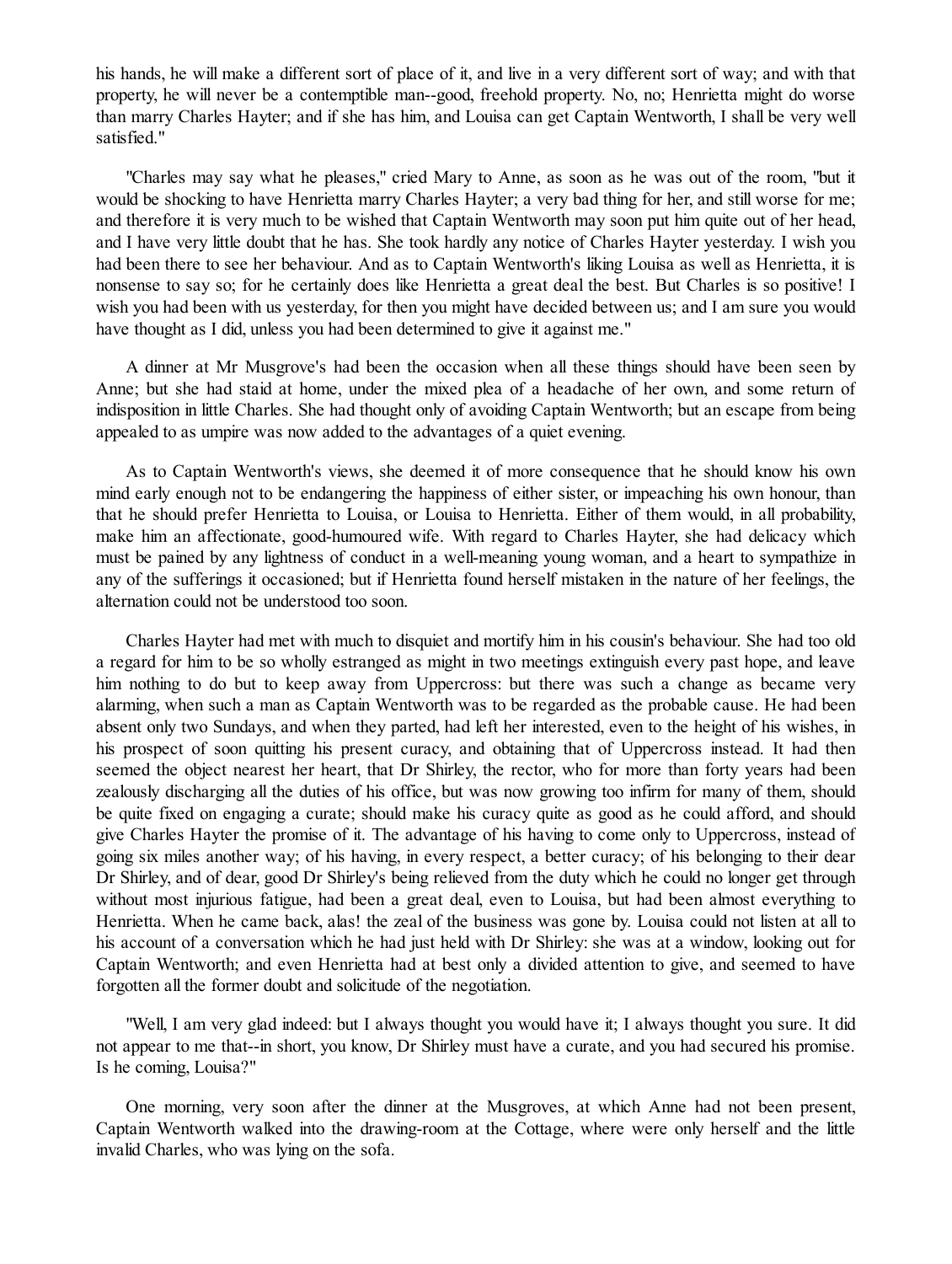The surprise of finding himself almost alone with Anne Elliot, deprived his manners of their usual composure: he started, and could only say, "I thought the Miss Musgroves had been here: Mrs Musgrove told me I should find them here," before he walked to the window to recollect himself, and feel how he ought to behave.

"They are up stairs with my sister: they will be down in a few moments, I dare say," had been Anne's reply, in all the confusion that was natural; and if the child had not called her to come and do something for him, she would have been out of the room the next moment, and released Captain Wentworth as well as herself.

He continued at the window; and after calmly and politely saying, "I hope the little boy is better," was silent.

She was obliged to kneel down by the sofa, and remain there to satisfy her patient; and thus they continued a few minutes, when, to her very great satisfaction, she heard some other person crossing the little vestibule. She hoped, on turning her head, to see the master of the house; but it proved to be one much less calculated for making matters easy--Charles Hayter, probably not at all better pleased by the sight of Captain Wentworth than Captain Wentworth had been by the sight of Anne.

She only attempted to say, "How do you do? Will you not sit down? The others will be here presently."

Captain Wentworth, however, came from his window, apparently not ill-disposed for conversation; but Charles Hayter soon put an end to his attempts by seating himself near the table, and taking up the newspaper; and Captain Wentworth returned to his window.

Another minute brought another addition. The younger boy, a remarkable stout, forward child, of two years old, having got the door opened for him by some one without, made his determined appearance among them, and went straight to the sofa to see what was going on, and put in his claim to anything good that might be giving away.

There being nothing to eat, he could only have some play; and as his aunt would not let him tease his sick brother, he began to fasten himself upon her, as she knelt, in such a way that, busy as she was about Charles, she could not shake him off. She spoke to him, ordered, entreated, and insisted in vain. Once she did contrive to push him away, but the boy had the greater pleasure in getting upon her back again directly.

"Walter," said she, "get down this moment. You are extremely troublesome. I am very angry with you."

"Walter," cried Charles Hayter, "why do you not do as you are bid? Do not you hear your aunt speak? Come to me, Walter, come to cousin Charles."

But not a bit did Walter stir.

In another moment, however, she found herself in the state of being released from him; some one was taking him from her, though he had bent down her head so much, that his little sturdy hands were unfastened from around her neck, and he was resolutely borne away, before she knew that Captain Wentworth had done it.

Her sensations on the discovery made her perfectly speechless. She could not even thank him. She could only hang over little Charles, with most disordered feelings. His kindness in stepping forward to her relief, the manner, the silence in which it had passed, the little particulars of the circumstance, with the conviction soon forced on her by the noise he was studiously making with the child, that he meant to avoid hearing her thanks, and rather sought to testify that her conversation was the last of his wants, produced such a confusion of varying, but very painful agitation, as she could not recover from, till enabled by the entrance of Mary and the Miss Musgroves to make over her little patient to their cares, and leave the room.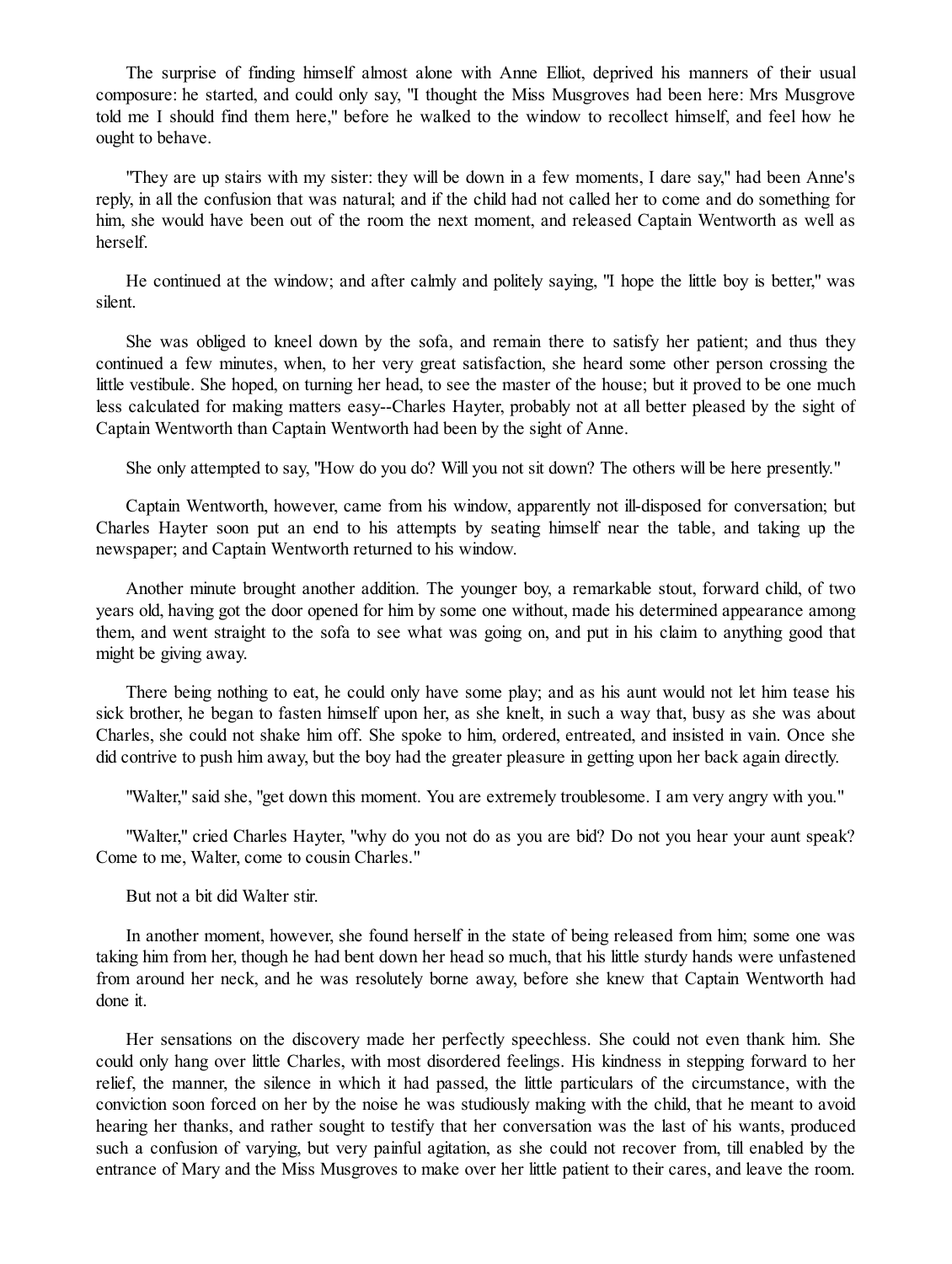She could not stay. It might have been an opportunity of watching the loves and jealousies of the four--they were now altogether; but she could stay for none of it. It was evident that Charles Hayter was not well inclined towards Captain Wentworth. She had a strong impression of his having said, in a vext tone of voice, after Captain Wentworth's interference, "You ought to have minded me, Walter; I told you not to teaze your aunt;" and could comprehend his regretting that Captain Wentworth should do what he ought to have done himself. But neither Charles Hayter's feelings, nor anybody's feelings, could interest her, till she had a little better arranged her own. She was ashamed of herself, quite ashamed of being so nervous, so overcome by such a trifle; but so it was, and it required a long application of solitude and reflection to recover her.

#### **Chapter 10**

Other opportunities of making her observations could not fail to occur. Anne had soon been in company with all the four together often enough to have an opinion, though too wise to acknowledge as much at home, where she knew it would have satisfied neither husband nor wife; for while she considered Louisa to be rather the favourite, she could not but think, as far as she might dare to judge from memory and experience, that Captain Wentworth was not in love with either. They were more in love with him; yet there it was not love. It was a little fever of admiration; but it might, probably must, end in love with some. Charles Hayter seemed aware of being slighted, and yet Henrietta had sometimes the air of being divided between them. Anne longed for the power of representing to them all what they were about, and of pointing out some of the evils they were exposing themselves to. She did not attribute guile to any. It was the highest satisfaction to her to believe Captain Wentworth not in the least aware of the pain he was occasioning. There was no triumph, no pitiful triumph in his manner. He had, probably, never heard, and never thought of any claims of Charles Hayter. He was only wrong in accepting the attentions (for accepting must be the word) of two young women at once.

After a short struggle, however, Charles Hayter seemed to quit the field. Three days had passed without his coming once to Uppercross; a most decided change. He had even refused one regular invitation to dinner; and having been found on the occasion by Mr Musgrove with some large books before him, Mr and Mrs Musgrove were sure all could not be right, and talked, with grave faces, of his studying himself to death. It was Mary's hope and belief that he had received a positive dismissal from Henrietta, and her husband lived under the constant dependence of seeing him to-morrow. Anne could only feel that Charles Hayter was wise.

One morning, about this time Charles Musgrove and Captain Wentworth being gone a-shooting together, as the sisters in the Cottage were sitting quietly at work, they were visited at the window by the sisters from the Mansion-house.

It was a very fine November day, and the Miss Musgroves came through the little grounds, and stopped for no other purpose than to say, that they were going to take a long walk, and therefore concluded Mary could not like to go with them; and when Mary immediately replied, with some jealousy at not being supposed a good walker, "Oh, yes, I should like to join you very much, I am very fond of a long walk;" Anne felt persuaded, by the looks of the two girls, that it was precisely what they did not wish, and admired again the sort of necessity which the family habits seemed to produce, of everything being to be communicated, and everything being to be done together, however undesired and inconvenient. She tried to dissuade Mary from going, but in vain; and that being the case, thought it best to accept the Miss Musgroves' much more cordial invitation to herself to go likewise, as she might be useful in turning back with her sister, and lessening the interference in any plan of their own.

"I cannot imagine why they should suppose I should not like a long walk," said Mary, as she went up stairs. "Everybody is always supposing that I am not a good walker; and yet they would not have been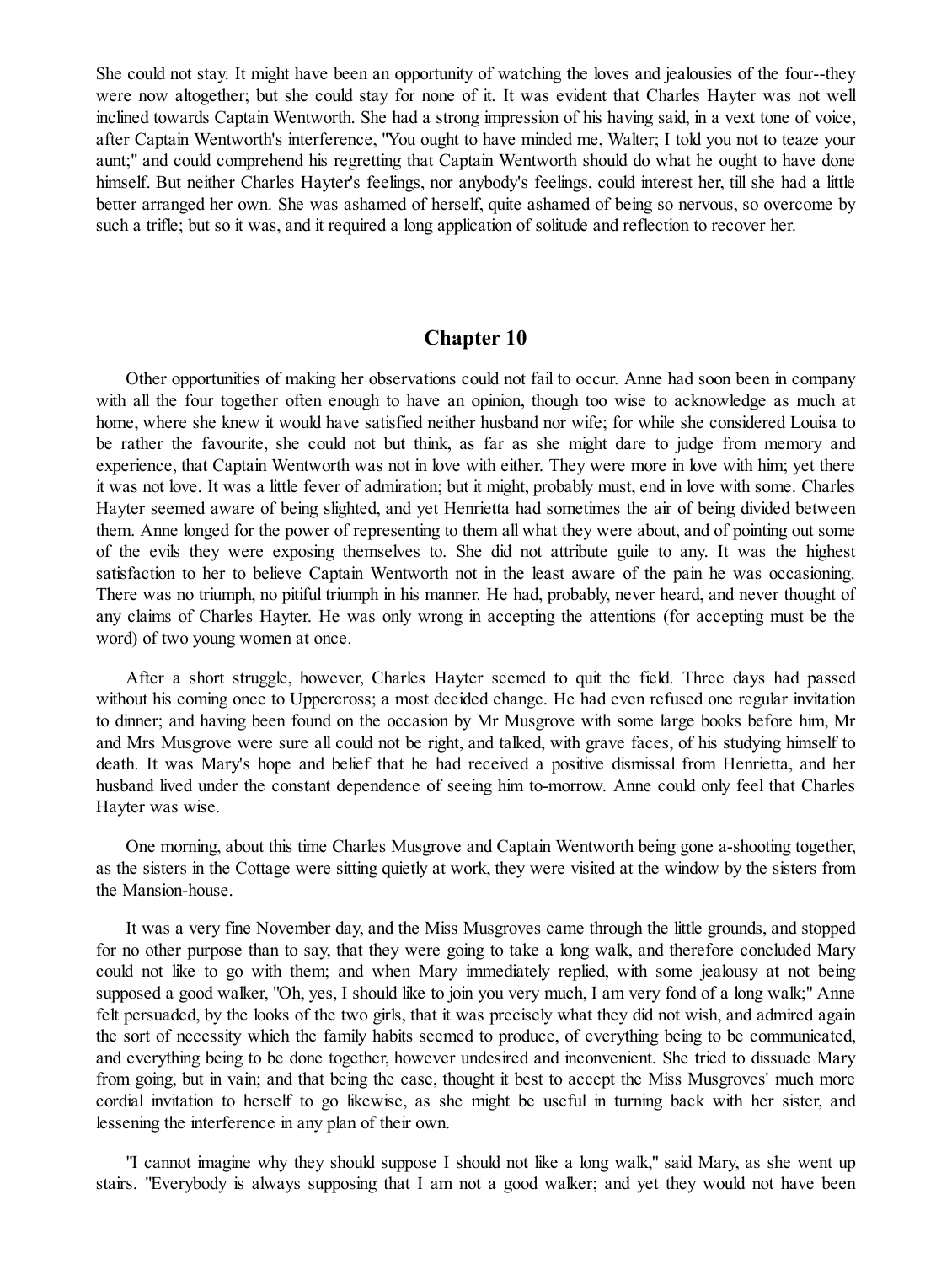pleased, if we had refused to join them. When people come in this manner on purpose to ask us, how can one say no?"

Just as they were setting off, the gentlemen returned. They had taken out a young dog, who had spoilt their sport, and sent them back early. Their time and strength, and spirits, were, therefore, exactly ready for this walk, and they entered into it with pleasure. Could Anne have foreseen such a junction, she would have staid at home; but, from some feelings of interest and curiosity, she fancied now that it was too late to retract, and the whole six set forward together in the direction chosen by the Miss Musgroves, who evidently considered the walk as under their guidance.

Anne's object was, not to be in the way of anybody; and where the narrow paths across the fields made many separations necessary, to keep with her brother and sister. Her pleasure in the walk must arise from the exercise and the day, from the view of the last smiles of the year upon the tawny leaves, and withered hedges, and from repeating to herself some few of the thousand poetical descriptions extant of autumn, that season of peculiar and inexhaustible influence on the mind of taste and tenderness, that season which had drawn from every poet, worthy of being read, some attempt at description, or some lines of feeling. She occupied her mind as much as possible in such like musings and quotations; but it was not possible, that when within reach of Captain Wentworth's conversation with either of the Miss Musgroves, she should not try to hear it; yet she caught little very remarkable. It was mere lively chat, such as any young persons, on an intimate footing, might fall into. He was more engaged with Louisa than with Henrietta. Louisa certainly put more forward for his notice than her sister. This distinction appeared to increase, and there was one speech of Louisa's which struck her. After one of the many praises of the day, which were continually bursting forth, Captain Wentworth added:--

"What glorious weather for the Admiral and my sister! They meant to take a long drive this morning; perhaps we may hail them from some of these hills. They talked of coming into this side of the country. I wonder whereabouts they will upset to-day. Oh! it does happen very often, I assure you; but my sister makes nothing of it; she would as lieve be tossed out as not."

"Ah! You make the most of it, I know," cried Louisa, "but if it were really so, I should do just the same in her place. If I loved a man, as she loves the Admiral, I would always be with him, nothing should ever separate us, and I would rather be overturned by him, than driven safely by anybody else."

It was spoken with enthusiasm.

"Had you?" cried he, catching the same tone; "I honour you!" And there was silence between them for a little while.

Anne could not immediately fall into a quotation again. The sweet scenes of autumn were for a while put by, unless some tender sonnet, fraught with the apt analogy of the declining year, with declining happiness, and the images of youth and hope, and spring, all gone together, blessed her memory. She roused herself to say, as they struck by order into another path, "Is not this one of the ways to Winthrop?" But nobody heard, or, at least, nobody answered her.

Winthrop, however, or its environs--for young men are, sometimes to be met with, strolling about near home--was their destination; and after another half mile of gradual ascent through large enclosures, where the ploughs at work, and the fresh made path spoke the farmer counteracting the sweets of poetical despondence, and meaning to have spring again, they gained the summit of the most considerable hill, which parted Uppercross and Winthrop, and soon commanded a full view of the latter, at the foot of the hill on the other side.

Winthrop, without beauty and without dignity, was stretched before them an indifferent house, standing low, and hemmed in by the barns and buildings of a farm-yard.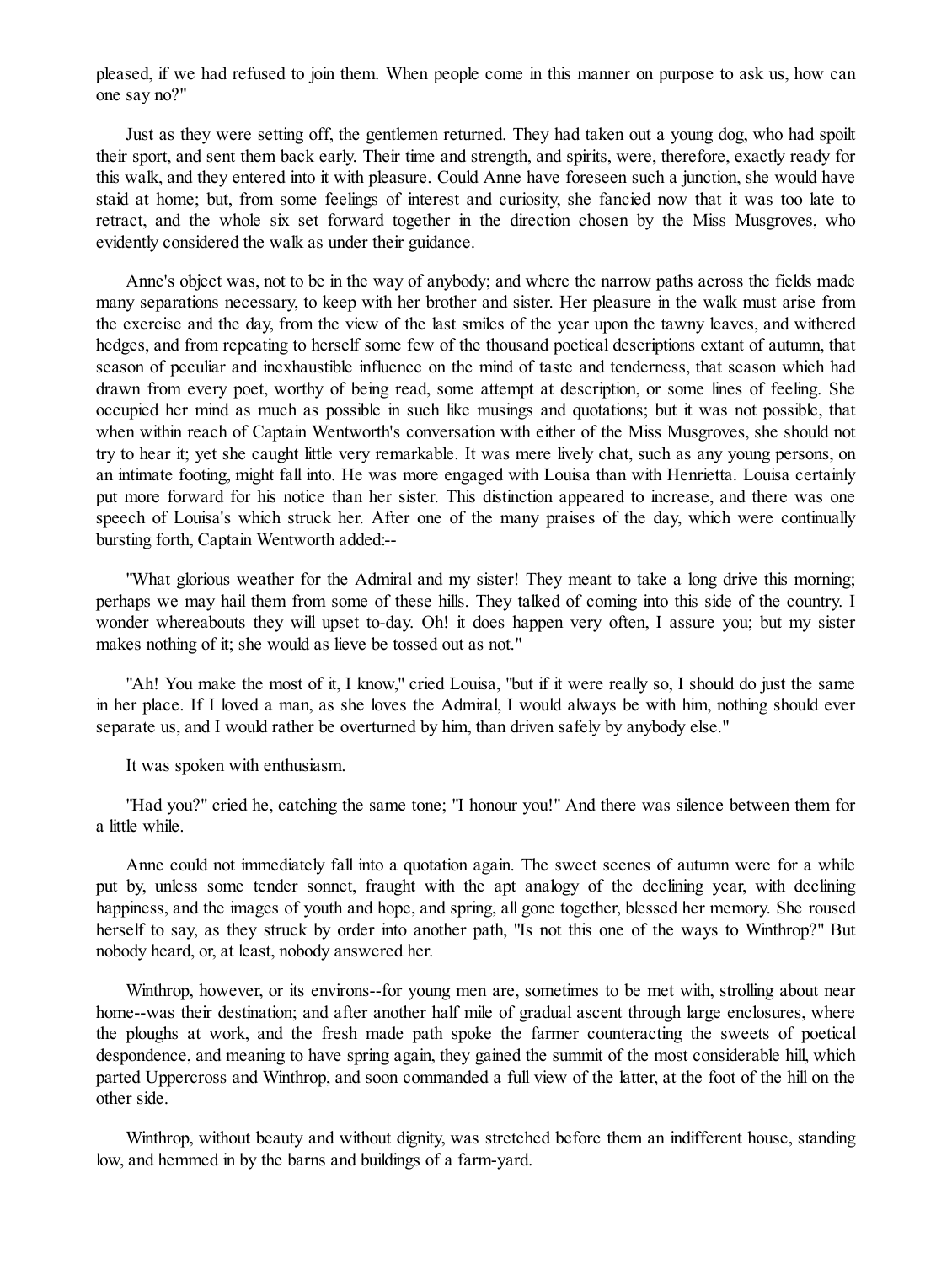Mary exclaimed, "Bless me! here is Winthrop. I declare I had no idea! Well now, I think we had better turn back; I am excessively tired."

Henrietta, conscious and ashamed, and seeing no cousin Charles walking along any path, or leaning against any gate, was ready to do as Mary wished; but "No!" said Charles Musgrove, and "No, no!" cried Louisa more eagerly, and taking her sister aside, seemed to be arguing the matter warmly.

Charles, in the meanwhile, was very decidedly declaring his resolution of calling on his aunt, now that he was so near; and very evidently, though more fearfully, trying to induce his wife to go too. But this was one of the points on which the lady shewed her strength; and when he recommended the advantage of resting herself a quarter of an hour at Winthrop, as she felt so tired, she resolutely answered, "Oh! no, indeed! walking up that hill again would do her more harm than any sitting down could do her good;" and, in short, her look and manner declared, that go she would not.

After a little succession of these sort of debates and consultations, it was settled between Charles and his two sisters, that he and Henrietta should just run down for a few minutes, to see their aunt and cousins, while the rest of the party waited for them at the top of the hill. Louisa seemed the principal arranger of the plan; and, as she went a little way with them, down the hill, still talking to Henrietta, Mary took the opportunity of looking scornfully around her, and saying to Captain Wentworth--

"It is very unpleasant, having such connexions! But, I assure you, I have never been in the house above twice in my life."

She received no other answer, than an artificial, assenting smile, followed by a contemptuous glance, as he turned away, which Anne perfectly knew the meaning of.

The brow of the hill, where they remained, was a cheerful spot: Louisa returned; and Mary, finding a comfortable seat for herself on the step of a stile, was very well satisfied so long as the others all stood about her; but when Louisa drew Captain Wentworth away, to try for a gleaning of nuts in an adjoining hedge-row, and they were gone by degrees quite out of sight and sound, Mary was happy no longer; she quarrelled with her own seat, was sure Louisa had got a much better somewhere, and nothing could prevent her from going to look for a better also. She turned through the same gate, but could not see them. Anne found a nice seat for her, on a dry sunny bank, under the hedge-row, in which she had no doubt of their still being, in some spot or other. Mary sat down for a moment, but it would not do; she was sure Louisa had found a better seat somewhere else, and she would go on till she overtook her.

Anne, really tired herself, was glad to sit down; and she very soon heard Captain Wentworth and Louisa in the hedge-row, behind her, as if making their way back along the rough, wild sort of channel, down the centre. They were speaking as they drew near. Louisa's voice was the first distinguished. She seemed to be in the middle of some eager speech. What Anne first heard was--

"And so, I made her go. I could not bear that she should be frightened from the visit by such nonsense. What! would I be turned back from doing a thing that I had determined to do, and that I knew to be right, by the airs and interference of such a person, or of any person I may say? No, I have no idea of being so easily persuaded. When I have made up my mind, I have made it; and Henrietta seemed entirely to have made up hers to call at Winthrop to-day; and yet, she was as near giving it up, out of nonsensical complaisance!"

"She would have turned back then, but for you?"

"She would indeed. I am almost ashamed to say it."

"Happy for her, to have such a mind as yours at hand! After the hints you gave just now, which did but confirm my own observations, the last time I was in company with him, I need not affect to have no comprehension of what is going on. I see that more than a mere dutiful morning visit to your aunt was in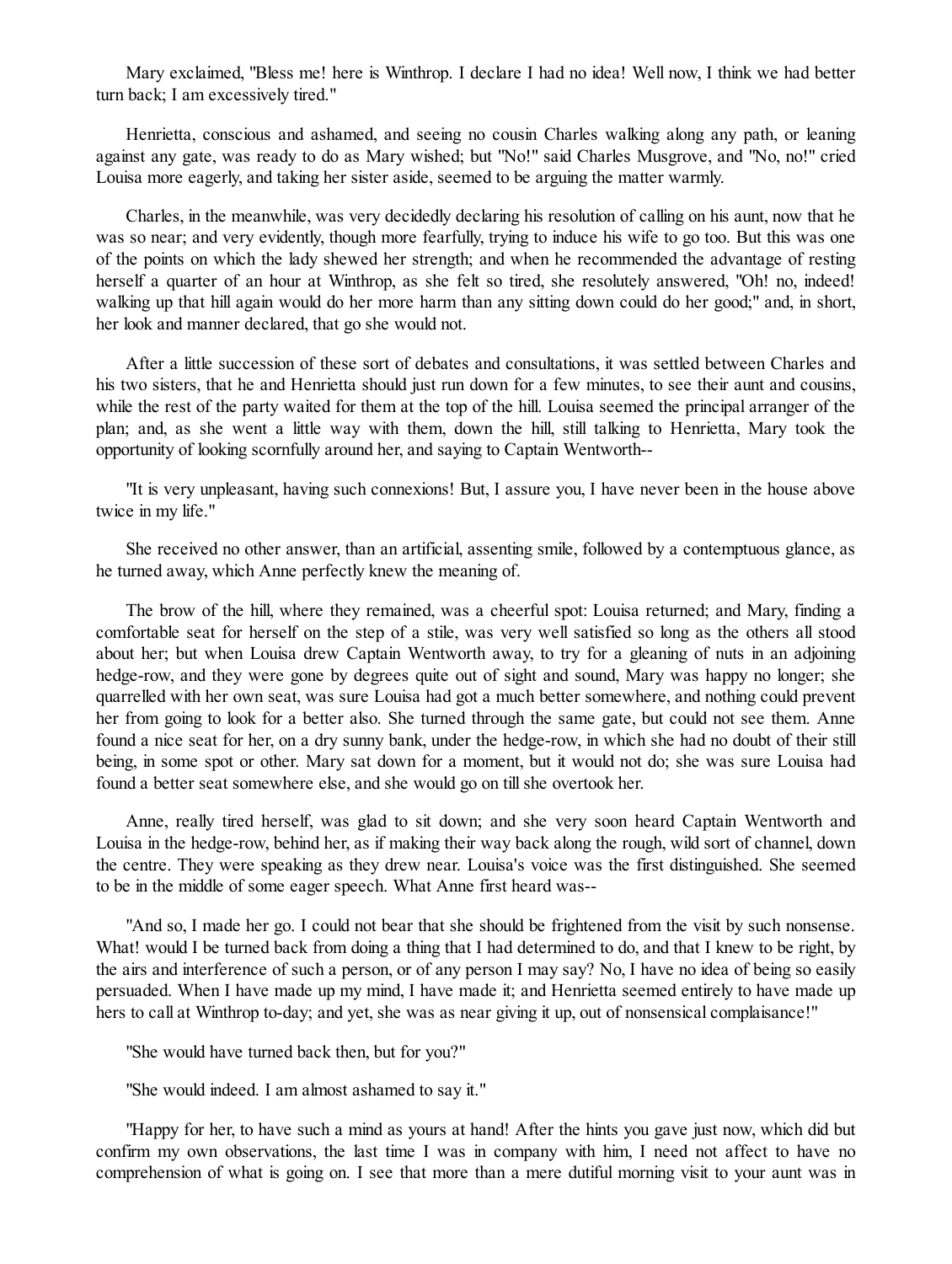question; and woe betide him, and her too, when it comes to things of consequence, when they are placed in circumstances requiring fortitude and strength of mind, if she have not resolution enough to resist idle interference in such a trifle as this. Your sister is an amiable creature; but yours is the character of decision and firmness, I see. If you value her conduct or happiness, infuse as much of your own spirit into her as you can. But this, no doubt, you have been always doing. It is the worst evil of too yielding and indecisive a character, that no influence over it can be depended on. You are never sure of a good impression being durable; everybody may sway it. Let those who would be happy be firm. Here is a nut," said he, catching one down from an upper bough, "to exemplify: a beautiful glossy nut, which, blessed with original strength, has outlived all the storms of autumn. Not a puncture, not a weak spot anywhere. This nut," he continued, with playful solemnity, "while so many of his brethren have fallen and been trodden under foot, is still in possession of all the happiness that a hazel nut can be supposed capable of." Then returning to his former earnest tone--"My first wish for all whom I am interested in, is that they should be firm. If Louisa Musgrove would be beautiful and happy in her November of life, she will cherish all her present powers of mind."

He had done, and was unanswered. It would have surprised Anne if Louisa could have readily answered such a speech: words of such interest, spoken with such serious warmth! She could imagine what Louisa was feeling. For herself, she feared to move, lest she should be seen. While she remained, a bush of low rambling holly protected her, and they were moving on. Before they were beyond her hearing, however, Louisa spoke again.

"Mary is good-natured enough in many respects," said she; "but she does sometimes provoke me excessively, by her nonsense and pride--the Elliot pride. She has a great deal too much of the Elliot pride. We do so wish that Charles had married Anne instead. I suppose you know he wanted to marry Anne?"

After a moment's pause, Captain Wentworth said--

"Do you mean that she refused him?"

"Oh! yes; certainly."

"When did that happen?"

"I do not exactly know, for Henrietta and I were at school at the time; but I believe about a year before he married Mary. I wish she had accepted him. We should all have liked her a great deal better; and papa and mamma always think it was her great friend Lady Russell's doing, that she did not. They think Charles might not be learned and bookish enough to please Lady Russell, and that therefore, she persuaded Anne to refuse him."

The sounds were retreating, and Anne distinguished no more. Her own emotions still kept her fixed. She had much to recover from, before she could move. The listener's proverbial fate was not absolutely hers; she had heard no evil of herself, but she had heard a great deal of very painful import. She saw how her own character was considered by Captain Wentworth, and there had been just that degree of feeling and curiosity about her in his manner which must give her extreme agitation.

As soon as she could, she went after Mary, and having found, and walked back with her to their former station, by the stile, felt some comfort in their whole party being immediately afterwards collected, and once more in motion together. Her spirits wanted the solitude and silence which only numbers could give.

Charles and Henrietta returned, bringing, as may be conjectured, Charles Hayter with them. The minutiae of the business Anne could not attempt to understand; even Captain Wentworth did not seem admitted to perfect confidence here; but that there had been a withdrawing on the gentleman's side, and a relenting on the lady's, and that they were now very glad to be together again, did not admit a doubt. Henrietta looked a little ashamed, but very well pleased;--Charles Hayter exceedingly happy: and they were devoted to each other almost from the first instant of their allsetting forward for Uppercross.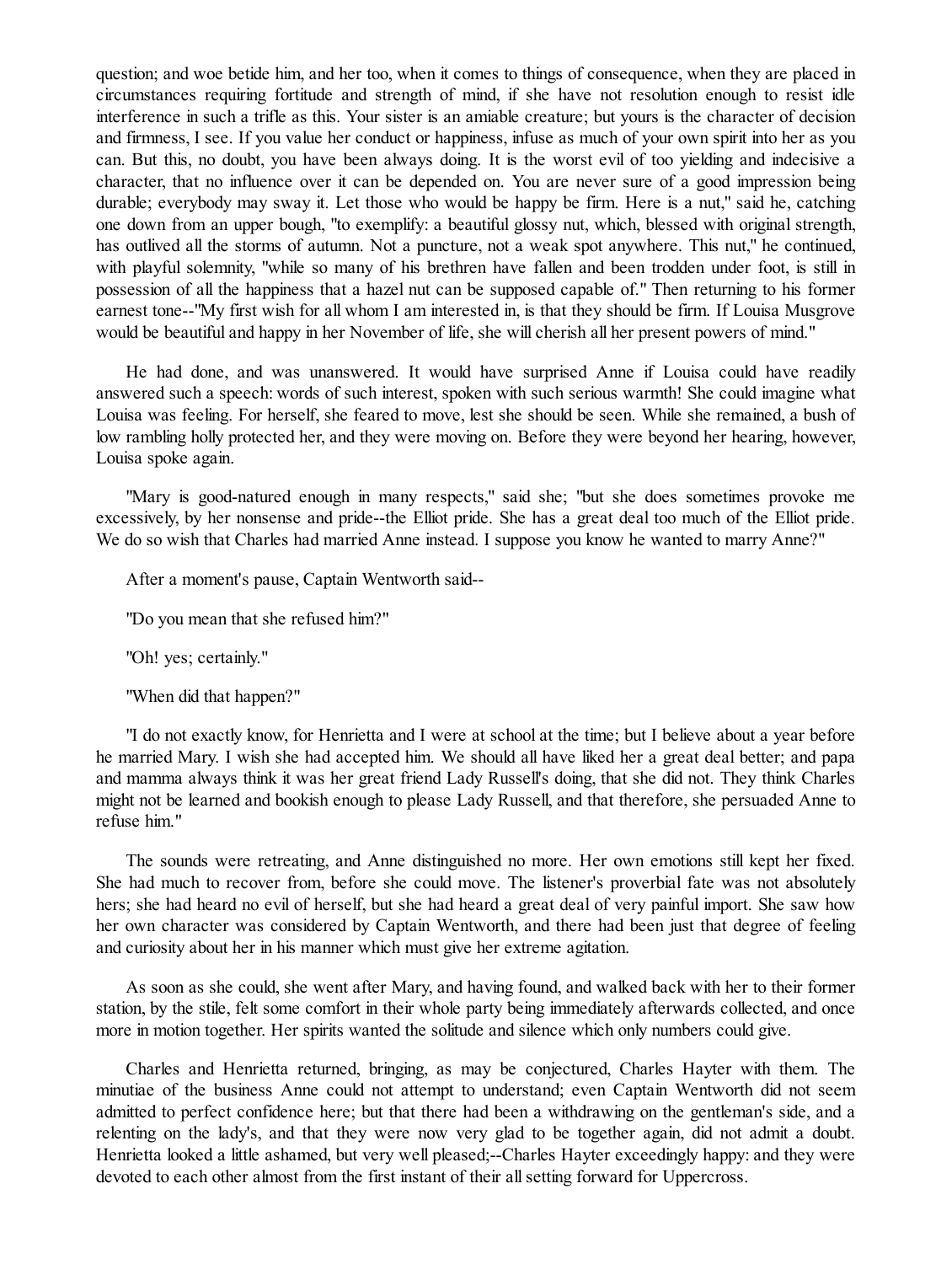Everything now marked out Louisa for Captain Wentworth; nothing could be plainer; and where many divisions were necessary, or even where they were not, they walked side by side nearly as much as the other two. In a long strip of meadow land, where there was ample space for all, they were thus divided, forming three distinct parties; and to that party of the three which boasted least animation, and least complaisance, Anne necessarily belonged. She joined Charles and Mary, and was tired enough to be very glad of Charles's other arm; but Charles, though in very good humour with her, was out of temper with his wife. Mary had shewn herself disobliging to him, and was now to reap the consequence, which consequence was his dropping her arm almost every moment to cut off the heads of some nettles in the hedge with his switch; and when Mary began to complain of it, and lament her being ill-used, according to custom, in being on the hedge side, while Anne was never incommoded on the other, he dropped the arms of both to hunt after a weasel which he had a momentary glance of, and they could hardly get him along at all.

This long meadow bordered a lane, which their footpath, at the end of it was to cross, and when the party had all reached the gate of exit, the carriage advancing in the same direction, which had been some time heard, was just coming up, and proved to be Admiral Croft's gig. He and his wife had taken their intended drive, and were returning home. Upon hearing how long a walk the young people had engaged in, they kindly offered a seat to any lady who might be particularly tired; it would save her a full mile, and they were going through Uppercross. The invitation was general, and generally declined. The Miss Musgroves were not at all tired, and Mary was either offended, by not being asked before any of the others, or what Louisa called the Elliot pride could not endure to make a third in a one horse chaise.

The walking party had crossed the lane, and were surmounting an opposite stile, and the Admiral was putting his horse in motion again, when Captain Wentworth cleared the hedge in a moment to say something to his sister. The something might be guessed by its effects.

"Miss Elliot, I am sure you are tired," cried Mrs Croft. "Do let us have the pleasure of taking you home. Here is excellent room for three, I assure you. If we were all like you, I believe we might sit four. You must, indeed, you must."

Anne was still in the lane; and though instinctively beginning to decline, she was not allowed to proceed. The Admiral's kind urgency came in support of his wife's; they would not be refused; they compressed themselves into the smallest possible space to leave her a corner, and Captain Wentworth, without saying a word, turned to her, and quietly obliged her to be assisted into the carriage.

Yes; he had done it. She was in the carriage, and felt that he had placed her there, that his will and his hands had done it, that she owed it to his perception of her fatigue, and his resolution to give her rest. She was very much affected by the view of his disposition towards her, which all these things made apparent. This little circumstance seemed the completion of all that had gone before. She understood him. He could not forgive her, but he could not be unfeeling. Though condemning her for the past, and considering it with high and unjust resentment, though perfectly careless of her, and though becoming attached to another, still he could not see her suffer, without the desire of giving her relief. It was a remainder of former sentiment; it was an impulse of pure, though unacknowledged friendship; it was a proof of his own warm and amiable heart, which she could not contemplate without emotions so compounded of pleasure and pain, that she knew not which prevailed.

Her answers to the kindness and the remarks of her companions were at first unconsciously given. They had travelled half their way along the rough lane, before she was quite awake to what they said. She then found them talking of "Frederick."

"He certainly means to have one or other of those two girls, Sophy," said the Admiral; "but there is no saying which. He has been running after them, too, long enough, one would think, to make up his mind. Ay, this comes of the peace. If it were war now, he would have settled it long ago. We sailors, Miss Elliot, cannot afford to make long courtships in time of war. How many days was it, my dear, between the first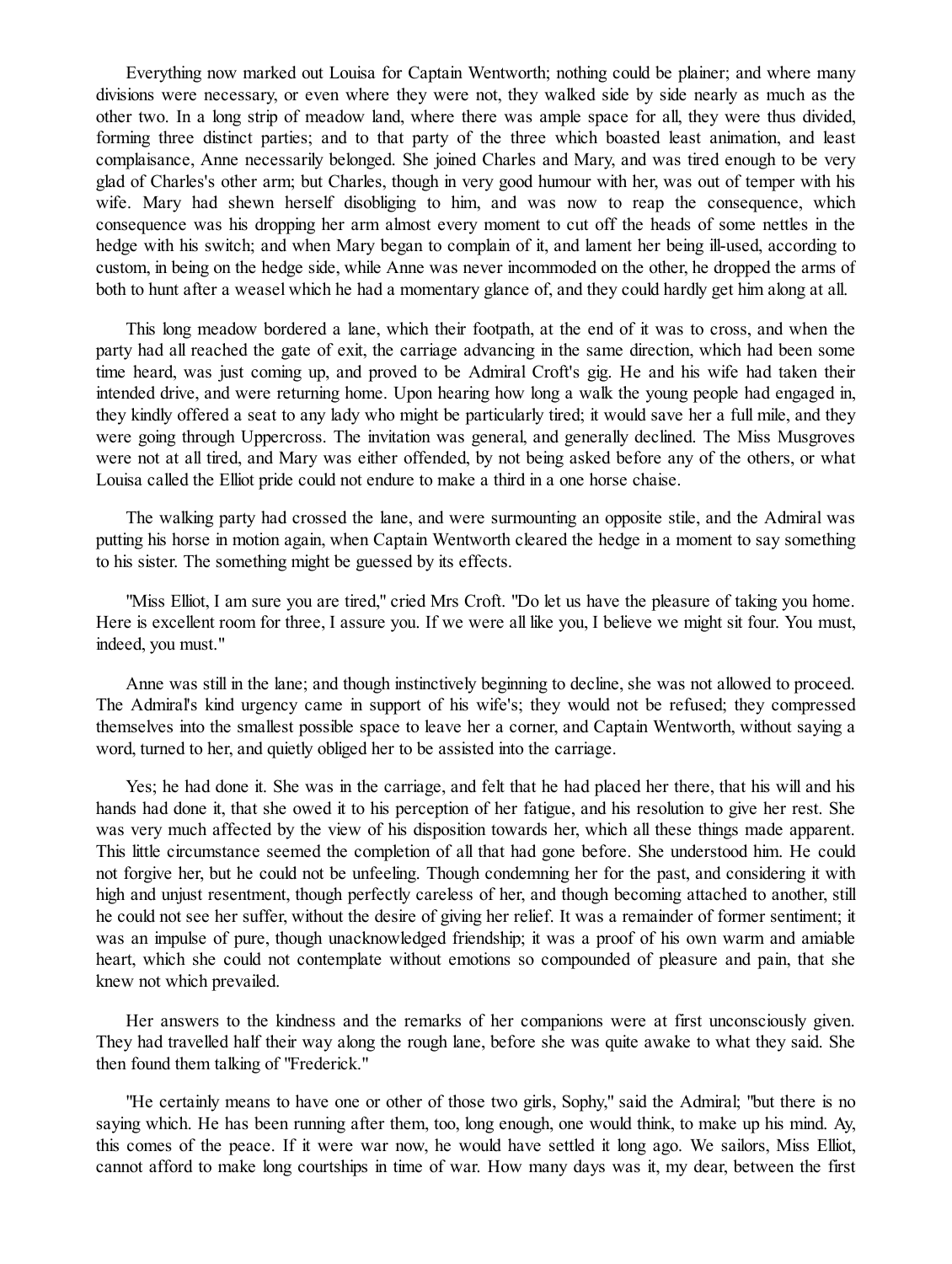time of my seeing you and our sitting down together in our lodgings at North Yarmouth?"

"We had better not talk about it, my dear," replied Mrs Croft, pleasantly; "for if Miss Elliot were to hear how soon we came to an understanding, she would never be persuaded that we could be happy together. I had known you by character, however, long before."

"Well, and I had heard of you as a very pretty girl, and what were we to wait for besides? I do not like having such things so long in hand. I wish Frederick would spread a little more canvass, and bring us home one of these young ladies to Kellynch. Then there would always be company for them. And very nice young ladies they both are; I hardly know one from the other."

"Very good humoured, unaffected girls, indeed," said Mrs Croft, in a tone of calmer praise, such as made Anne suspect that her keener powers might not consider either of them as quite worthy of her brother; "and a very respectable family. One could not be connected with better people. My dear Admiral, that post! we shall certainly take that post."

But by coolly giving the reins a better direction herself they happily passed the danger; and by once afterwards judiciously putting out her hand they neither fell into a rut, nor ran foul of a dung-cart; and Anne, with some amusement at their style of driving, which she imagined no bad representation of the general guidance of their affairs, found herself safely deposited by them at the Cottage.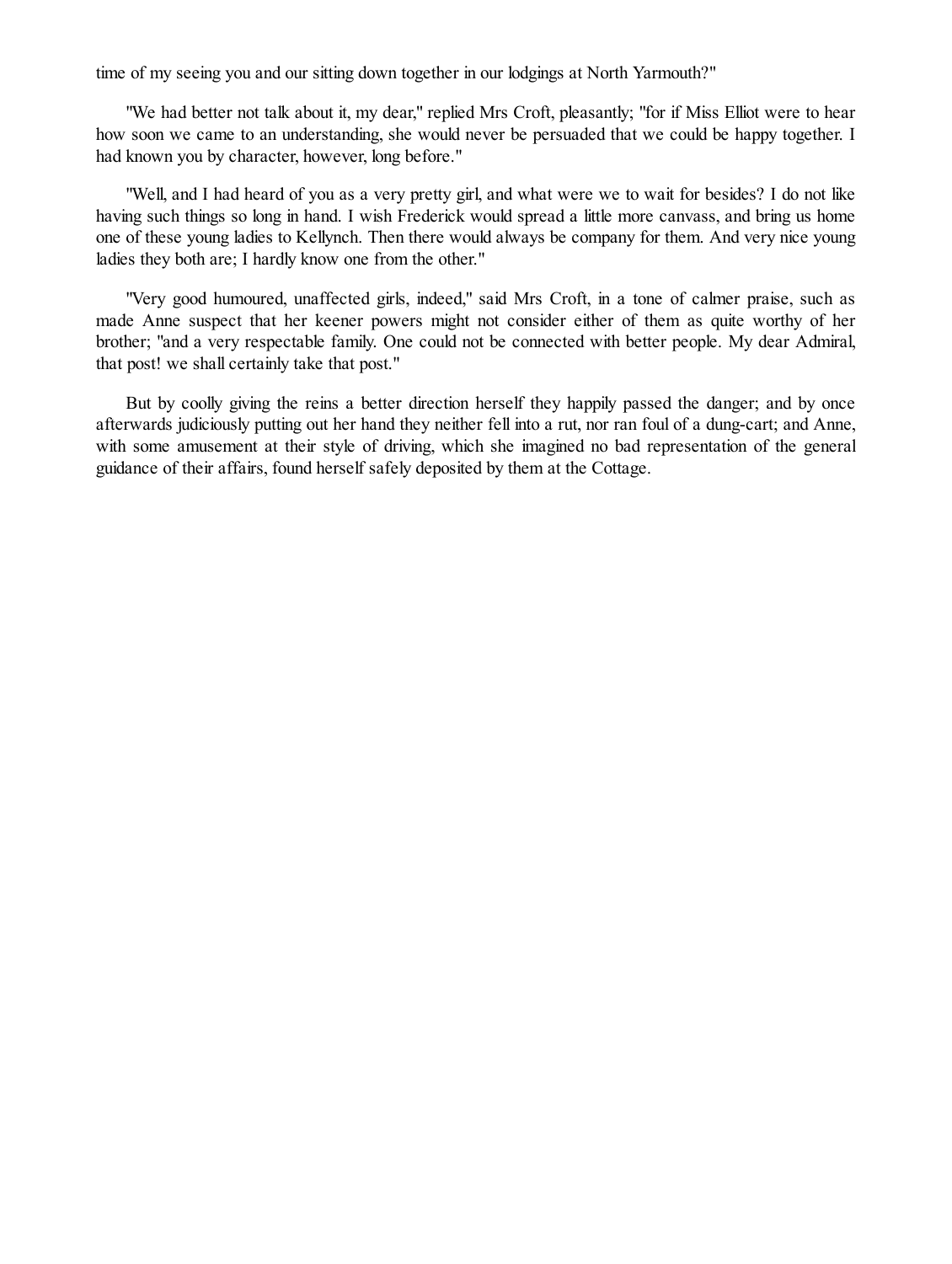# **Chapter 11**

The time now approached for Lady Russell's return: the day was even fixed; and Anne, being engaged to join her as soon as she was resettled, was looking forward to an early removal to Kellynch, and beginning to think how her own comfort was likely to be affected by it.

It would place her in the same village with Captain Wentworth, within half a mile of him; they would have to frequent the same church, and there must be intercourse between the two families. This was against her; but on the other hand, he spent so much of his time at Uppercross, that in removing thence she might be considered rather as leaving him behind, than as going towards him; and, upon the whole, she believed she must, on this interesting question, be the gainer, almost as certainly as in her change of domestic society, in leaving poor Mary for Lady Russell.

She wished it might be possible for her to avoid ever seeing Captain Wentworth at the Hall: those rooms had witnessed former meetings which would be brought too painfully before her; but she was yet more anxious for the possibility of Lady Russell and Captain Wentworth never meeting anywhere. They did not like each other, and no renewal of acquaintance now could do any good; and were Lady Russell to see them together, she might think that he had too much self-possession, and she too little.

These points formed her chief solicitude in anticipating her removal from Uppercross, where she felt she had been stationed quite long enough. Her usefulness to little Charles would always give some sweetness to the memory of her two months' visit there, but he was gaining strength apace, and she had nothing else to stay for.

The conclusion of her visit, however, was diversified in a way which she had not at all imagined. Captain Wentworth, after being unseen and unheard of at Uppercross for two whole days, appeared again among them to justify himself by a relation of what had kept him away.

A letter from his friend, Captain Harville, having found him out at last, had brought intelligence of Captain Harville's being settled with his family at Lyme for the winter; of their being therefore, quite unknowingly, within twenty miles of each other. Captain Harville had never been in good health since a severe wound which he received two years before, and Captain Wentworth's anxiety to see him had determined him to go immediately to Lyme. He had been there for four-and-twenty hours. His acquittal was complete, his friendship warmly honoured, a lively interest excited for his friend, and his description of the fine country about Lyme so feelingly attended to by the party, that an earnest desire to see Lyme themselves, and a project for going thither was the consequence.

The young people were all wild to see Lyme. Captain Wentworth talked of going there again himself, it was only seventeen miles from Uppercross; though November, the weather was by no means bad; and, in short, Louisa, who was the most eager of the eager, having formed the resolution to go, and besides the pleasure of doing as she liked, being now armed with the idea of merit in maintaining her own way, bore down all the wishes of her father and mother for putting it off till summer; and to Lyme they were to go-- Charles, Mary, Anne, Henrietta, Louisa, and Captain Wentworth.

The first heedless scheme had been to go in the morning and return at night; but to this Mr Musgrove, for the sake of his horses, would not consent; and when it came to be rationally considered, a day in the middle of November would not leave much time for seeing a new place, after deducting seven hours, as the nature of the country required, for going and returning. They were, consequently, to stay the night there, and not to be expected back till the next day's dinner. This was felt to be a considerable amendment; and though they all met at the Great House at rather an early breakfast hour, and set off very punctually, it was so much past noon before the two carriages, Mr Musgrove's coach containing the four ladies, and Charles's curricle, in which he drove Captain Wentworth, were descending the long hill into Lyme, and entering upon the still steeper street of the town itself, that it was very evident they would not have more than time for looking about them, before the light and warmth of the day were gone.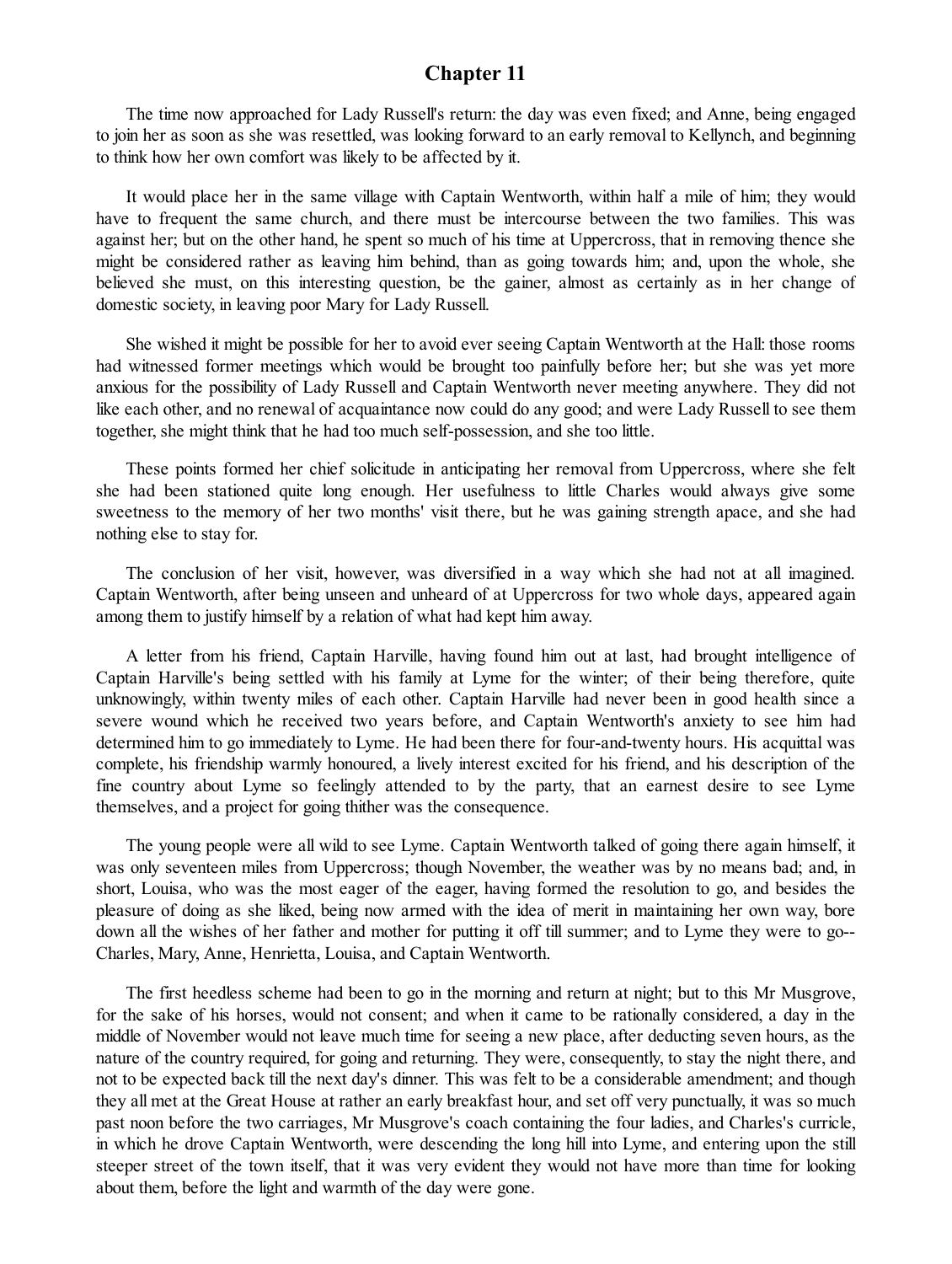After securing accommodations, and ordering a dinner at one of the inns, the next thing to be done was unquestionably to walk directly down to the sea. They were come too late in the year for any amusement or variety which Lyme, as a public place, might offer. The rooms were shut up, the lodgers almost all gone, scarcely any family but of the residents left; and, as there is nothing to admire in the buildings themselves, the remarkable situation of the town, the principal street almost hurrying into the water, the walk to the Cobb, skirting round the pleasant little bay, which, in the season, is animated with bathing machines and company; the Cobb itself, its old wonders and new improvements, with the very beautiful line of cliffs stretching out to the east of the town, are what the stranger's eye will seek; and a very strange stranger it must be, who does not see charms in the immediate environs of Lyme, to make him wish to know it better. The scenes in its neighbourhood, Charmouth, with its high grounds and extensive sweeps of country, and still more, its sweet, retired bay, backed by dark cliffs, where fragments of low rock among the sands, make it the happiest spot for watching the flow of the tide, for sitting in unwearied contemplation; the woody varieties of the cheerful village of Up Lyme; and, above all, Pinny, with its green chasms between romantic rocks, where the scattered forest trees and orchards of luxuriant growth, declare that many a generation must have passed away since the first partial falling of the cliff prepared the ground for such a state, where a scene so wonderful and so lovely is exhibited, as may more than equal any of the resembling scenes of the far-famed Isle of Wight: these places must be visited, and visited again, to make the worth of Lyme understood.

The party from Uppercross passing down by the now deserted and melancholy looking rooms, and still descending, soon found themselves on the sea-shore; and lingering only, as all must linger and gaze on a first return to the sea, who ever deserved to look on it at all, proceeded towards the Cobb, equally their object in itself and on Captain Wentworth's account: for in a small house, near the foot of an old pier of unknown date, were the Harvilles settled. Captain Wentworth turned in to call on his friend; the others walked on, and he was to join them on the Cobb.

They were by no means tired of wondering and admiring; and not even Louisa seemed to feel that they had parted with Captain Wentworth long, when they saw him coming after them, with three companions, all well known already, by description, to be Captain and Mrs Harville, and a Captain Benwick, who was staying with them.

Captain Benwick had some time ago been first lieutenant of the Laconia; and the account which Captain Wentworth had given of him, on his return from Lyme before, his warm praise of him as an excellent young man and an officer, whom he had always valued highly, which must have stamped him well in the esteem of every listener, had been followed by a little history of his private life, which rendered him perfectly interesting in the eyes of all the ladies. He had been engaged to Captain Harville's sister, and was now mourning her loss. They had been a year or two waiting for fortune and promotion. Fortune came, his prize-money as lieutenant being great; promotion, too, came at last; but Fanny Harville did not live to know it. She had died the preceding summer while he was at sea. Captain Wentworth believed it impossible for man to be more attached to woman than poor Benwick had been to Fanny Harville, or to be more deeply afflicted under the dreadful change. He considered his disposition as of the sort which must suffer heavily, uniting very strong feelings with quiet, serious, and retiring manners, and a decided taste for reading, and sedentary pursuits. To finish the interest of the story, the friendship between him and the Harvilles seemed, if possible, augmented by the event which closed all their views of alliance, and Captain Benwick was now living with them entirely. Captain Harville had taken his present house for half a year; his taste, and his health, and his fortune, all directing him to a residence inexpensive, and by the sea; and the grandeur of the country, and the retirement of Lyme in the winter, appeared exactly adapted to Captain Benwick's state of mind. The sympathy and good-will excited towards Captain Benwick was very great.

"And yet," said Anne to herself, as they now moved forward to meet the party, "he has not, perhaps, a more sorrowing heart than I have. I cannot believe his prospects so blighted for ever. He is younger than I am; younger in feeling, if not in fact; younger as a man. He will rally again, and be happy with another."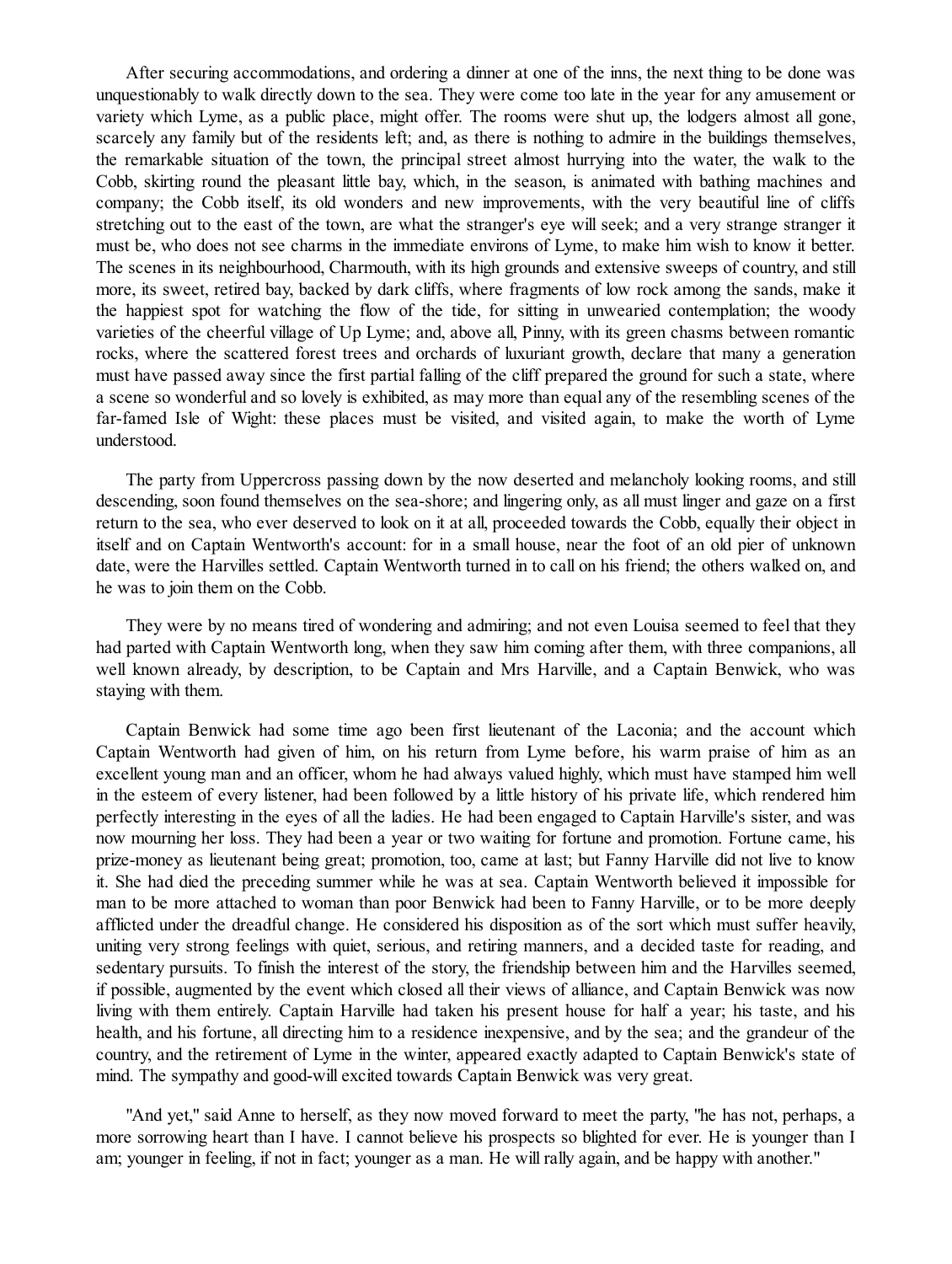They all met, and were introduced. Captain Harville was a tall, dark man, with a sensible, benevolent countenance; a little lame; and from strong features and want of health, looking much older than Captain Wentworth. Captain Benwick looked, and was, the youngest of the three, and, compared with either of them, a little man. He had a pleasing face and a melancholy air, just as he ought to have, and drew back from conversation.

Captain Harville, though not equalling Captain Wentworth in manners, was a perfect gentleman, unaffected, warm, and obliging. Mrs Harville, a degree less polished than her husband, seemed, however, to have the same good feelings; and nothing could be more pleasant than their desire of considering the whole party as friends of their own, because the friends of Captain Wentworth, or more kindly hospitable than their entreaties for their all promising to dine with them. The dinner, already ordered at the inn, was at last, though unwillingly, accepted as a excuse; but they seemed almost hurt that Captain Wentworth should have brought any such party to Lyme, without considering it as a thing of course that they should dine with them.

There was so much attachment to Captain Wentworth in all this, and such a bewitching charm in a degree of hospitality so uncommon, so unlike the usual style of give-and-take invitations, and dinners of formality and display, that Anne felt her spirits not likely to be benefited by an increasing acquaintance among his brother-officers. "These would have been all my friends," was her thought; and she had to struggle against a great tendency to lowness.

On quitting the Cobb, they all went in-doors with their new friends, and found rooms so small as none but those who invite from the heart could think capable of accommodating so many. Anne had a moment's astonishment on the subject herself; but it was soon lost in the pleasanter feelings which sprang from the sight of all the ingenious contrivances and nice arrangements of Captain Harville, to turn the actual space to the best account, to supply the deficiencies of lodging-house furniture, and defend the windows and doors against the winter storms to be expected. The varieties in the fitting-up of the rooms, where the common necessaries provided by the owner, in the common indifferent plight, were contrasted with some few articles of a rare species of wood, excellently worked up, and with something curious and valuable from all the distant countries Captain Harville had visited, were more than amusing to Anne; connected as it all was with his profession, the fruit of its labours, the effect of its influence on his habits, the picture of repose and domestic happiness it presented, made it to her a something more, or less, than gratification.

Captain Harville was no reader; but he had contrived excellent accommodations, and fashioned very pretty shelves, for a tolerable collection of well-bound volumes, the property of Captain Benwick. His lameness prevented him from taking much exercise; but a mind of usefulness and ingenuity seemed to furnish him with constant employment within. He drew, he varnished, he carpentered, he glued; he made toys for the children; he fashioned new netting-needles and pins with improvements; and if everything else was done, sat down to his large fishing-net at one corner of the room.

Anne thought she left great happiness behind her when they quitted the house; and Louisa, by whom she found herself walking, burst forth into raptures of admiration and delight on the character of the navy; their friendliness, their brotherliness, their openness, their uprightness; protesting that she was convinced of sailors having more worth and warmth than any other set of men in England; that they only knew how to live, and they only deserved to be respected and loved.

They went back to dress and dine; and so well had the scheme answered already, that nothing was found amiss; though its being "so entirely out of season," and the "no thoroughfare of Lyme," and the "no expectation of company," had brought many apologies from the heads of the inn.

Anne found herself by this time growing so much more hardened to being in Captain Wentworth's company than she had at first imagined could ever be, that the sitting down to the same table with him now, and the interchange of the common civilities attending on it (they never got beyond), was become a mere nothing.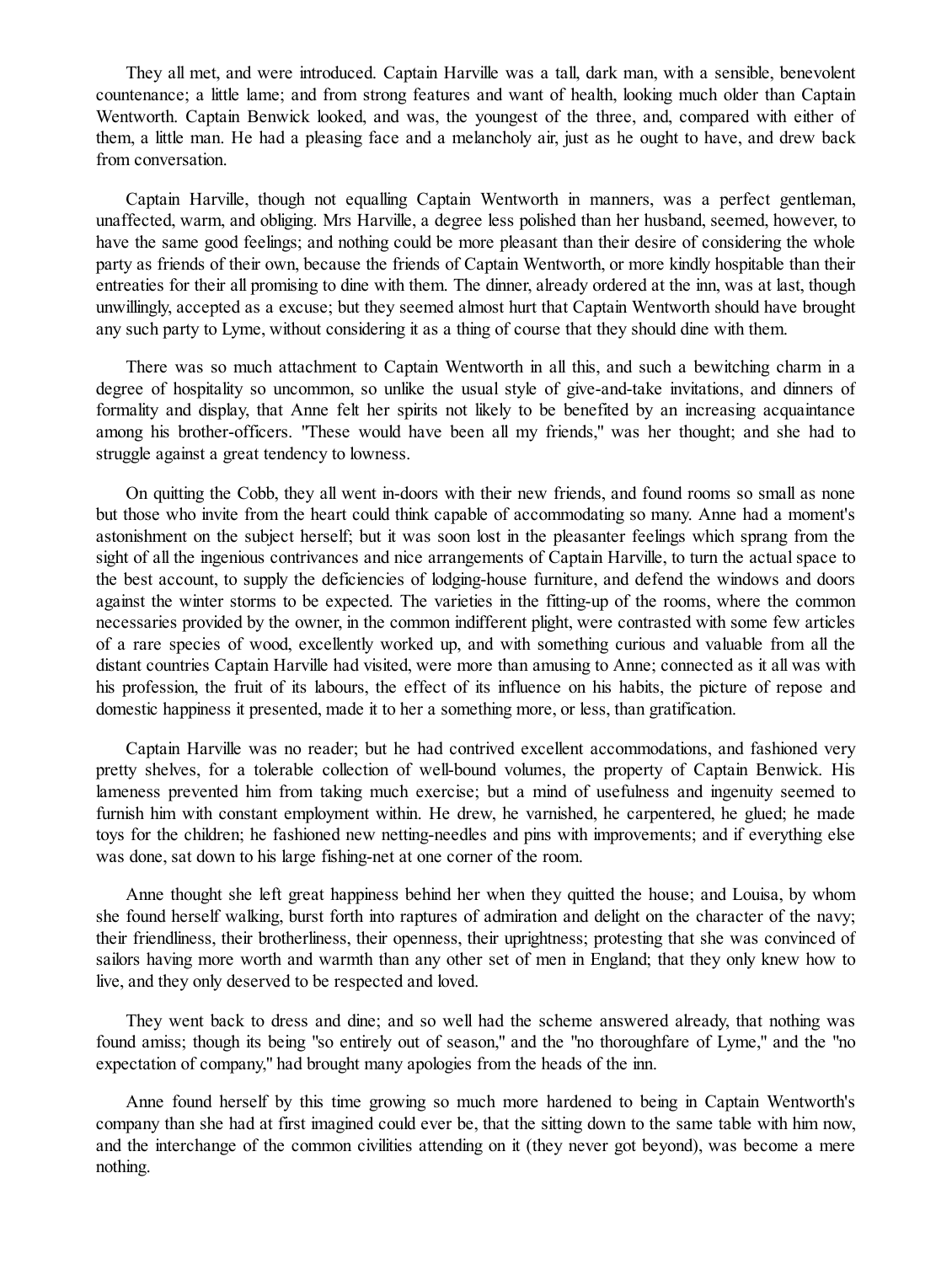The nights were too dark for the ladies to meet again till the morrow, but Captain Harville had promised them a visit in the evening; and he came, bringing his friend also, which was more than had been expected, it having been agreed that Captain Benwick had all the appearance of being oppressed by the presence of so many strangers. He ventured among them again, however, though his spirits certainly did not seem fit for the mirth of the party in general.

While Captains Wentworth and Harville led the talk on one side of the room, and by recurring to former days, supplied anecdotes in abundance to occupy and entertain the others, it fell to Anne's lot to be placed rather apart with Captain Benwick; and a very good impulse of her nature obliged her to begin an acquaintance with him. He was shy, and disposed to abstraction; but the engaging mildness of her countenance, and gentleness of her manners, soon had their effect; and Anne was well repaid the first trouble of exertion. He was evidently a young man of considerable taste in reading, though principally in poetry; and besides the persuasion of having given him at least an evening's indulgence in the discussion of subjects, which his usual companions had probably no concern in, she had the hope of being of real use to him in some suggestions as to the duty and benefit of struggling against affliction, which had naturally grown out of their conversation. For, though shy, he did not seem reserved; it had rather the appearance of feelings glad to burst their usual restraints; and having talked of poetry, the richness of the present age, and gone through a brief comparison of opinion as to the first-rate poets, trying to ascertain whether Marmion or The Lady of the Lake were to be preferred, and how ranked the Giaour and The Bride of Abydos; and moreover, how the Giaour was to be pronounced, he showed himself so intimately acquainted with all the tenderest songs of the one poet, and all the impassioned descriptions of hopeless agony of the other; he repeated, with such tremulous feeling, the various lines which imaged a broken heart, or a mind destroyed by wretchedness, and looked so entirely as if he meant to be understood, that she ventured to hope he did not always read only poetry, and to say, that she thought it was the misfortune of poetry to be seldom safely enjoyed by those who enjoyed it completely; and that the strong feelings which alone could estimate it truly were the very feelings which ought to taste it but sparingly.

His looks shewing him not pained, but pleased with this allusion to his situation, she was emboldened to go on; and feeling in herself the right of seniority of mind, she ventured to recommend a larger allowance of prose in his daily study; and on being requested to particularize, mentioned such works of our best moralists, such collections of the finest letters, such memoirs of characters of worth and suffering, as occurred to her at the moment as calculated to rouse and fortify the mind by the highest precepts, and the strongest examples of moral and religious endurances.

Captain Benwick listened attentively, and seemed grateful for the interest implied; and though with a shake of the head, and sighs which declared his little faith in the efficacy of any books on grief like his, noted down the names of those she recommended, and promised to procure and read them.

When the evening was over, Anne could not but be amused at the idea of her coming to Lyme to preach patience and resignation to a young man whom she had never seen before; nor could she help fearing, on more serious reflection, that, like many other great moralists and preachers, she had been eloquent on a point in which her own conduct would ill bear examination.

### **Chapter 12**

Anne and Henrietta, finding themselves the earliest of the party the next morning, agreed to stroll down to the sea before breakfast. They went to the sands, to watch the flowing of the tide, which a fine southeasterly breeze was bringing in with all the grandeur which so flat a shore admitted. They praised the morning; gloried in the sea; sympathized in the delight of the fresh-feeling breeze--and were silent; till Henrietta suddenly began again with--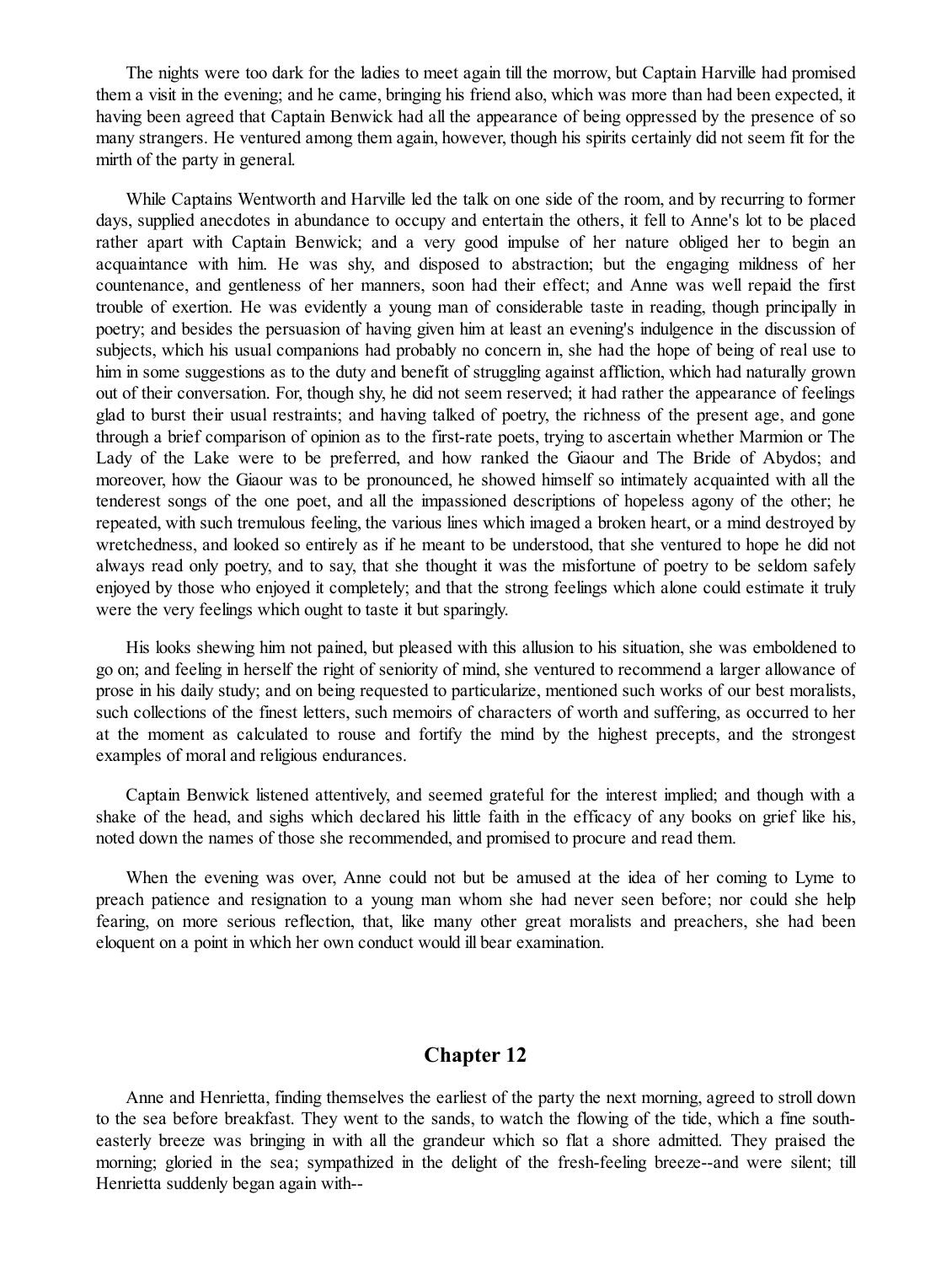"Oh! yes,--I am quite convinced that, with very few exceptions, the sea-air always does good. There can be no doubt of its having been of the greatest service to Dr Shirley, after his illness, last spring twelvemonth. He declares himself, that coming to Lyme for a month, did him more good than all the medicine he took; and, that being by the sea, always makes him feel young again. Now, I cannot help thinking it a pity that he does not live entirely by the sea. I do think he had better leave Uppercross entirely, and fix at Lyme. Do not you, Anne? Do not you agree with me, that it is the best thing he could do, both for himself and Mrs Shirley? She has cousins here, you know, and many acquaintance, which would make it cheerful for her, and I am sure she would be glad to get to a place where she could have medical attendance at hand, in case of his having another seizure. Indeed I think it quite melancholy to have such excellent people as Dr and Mrs Shirley, who have been doing good all their lives, wearing out their last days in a place like Uppercross, where, excepting our family, they seem shut out from all the world. I wish his friends would propose it to him. I really think they ought. And, as to procuring a dispensation, there could be no difficulty at his time of life, and with his character. My only doubt is, whether anything could persuade him to leave his parish. He is so very strict and scrupulous in his notions; over-scrupulous I must say. Do not you think, Anne, it is being over-scrupulous? Do not you think it is quite a mistaken point of conscience, when a clergyman sacrifices his health for the sake of duties, which may be just as well performed by another person? And at Lyme too, only seventeen miles off, he would be near enough to hear, if people thought there was anything to complain of."

Anne smiled more than once to herself during this speech, and entered into the subject, as ready to do good by entering into the feelings of a young lady as of a young man, though here it was good of a lower standard, for what could be offered but general acquiescence? She said all that was reasonable and proper on the business; felt the claims of Dr Shirley to repose as she ought; saw how very desirable it was that he should have some active, respectable young man, as a resident curate, and was even courteous enough to hint at the advantage of such resident curate's being married.

"I wish," said Henrietta, very well pleased with her companion, "I wish Lady Russell lived at Uppercross, and were intimate with Dr Shirley. I have always heard of Lady Russell as a woman of the greatest influence with everybody! I always look upon her as able to persuade a person to anything! I am afraid of her, as I have told you before, quite afraid of her, because she is so very clever; but I respect her amazingly, and wish we had such a neighbour at Uppercross."

Anne was amused by Henrietta's manner of being grateful, and amused also that the course of events and the new interests of Henrietta's views should have placed her friend at all in favour with any of the Musgrove family; she had only time, however, for a general answer, and a wish that such another woman were at Uppercross, before all subjects suddenly ceased, on seeing Louisa and Captain Wentworth coming towards them. They came also for a stroll till breakfast was likely to be ready; but Louisa recollecting, immediately afterwards that she had something to procure at a shop, invited them all to go back with her into the town. They were all at her disposal.

When they came to the steps, leading upwards from the beach, a gentleman, at the same moment preparing to come down, politely drew back, and stopped to give them way. They ascended and passed him; and as they passed, Anne's face caught his eye, and he looked at her with a degree of earnest admiration, which she could not be insensible of. She was looking remarkably well; her very regular, very pretty features, having the bloom and freshness of youth restored by the fine wind which had been blowing on her complexion, and by the animation of eye which it had also produced. It was evident that the gentleman, (completely a gentleman in manner) admired her exceedingly. Captain Wentworth looked round at her instantly in a way which shewed his noticing of it. He gave her a momentary glance, a glance of brightness, which seemed to say, "That man is struck with you, and even I, at this moment, see something like Anne Elliot again."

After attending Louisa through her business, and loitering about a little longer, they returned to the inn; and Anne, in passing afterwards quickly from her own chamber to their dining-room, had nearly run against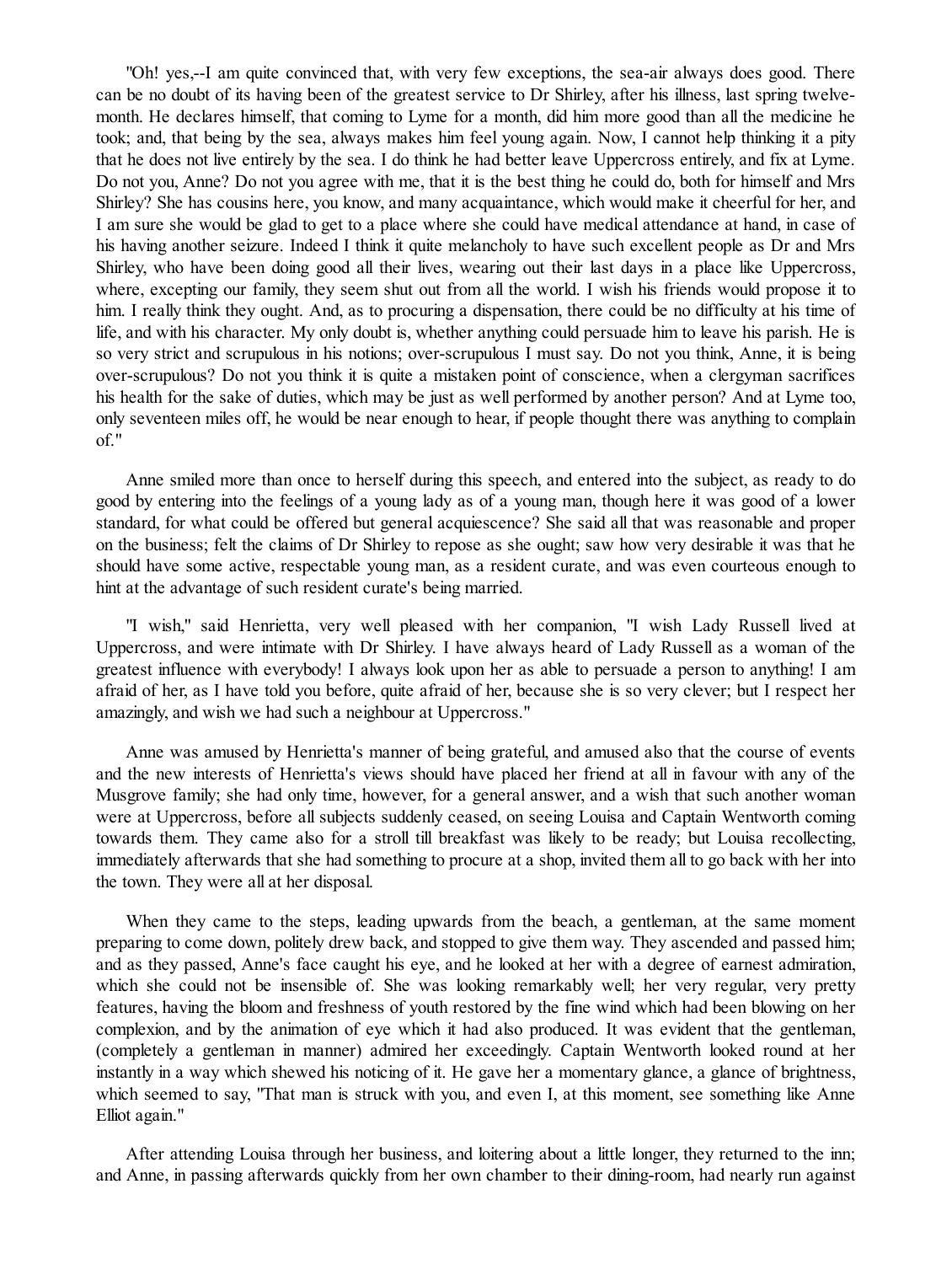the very same gentleman, as he came out of an adjoining apartment. She had before conjectured him to be a stranger like themselves, and determined that a well-looking groom, who was strolling about near the two inns as they came back, should be his servant. Both master and man being in mourning assisted the idea. It was now proved that he belonged to the same inn as themselves; and this second meeting, short as it was, also proved again by the gentleman's looks, that he thought hers very lovely, and by the readiness and propriety of his apologies, that he was a man of exceedingly good manners. He seemed about thirty, and though not handsome, had an agreeable person. Anne felt that she should like to know who he was.

They had nearly done breakfast, when the sound of a carriage, (almost the first they had heard since entering Lyme) drew half the party to the window. It was a gentleman's carriage, a curricle, but only coming round from the stable-yard to the front door; somebody must be going away. It was driven by a servant in mourning.

The word curricle made Charles Musgrove jump up that he might compare it with his own; the servant in mourning roused Anne's curiosity, and the whole six were collected to look, by the time the owner of the curricle was to be seen issuing from the door amidst the bows and civilities of the household, and taking his seat, to drive off.

"Ah!" cried Captain Wentworth, instantly, and with half a glance at Anne, "it is the very man we passed."

The Miss Musgroves agreed to it; and having all kindly watched him as far up the hill as they could, they returned to the breakfast table. The waiter came into the room soon afterwards.

"Pray," said Captain Wentworth, immediately, "can you tell us the name of the gentleman who is just gone away?"

"Yes, Sir, a Mr Elliot, a gentleman of large fortune, came in last night from Sidmouth. Dare say you heard the carriage, sir, while you were at dinner; and going on now for Crewkherne, in his way to Bath and London."

"Elliot!" Many had looked on each other, and many had repeated the name, before all this had been got through, even by the smart rapidity of a waiter.

"Bless me!" cried Mary; "it must be our cousin; it must be our Mr Elliot, it must, indeed! Charles, Anne, must not it? In mourning, you see, just as our Mr Elliot must be. How very extraordinary! In the very same inn with us! Anne, must not it be our Mr Elliot? my father's next heir? Pray sir," turning to the waiter, "did not you hear, did not his servant say whether he belonged to the Kellynch family?"

"No, ma'am, he did not mention no particular family; but he said his master was a very rich gentleman, and would be a baronight some day."

"There! you see!" cried Mary in an ecstasy, "just as I said! Heir to Sir Walter Elliot! I was sure that would come out, if it was so. Depend upon it, that is a circumstance which his servants take care to publish, wherever he goes. But, Anne, only conceive how extraordinary! I wish I had looked at him more. I wish we had been aware in time, who it was, that he might have been introduced to us. What a pity that we should not have been introduced to each other! Do you think he had the Elliot countenance? I hardly looked at him, I was looking at the horses; but I think he had something of the Elliot countenance, I wonder the arms did not strike me! Oh! the great-coat was hanging over the panel, and hid the arms, so it did; otherwise, I am sure, I should have observed them, and the livery too; if the servant had not been in mourning, one should have known him by the livery."

"Putting all these very extraordinary circumstances together," said Captain Wentworth, "we must consider it to be the arrangement of Providence, that you should not be introduced to your cousin."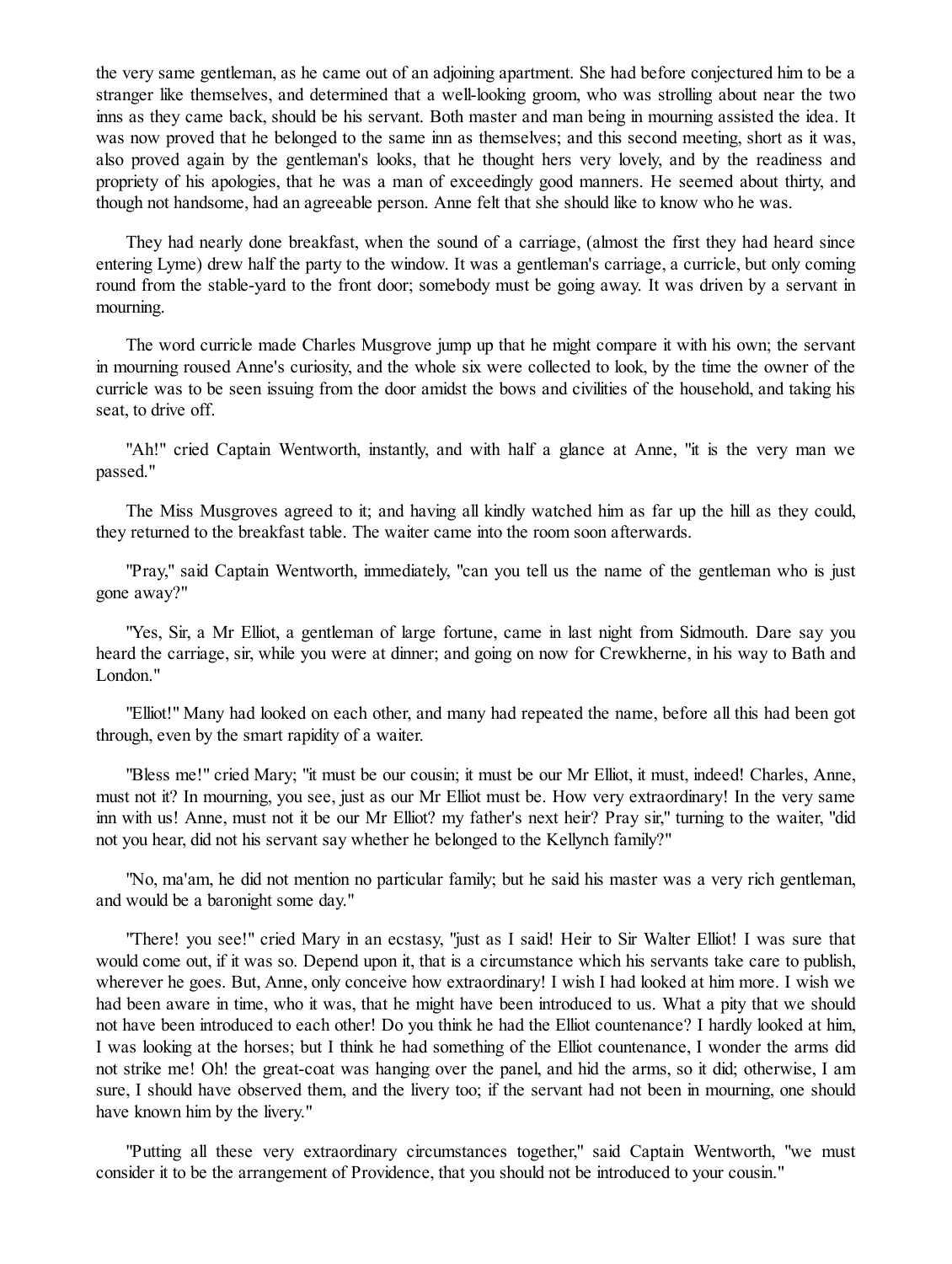When she could command Mary's attention, Anne quietly tried to convince her that their father and Mr Elliot had not, for many years, been on such terms as to make the power of attempting an introduction at all desirable.

At the same time, however, it was a secret gratification to herself to have seen her cousin, and to know that the future owner of Kellynch was undoubtedly a gentleman, and had an air of good sense. She would not, upon any account, mention her having met with him the second time; luckily Mary did not much attend to their having passed close by him in their earlier walk, but she would have felt quite ill-used by Anne's having actually run against him in the passage, and received his very polite excuses, while she had never been near him at all; no, that cousinly little interview must remain a perfect secret.

"Of course," said Mary, "you will mention our seeing Mr Elliot, the next time you write to Bath. I think my father certainly ought to hear of it; do mention all about him."

Anne avoided a direct reply, but it was just the circumstance which she considered as not merely unnecessary to be communicated, but as what ought to be suppressed. The offence which had been given her father, many years back, she knew; Elizabeth's particular share in it she suspected; and that Mr Elliot's idea always produced irritation in both was beyond a doubt. Mary never wrote to Bath herself; all the toil of keeping up a slow and unsatisfactory correspondence with Elizabeth fell on Anne.

Breakfast had not been long over, when they were joined by Captain and Mrs Harville and Captain Benwick; with whom they had appointed to take their last walk about Lyme. They ought to be setting off for Uppercross by one, and in the mean while were to be all together, and out of doors as long as they could.

Anne found Captain Benwick getting near her, as soon as they were all fairly in the street. Their conversation the preceding evening did not disincline him to seek her again; and they walked together some time, talking as before of Mr Scott and Lord Byron, and still as unable as before, and as unable as any other two readers, to think exactly alike of the merits of either, till something occasioned an almost general change amongst their party, and instead of Captain Benwick, she had Captain Harville by her side.

"Miss Elliot," said he, speaking rather low, "you have done a good deed in making that poor fellow talk so much. I wish he could have such company oftener. It is bad for him, I know, to be shut up as he is; but what can we do? We cannot part."

"No," said Anne, "that I can easily believe to be impossible; but in time, perhaps--we know what time does in every case of affliction, and you must remember, Captain Harville, that your friend may yet be called a young mourner--only last summer, I understand."

"Ay, true enough," (with a deep sigh) "only June."

"And not known to him, perhaps, so soon."

"Not till the first week of August, when he came home from the Cape, just made into the Grappler. I was at Plymouth dreading to hear of him; he sent in letters, but the Grappler was under orders for Portsmouth. There the news must follow him, but who was to tell it? not I. I would as soon have been run up to the yard-arm. Nobody could do it, but that good fellow" (pointing to Captain Wentworth.) "The Laconia had come into Plymouth the week before; no danger of her being sent to sea again. He stood his chance for the rest; wrote up for leave of absence, but without waiting the return, travelled night and day till he got to Portsmouth, rowed off to the Grappler that instant, and never left the poor fellow for a week. That's what he did, and nobody else could have saved poor James. You may think, Miss Elliot, whether he is dear to us!"

Anne did think on the question with perfect decision, and said as much in reply as her own feeling could accomplish, or as his seemed able to bear, for he was too much affected to renew the subject, and when he spoke again, it was of something totally different.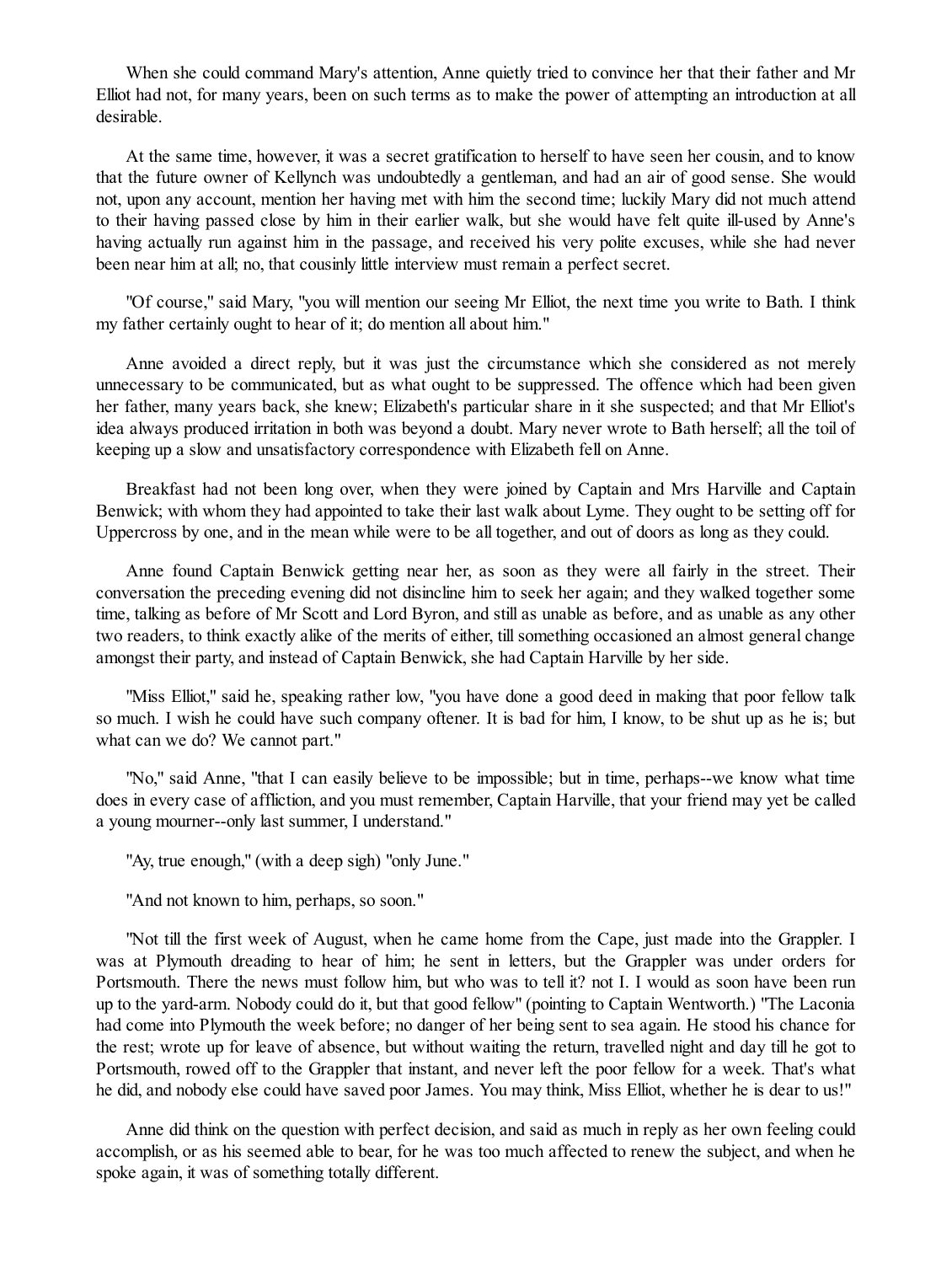Mrs Harville's giving it as her opinion that her husband would have quite walking enough by the time he reached home, determined the direction of all the party in what was to be their last walk; they would accompany them to their door, and then return and set off themselves. By all their calculations there was just time for this; but as they drew near the Cobb, there was such a general wish to walk along it once more, all were so inclined, and Louisa soon grew so determined, that the difference of a quarter of an hour, it was found, would be no difference at all; so with all the kind leave-taking, and all the kind interchange of invitations and promises which may be imagined, they parted from Captain and Mrs Harville at their own door, and still accompanied by Captain Benwick, who seemed to cling to them to the last, proceeded to make the proper adieus to the Cobb.

Anne found Captain Benwick again drawing near her. Lord Byron's "dark blue seas" could not fail of being brought forward by their present view, and she gladly gave him all her attention as long as attention was possible. It was soon drawn, perforce another way.

There was too much wind to make the high part of the new Cobb pleasant for the ladies, and they agreed to get down the steps to the lower, and all were contented to pass quietly and carefully down the steep flight, excepting Louisa; she must be jumped down them by Captain Wentworth. In all their walks, he had had to jump her from the stiles; the sensation was delightful to her. The hardness of the pavement for her feet, made him less willing upon the present occasion; he did it, however. She was safely down, and instantly, to show her enjoyment, ran up the steps to be jumped down again. He advised her against it, thought the jar too great; but no, he reasoned and talked in vain, she smiled and said, "I am determined I will:" he put out his hands; she was too precipitate by half a second, she fell on the pavement on the Lower Cobb, and was taken up lifeless! There was no wound, no blood, no visible bruise; but her eyes were closed, she breathed not, her face was like death. The horror of the moment to all who stood around!

Captain Wentworth, who had caught her up, knelt with her in his arms, looking on her with a face as pallid as her own, in an agony of silence. "She is dead! she is dead!" screamed Mary, catching hold of her husband, and contributing with his own horror to make him immoveable; and in another moment, Henrietta, sinking under the conviction, lost her senses too, and would have fallen on the steps, but for Captain Benwick and Anne, who caught and supported her between them.

"Is there no one to help me?" were the first words which burst from Captain Wentworth, in a tone of despair, and as if all his own strength were gone.

"Go to him, go to him," cried Anne, "for heaven's sake go to him. I can support her myself. Leave me, and go to him. Rub her hands, rub her temples; here are salts; take them, take them."

Captain Benwick obeyed, and Charles at the same moment, disengaging himself from his wife, they were both with him; and Louisa was raised up and supported more firmly between them, and everything was done that Anne had prompted, but in vain; while Captain Wentworth, staggering against the wall for his support, exclaimed in the bitterest agony--

"Oh God! her father and mother!"

"A surgeon!" said Anne.

He caught the word; it seemed to rouse him at once, and saying only--"True, true, a surgeon this instant," was darting away, when Anne eagerly suggested--

"Captain Benwick, would not it be better for Captain Benwick? He knows where a surgeon is to be found."

Every one capable of thinking felt the advantage of the idea, and in a moment (it was all done in rapid moments) Captain Benwick had resigned the poor corpse-like figure entirely to the brother's care, and was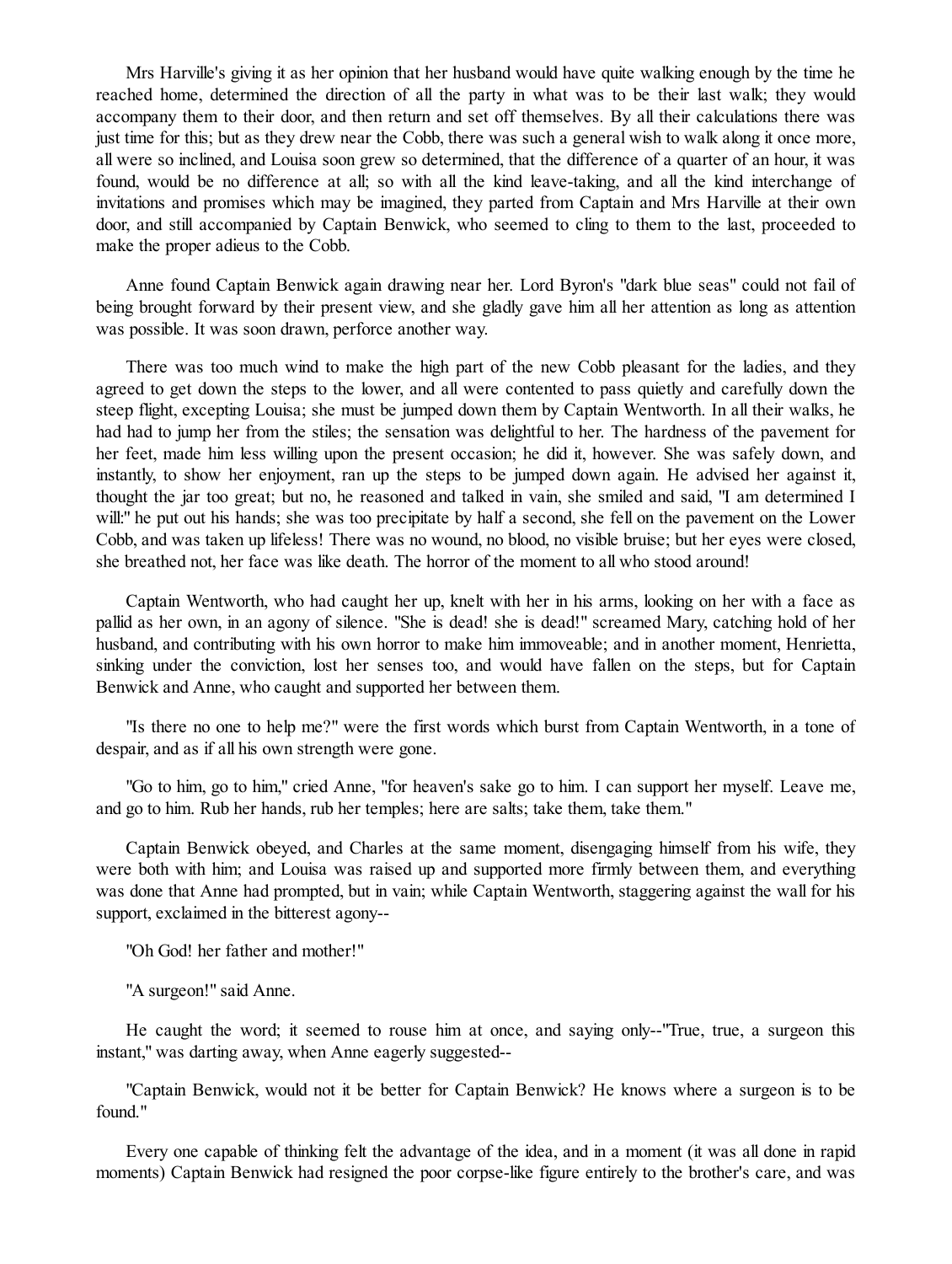off for the town with the utmost rapidity.

As to the wretched party left behind, it could scarcely be said which of the three, who were completely rational, was suffering most: Captain Wentworth, Anne, or Charles, who, really a very affectionate brother, hung over Louisa with sobs of grief, and could only turn his eyes from one sister, to see the other in a state as insensible, or to witness the hysterical agitations of his wife, calling on him for help which he could not give.

Anne, attending with all the strength and zeal, and thought, which instinct supplied, to Henrietta, still tried, at intervals, to suggest comfort to the others, tried to quiet Mary, to animate Charles, to assuage the feelings of Captain Wentworth. Both seemed to look to her for directions.

"Anne, Anne," cried Charles, "What is to be done next? What, in heaven's name, is to be done next?"

Captain Wentworth's eyes were also turned towards her.

"Had not she better be carried to the inn? Yes, I am sure: carry her gently to the inn."

"Yes, yes, to the inn," repeated Captain Wentworth, comparatively collected, and eager to be doing something. "I will carry her myself. Musgrove, take care of the others."

By this time the report of the accident had spread among the workmen and boatmen about the Cobb, and many were collected near them, to be useful if wanted, at any rate, to enjoy the sight of a dead young lady, nay, two dead young ladies, for it proved twice as fine as the first report. To some of the best-looking of these good people Henrietta was consigned, for, though partially revived, she was quite helpless; and in this manner, Anne walking by her side, and Charles attending to his wife, they set forward, treading back with feelings unutterable, the ground, which so lately, so very lately, and so light of heart, they had passed along.

They were not off the Cobb, before the Harvilles met them. Captain Benwick had been seen flying by their house, with a countenance which showed something to be wrong; and they had set off immediately, informed and directed as they passed, towards the spot. Shocked as Captain Harville was, he brought senses and nerves that could be instantly useful; and a look between him and his wife decided what was to be done. She must be taken to their house; all must go to their house; and await the surgeon's arrival there. They would not listen to scruples: he was obeyed; they were all beneath his roof; and while Louisa, under Mrs Harville's direction, was conveyed up stairs, and given possession of her own bed, assistance, cordials, restoratives were supplied by her husband to all who needed them.

Louisa had once opened her eyes, but soon closed them again, without apparent consciousness. This had been a proof of life, however, of service to her sister; and Henrietta, though perfectly incapable of being in the same room with Louisa, was kept, by the agitation of hope and fear, from a return of her own insensibility. Mary, too, was growing calmer.

The surgeon was with them almost before it had seemed possible. They were sick with horror, while he examined; but he was not hopeless. The head had received a severe contusion, but he had seen greater injuries recovered from: he was by no means hopeless; he spoke cheerfully.

That he did not regard it as a desperate case, that he did not say a few hours must end it, was at first felt, beyond the hope of most; and the ecstasy of such a reprieve, the rejoicing, deep and silent, after a few fervent ejaculations of gratitude to Heaven had been offered, may be conceived.

The tone, the look, with which "Thank God!" was uttered by Captain Wentworth, Anne was sure could never be forgotten by her; nor the sight of him afterwards, as he sat near a table, leaning over it with folded arms and face concealed, as if overpowered by the various feelings of his soul, and trying by prayer and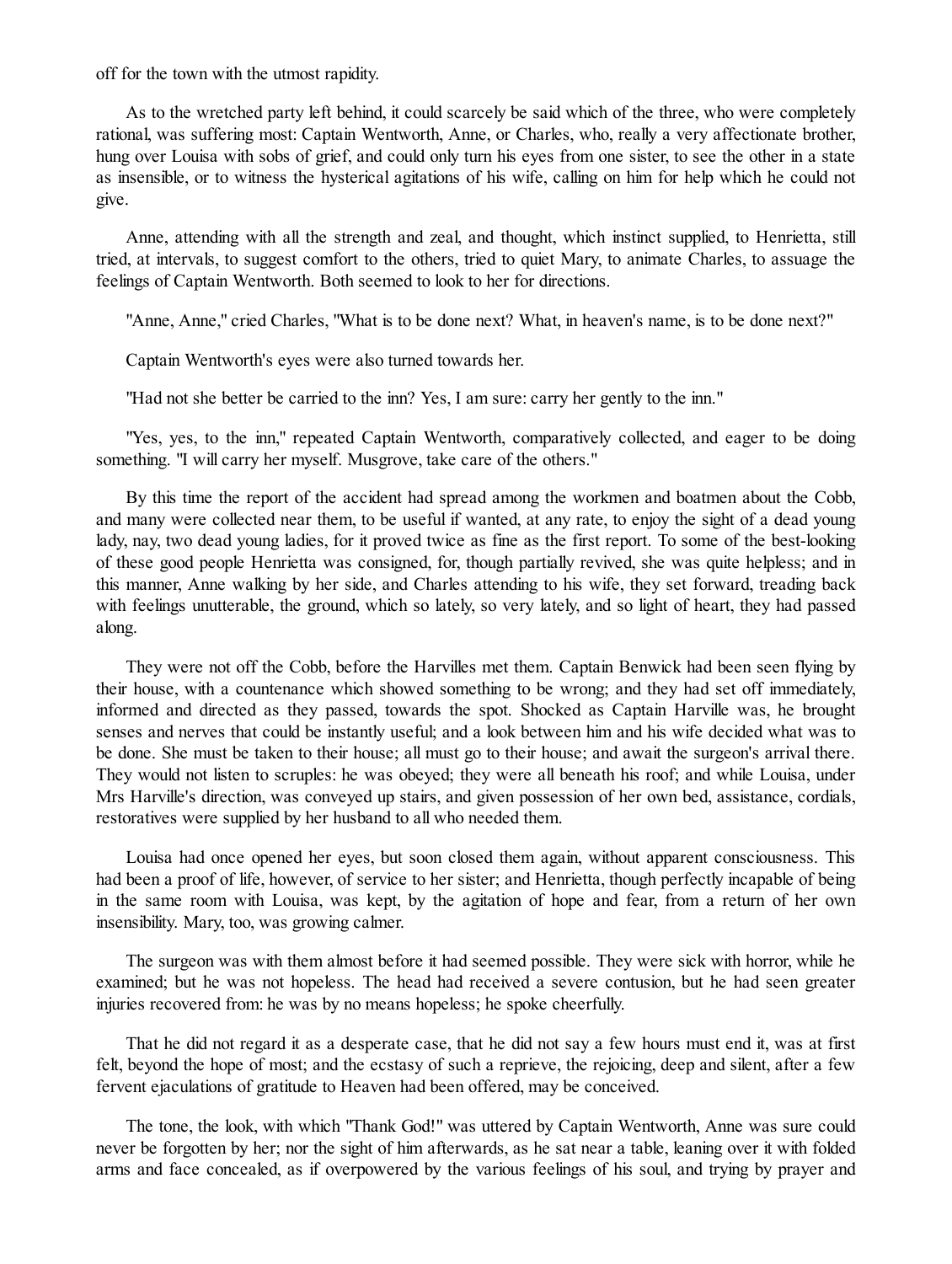reflection to calm them.

Louisa's limbs had escaped. There was no injury but to the head.

It now became necessary for the party to consider what was best to be done, as to their general situation. They were now able to speak to each other and consult. That Louisa must remain where she was, however distressing to her friends to be involving the Harvilles in such trouble, did not admit a doubt. Her removal was impossible. The Harvilles silenced all scruples; and, as much as they could, all gratitude. They had looked forward and arranged everything before the others began to reflect. Captain Benwick must give up his room to them, and get another bed elsewhere; and the whole was settled. They were only concerned that the house could accommodate no more; and yet perhaps, by "putting the children away in the maid's room, or swinging a cot somewhere," they could hardly bear to think of not finding room for two or three besides, supposing they might wish to stay; though, with regard to any attendance on Miss Musgrove, there need not be the least uneasiness in leaving her to Mrs Harville's care entirely. Mrs Harville was a very experienced nurse, and her nursery-maid, who had lived with her long, and gone about with her everywhere, was just such another. Between these two, she could want no possible attendance by day or night. And all this was said with a truth and sincerity of feeling irresistible.

Charles, Henrietta, and Captain Wentworth were the three in consultation, and for a little while it was only an interchange of perplexity and terror. "Uppercross, the necessity of some one's going to Uppercross; the news to be conveyed; how it could be broken to Mr and Mrs Musgrove; the lateness of the morning; an hour already gone since they ought to have been off; the impossibility of being in tolerable time." At first, they were capable of nothing more to the purpose than such exclamations; but, after a while, Captain Wentworth, exerting himself, said--

"We must be decided, and without the loss of another minute. Every minute is valuable. Some one must resolve on being off for Uppercross instantly. Musgrove, either you or I must go."

Charles agreed, but declared his resolution of not going away. He would be as little incumbrance as possible to Captain and Mrs Harville; but as to leaving his sister in such a state, he neither ought, nor would. So far it was decided; and Henrietta at first declared the same. She, however, was soon persuaded to think differently. The usefulness of her staying! She who had not been able to remain in Louisa's room, or to look at her, without sufferings which made her worse than helpless! She was forced to acknowledge that she could do no good, yet was still unwilling to be away, till, touched by the thought of her father and mother, she gave it up; she consented, she was anxious to be at home.

The plan had reached this point, when Anne, coming quietly down from Louisa's room, could not but hear what followed, for the parlour door was open.

"Then it is settled, Musgrove," cried Captain Wentworth, "that you stay, and that I take care of your sister home. But as to the rest, as to the others, if one stays to assist Mrs Harville, I think it need be only one. Mrs Charles Musgrove will, of course, wish to get back to her children; but if Anne will stay, no one so proper, so capable as Anne."

She paused a moment to recover from the emotion of hearing herself so spoken of. The other two warmly agreed with what he said, and she then appeared.

"You will stay, I am sure; you will stay and nurse her;" cried he, turning to her and speaking with a glow, and yet a gentleness, which seemed almost restoring the past. She coloured deeply, and he recollected himself and moved away. She expressed herself most willing, ready, happy to remain. "It was what she had been thinking of, and wishing to be allowed to do. A bed on the floor in Louisa's room would be sufficient for her, if Mrs Harville would but think so."

One thing more, and all seemed arranged. Though it was rather desirable that Mr and Mrs Musgrove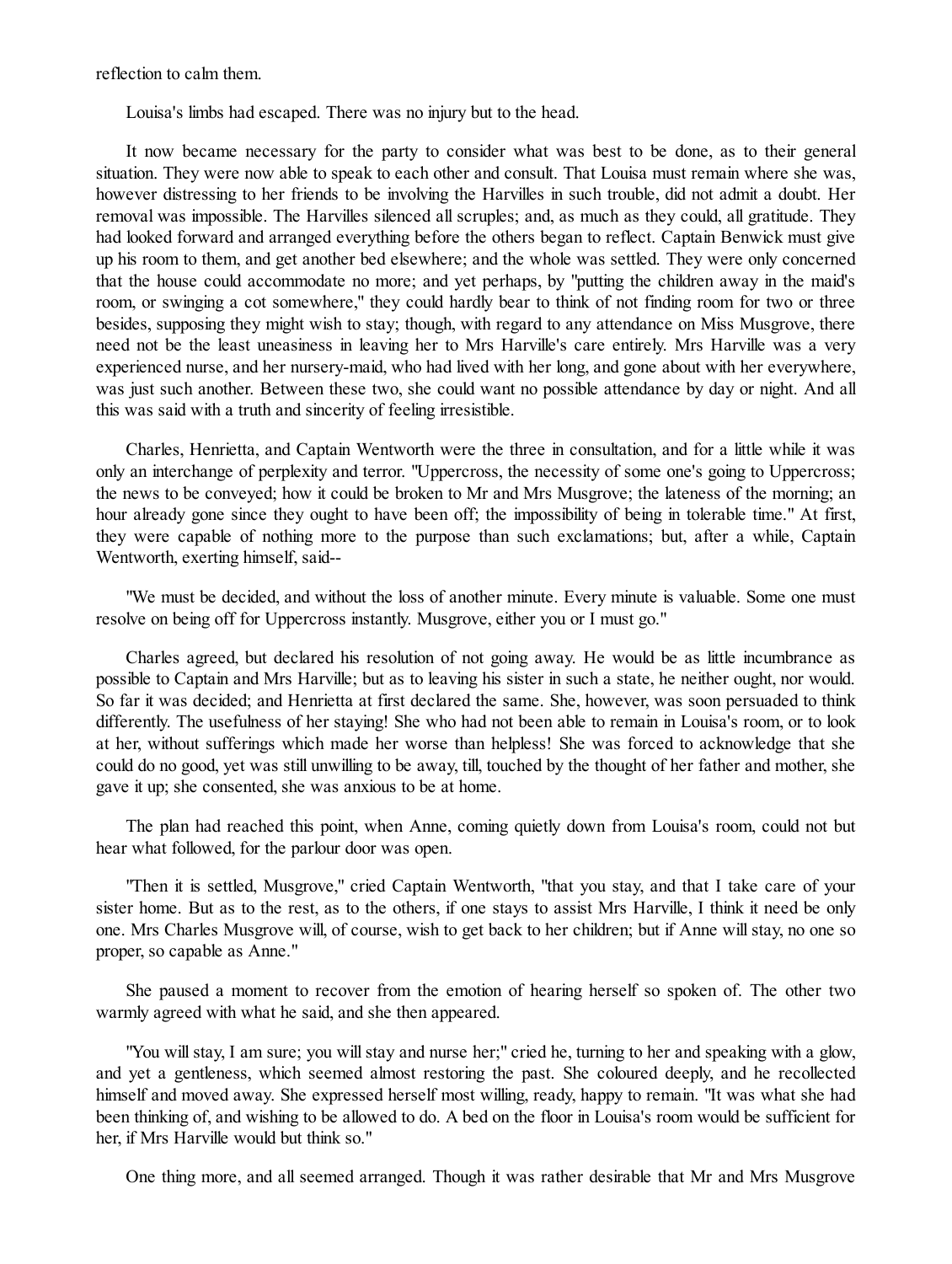should be previously alarmed by some share of delay; yet the time required by the Uppercross horses to take them back, would be a dreadful extension of suspense; and Captain Wentworth proposed, and Charles Musgrove agreed, that it would be much better for him to take a chaise from the inn, and leave Mr Musgrove's carriage and horses to be sent home the next morning early, when there would be the farther advantage of sending an account of Louisa's night.

Captain Wentworth now hurried off to get everything ready on his part, and to be soon followed by the two ladies. When the plan was made known to Mary, however, there was an end of all peace in it. She was so wretched and so vehement, complained so much of injustice in being expected to go away instead of Anne; Anne, who was nothing to Louisa, while she was her sister, and had the best right to stay in Henrietta's stead! Why was not she to be as useful as Anne? And to go home without Charles, too, without her husband! No, it was too unkind. And in short, she said more than her husband could long withstand, and as none of the others could oppose when he gave way, there was no help for it; the change of Mary for Anne was inevitable.

Anne had never submitted more reluctantly to the jealous and ill-judging claims of Mary; but so it must be, and they set off for the town, Charles taking care of his sister, and Captain Benwick attending to her. She gave a moment's recollection, as they hurried along, to the little circumstances which the same spots had witnessed earlier in the morning. There she had listened to Henrietta's schemes for Dr Shirley's leaving Uppercross; farther on, she had first seen Mr Elliot; a moment seemed all that could now be given to any one but Louisa, or those who were wrapt up in her welfare.

Captain Benwick was most considerately attentive to her; and, united as they all seemed by the distress of the day, she felt an increasing degree of good-will towards him, and a pleasure even in thinking that it might, perhaps, be the occasion of continuing their acquaintance.

Captain Wentworth was on the watch for them, and a chaise and four in waiting, stationed for their convenience in the lowest part of the street; but his evident surprise and vexation at the substitution of one sister for the other, the change in his countenance, the astonishment, the expressions begun and suppressed, with which Charles was listened to, made but a mortifying reception of Anne; or must at least convince her that she was valued only as she could be useful to Louisa.

She endeavoured to be composed, and to be just. Without emulating the feelings of an Emma towards her Henry, she would have attended on Louisa with a zeal above the common claims of regard, for his sake; and she hoped he would not long be so unjust as to suppose she would shrink unnecessarily from the office of a friend.

In the mean while she was in the carriage. He had handed them both in, and placed himself between them; and in this manner, under these circumstances, full of astonishment and emotion to Anne, she quitted Lyme. How the long stage would pass; how it was to affect their manners; what was to be their sort of intercourse, she could not foresee. It was all quite natural, however. He was devoted to Henrietta; always turning towards her; and when he spoke at all, always with the view of supporting her hopes and raising her spirits. In general, his voice and manner were studiously calm. To spare Henrietta from agitation seemed the governing principle. Once only, when she had been grieving over the last ill-judged, ill-fated walk to the Cobb, bitterly lamenting that it ever had been thought of, he burst forth, as if wholly overcome--

"Don't talk of it, don't talk of it," he cried. "Oh God! that I had not given way to her at the fatal moment! Had I done as I ought! But so eager and so resolute! Dear, sweet Louisa!"

Anne wondered whether it ever occurred to him now, to question the justness of his own previous opinion as to the universal felicity and advantage of firmness of character; and whether it might not strike him that, like all other qualities of the mind, it should have its proportions and limits. She thought it could scarcely escape him to feel that a persuadable temper might sometimes be as much in favour of happiness as a very resolute character.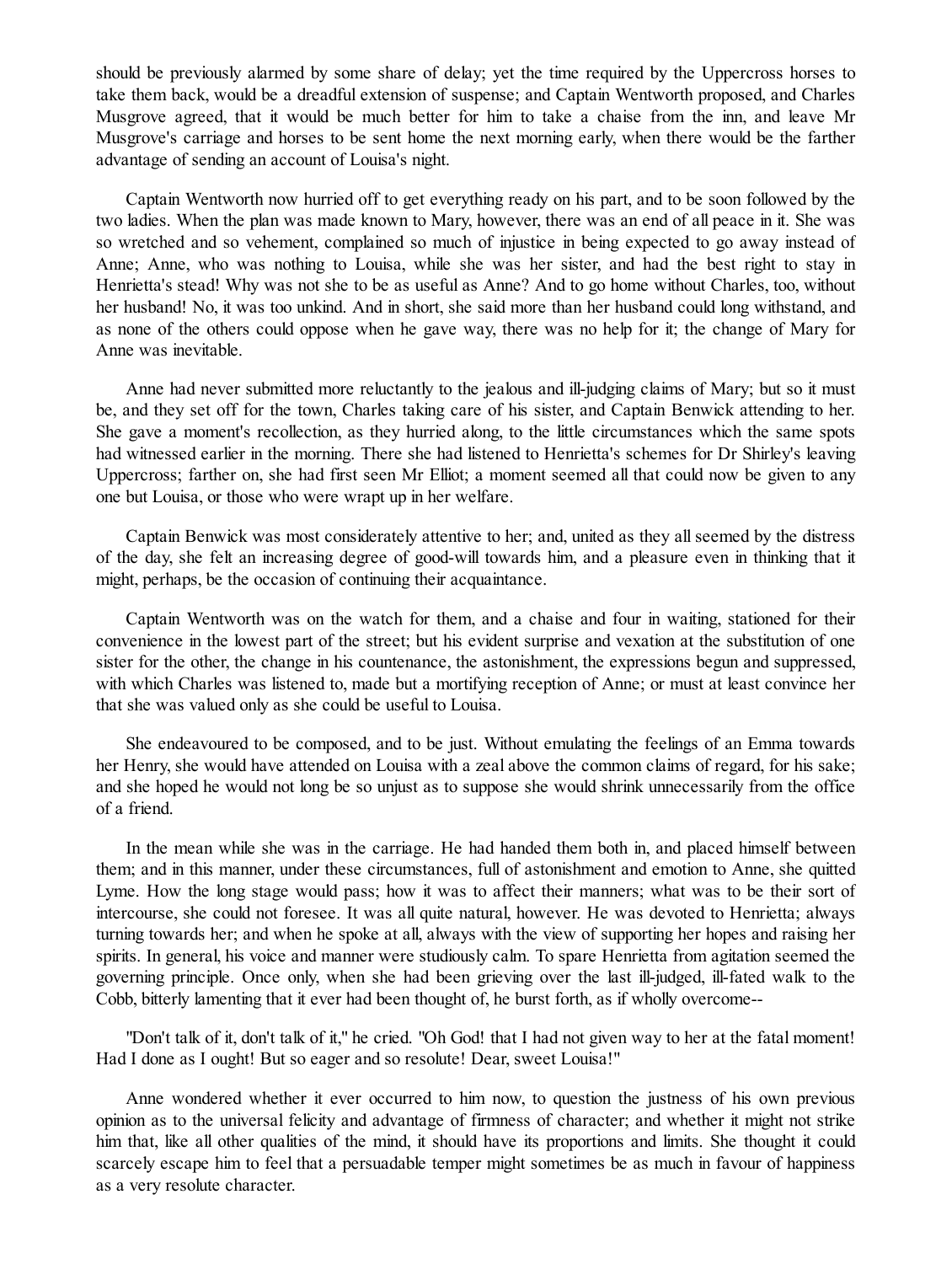They got on fast. Anne was astonished to recognise the same hills and the same objects so soon. Their actual speed, heightened by some dread of the conclusion, made the road appear but half as long as on the day before. It was growing quite dusk, however, before they were in the neighbourhood of Uppercross, and there had been total silence among them for some time, Henrietta leaning back in the corner, with a shawl over her face, giving the hope of her having cried herself to sleep; when, as they were going up their last hill, Anne found herself all at once addressed by Captain Wentworth. In a low, cautious voice, he said:--

"I have been considering what we had best do. She must not appear at first. She could not stand it. I have been thinking whether you had not better remain in the carriage with her, while I go in and break it to Mr and Mrs Musgrove. Do you think this is a good plan?"

She did: he was satisfied, and said no more. But the remembrance of the appeal remained a pleasure to her, as a proof of friendship, and of deference for her judgement, a great pleasure; and when it became a sort of parting proof, its value did not lessen.

When the distressing communication at Uppercross was over, and he had seen the father and mother quite as composed as could be hoped, and the daughter all the better for being with them, he announced his intention of returning in the same carriage to Lyme; and when the horses were baited, he was off.

### **(End of volume one.)**

#### **Chapter 13**

The remainder of Anne's time at Uppercross, comprehending only two days, was spent entirely at the Mansion House; and she had the satisfaction of knowing herself extremely useful there, both as an immediate companion, and as assisting in all those arrangements for the future, which, in Mr and Mrs Musgrove's distressed state of spirits, would have been difficulties.

They had an early account from Lyme the next morning. Louisa was much the same. No symptoms worse than before had appeared. Charles came a few hours afterwards, to bring a later and more particular account. He was tolerably cheerful. A speedy cure must not be hoped, but everything was going on as well as the nature of the case admitted. In speaking of the Harvilles, he seemed unable to satisfy his own sense of their kindness, especially of Mrs Harville's exertions as a nurse. "She really left nothing for Mary to do. He and Mary had been persuaded to go early to their inn last night. Mary had been hysterical again this morning. When he came away, she was going to walk out with Captain Benwick, which, he hoped, would do her good. He almost wished she had been prevailed on to come home the day before; but the truth was, that Mrs Harville left nothing for anybody to do."

Charles was to return to Lyme the same afternoon, and his father had at first half a mind to go with him, but the ladies could not consent. It would be going only to multiply trouble to the others, and increase his own distress; and a much better scheme followed and was acted upon. A chaise was sent for from Crewkherne, and Charles conveyed back a far more useful person in the old nursery-maid of the family, one who having brought up all the children, and seen the very last, the lingering and long-petted Master Harry, sent to school after his brothers, was now living in her deserted nursery to mend stockings and dress all the blains and bruises she could get near her, and who, consequently, was only too happy in being allowed to go and help nurse dear Miss Louisa. Vague wishes of getting Sarah thither, had occurred before to Mrs Musgrove and Henrietta; but without Anne, it would hardly have been resolved on, and found practicable so soon.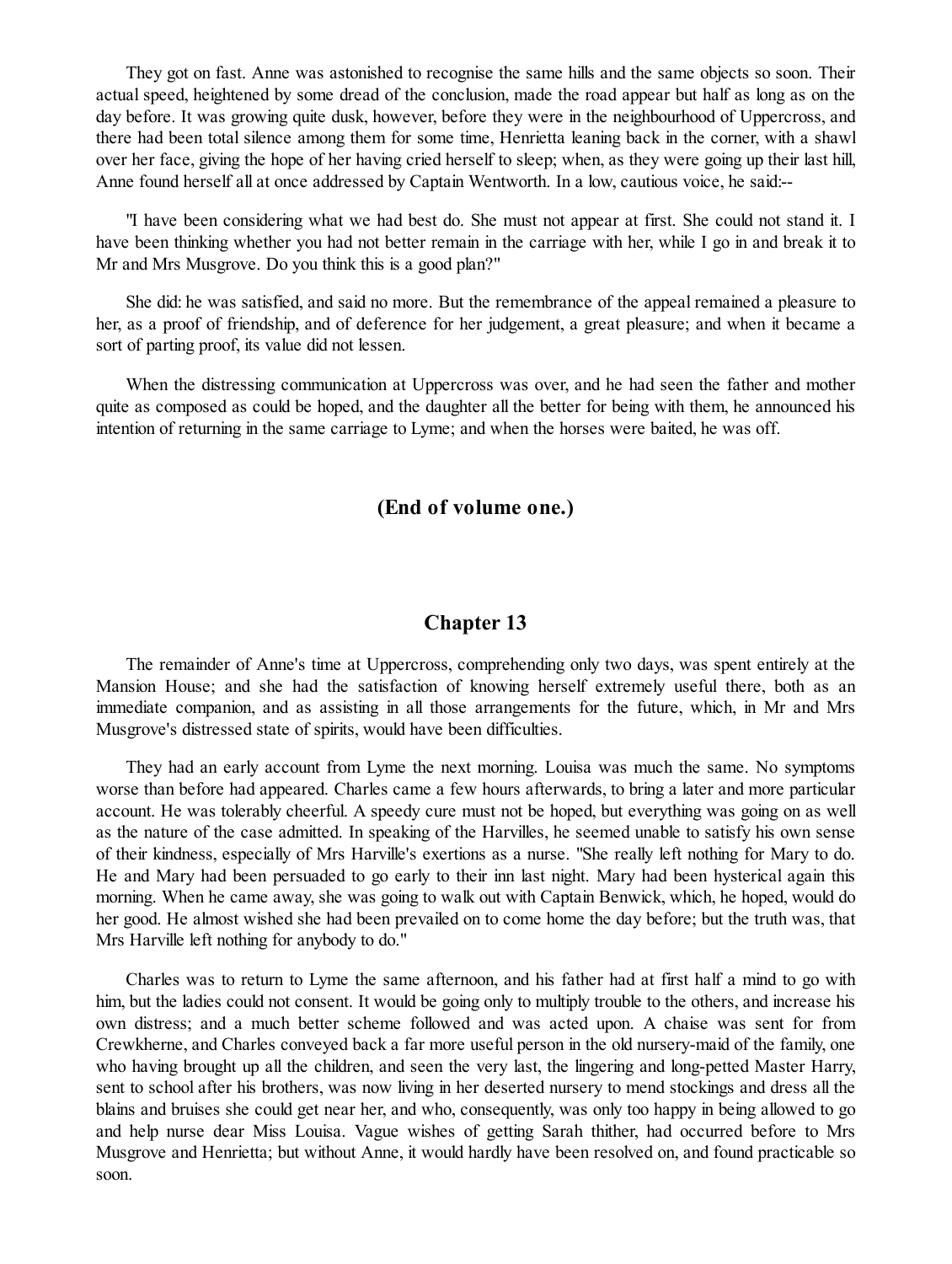They were indebted, the next day, to Charles Hayter, for all the minute knowledge of Louisa, which it was so essential to obtain every twenty-four hours. He made it his business to go to Lyme, and his account was still encouraging. The intervals of sense and consciousness were believed to be stronger. Every report agreed in Captain Wentworth's appearing fixed in Lyme.

Anne was to leave them on the morrow, an event which they all dreaded. "What should they do without her? They were wretched comforters for one another." And so much was said in this way, that Anne thought she could not do better than impart among them the general inclination to which she was privy, and persuaded them all to go to Lyme at once. She had little difficulty; it was soon determined that they would go; go to-morrow, fix themselves at the inn, or get into lodgings, as it suited, and there remain till dear Louisa could be moved. They must be taking off some trouble from the good people she was with; they might at least relieve Mrs Harville from the care of her own children; and in short, they were so happy in the decision, that Anne was delighted with what she had done, and felt that she could not spend her last morning at Uppercross better than in assisting their preparations, and sending them off at an early hour, though her being left to the solitary range of the house was the consequence.

She was the last, excepting the little boys at the cottage, she was the very last, the only remaining one of all that had filled and animated both houses, of all that had given Uppercross its cheerful character. A few days had made a change indeed!

If Louisa recovered, it would all be well again. More than former happiness would be restored. There could not be a doubt, to her mind there was none, of what would follow her recovery. A few months hence, and the room now so deserted, occupied but by her silent, pensive self, might be filled again with all that was happy and gay, all that was glowing and bright in prosperous love, all that was most unlike Anne Elliot!

An hour's complete leisure for such reflections as these, on a dark November day, a small thick rain almost blotting out the very few objects ever to be discerned from the windows, was enough to make the sound of Lady Russell's carriage exceedingly welcome; and yet, though desirous to be gone, she could not quit the Mansion House, or look an adieu to the Cottage, with its black, dripping and comfortless veranda, or even notice through the misty glasses the last humble tenements of the village, without a saddened heart. Scenes had passed in Uppercross which made it precious. It stood the record of many sensations of pain, once severe, but now softened; and of some instances of relenting feeling, some breathings of friendship and reconciliation, which could never be looked for again, and which could never cease to be dear. She left it all behind her, all but the recollection that such things had been.

Anne had never entered Kellynch since her quitting Lady Russell's house in September. It had not been necessary, and the few occasions of its being possible for her to go to the Hall she had contrived to evade and escape from. Her first return was to resume her place in the modern and elegant apartments of the Lodge, and to gladden the eyes of its mistress.

There was some anxiety mixed with Lady Russell's joy in meeting her. She knew who had been frequenting Uppercross. But happily, either Anne was improved in plumpness and looks, or Lady Russell fancied her so; and Anne, in receiving her compliments on the occasion, had the amusement of connecting them with the silent admiration of her cousin, and of hoping that she was to be blessed with a second spring of youth and beauty.

When they came to converse, she was soon sensible of some mental change. The subjects of which her heart had been full on leaving Kellynch, and which she had felt slighted, and been compelled to smother among the Musgroves, were now become but of secondary interest. She had lately lost sight even of her father and sister and Bath. Their concerns had been sunk under those of Uppercross; and when Lady Russell reverted to their former hopes and fears, and spoke her satisfaction in the house in Camden Place, which had been taken, and her regret that Mrs Clay should still be with them, Anne would have been ashamed to have it known how much more she was thinking of Lyme and Louisa Musgrove, and all her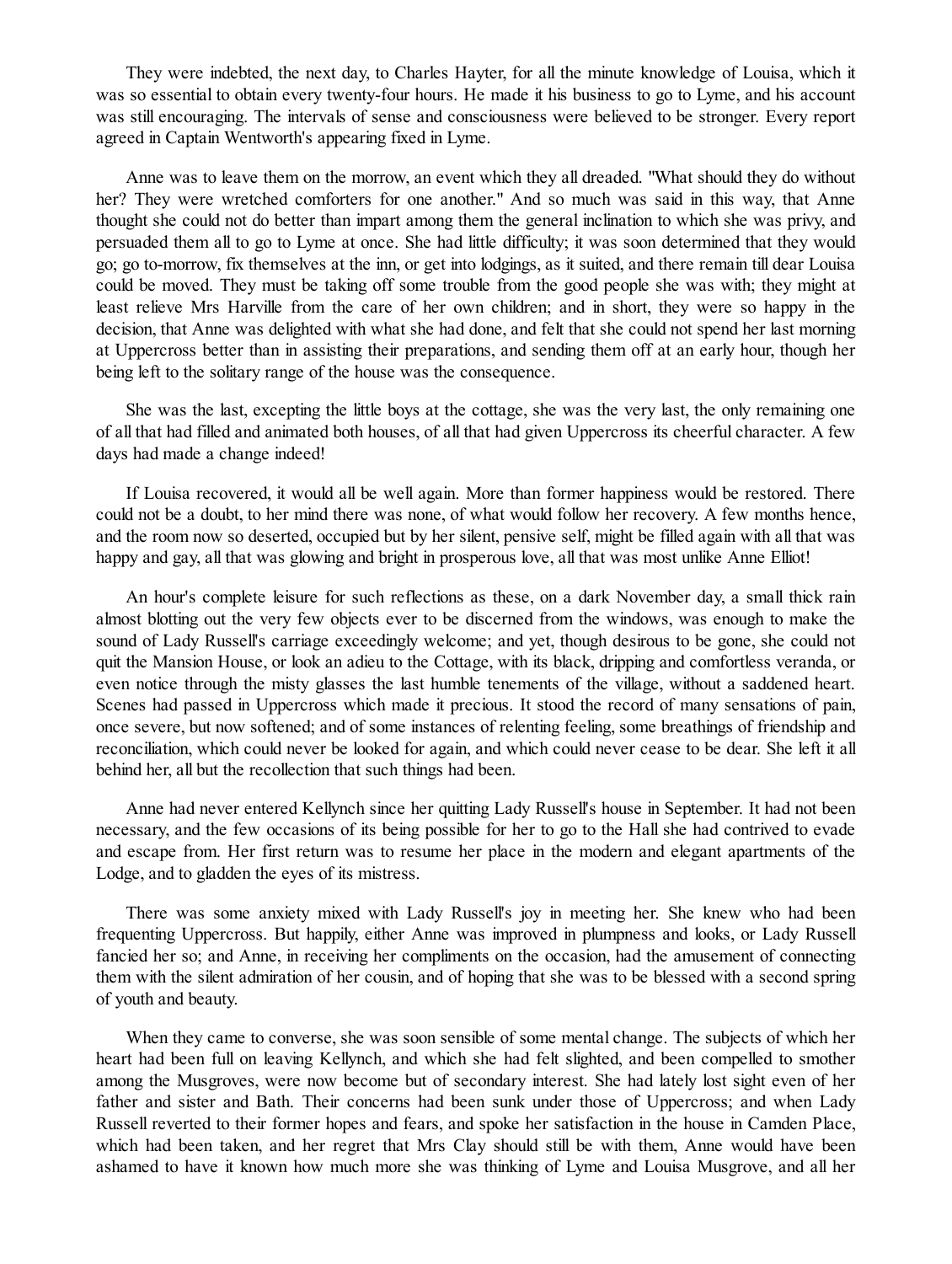acquaintance there; how much more interesting to her was the home and the friendship of the Harvilles and Captain Benwick, than her own father's house in Camden Place, or her own sister's intimacy with Mrs Clay. She was actually forced to exert herself to meet Lady Russell with anything like the appearance of equal solicitude, on topics which had by nature the first claim on her.

There was a little awkwardness at first in their discourse on another subject. They must speak of the accident at Lyme. Lady Russell had not been arrived five minutes the day before, when a full account of the whole had burst on her; but still it must be talked of, she must make enquiries, she must regret the imprudence, lament the result, and Captain Wentworth's name must be mentioned by both. Anne was conscious of not doing it so well as Lady Russell. She could not speak the name, and look straight forward to Lady Russell's eye, till she had adopted the expedient of telling her briefly what she thought of the attachment between him and Louisa. When this was told, his name distressed her no longer.

Lady Russell had only to listen composedly, and wish them happy, but internally her heart revelled in angry pleasure, in pleased contempt, that the man who at twenty-three had seemed to understand somewhat of the value of an Anne Elliot, should, eight years afterwards, be charmed by a Louisa Musgrove.

The first three or four days passed most quietly, with no circumstance to mark them excepting the receipt of a note or two from Lyme, which found their way to Anne, she could not tell how, and brought a rather improving account of Louisa. At the end of that period, Lady Russell's politeness could repose no longer, and the fainter self-threatenings of the past became in a decided tone, "I must call on Mrs Croft; I really must call upon her soon. Anne, have you courage to go with me, and pay a visit in that house? It will be some trial to us both."

Anne did not shrink from it; on the contrary, she truly felt as she said, in observing--

"I think you are very likely to suffer the most of the two; your feelings are less reconciled to the change than mine. By remaining in the neighbourhood, I am become inured to it."

She could have said more on the subject; for she had in fact so high an opinion of the Crofts, and considered her father so very fortunate in his tenants, felt the parish to be so sure of a good example, and the poor of the best attention and relief, that however sorry and ashamed for the necessity of the removal, she could not but in conscience feel that they were gone who deserved not to stay, and that Kellynch Hall had passed into better hands than its owners'. These convictions must unquestionably have their own pain, and severe was its kind; but they precluded that pain which Lady Russell would suffer in entering the house again, and returning through the well-known apartments.

In such moments Anne had no power of saying to herself, "These rooms ought to belong only to us. Oh, how fallen in their destination! How unworthily occupied! An ancient family to be so driven away! Strangers filling their place!" No, except when she thought of her mother, and remembered where she had been used to sit and preside, she had no sigh of that description to heave.

Mrs Croft always met her with a kindness which gave her the pleasure of fancying herself a favourite, and on the present occasion, receiving her in that house, there was particular attention.

The sad accident at Lyme was soon the prevailing topic, and on comparing their latest accounts of the invalid, it appeared that each lady dated her intelligence from the same hour of yestermorn; that Captain Wentworth had been in Kellynch yesterday (the first time since the accident), had brought Anne the last note, which she had not been able to trace the exact steps of; had staid a few hours and then returned again to Lyme, and without any present intention of quitting it any more. He had enquired after her, she found, particularly; had expressed his hope of Miss Elliot's not being the worse for her exertions, and had spoken of those exertions as great. This was handsome, and gave her more pleasure than almost anything else could have done.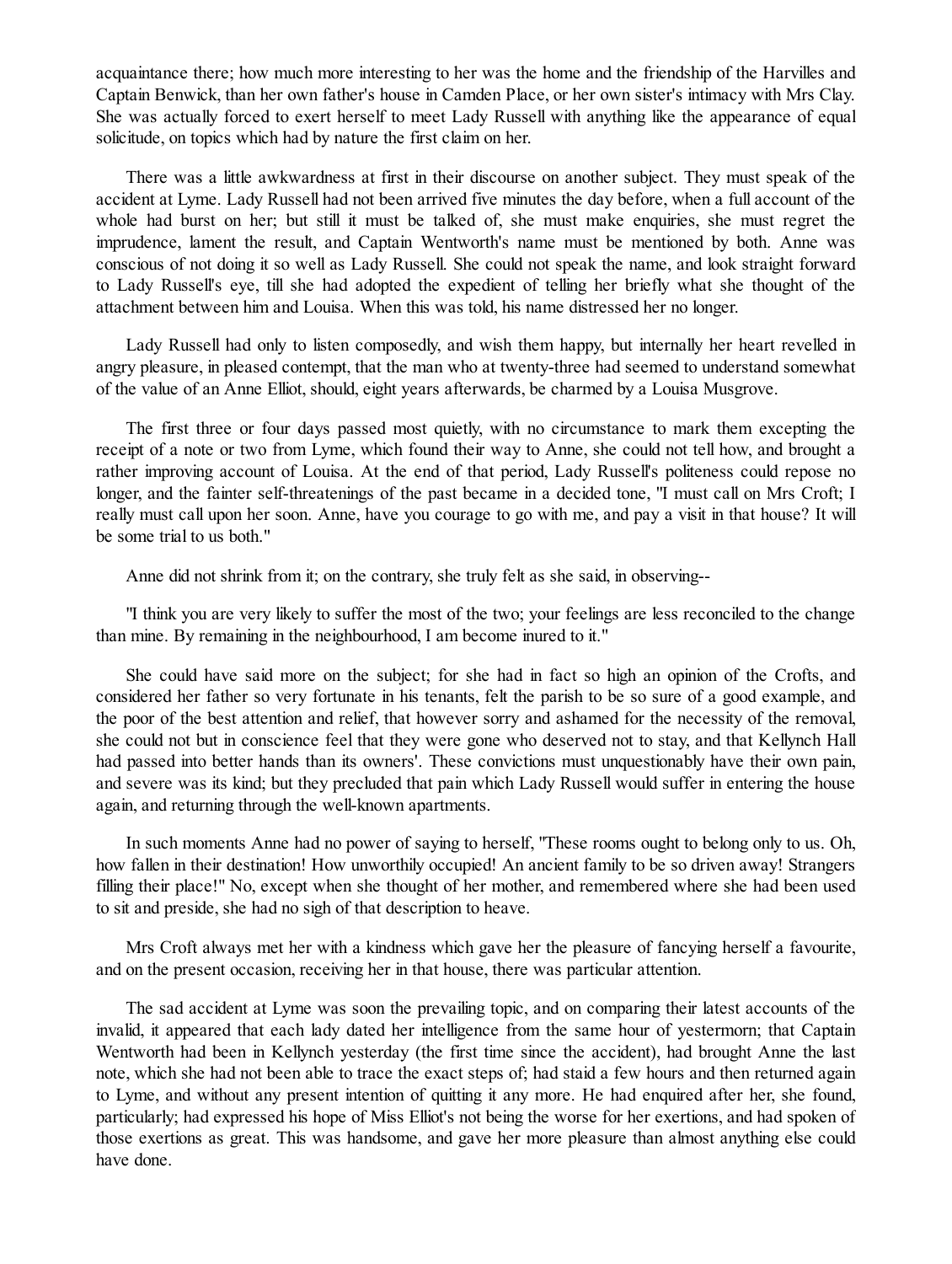As to the sad catastrophe itself, it could be canvassed only in one style by a couple of steady, sensible women, whose judgements had to work on ascertained events; and it was perfectly decided that it had been the consequence of much thoughtlessness and much imprudence; that its effects were most alarming, and that it was frightful to think, how long Miss Musgrove's recovery might yet be doubtful, and how liable she would still remain to suffer from the concussion hereafter! The Admiral wound it up summarily by exclaiming--

"Ay, a very bad business indeed. A new sort of way this, for a young fellow to be making love, by breaking his mistress's head, is not it, Miss Elliot? This is breaking a head and giving a plaster, truly!"

Admiral Croft's manners were not quite of the tone to suit Lady Russell, but they delighted Anne. His goodness of heart and simplicity of character were irresistible.

"Now, this must be very bad for you," said he, suddenly rousing from a little reverie, "to be coming and finding us here. I had not recollected it before, I declare, but it must be very bad. But now, do not stand upon ceremony. Get up and go over all the rooms in the house if you like it."

"Another time, Sir, I thank you, not now."

"Well, whenever it suits you. You can slip in from the shrubbery at any time; and there you will find we keep our umbrellas hanging up by that door. A good place is not it? But," (checking himself), "you will not think it a good place, for yours were always kept in the butler's room. Ay, so it always is, I believe. One man's ways may be as good as another's, but we all like our own best. And so you must judge for yourself, whether it would be better for you to go about the house or not."

Anne, finding she might decline it, did so, very gratefully.

"We have made very few changes either," continued the Admiral, after thinking a moment. "Very few. We told you about the laundry-door, at Uppercross. That has been a very great improvement. The wonder was, how any family upon earth could bear with the inconvenience of its opening as it did, so long! You will tell Sir Walter what we have done, and that Mr Shepherd thinks it the greatest improvement the house ever had. Indeed, I must do ourselves the justice to say, that the few alterations we have made have been all very much for the better. My wife should have the credit of them, however. I have done very little besides sending away some of the large looking-glasses from my dressing-room, which was your father's. A very good man, and very much the gentleman I am sure: but I should think, Miss Elliot," (looking with serious reflection), "I should think he must be rather a dressy man for his time of life. Such a number of lookingglasses! oh Lord! there was no getting away from one's self. So I got Sophy to lend me a hand, and we soon shifted their quarters; and now I am quite snug, with my little shaving glass in one corner, and another great thing that I never go near."

Anne, amused in spite of herself, was rather distressed for an answer, and the Admiral, fearing he might not have been civil enough, took up the subject again, to say--

"The next time you write to your good father, Miss Elliot, pray give him my compliments and Mrs Croft's, and say that we are settled here quite to our liking, and have no fault at all to find with the place. The breakfast-room chimney smokes a little, I grant you, but it is only when the wind is due north and blows hard, which may not happen three times a winter. And take it altogether, now that we have been into most of the houses hereabouts and can judge, there is not one that we like better than this. Pray say so, with my compliments. He will be glad to hear it."

Lady Russell and Mrs Croft were very well pleased with each other: but the acquaintance which this visit began was fated not to proceed far at present; for when it was returned, the Crofts announced themselves to be going away for a few weeks, to visit their connexions in the north of the county, and probably might not be at home again before Lady Russell would be removing to Bath.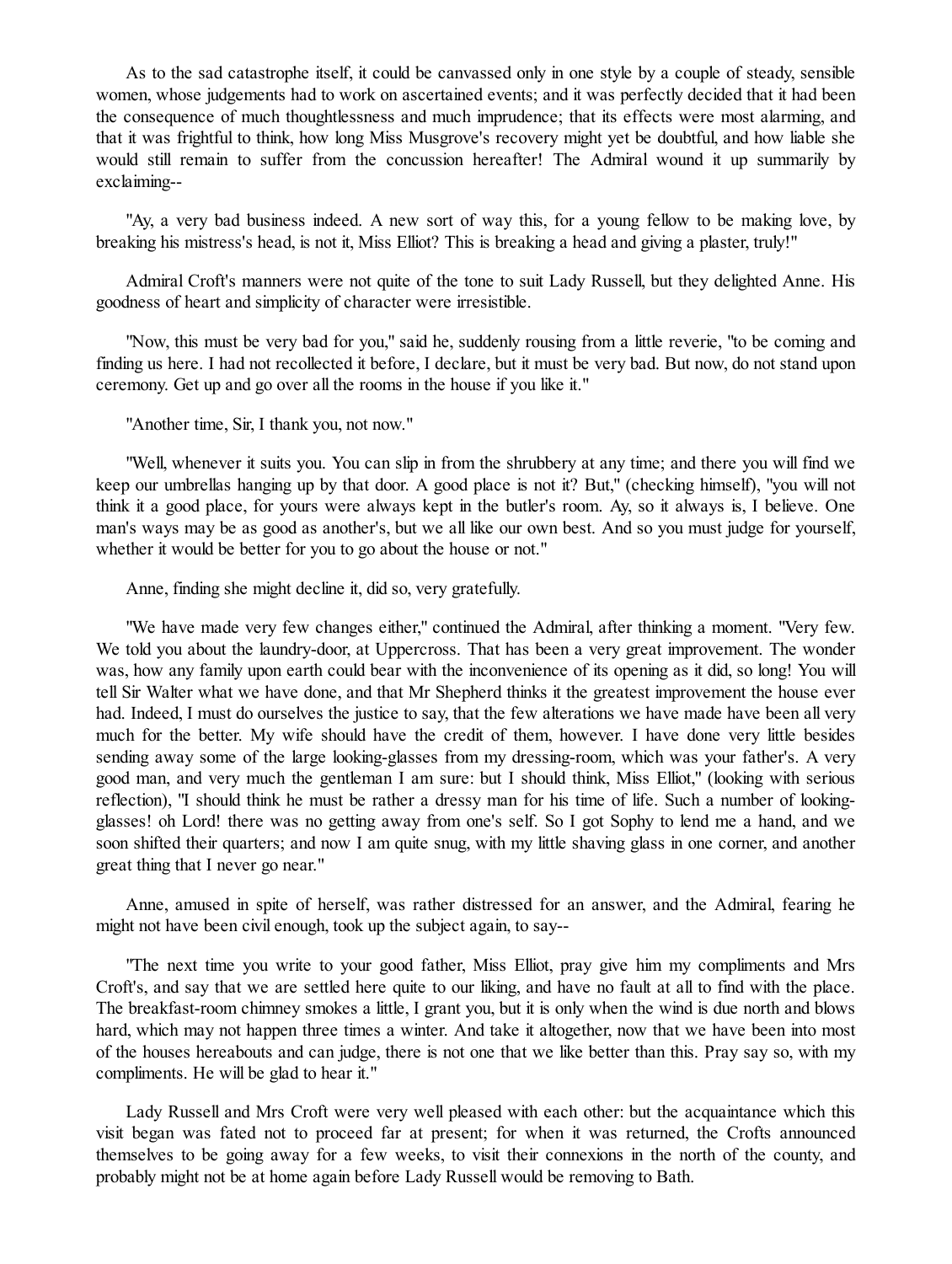So ended all danger to Anne of meeting Captain Wentworth at Kellynch Hall, or of seeing him in company with her friend. Everything was safe enough, and she smiled over the many anxious feelings she had wasted on the subject.

## **Chapter 14**

Though Charles and Mary had remained at Lyme much longer after Mr and Mrs Musgrove's going than Anne conceived they could have been at all wanted, they were yet the first of the family to be at home again; and as soon as possible after their return to Uppercross they drove over to the Lodge. They had left Louisa beginning to sit up; but her head, though clear, was exceedingly weak, and her nerves susceptible to the highest extreme of tenderness; and though she might be pronounced to be altogether doing very well, it was still impossible to say when she might be able to bear the removal home; and her father and mother, who must return in time to receive their younger children for the Christmas holidays, had hardly a hope of being allowed to bring her with them.

They had been all in lodgings together. Mrs Musgrove had got Mrs Harville's children away as much as she could, every possible supply from Uppercross had been furnished, to lighten the inconvenience to the Harvilles, while the Harvilles had been wanting them to come to dinner every day; and in short, it seemed to have been only a struggle on each side as to which should be most disinterested and hospitable.

Mary had had her evils; but upon the whole, as was evident by her staying so long, she had found more to enjoy than to suffer. Charles Hayter had been at Lyme oftener than suited her; and when they dined with the Harvilles there had been only a maid-servant to wait, and at first Mrs Harville had always given Mrs Musgrove precedence; but then, she had received so very handsome an apology from her on finding out whose daughter she was, and there had been so much going on every day, there had been so many walks between their lodgings and the Harvilles, and she had got books from the library, and changed them so often, that the balance had certainly been much in favour of Lyme. She had been taken to Charmouth too, and she had bathed, and she had gone to church, and there were a great many more people to look at in the church at Lyme than at Uppercross; and all this, joined to the sense of being so very useful, had made really an agreeable fortnight.

Anne enquired after Captain Benwick, Mary's face was clouded directly. Charles laughed.

"Oh! Captain Benwick is very well, I believe, but he is a very odd young man. I do not know what he would be at. We asked him to come home with us for a day or two: Charles undertook to give him some shooting, and he seemed quite delighted, and, for my part, I thought it was all settled; when behold! on Tuesday night, he made a very awkward sort of excuse; 'he never shot' and he had 'been quite misunderstood,' and he had promised this and he had promised that, and the end of it was, I found, that he did not mean to come. I suppose he was afraid of finding it dull; but upon my word I should have thought we were lively enough at the Cottage for such a heart-broken man as Captain Benwick."

Charles laughed again and said, "Now Mary, you know very well how it really was. It was all your doing," (turning to Anne.) "He fancied that if he went with us, he should find you close by: he fancied everybody to be living in Uppercross; and when he discovered that Lady Russell lived three miles off, his heart failed him, and he had not courage to come. That is the fact, upon my honour, Mary knows it is."

But Mary did not give into it very graciously, whether from not considering Captain Benwick entitled by birth and situation to be in love with an Elliot, or from not wanting to believe Anne a greater attraction to Uppercross than herself, must be left to be guessed. Anne's good-will, however, was not to be lessened by what she heard. She boldly acknowledged herself flattered, and continued her enquiries.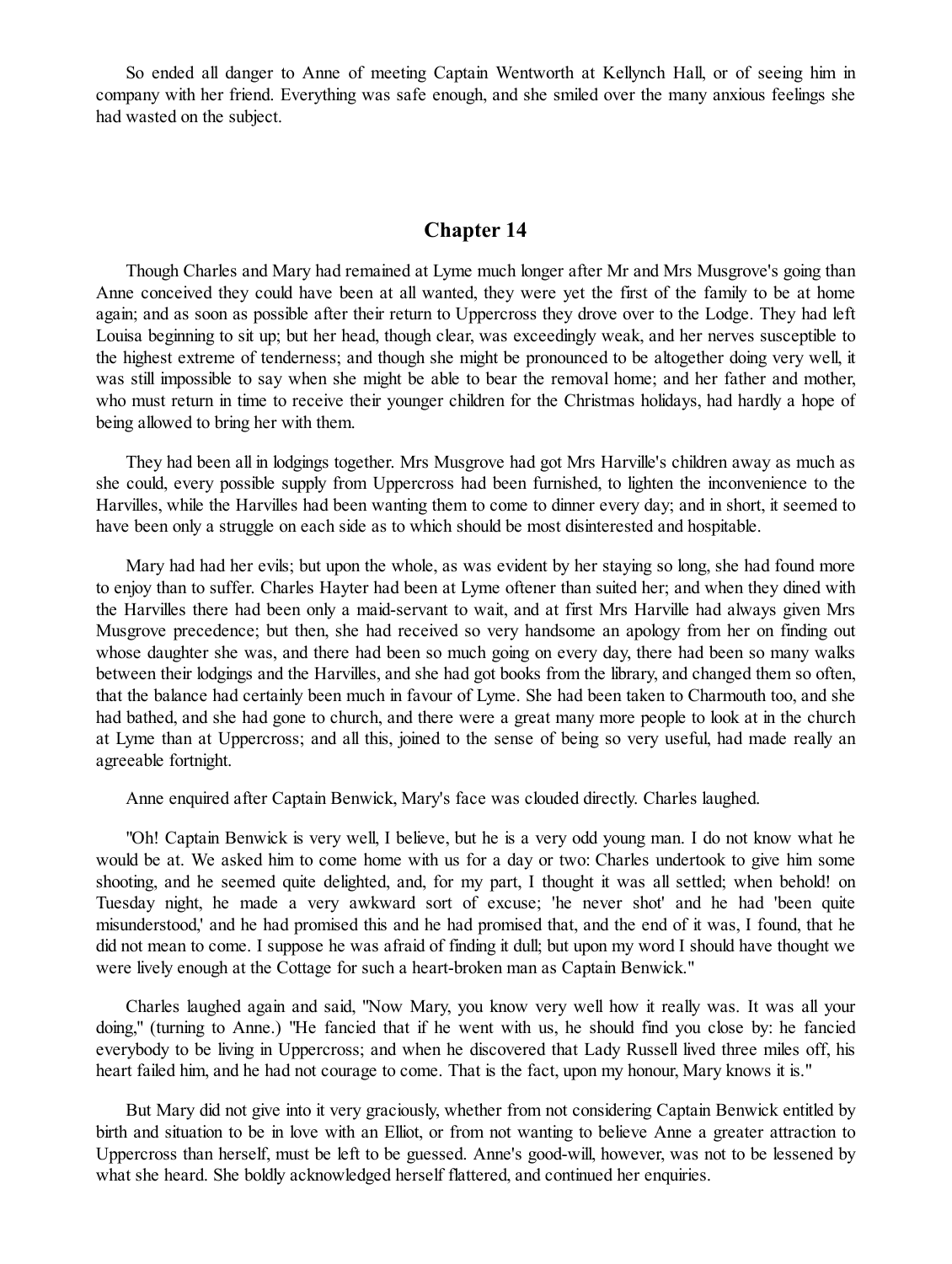"Oh! he talks of you," cried Charles, "in such terms--" Mary interrupted him. "I declare, Charles, I never heard him mention Anne twice all the time I was there. I declare, Anne, he never talks of you at all."

"No," admitted Charles, "I do not know that he ever does, in a general way; but however, it is a very clear thing that he admires you exceedingly. His head is full of some books that he is reading upon your recommendation, and he wants to talk to you about them; he has found out something or other in one of them which he thinks--oh! I cannot pretend to remember it, but it was something very fine--I overheard him telling Henrietta all about it; and then 'Miss Elliot' was spoken of in the highest terms! Now Mary, I declare it was so, I heard it myself, and you were in the other room. 'Elegance, sweetness, beauty.' Oh! there was no end of Miss Elliot's charms."

"And I am sure," cried Mary, warmly, "it was a very little to his credit, if he did. Miss Harville only died last June. Such a heart is very little worth having; is it, Lady Russell? I am sure you will agree with me."

"I must see Captain Benwick before I decide," said Lady Russell, smiling.

"And that you are very likely to do very soon, I can tell you, ma'am," said Charles. "Though he had not nerves for coming away with us, and setting off again afterwards to pay a formal visit here, he will make his way over to Kellynch one day by himself, you may depend on it. I told him the distance and the road, and I told him of the church's being so very well worth seeing; for as he has a taste for those sort of things, I thought that would be a good excuse, and he listened with all his understanding and soul; and I am sure from his manner that you will have him calling here soon. So, I give you notice, Lady Russell."

"Any acquaintance of Anne's will always be welcome to me," was Lady Russell's kind answer.

"Oh! as to being Anne's acquaintance," said Mary, "I think he is rather my acquaintance, for I have been seeing him every day this last fortnight."

"Well, as your joint acquaintance, then, I shall be very happy to see Captain Benwick."

"You will not find anything very agreeable in him, I assure you, ma'am. He is one of the dullest young men that ever lived. He has walked with me, sometimes, from one end of the sands to the other, without saying a word. He is not at all a well-bred young man. I am sure you will not like him."

"There we differ, Mary," said Anne. "I think Lady Russell would like him. I think she would be so much pleased with his mind, that she would very soon see no deficiency in his manner."

"So do I, Anne," said Charles. "I am sure Lady Russell would like him. He is just Lady Russell's sort. Give him a book, and he will read all day long."

"Yes, that he will!" exclaimed Mary, tauntingly. "He will sit poring over his book, and not know when a person speaks to him, or when one drop's one's scissors, or anything that happens. Do you think Lady Russell would like that?"

Lady Russell could not help laughing. "Upon my word," said she, "I should not have supposed that my opinion of any one could have admitted of such difference of conjecture, steady and matter of fact as I may call myself. I have really a curiosity to see the person who can give occasion to such directly opposite notions. I wish he may be induced to call here. And when he does, Mary, you may depend upon hearing my opinion; but I am determined not to judge him beforehand."

"You will not like him, I will answer for it."

Lady Russell began talking of something else. Mary spoke with animation of their meeting with, or rather missing, Mr Elliot so extraordinarily.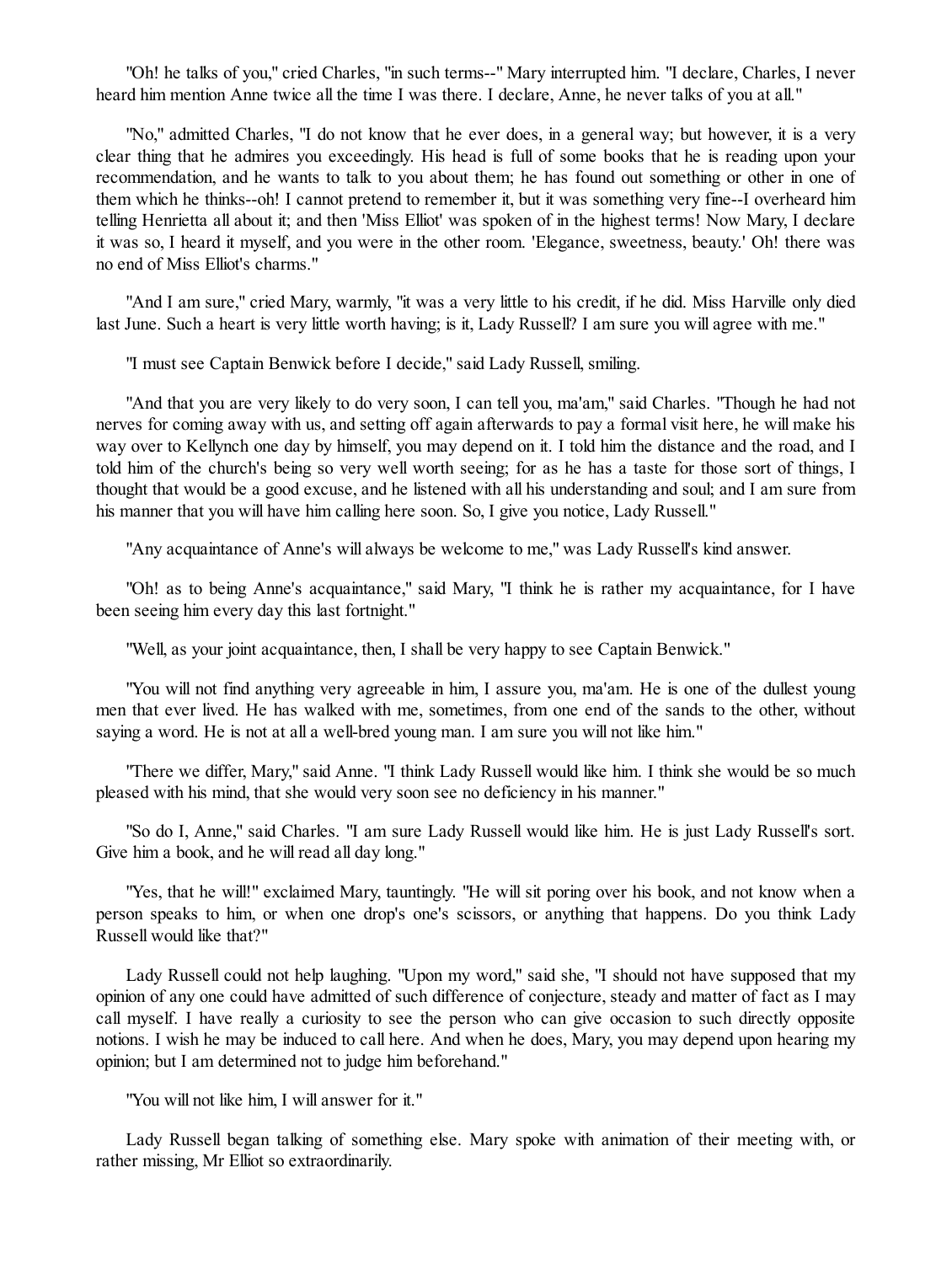"He is a man," said Lady Russell, "whom I have no wish to see. His declining to be on cordial terms with the head of his family, has left a very strong impression in his disfavour with me."

This decision checked Mary's eagerness, and stopped her short in the midst of the Elliot countenance.

With regard to Captain Wentworth, though Anne hazarded no enquiries, there was voluntary communication sufficient. His spirits had been greatly recovering lately as might be expected. As Louisa improved, he had improved, and he was now quite a different creature from what he had been the first week. He had not seen Louisa; and was so extremely fearful of any ill consequence to her from an interview, that he did not press for it at all; and, on the contrary, seemed to have a plan of going away for a week or ten days, till her head was stronger. He had talked of going down to Plymouth for a week, and wanted to persuade Captain Benwick to go with him; but, as Charles maintained to the last, Captain Benwick seemed much more disposed to ride over to Kellynch.

There can be no doubt that Lady Russell and Anne were both occasionally thinking of Captain Benwick, from this time. Lady Russell could not hear the door-bell without feeling that it might be his herald; nor could Anne return from any stroll of solitary indulgence in her father's grounds, or any visit of charity in the village, without wondering whether she might see him or hear of him. Captain Benwick came not, however. He was either less disposed for it than Charles had imagined, or he was too shy; and after giving him a week's indulgence, Lady Russell determined him to be unworthy of the interest which he had been beginning to excite.

The Musgroves came back to receive their happy boys and girls from school, bringing with them Mrs Harville's little children, to improve the noise of Uppercross, and lessen that of Lyme. Henrietta remained with Louisa; but all the rest of the family were again in their usual quarters.

Lady Russell and Anne paid their compliments to them once, when Anne could not but feel that Uppercross was already quite alive again. Though neither Henrietta, nor Louisa, nor Charles Hayter, nor Captain Wentworth were there, the room presented as strong a contrast as could be wished to the last state she had seen it in.

Immediately surrounding Mrs Musgrove were the little Harvilles, whom she was sedulously guarding from the tyranny of the two children from the Cottage, expressly arrived to amuse them. On one side was a table occupied by some chattering girls, cutting up silk and gold paper; and on the other were tressels and trays, bending under the weight of brawn and cold pies, where riotous boys were holding high revel; the whole completed by a roaring Christmas fire, which seemed determined to be heard, in spite of all the noise of the others. Charles and Mary also came in, of course, during their visit, and Mr Musgrove made a point of paying his respects to Lady Russell, and sat down close to her for ten minutes, talking with a very raised voice, but from the clamour of the children on his knees, generally in vain. It was a fine family-piece.

Anne, judging from her own temperament, would have deemed such a domestic hurricane a bad restorative of the nerves, which Louisa's illness must have so greatly shaken. But Mrs Musgrove, who got Anne near her on purpose to thank her most cordially, again and again, for all her attentions to them, concluded a short recapitulation of what she had suffered herself by observing, with a happy glance round the room, that after all she had gone through, nothing was so likely to do her good as a little quiet cheerfulness at home.

Louisa was now recovering apace. Her mother could even think of her being able to join their party at home, before her brothers and sisters went to school again. The Harvilles had promised to come with her and stay at Uppercross, whenever she returned. Captain Wentworth was gone, for the present, to see his brother in Shropshire.

"I hope I shall remember, in future," said Lady Russell, as soon as they were reseated in the carriage, "not to call at Uppercross in the Christmas holidays."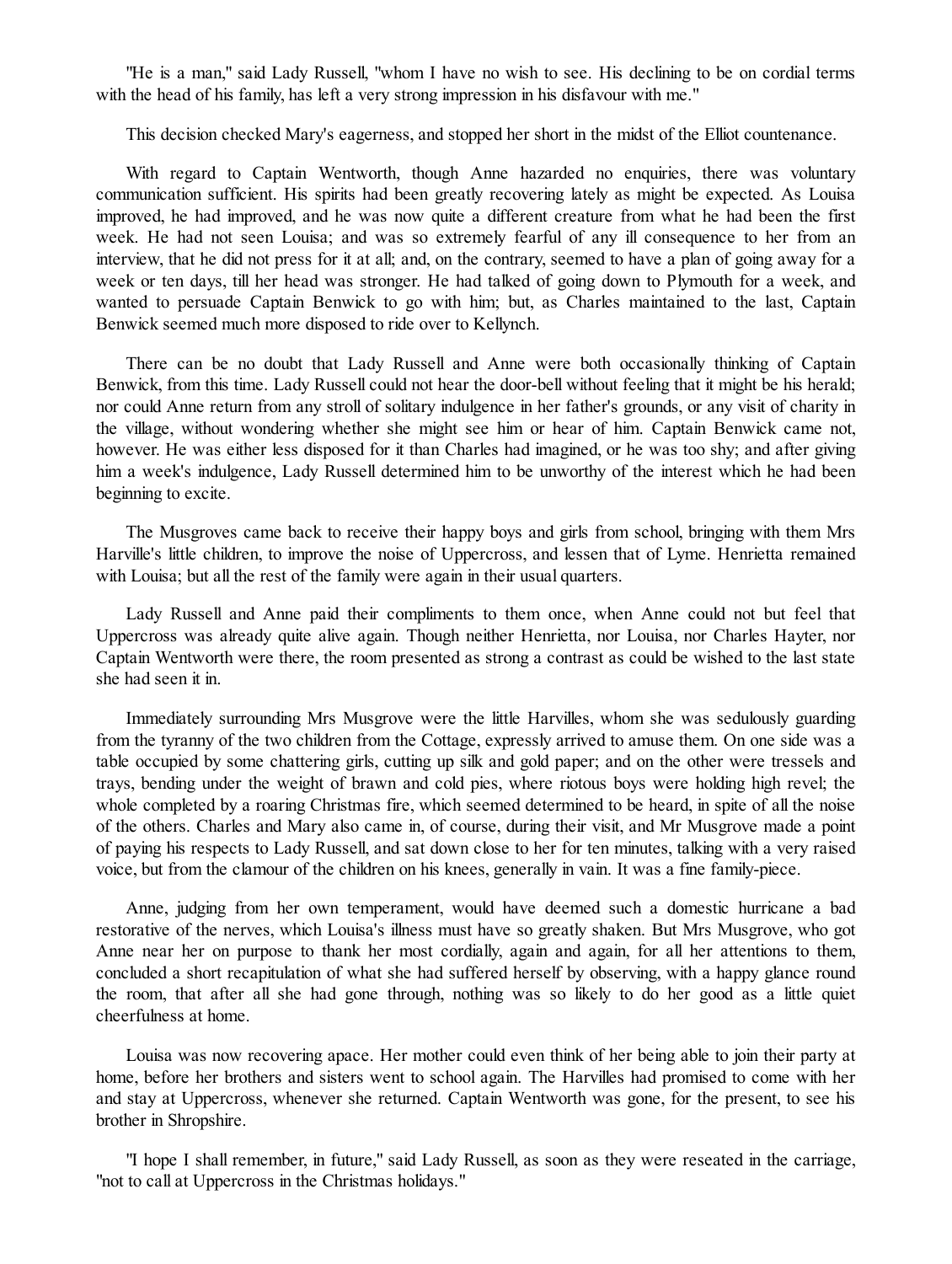Everybody has their taste in noises as well as in other matters; and sounds are quite innoxious, or most distressing, by their sort rather than their quantity. When Lady Russell not long afterwards, was entering Bath on a wet afternoon, and driving through the long course of streets from the Old Bridge to Camden Place, amidst the dash of other carriages, the heavy rumble of carts and drays, the bawling of newspapermen, muffin-men and milkmen, and the ceaseless clink of pattens, she made no complaint. No, these were noises which belonged to the winter pleasures; her spirits rose under their influence; and like Mrs Musgrove, she was feeling, though not saying, that after being long in the country, nothing could be so good for her as a little quiet cheerfulness.

Anne did not share these feelings. She persisted in a very determined, though very silent disinclination for Bath; caught the first dim view of the extensive buildings, smoking in rain, without any wish of seeing them better; felt their progress through the streets to be, however disagreeable, yet too rapid; for who would be glad to see her when she arrived? And looked back, with fond regret, to the bustles of Uppercross and the seclusion of Kellynch.

Elizabeth's last letter had communicated a piece of news of some interest. Mr Elliot was in Bath. He had called in Camden Place; had called a second time, a third; had been pointedly attentive. If Elizabeth and her father did not deceive themselves, had been taking much pains to seek the acquaintance, and proclaim the value of the connection, as he had formerly taken pains to shew neglect. This was very wonderful if it were true; and Lady Russell was in a state of very agreeable curiosity and perplexity about Mr Elliot, already recanting the sentiment she had so lately expressed to Mary, of his being "a man whom she had no wish to see." She had a great wish to see him. If he really sought to reconcile himself like a dutiful branch, he must be forgiven for having dismembered himself from the paternal tree.

Anne was not animated to an equal pitch by the circumstance, but she felt that she would rather see Mr Elliot again than not, which was more than she could say for many other persons in Bath.

She was put down in Camden Place; and Lady Russell then drove to her own lodgings, in Rivers Street.

### **Chapter 15**

Sir Walter had taken a very good house in Camden Place, a lofty dignified situation, such as becomes a man of consequence; and both he and Elizabeth were settled there, much to their satisfaction.

Anne entered it with a sinking heart, anticipating an imprisonment of many months, and anxiously saying to herself, "Oh! when shall I leave you again?" A degree of unexpected cordiality, however, in the welcome she received, did her good. Her father and sister were glad to see her, for the sake of shewing her the house and furniture, and met her with kindness. Her making a fourth, when they sat down to dinner, was noticed as an advantage.

Mrs Clay was very pleasant, and very smiling, but her courtesies and smiles were more a matter of course. Anne had always felt that she would pretend what was proper on her arrival, but the complaisance of the others was unlooked for. They were evidently in excellent spirits, and she was soon to listen to the causes. They had no inclination to listen to her. After laying out for some compliments of being deeply regretted in their old neighbourhood, which Anne could not pay, they had only a few faint enquiries to make, before the talk must be all their own. Uppercross excited no interest, Kellynch very little: it was all Bath.

They had the pleasure of assuring her that Bath more than answered their expectations in every respect. Their house was undoubtedly the best in Camden Place; their drawing-rooms had many decided advantages over all the others which they had either seen or heard of, and the superiority was not less in the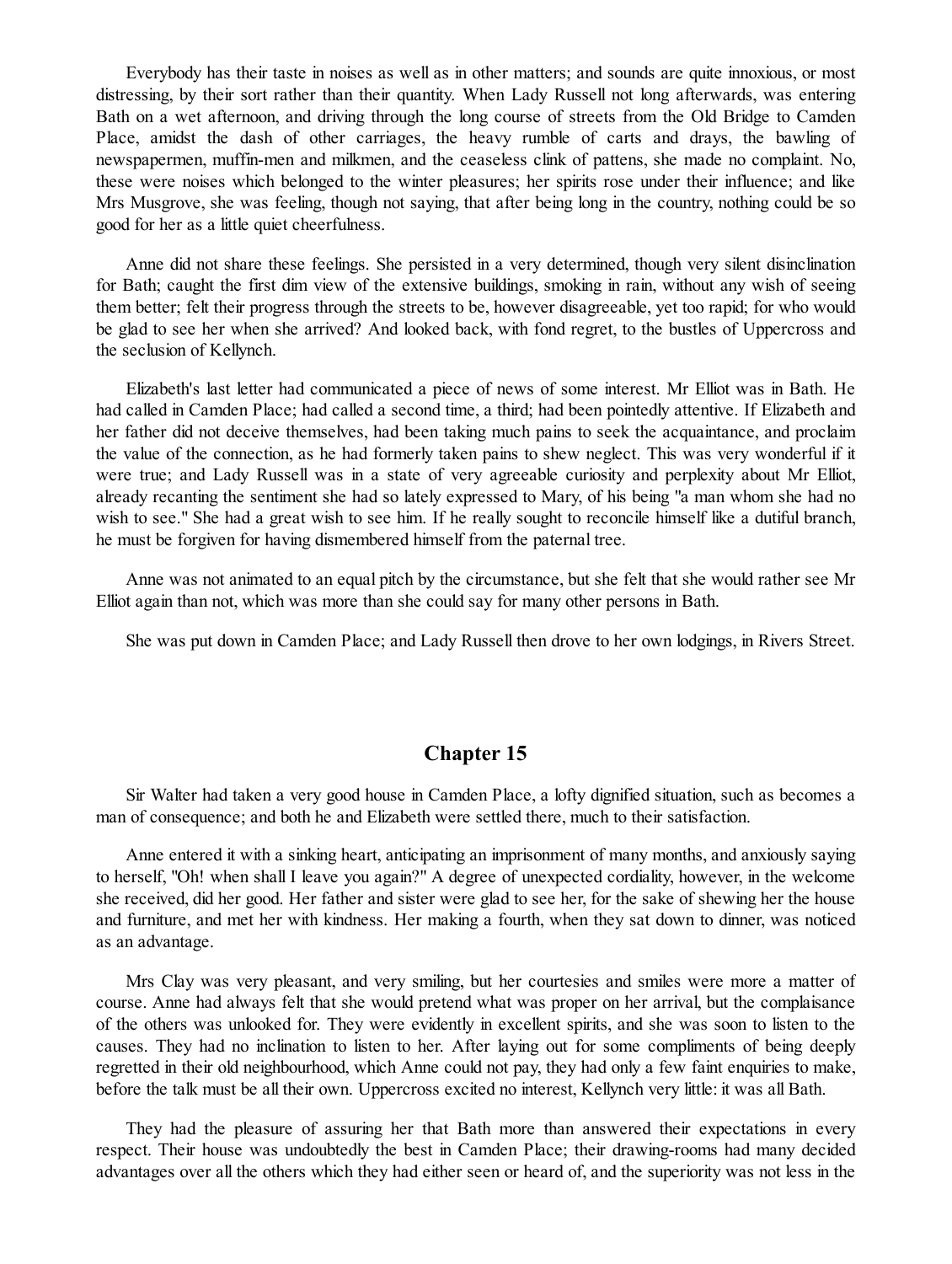style of the fitting-up, or the taste of the furniture. Their acquaintance was exceedingly sought after. Everybody was wanting to visit them. They had drawn back from many introductions, and still were perpetually having cards left by people of whom they knew nothing.

Here were funds of enjoyment. Could Anne wonder that her father and sister were happy? She might not wonder, but she must sigh that her father should feel no degradation in his change, should see nothing to regret in the duties and dignity of the resident landholder, should find so much to be vain of in the littlenesses of a town; and she must sigh, and smile, and wonder too, as Elizabeth threw open the folding-doors and walked with exultation from one drawing-room to the other, boasting of their space; at the possibility of that woman, who had been mistress of Kellynch Hall, finding extent to be proud of between two walls, perhaps thirty feet asunder.

But this was not all which they had to make them happy. They had Mr Elliot too. Anne had a great deal to hear of Mr Elliot. He was not only pardoned, they were delighted with him. He had been in Bath about a fortnight; (he had passed through Bath in November, in his way to London, when the intelligence of Sir Walter's being settled there had of course reached him, though only twenty-four hours in the place, but he had not been able to avail himself of it;) but he had now been a fortnight in Bath, and his first object on arriving, had been to leave his card in Camden Place, following it up by such assiduous endeavours to meet, and when they did meet, by such great openness of conduct, such readiness to apologize for the past, such solicitude to be received as a relation again, that their former good understanding was completely reestablished.

They had not a fault to find in him. He had explained away all the appearance of neglect on his own side. It had originated in misapprehension entirely. He had never had an idea of throwing himself off; he had feared that he was thrown off, but knew not why, and delicacy had kept him silent. Upon the hint of having spoken disrespectfully or carelessly of the family and the family honours, he was quite indignant. He, who had ever boasted of being an Elliot, and whose feelings, as to connection, were only too strict to suit the unfeudal tone of the present day. He was astonished, indeed, but his character and general conduct must refute it. He could refer Sir Walter to all who knew him; and certainly, the pains he had been taking on this, the first opportunity of reconciliation, to be restored to the footing of a relation and heir-presumptive, was a strong proof of his opinions on the subject.

The circumstances of his marriage, too, were found to admit of much extenuation. This was an article not to be entered on by himself; but a very intimate friend of his, a Colonel Wallis, a highly respectable man, perfectly the gentleman, (and not an ill-looking man, Sir Walter added), who was living in very good style in Marlborough Buildings, and had, at his own particular request, been admitted to their acquaintance through Mr Elliot, had mentioned one or two things relative to the marriage, which made a material difference in the discredit of it.

Colonel Wallis had known Mr Elliot long, had been well acquainted also with his wife, had perfectly understood the whole story. She was certainly not a woman of family, but well educated, accomplished, rich, and excessively in love with his friend. There had been the charm. She had sought him. Without that attraction, not all her money would have tempted Elliot, and Sir Walter was, moreover, assured of her having been a very fine woman. Here was a great deal to soften the business. A very fine woman with a large fortune, in love with him! Sir Walter seemed to admit it as complete apology; and though Elizabeth could not see the circumstance in quite so favourable a light, she allowed it be a great extenuation.

Mr Elliot had called repeatedly, had dined with them once, evidently delighted by the distinction of being asked, for they gave no dinners in general; delighted, in short, by every proof of cousinly notice, and placing his whole happiness in being on intimate terms in Camden Place.

Anne listened, but without quite understanding it. Allowances, large allowances, she knew, must be made for the ideas of those who spoke. She heard it all under embellishment. All that sounded extravagant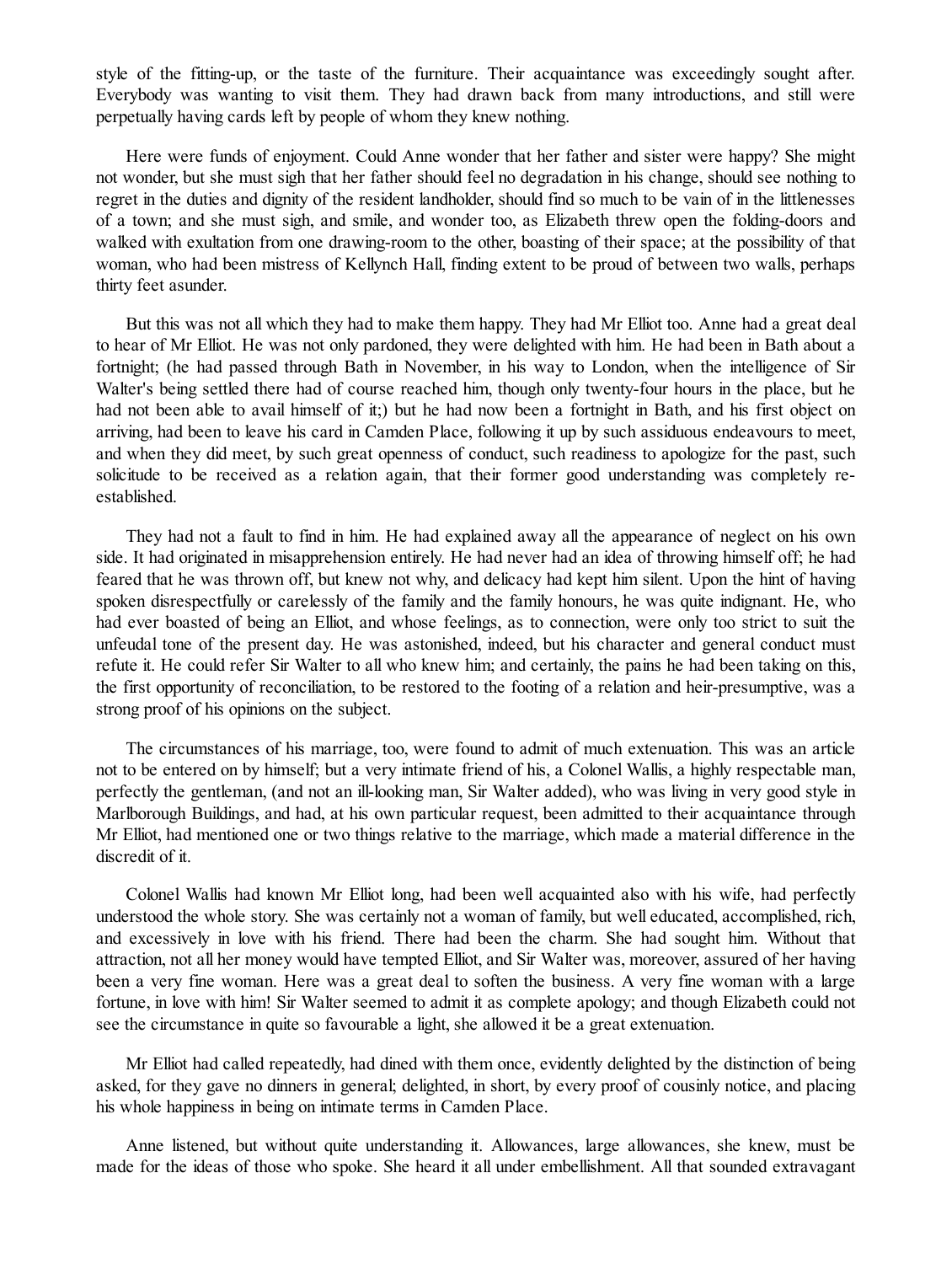or irrational in the progress of the reconciliation might have no origin but in the language of the relators. Still, however, she had the sensation of there being something more than immediately appeared, in Mr Elliot's wishing, after an interval of so many years, to be well received by them. In a worldly view, he had nothing to gain by being on terms with Sir Walter; nothing to risk by a state of variance. In all probability he was already the richer of the two, and the Kellynch estate would as surely be his hereafter as the title. A sensible man, and he had looked like a very sensible man, why should it be an object to him? She could only offer one solution; it was, perhaps, for Elizabeth's sake. There might really have been a liking formerly, though convenience and accident had drawn him a different way; and now that he could afford to please himself, he might mean to pay his addresses to her. Elizabeth was certainly very handsome, with well-bred, elegant manners, and her character might never have been penetrated by Mr Elliot, knowing her but in public, and when very young himself. How her temper and understanding might bear the investigation of his present keener time of life was another concern and rather a fearful one. Most earnestly did she wish that he might not be too nice, or too observant if Elizabeth were his object; and that Elizabeth was disposed to believe herself so, and that her friend Mrs Clay was encouraging the idea, seemed apparent by a glance or two between them, while Mr Elliot's frequent visits were talked of.

Anne mentioned the glimpses she had had of him at Lyme, but without being much attended to. "Oh! yes, perhaps, it had been Mr Elliot. They did not know. It might be him, perhaps." They could not listen to her description of him. They were describing him themselves; Sir Walter especially. He did justice to his very gentlemanlike appearance, his air of elegance and fashion, his good shaped face, his sensible eye; but, at the same time, "must lament his being very much under-hung, a defect which time seemed to have increased; nor could he pretend to say that ten years had not altered almost every feature for the worse. Mr Elliot appeared to think that he (Sir Walter) was looking exactly as he had done when they last parted;" but Sir Walter had "not been able to return the compliment entirely, which had embarrassed him. He did not mean to complain, however. Mr Elliot was better to look at than most men, and he had no objection to being seen with him anywhere."

Mr Elliot, and his friends in Marlborough Buildings, were talked of the whole evening. "Colonel Wallis had been so impatient to be introduced to them! and Mr Elliot so anxious that he should!" and there was a Mrs Wallis, at present known only to them by description, as she was in daily expectation of her confinement; but Mr Elliot spoke of her as "a most charming woman, quite worthy of being known in Camden Place," and as soon as she recovered they were to be acquainted. Sir Walter thought much of Mrs Wallis; she was said to be an excessively pretty woman, beautiful. "He longed to see her. He hoped she might make some amends for the many very plain faces he was continually passing in the streets. The worst of Bath was the number of its plain women. He did not mean to say that there were no pretty women, but the number of the plain was out of all proportion. He had frequently observed, as he walked, that one handsome face would be followed by thirty, or five-and-thirty frights; and once, as he had stood in a shop on Bond Street, he had counted eighty-seven women go by, one after another, without there being a tolerable face among them. It had been a frosty morning, to be sure, a sharp frost, which hardly one woman in a thousand could stand the test of. But still, there certainly were a dreadful multitude of ugly women in Bath; and as for the men! they were infinitely worse. Such scarecrows as the streets were full of! It was evident how little the women were used to the sight of anything tolerable, by the effect which a man of decent appearance produced. He had never walked anywhere arm-in-arm with Colonel Wallis (who was a fine military figure, though sandy-haired) without observing that every woman's eye was upon him; every woman's eye was sure to be upon Colonel Wallis." Modest Sir Walter! He was not allowed to escape, however. His daughter and Mrs Clay united in hinting that Colonel Wallis's companion might have as good a figure as Colonel Wallis, and certainly was not sandy-haired.

"How is Mary looking?" said Sir Walter, in the height of his good humour. "The last time I saw her she had a red nose, but I hope that may not happen every day."

"Oh! no, that must have been quite accidental. In general she has been in very good health and very good looks since Michaelmas."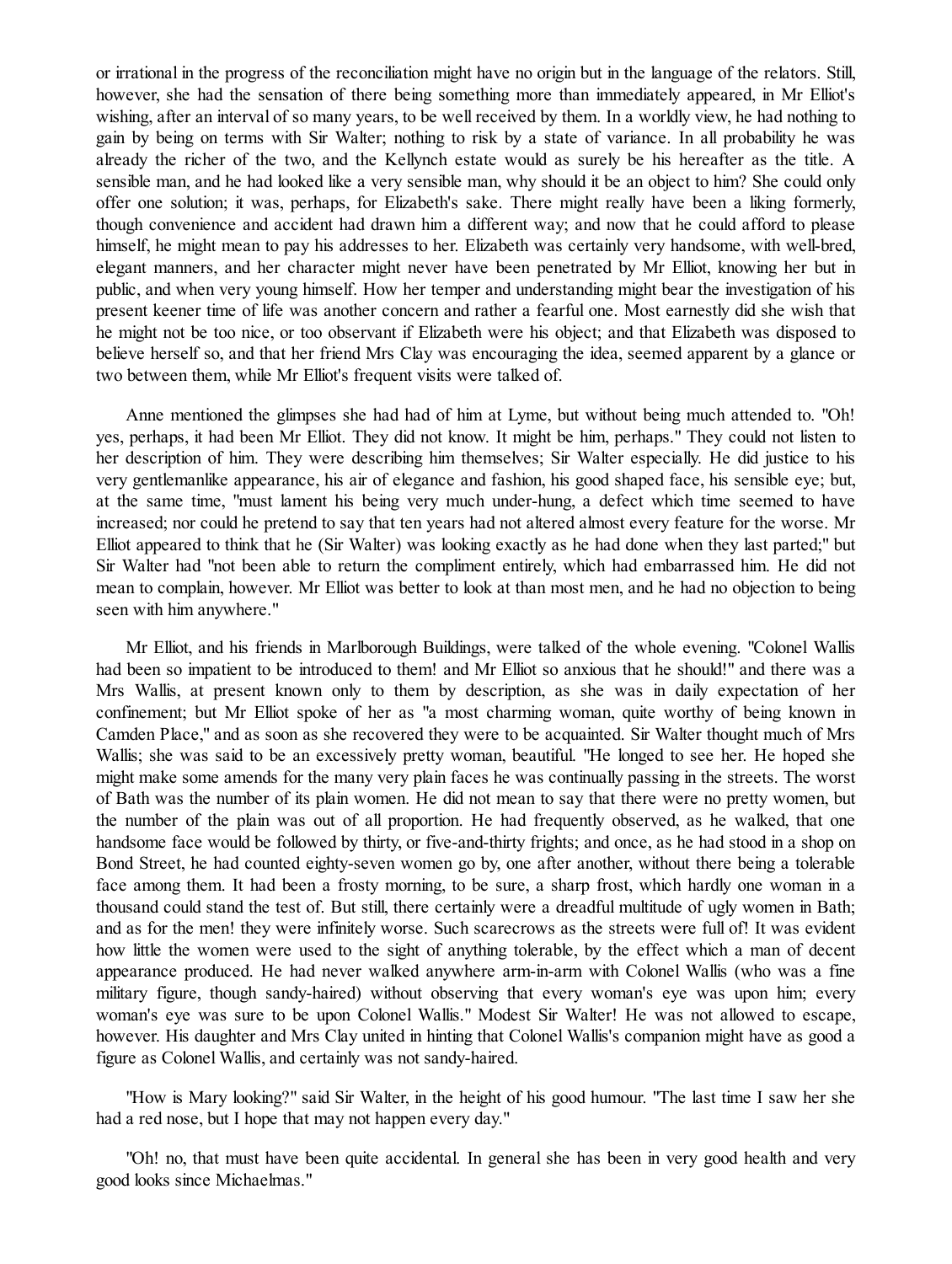"If I thought it would not tempt her to go out in sharp winds, and grow coarse, I would send her a new hat and pelisse."

Anne was considering whether she should venture to suggest that a gown, or a cap, would not be liable to any such misuse, when a knock at the door suspended everything. "A knock at the door! and so late! It was ten o'clock. Could it be Mr Elliot? They knew he was to dine in Lansdown Crescent. It was possible that he might stop in his way home to ask them how they did. They could think of no one else. Mrs Clay decidedly thought it Mr Elliot's knock." Mrs Clay was right. With all the state which a butler and foot-boy could give, Mr Elliot was ushered into the room.

It was the same, the very same man, with no difference but of dress. Anne drew a little back, while the others received his compliments, and her sister his apologies for calling at so unusual an hour, but "he could not be so near without wishing to know that neither she nor her friend had taken cold the day before," &c. &c; which was all as politely done, and as politely taken, as possible, but her part must follow then. Sir Walter talked of his youngest daughter; "Mr Elliot must give him leave to present him to his youngest daughter" (there was no occasion for remembering Mary); and Anne, smiling and blushing, very becomingly shewed to Mr Elliot the pretty features which he had by no means forgotten, and instantly saw, with amusement at his little start of surprise, that he had not been at all aware of who she was. He looked completely astonished, but not more astonished than pleased; his eyes brightened! and with the most perfect alacrity he welcomed the relationship, alluded to the past, and entreated to be received as an acquaintance already. He was quite as good-looking as he had appeared at Lyme, his countenance improved by speaking, and his manners were so exactly what they ought to be, so polished, so easy, so particularly agreeable, that she could compare them in excellence to only one person's manners. They were not the same, but they were, perhaps, equally good.

He sat down with them, and improved their conversation very much. There could be no doubt of his being a sensible man. Ten minutes were enough to certify that. His tone, his expressions, his choice of subject, his knowing where to stop; it was all the operation of a sensible, discerning mind. As soon as he could, he began to talk to her of Lyme, wanting to compare opinions respecting the place, but especially wanting to speak of the circumstance of their happening to be guests in the same inn at the same time; to give his own route, understand something of hers, and regret that he should have lost such an opportunity of paying his respects to her. She gave him a short account of her party and business at Lyme. His regret increased as he listened. He had spent his whole solitary evening in the room adjoining theirs; had heard voices, mirth continually; thought they must be a most delightful set of people, longed to be with them, but certainly without the smallest suspicion of his possessing the shadow of a right to introduce himself. If he had but asked who the party were! The name of Musgrove would have told him enough. "Well, it would serve to cure him of an absurd practice of never asking a question at an inn, which he had adopted, when quite a young man, on the principal of its being very ungenteel to be curious.

"The notions of a young man of one or two and twenty," said he, "as to what is necessary in manners to make him quite the thing, are more absurd, I believe, than those of any other set of beings in the world. The folly of the means they often employ is only to be equalled by the folly of what they have in view."

But he must not be addressing his reflections to Anne alone: he knew it; he was soon diffused again among the others, and it was only at intervals that he could return to Lyme.

His enquiries, however, produced at length an account of the scene she had been engaged in there, soon after his leaving the place. Having alluded to "an accident," he must hear the whole. When he questioned, Sir Walter and Elizabeth began to question also, but the difference in their manner of doing it could not be unfelt. She could only compare Mr Elliot to Lady Russell, in the wish of really comprehending what had passed, and in the degree of concern for what she must have suffered in witnessing it.

He staid an hour with them. The elegant little clock on the mantel-piece had struck "eleven with its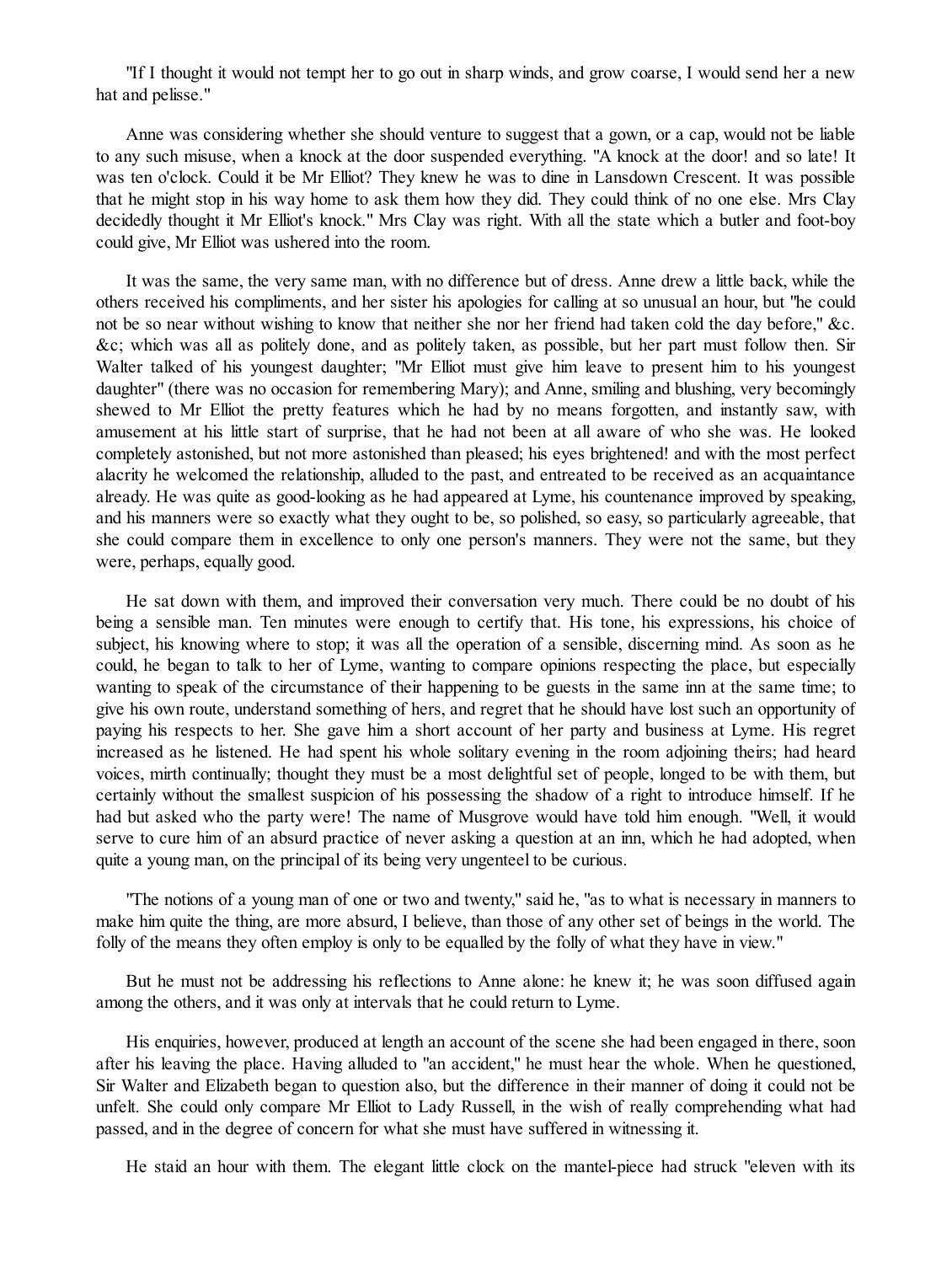silver sounds," and the watchman was beginning to be heard at a distance telling the same tale, before Mr Elliot or any of them seemed to feel that he had been there long.

Anne could not have supposed it possible that her first evening in Camden Place could have passed so well!

## **Chapter 16**

There was one point which Anne, on returning to her family, would have been more thankful to ascertain even than Mr Elliot's being in love with Elizabeth, which was, her father's not being in love with Mrs Clay; and she was very far from easy about it, when she had been at home a few hours. On going down to breakfast the next morning, she found there had just been a decent pretence on the lady's side of meaning to leave them. She could imagine Mrs Clay to have said, that "now Miss Anne was come, she could not suppose herself at all wanted;" for Elizabeth was replying in a sort of whisper, "That must not be any reason, indeed. I assure you I feel it none. She is nothing to me, compared with you;" and she was in full time to hear her father say, "My dear madam, this must not be. As yet, you have seen nothing of Bath. You have been here only to be useful. You must not run away from us now. You must stay to be acquainted with Mrs Wallis, the beautiful Mrs Wallis. To your fine mind, I well know the sight of beauty is a real gratification."

He spoke and looked so much in earnest, that Anne was not surprised to see Mrs Clay stealing a glance at Elizabeth and herself. Her countenance, perhaps, might express some watchfulness; but the praise of the fine mind did not appear to excite a thought in her sister. The lady could not but yield to such joint entreaties, and promise to stay.

In the course of the same morning, Anne and her father chancing to be alone together, he began to compliment her on her improved looks; he thought her "less thin in her person, in her cheeks; her skin, her complexion, greatly improved; clearer, fresher. Had she been using any thing in particular?" "No, nothing." "Merely Gowland," he supposed. "No, nothing at all." "Ha! he was surprised at that;" and added, "certainly you cannot do better than to continue as you are; you cannot be better than well; or I should recommend Gowland, the constant use of Gowland, during the spring months. Mrs Clay has been using it at my recommendation, and you see what it has done for her. You see how it has carried away her freckles."

If Elizabeth could but have heard this! Such personal praise might have struck her, especially as it did not appear to Anne that the freckles were at all lessened. But everything must take its chance. The evil of a marriage would be much diminished, if Elizabeth were also to marry. As for herself, she might always command a home with Lady Russell.

Lady Russell's composed mind and polite manners were put to some trial on this point, in her intercourse in Camden Place. The sight of Mrs Clay in such favour, and of Anne so overlooked, was a perpetual provocation to her there; and vexed her as much when she was away, as a person in Bath who drinks the water, gets all the new publications, and has a very large acquaintance, has time to be vexed.

As Mr Elliot became known to her, she grew more charitable, or more indifferent, towards the others. His manners were an immediate recommendation; and on conversing with him she found the solid so fully supporting the superficial, that she was at first, as she told Anne, almost ready to exclaim, "Can this be Mr Elliot?" and could not seriously picture to herself a more agreeable or estimable man. Everything united in him; good understanding, correct opinions, knowledge of the world, and a warm heart. He had strong feelings of family attachment and family honour, without pride or weakness; he lived with the liberality of a man of fortune, without display; he judged for himself in everything essential, without defying public opinion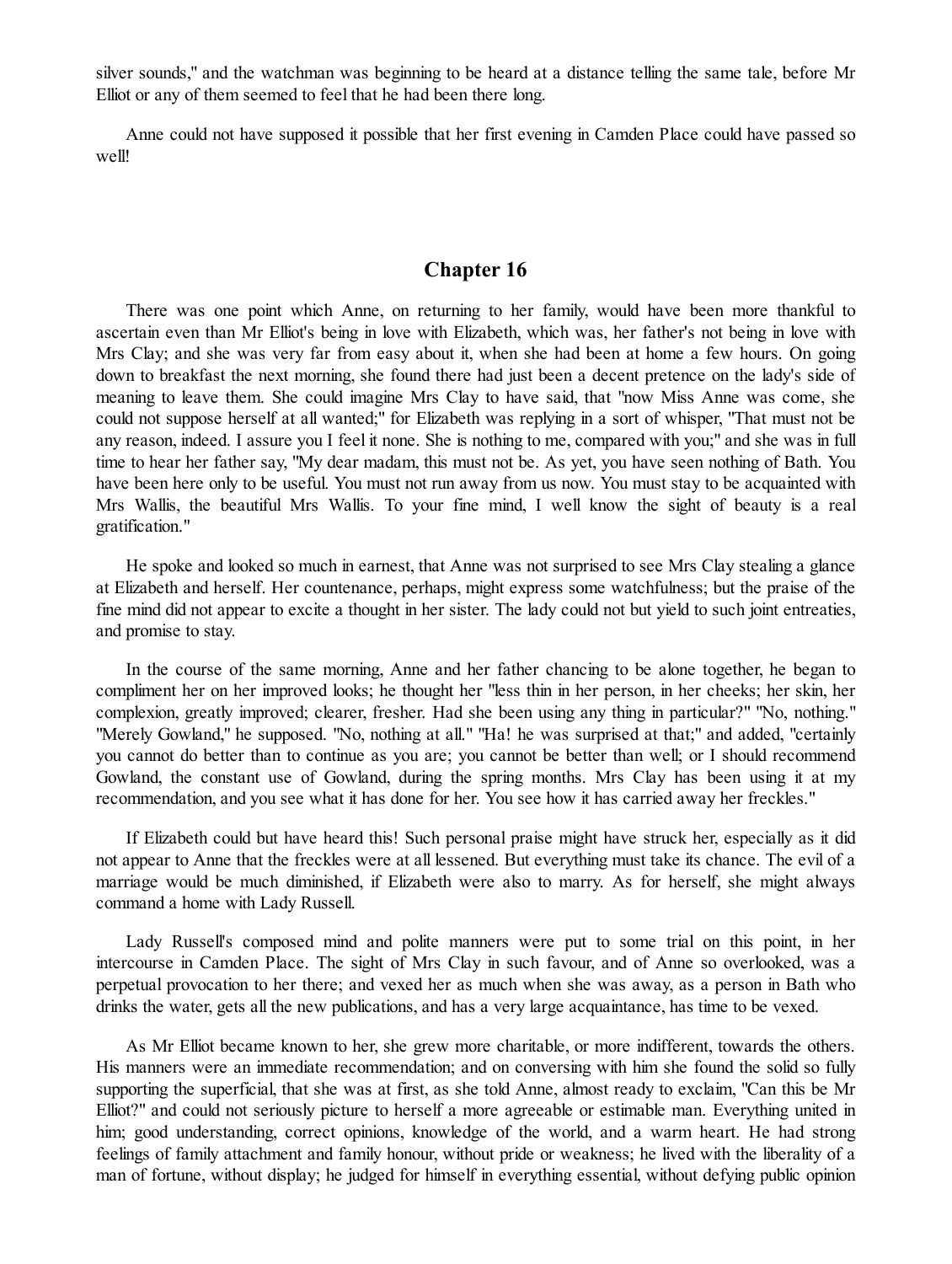in any point of worldly decorum. He was steady, observant, moderate, candid; never run away with by spirits or by selfishness, which fancied itself strong feeling; and yet, with a sensibility to what was amiable and lovely, and a value for all the felicities of domestic life, which characters of fancied enthusiasm and violent agitation seldom really possess. She was sure that he had not been happy in marriage. Colonel Wallis said it, and Lady Russell saw it; but it had been no unhappiness to sour his mind, nor (she began pretty soon to suspect) to prevent his thinking of a second choice. Her satisfaction in Mr Elliot outweighed all the plague of Mrs Clay.

It was now some years since Anne had begun to learn that she and her excellent friend could sometimes think differently; and it did not surprise her, therefore, that Lady Russell should see nothing suspicious or inconsistent, nothing to require more motives than appeared, in Mr Elliot's great desire of a reconciliation. In Lady Russell's view, it was perfectly natural that Mr Elliot, at a mature time of life, should feel it a most desirable object, and what would very generally recommend him among all sensible people, to be on good terms with the head of his family; the simplest process in the world of time upon a head naturally clear, and only erring in the heyday of youth. Anne presumed, however, still to smile about it, and at last to mention "Elizabeth." Lady Russell listened, and looked, and made only this cautious reply:--"Elizabeth! very well; time will explain."

It was a reference to the future, which Anne, after a little observation, felt she must submit to. She could determine nothing at present. In that house Elizabeth must be first; and she was in the habit of such general observance as "Miss Elliot," that any particularity of attention seemed almost impossible. Mr Elliot, too, it must be remembered, had not been a widower seven months. A little delay on his side might be very excusable. In fact, Anne could never see the crape round his hat, without fearing that she was the inexcusable one, in attributing to him such imaginations; for though his marriage had not been very happy, still it had existed so many years that she could not comprehend a very rapid recovery from the awful impression of its being dissolved.

However it might end, he was without any question their pleasantest acquaintance in Bath: she saw nobody equal to him; and it was a great indulgence now and then to talk to him about Lyme, which he seemed to have as lively a wish to see again, and to see more of, as herself. They went through the particulars of their first meeting a great many times. He gave her to understand that he had looked at her with some earnestness. She knew it well; and she remembered another person's look also.

They did not always think alike. His value for rank and connexion she perceived was greater than hers. It was not merely complaisance, it must be a liking to the cause, which made him enter warmly into her father and sister's solicitudes on a subject which she thought unworthy to excite them. The Bath paper one morning announced the arrival of the Dowager Viscountess Dalrymple, and her daughter, the Honourable Miss Carteret; and all the comfort of No. --, Camden Place, was swept away for many days; for the Dalrymples (in Anne's opinion, most unfortunately) were cousins of the Elliots; and the agony was how to introduce themselves properly.

Anne had never seen her father and sister before in contact with nobility, and she must acknowledge herself disappointed. She had hoped better things from their high ideas of their own situation in life, and was reduced to form a wish which she had never foreseen; a wish that they had more pride; for "our cousins Lady Dalrymple and Miss Carteret;" "our cousins, the Dalrymples," sounded in her ears all day long.

Sir Walter had once been in company with the late viscount, but had never seen any of the rest of the family; and the difficulties of the case arose from there having been a suspension of all intercourse by letters of ceremony, ever since the death of that said late viscount, when, in consequence of a dangerous illness of Sir Walter's at the same time, there had been an unlucky omission at Kellynch. No letter of condolence had been sent to Ireland. The neglect had been visited on the head of the sinner; for when poor Lady Elliot died herself, no letter of condolence was received at Kellynch, and, consequently, there was but too much reason to apprehend that the Dalrymples considered the relationship as closed. How to have this anxious business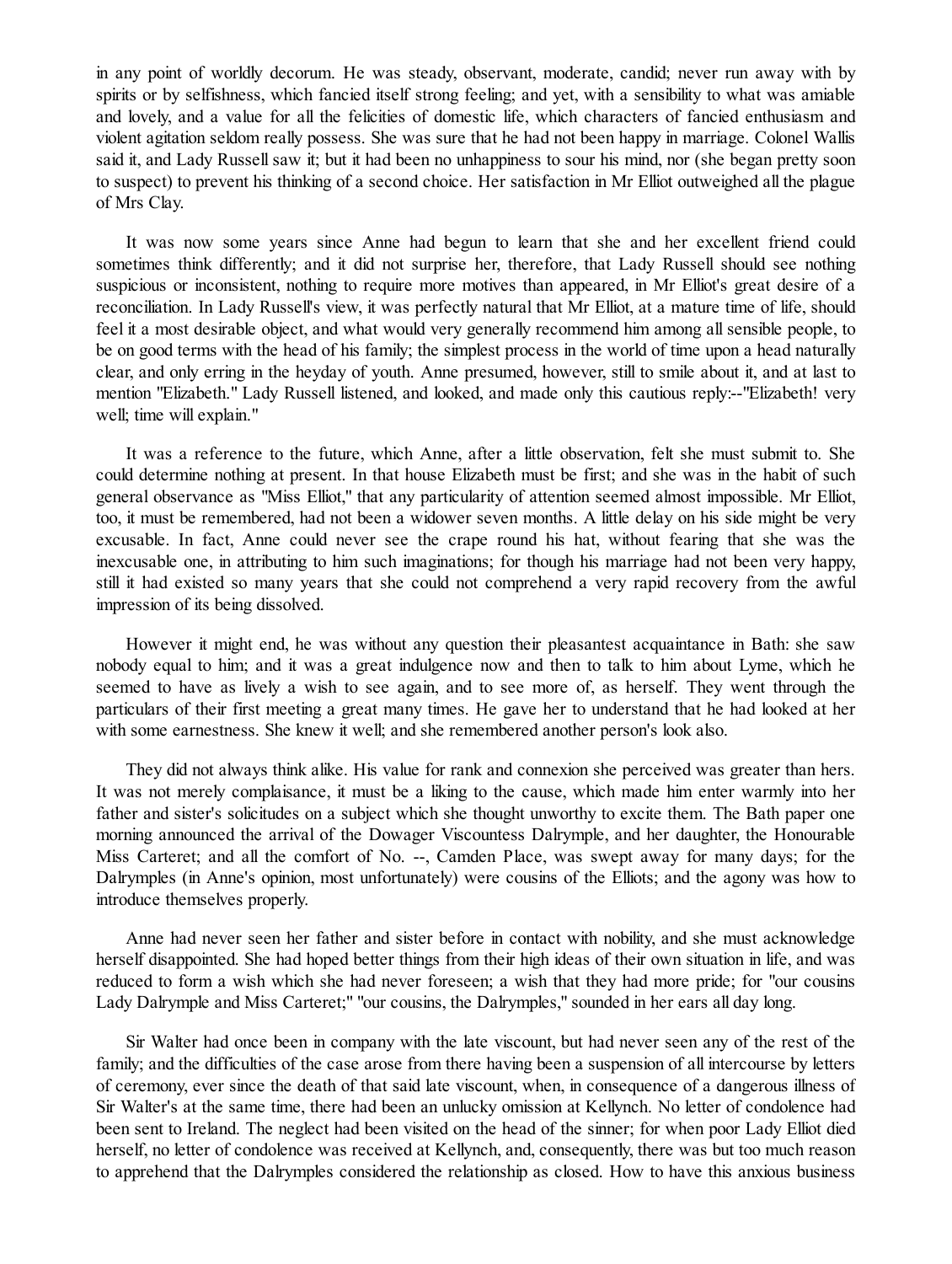set to rights, and be admitted as cousins again, was the question: and it was a question which, in a more rational manner, neither Lady Russell nor Mr Elliot thought unimportant. "Family connexions were always worth preserving, good company always worth seeking; Lady Dalrymple had taken a house, for three months, in Laura Place, and would be living in style. She had been at Bath the year before, and Lady Russell had heard her spoken of as a charming woman. It was very desirable that the connexion should be renewed, if it could be done, without any compromise of propriety on the side of the Elliots."

Sir Walter, however, would choose his own means, and at last wrote a very fine letter of ample explanation, regret, and entreaty, to his right honourable cousin. Neither Lady Russell nor Mr Elliot could admire the letter; but it did all that was wanted, in bringing three lines of scrawl from the Dowager Viscountess. "She was very much honoured, and should be happy in their acquaintance." The toils of the business were over, the sweets began. They visited in Laura Place, they had the cards of Dowager Viscountess Dalrymple, and the Honourable Miss Carteret, to be arranged wherever they might be most visible: and "Our cousins in Laura Place,"--"Our cousin, Lady Dalrymple and Miss Carteret," were talked of to everybody.

Anne was ashamed. Had Lady Dalrymple and her daughter even been very agreeable, she would still have been ashamed of the agitation they created, but they were nothing. There was no superiority of manner, accomplishment, or understanding. Lady Dalrymple had acquired the name of "a charming woman," because she had a smile and a civil answer for everybody. Miss Carteret, with still less to say, was so plain and so awkward, that she would never have been tolerated in Camden Place but for her birth.

Lady Russell confessed she had expected something better; but yet "it was an acquaintance worth having;" and when Anne ventured to speak her opinion of them to Mr Elliot, he agreed to their being nothing in themselves, but still maintained that, as a family connexion, as good company, as those who would collect good company around them, they had their value. Anne smiled and said,

"My idea of good company, Mr Elliot, is the company of clever, well-informed people, who have a great deal of conversation; that is what I call good company."

"You are mistaken," said he gently, "that is not good company; that is the best. Good company requires only birth, education, and manners, and with regard to education is not very nice. Birth and good manners are essential; but a little learning is by no means a dangerous thing in good company; on the contrary, it will do very well. My cousin Anne shakes her head. She is not satisfied. She is fastidious. My dear cousin" (sitting down by her), "you have a better right to be fastidious than almost any other woman I know; but will it answer? Will it make you happy? Will it not be wiser to accept the society of those good ladies in Laura Place, and enjoy all the advantages of the connexion as far as possible? You may depend upon it, that they will move in the first set in Bath this winter, and as rank is rank, your being known to be related to them will have its use in fixing your family (our family let me say) in that degree of consideration which we must all wish for."

"Yes," sighed Anne, "we shall, indeed, be known to be related to them!" then recollecting herself, and not wishing to be answered, she added, "I certainly do think there has been by far too much trouble taken to procure the acquaintance. I suppose" (smiling) "I have more pride than any of you; but I confess it does vex me, that we should be so solicitous to have the relationship acknowledged, which we may be very sure is a matter of perfect indifference to them."

"Pardon me, dear cousin, you are unjust in your own claims. In London, perhaps, in your present quiet style of living, it might be as you say: but in Bath; Sir Walter Elliot and his family will always be worth knowing: always acceptable as acquaintance."

"Well," said Anne, "I certainly am proud, too proud to enjoy a welcome which depends so entirely upon place."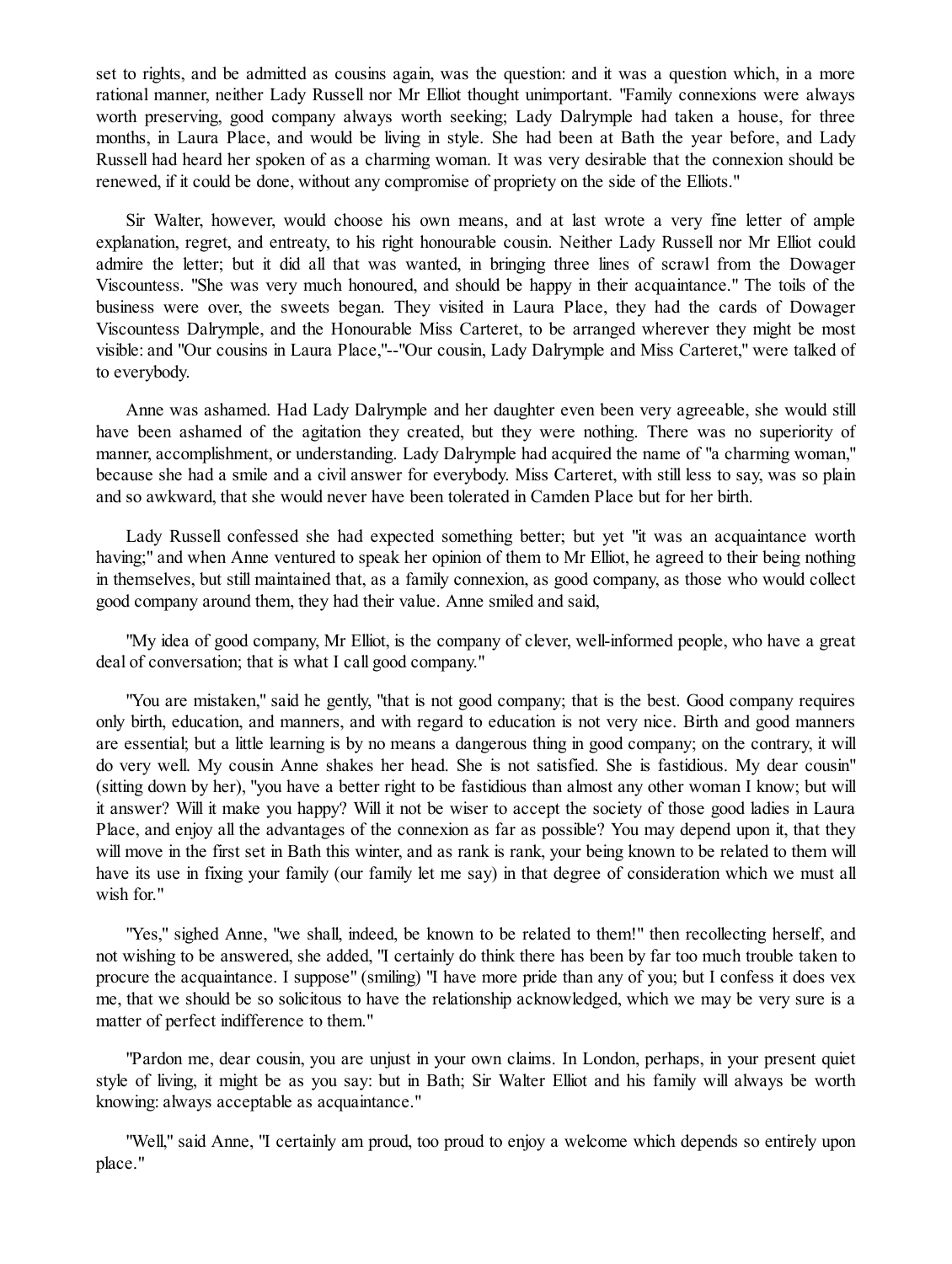"I love your indignation," said he; "it is very natural. But here you are in Bath, and the object is to be established here with all the credit and dignity which ought to belong to Sir Walter Elliot. You talk of being proud; I am called proud, I know, and I shall not wish to believe myself otherwise; for our pride, if investigated, would have the same object, I have no doubt, though the kind may seem a little different. In one point, I am sure, my dear cousin," (he continued, speaking lower, though there was no one else in the room) "in one point, I am sure, we must feel alike. We must feel that every addition to your father's society, among his equals or superiors, may be of use in diverting his thoughts from those who are beneath him."

He looked, as he spoke, to the seat which Mrs Clay had been lately occupying: a sufficient explanation of what he particularly meant; and though Anne could not believe in their having the same sort of pride, she was pleased with him for not liking Mrs Clay; and her conscience admitted that his wishing to promote her father's getting great acquaintance was more than excusable in the view of defeating her.

#### **Chapter 17**

While Sir Walter and Elizabeth were assiduously pushing their good fortune in Laura Place, Anne was renewing an acquaintance of a very different description.

She had called on her former governess, and had heard from her of there being an old school-fellow in Bath, who had the two strong claims on her attention of past kindness and present suffering. Miss Hamilton, now Mrs Smith, had shewn her kindness in one of those periods of her life when it had been most valuable. Anne had gone unhappy to school, grieving for the loss of a mother whom she had dearly loved, feeling her separation from home, and suffering as a girl of fourteen, of strong sensibility and not high spirits, must suffer at such a time; and Miss Hamilton, three years older than herself, but still from the want of near relations and a settled home, remaining another year at school, had been useful and good to her in a way which had considerably lessened her misery, and could never be remembered with indifference.

Miss Hamilton had left school, had married not long afterwards, was said to have married a man of fortune, and this was all that Anne had known of her, till now that their governess's account brought her situation forward in a more decided but very different form.

She was a widow and poor. Her husband had been extravagant; and at his death, about two years before, had left his affairs dreadfully involved. She had had difficulties of every sort to contend with, and in addition to these distresses had been afflicted with a severe rheumatic fever, which, finally settling in her legs, had made her for the present a cripple. She had come to Bath on that account, and was now in lodgings near the hot baths, living in a very humble way, unable even to afford herself the comfort of a servant, and of course almost excluded from society.

Their mutual friend answered for the satisfaction which a visit from Miss Elliot would give Mrs Smith, and Anne therefore lost no time in going. She mentioned nothing of what she had heard, or what she intended, at home. It would excite no proper interest there. She only consulted Lady Russell, who entered thoroughly into her sentiments, and was most happy to convey her as near to Mrs Smith's lodgings in Westgate Buildings, as Anne chose to be taken.

The visit was paid, their acquaintance re-established, their interest in each other more than re-kindled. The first ten minutes had its awkwardness and its emotion. Twelve years were gone since they had parted, and each presented a somewhat different person from what the other had imagined. Twelve years had changed Anne from the blooming, silent, unformed girl of fifteen, to the elegant little woman of seven-andtwenty, with every beauty except bloom, and with manners as consciously right as they were invariably gentle; and twelve years had transformed the fine-looking, well-grown Miss Hamilton, in all the glow of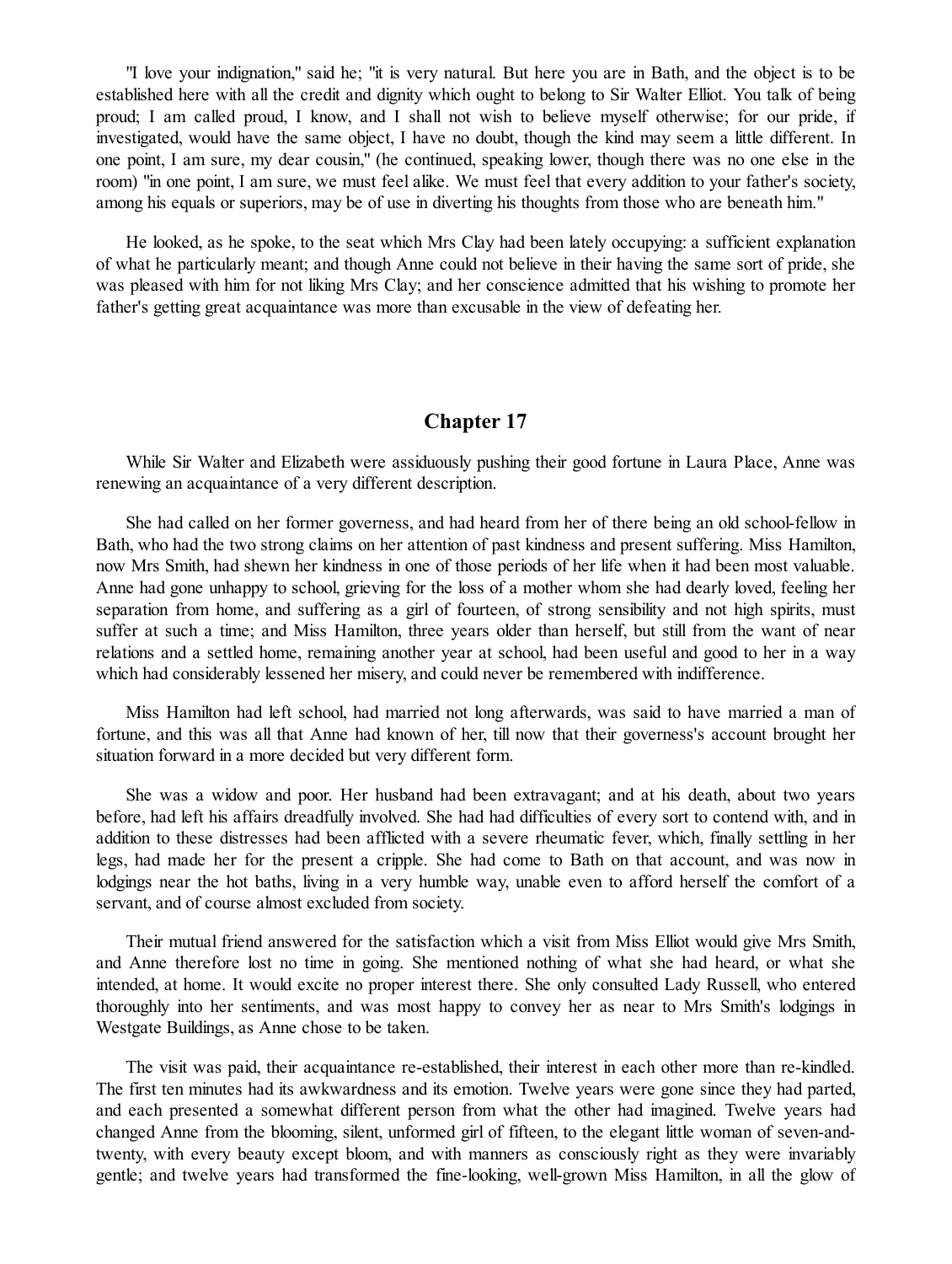health and confidence of superiority, into a poor, infirm, helpless widow, receiving the visit of her former protegee as a favour; but all that was uncomfortable in the meeting had soon passed away, and left only the interesting charm of remembering former partialities and talking over old times.

Anne found in Mrs Smith the good sense and agreeable manners which she had almost ventured to depend on, and a disposition to converse and be cheerful beyond her expectation. Neither the dissipations of the past--and she had lived very much in the world--nor the restrictions of the present, neither sickness nor sorrow seemed to have closed her heart or ruined her spirits.

In the course of a second visit she talked with great openness, and Anne's astonishment increased. She could scarcely imagine a more cheerless situation in itself than Mrs Smith's. She had been very fond of her husband: she had buried him. She had been used to affluence: it was gone. She had no child to connect her with life and happiness again, no relations to assist in the arrangement of perplexed affairs, no health to make all the rest supportable. Her accommodations were limited to a noisy parlour, and a dark bedroom behind, with no possibility of moving from one to the other without assistance, which there was only one servant in the house to afford, and she never quitted the house but to be conveyed into the warm bath. Yet, in spite of all this, Anne had reason to believe that she had moments only of languor and depression, to hours of occupation and enjoyment. How could it be? She watched, observed, reflected, and finally determined that this was not a case of fortitude or of resignation only. A submissive spirit might be patient, a strong understanding would supply resolution, but here was something more; here was that elasticity of mind, that disposition to be comforted, that power of turning readily from evil to good, and of finding employment which carried her out of herself, which was from nature alone. It was the choicest gift of Heaven; and Anne viewed her friend as one of those instances in which, by a merciful appointment, it seems designed to counterbalance almost every other want.

There had been a time, Mrs Smith told her, when her spirits had nearly failed. She could not call herself an invalid now, compared with her state on first reaching Bath. Then she had, indeed, been a pitiable object; for she had caught cold on the journey, and had hardly taken possession of her lodgings before she was again confined to her bed and suffering under severe and constant pain; and all this among strangers, with the absolute necessity of having a regular nurse, and finances at that moment particularly unfit to meet any extraordinary expense. She had weathered it, however, and could truly say that it had done her good. It had increased her comforts by making her feel herself to be in good hands. She had seen too much of the world, to expect sudden or disinterested attachment anywhere, but her illness had proved to her that her landlady had a character to preserve, and would not use her ill; and she had been particularly fortunate in her nurse, as a sister of her landlady, a nurse by profession, and who had always a home in that house when unemployed, chanced to be at liberty just in time to attend her. "And she," said Mrs Smith, "besides nursing me most admirably, has really proved an invaluable acquaintance. As soon as I could use my hands she taught me to knit, which has been a great amusement; and she put me in the way of making these little thread-cases, pin-cushions and card-racks, which you always find me so busy about, and which supply me with the means of doing a little good to one or two very poor families in this neighbourhood. She had a large acquaintance, of course professionally, among those who can afford to buy, and she disposes of my merchandise. She always takes the right time for applying. Everybody's heart is open, you know, when they have recently escaped from severe pain, or are recovering the blessing of health, and Nurse Rooke thoroughly understands when to speak. She is a shrewd, intelligent, sensible woman. Hers is a line for seeing human nature; and she has a fund of good sense and observation, which, as a companion, make her infinitely superior to thousands of those who having only received 'the best education in the world,' know nothing worth attending to. Call it gossip, if you will, but when Nurse Rooke has half an hour's leisure to bestow on me, she is sure to have something to relate that is entertaining and profitable: something that makes one know one's species better. One likes to hear what is going on, to be au fait as to the newest modes of being trifling and silly. To me, who live so much alone, her conversation, I assure you, is a treat."

Anne, far from wishing to cavil at the pleasure, replied, "I can easily believe it. Women of that class have great opportunities, and if they are intelligent may be well worth listening to. Such varieties of human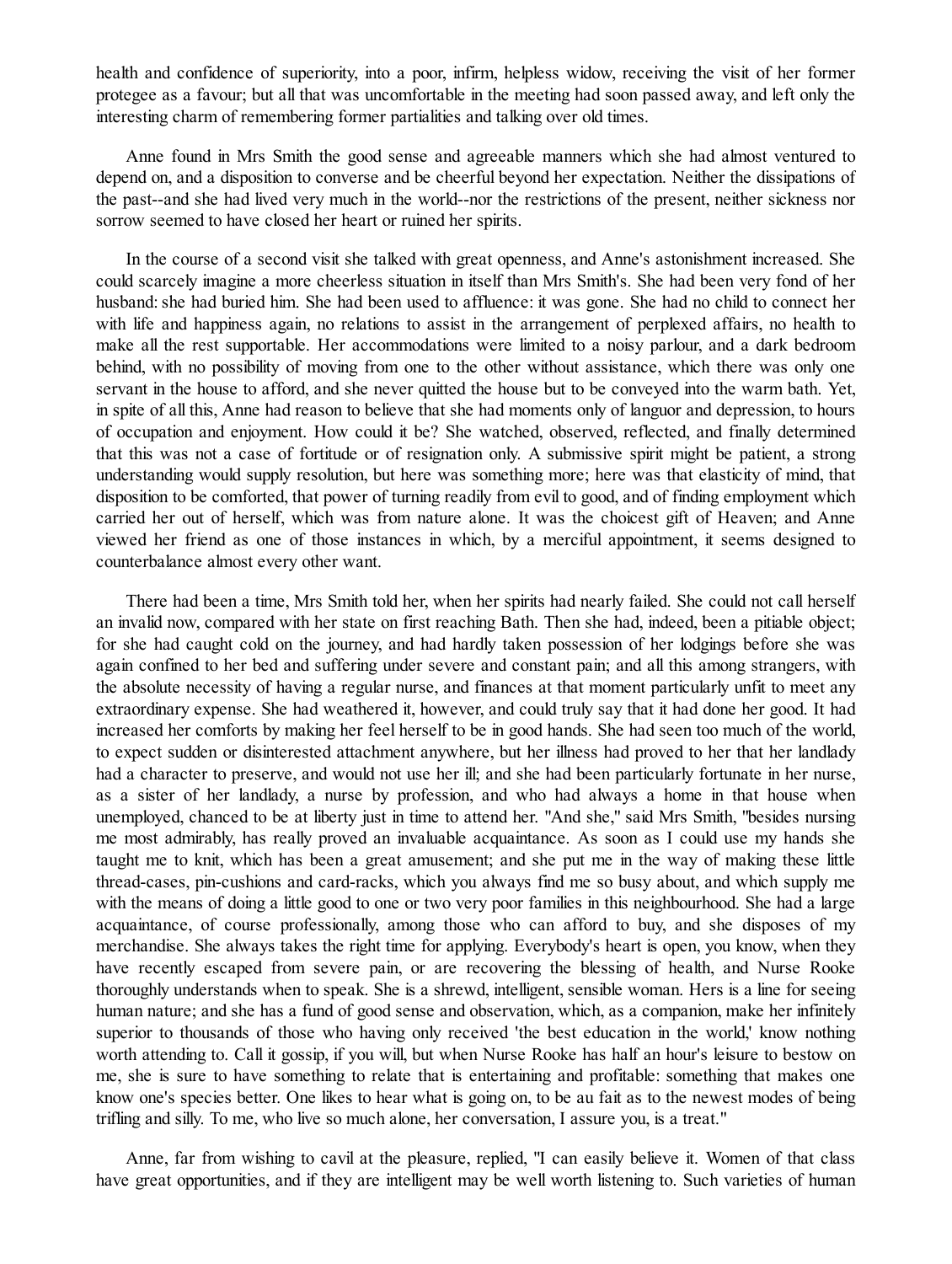nature as they are in the habit of witnessing! And it is not merely in its follies, that they are well read; for they see it occasionally under every circumstance that can be most interesting or affecting. What instances must pass before them of ardent, disinterested, self-denying attachment, of heroism, fortitude, patience, resignation: of all the conflicts and all the sacrifices that ennoble us most. A sick chamber may often furnish the worth of volumes."

"Yes," said Mrs Smith more doubtingly, "sometimes it may, though I fear its lessons are not often in the elevated style you describe. Here and there, human nature may be great in times of trial; but generally speaking, it is its weakness and not its strength that appears in a sick chamber: it is selfishness and impatience rather than generosity and fortitude, that one hears of. There is so little real friendship in the world! and unfortunately" (speaking low and tremulously) "there are so many who forget to think seriously till it is almost too late."

Anne saw the misery of such feelings. The husband had not been what he ought, and the wife had been led among that part of mankind which made her think worse of the world than she hoped it deserved. It was but a passing emotion however with Mrs Smith; she shook it off, and soon added in a different tone--

"I do not suppose the situation my friend Mrs Rooke is in at present, will furnish much either to interest or edify me. She is only nursing Mrs Wallis of Marlborough Buildings; a mere pretty, silly, expensive, fashionable woman, I believe; and of course will have nothing to report but of lace and finery. I mean to make my profit of Mrs Wallis, however. She has plenty of money, and I intend she shall buy all the highpriced things I have in hand now."

Anne had called several times on her friend, before the existence of such a person was known in Camden Place. At last, it became necessary to speak of her. Sir Walter, Elizabeth and Mrs Clay, returned one morning from Laura Place, with a sudden invitation from Lady Dalrymple for the same evening, and Anne was already engaged, to spend that evening in Westgate Buildings. She was not sorry for the excuse. They were only asked, she was sure, because Lady Dalrymple being kept at home by a bad cold, was glad to make use of the relationship which had been so pressed on her; and she declined on her own account with great alacrity--"She was engaged to spend the evening with an old schoolfellow." They were not much interested in anything relative to Anne; but still there were questions enough asked, to make it understood what this old schoolfellow was; and Elizabeth was disdainful, and Sir Walter severe.

"Westgate Buildings!" said he, "and who is Miss Anne Elliot to be visiting in Westgate Buildings? A Mrs Smith. A widow Mrs Smith; and who was her husband? One of five thousand Mr Smiths whose names are to be met with everywhere. And what is her attraction? That she is old and sickly. Upon my word, Miss Anne Elliot, you have the most extraordinary taste! Everything that revolts other people, low company, paltry rooms, foul air, disgusting associations are inviting to you. But surely you may put off this old lady till tomorrow:she is not so near her end, I presume, but that she may hope to see another day. What is her age? Forty?"

"No, sir, she is not one-and-thirty; but I do not think I can put off my engagement, because it is the only evening for some time which will at once suit her and myself. She goes into the warm bath to-morrow, and for the rest of the week, you know, we are engaged."

"But what does Lady Russell think of this acquaintance?" asked Elizabeth.

"She sees nothing to blame in it," replied Anne; "on the contrary, she approves it, and has generally taken me when I have called on Mrs Smith."

"Westgate Buildings must have been rather surprised by the appearance of a carriage drawn up near its pavement," observed Sir Walter. "Sir Henry Russell's widow, indeed, has no honours to distinguish her arms, but still it is a handsome equipage, and no doubt is well known to convey a Miss Elliot. A widow Mrs Smith lodging in Westgate Buildings! A poor widow barely able to live, between thirty and forty; a mere Mrs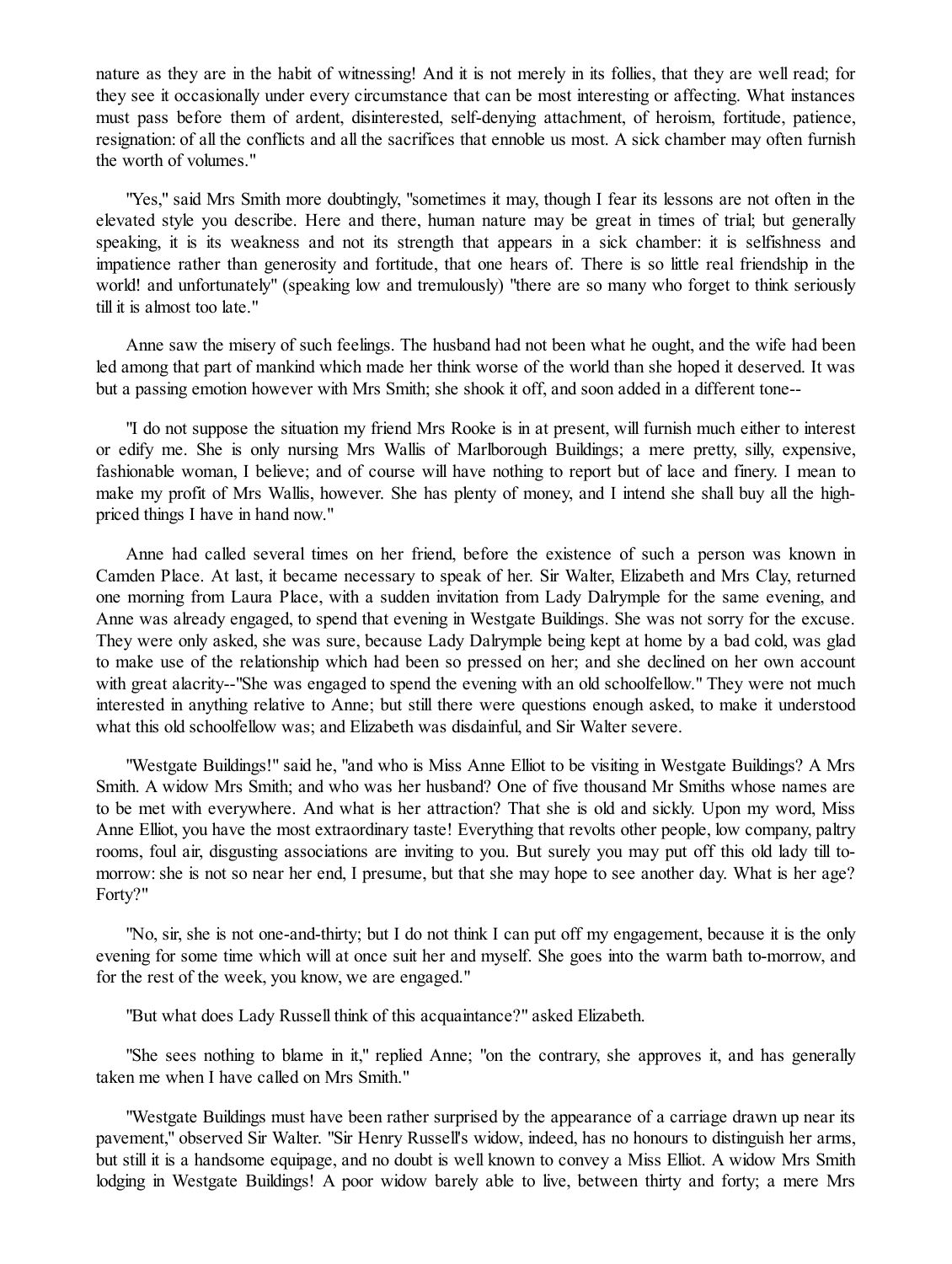Smith, an every-day Mrs Smith, of all people and all names in the world, to be the chosen friend of Miss Anne Elliot, and to be preferred by her to her own family connections among the nobility of England and Ireland! Mrs Smith! Such a name!"

Mrs Clay, who had been present while all this passed, now thought it advisable to leave the room, and Anne could have said much, and did long to say a little in defence of her friend's not very dissimilar claims to theirs, but her sense of personal respect to her father prevented her. She made no reply. She left it to himself to recollect, that Mrs Smith was not the only widow in Bath between thirty and forty, with little to live on, and no surname of dignity.

Anne kept her appointment; the others kept theirs, and of course she heard the next morning that they had had a delightful evening. She had been the only one of the set absent, for Sir Walter and Elizabeth had not only been quite at her ladyship's service themselves, but had actually been happy to be employed by her in collecting others, and had been at the trouble of inviting both Lady Russell and Mr Elliot; and Mr Elliot had made a point of leaving Colonel Wallis early, and Lady Russell had fresh arranged all her evening engagements in order to wait on her. Anne had the whole history of all that such an evening could supply from Lady Russell. To her, its greatest interest must be, in having been very much talked of between her friend and Mr Elliot; in having been wished for, regretted, and at the same time honoured for staying away in such a cause. Her kind, compassionate visits to this old schoolfellow, sick and reduced, seemed to have quite delighted Mr Elliot. He thought her a most extraordinary young woman; in her temper, manners, mind, a model of female excellence. He could meet even Lady Russell in a discussion of her merits; and Anne could not be given to understand so much by her friend, could not know herself to be so highly rated by a sensible man, without many of those agreeable sensations which her friend meant to create.

Lady Russell was now perfectly decided in her opinion of Mr Elliot. She was as much convinced of his meaning to gain Anne in time as of his deserving her, and was beginning to calculate the number of weeks which would free him from all the remaining restraints of widowhood, and leave him at liberty to exert his most open powers of pleasing. She would not speak to Anne with half the certainty she felt on the subject, she would venture on little more than hints of what might be hereafter, of a possible attachment on his side, of the desirableness of the alliance, supposing such attachment to be real and returned. Anne heard her, and made no violent exclamations; she only smiled, blushed, and gently shook her head.

"I am no match-maker, as you well know," said Lady Russell, "being much too well aware of the uncertainty of all human events and calculations. I only mean that if Mr Elliot should some time hence pay his addresses to you, and if you should be disposed to accept him, I think there would be every possibility of your being happy together. A most suitable connection everybody must consider it, but I think it might be a very happy one."

"Mr Elliot is an exceedingly agreeable man, and in many respects I think highly of him," said Anne; "but we should not suit."

Lady Russell let this pass, and only said in rejoinder, "I own that to be able to regard you as the future mistress of Kellynch, the future Lady Elliot, to look forward and see you occupying your dear mother's place, succeeding to all her rights, and all her popularity, as well as to all her virtues, would be the highest possible gratification to me. You are your mother's self in countenance and disposition; and if I might be allowed to fancy you such as she was, in situation and name, and home, presiding and blessing in the same spot, and only superior to her in being more highly valued! My dearest Anne, it would give me more delight than is often felt at my time of life!"

Anne was obliged to turn away, to rise, to walk to a distant table, and, leaning there in pretended employment, try to subdue the feelings this picture excited. For a few moments her imagination and her heart were bewitched. The idea of becoming what her mother had been; of having the precious name of "Lady Elliot" first revived in herself; of being restored to Kellynch, calling it her home again, her home for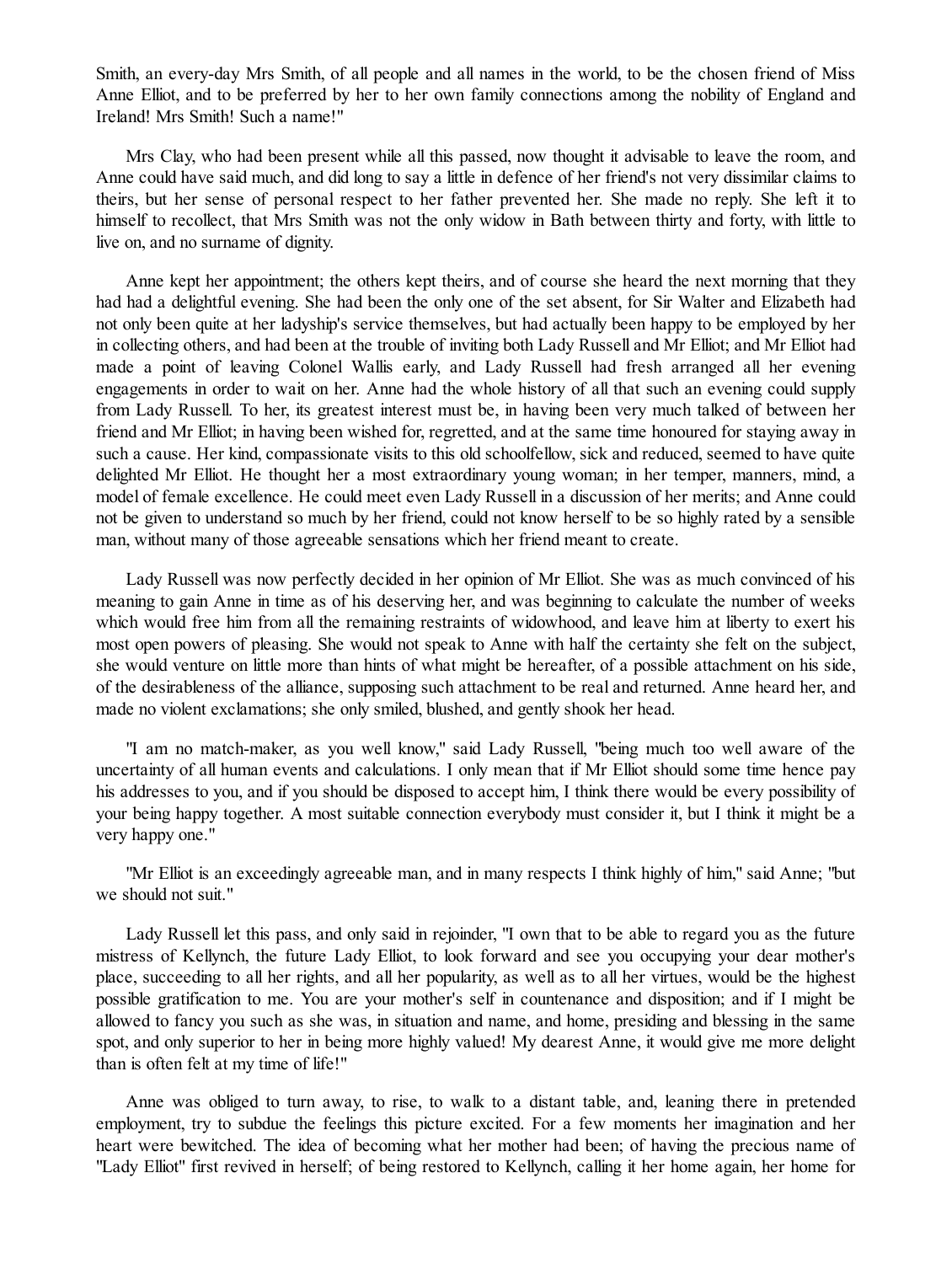ever, was a charm which she could not immediately resist. Lady Russell said not another word, willing to leave the matter to its own operation; and believing that, could Mr Elliot at that moment with propriety have spoken for himself!--she believed, in short, what Anne did not believe. The same image of Mr Elliot speaking for himself brought Anne to composure again. The charm of Kellynch and of "Lady Elliot" all faded away. She never could accept him. And it was not only that her feelings were still adverse to any man save one; her judgement, on a serious consideration of the possibilities of such a case was against Mr Elliot.

Though they had now been acquainted a month, she could not be satisfied that she really knew his character. That he was a sensible man, an agreeable man, that he talked well, professed good opinions, seemed to judge properly and as a man of principle, this was all clear enough. He certainly knew what was right, nor could she fix on any one article of moral duty evidently transgressed; but yet she would have been afraid to answer for his conduct. She distrusted the past, if not the present. The names which occasionally dropt of former associates, the allusions to former practices and pursuits, suggested suspicions not favourable of what he had been. She saw that there had been bad habits; that Sunday travelling had been a common thing; that there had been a period of his life (and probably not a short one) when he had been, at least, careless in all serious matters; and, though he might now think very differently, who could answer for the true sentiments of a clever, cautious man, grown old enough to appreciate a fair character? How could it ever be ascertained that his mind was truly cleansed?

Mr Elliot was rational, discreet, polished, but he was not open. There was never any burst of feeling, any warmth of indignation or delight, at the evil or good of others. This, to Anne, was a decided imperfection. Her early impressions were incurable. She prized the frank, the open-hearted, the eager character beyond all others. Warmth and enthusiasm did captivate her still. She felt that she could so much more depend upon the sincerity of those who sometimes looked or said a careless or a hasty thing, than of those whose presence of mind never varied, whose tongue never slipped.

Mr Elliot was too generally agreeable. Various as were the tempers in her father's house, he pleased them all. He endured too well, stood too well with every body. He had spoken to her with some degree of openness of Mrs Clay; had appeared completely to see what Mrs Clay was about, and to hold her in contempt; and yet Mrs Clay found him as agreeable as any body.

Lady Russell saw either less or more than her young friend, for she saw nothing to excite distrust. She could not imagine a man more exactly what he ought to be than Mr Elliot; nor did she ever enjoy a sweeter feeling than the hope of seeing him receive the hand of her beloved Anne in Kellynch church, in the course of the following autumn.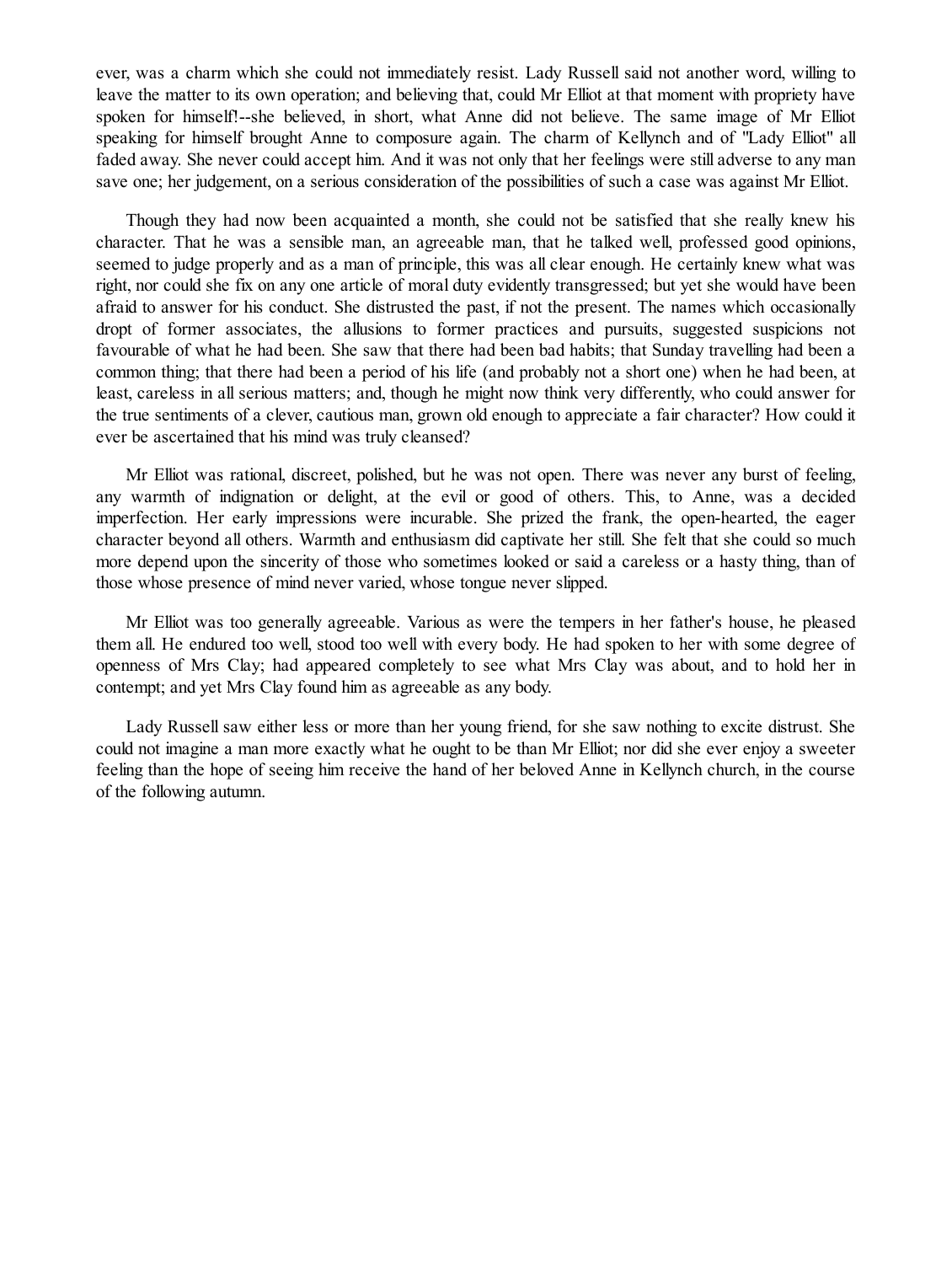# **Chapter 18**

It was the beginning of February; and Anne, having been a month in Bath, was growing very eager for news from Uppercross and Lyme. She wanted to hear much more than Mary had communicated. It was three weeks since she had heard at all. She only knew that Henrietta was at home again; and that Louisa, though considered to be recovering fast, was still in Lyme; and she was thinking of them all very intently one evening, when a thicker letter than usual from Mary was delivered to her; and, to quicken the pleasure and surprise, with Admiral and Mrs Croft's compliments.

The Crofts must be in Bath! A circumstance to interest her. They were people whom her heart turned to very naturally.

"What is this?" cried Sir Walter. "The Crofts have arrived in Bath? The Crofts who rent Kellynch? What have they brought you?"

"A letter from Uppercross Cottage, Sir."

"Oh! those letters are convenient passports. They secure an introduction. I should have visited Admiral Croft, however, at any rate. I know what is due to my tenant."

Anne could listen no longer; she could not even have told how the poor Admiral's complexion escaped; her letter engrossed her. It had been begun several days back.

"February 1st.

"My dear Anne,--I make no apology for my silence, because I know how little people think of letters in such a place as Bath. You must be a great deal too happy to care for Uppercross, which, as you well know, affords little to write about. We have had a very dull Christmas; Mr and Mrs Musgrove have not had one dinner party all the holidays. I do not reckon the Hayters as anybody. The holidays, however, are over at last: I believe no children ever had such long ones. I am sure I had not. The house was cleared yesterday, except of the little Harvilles; but you will be surprised to hear they have never gone home. Mrs Harville must be an odd mother to part with them so long. I do not understand it. They are not at all nice children, in my opinion; but Mrs Musgrove seems to like them quite as well, if not better, than her grandchildren. What dreadful weather we have had! It may not be felt in Bath, with your nice pavements; but in the country it is of some consequence. I have not had a creature call on me since the second week in January, except Charles Hayter, who had been calling much oftener than was welcome. Between ourselves, I think it a great pity Henrietta did not remain at Lyme as long as Louisa; it would have kept her a little out of his way. The carriage is gone to-day, to bring Louisa and the Harvilles to-morrow. We are not asked to dine with them, however, till the day after, Mrs Musgrove is so afraid of her being fatigued by the journey, which is not very likely, considering the care that will be taken of her; and it would be much more convenient to me to dine there to-morrow. I am glad you find Mr Elliot so agreeable, and wish I could be acquainted with him too; but I have my usual luck: I am always out of the way when any thing desirable is going on; always the last of my family to be noticed. What an immense time Mrs Clay has been staying with Elizabeth! Does she never mean to go away? But perhaps if she were to leave the room vacant, we might not be invited. Let me know what you think of this. I do not expect my children to be asked, you know. I can leave them at the Great House very well, for a month or six weeks. I have this moment heard that the Crofts are going to Bath almost immediately; they think the Admiral gouty. Charles heard it quite by chance; they have not had the civility to give me any notice, or of offering to take anything. I do not think they improve at all as neighbours. We see nothing of them, and this is really an instance of gross inattention. Charles joins me in love, and everything proper. Yours affectionately,

"Mary M-.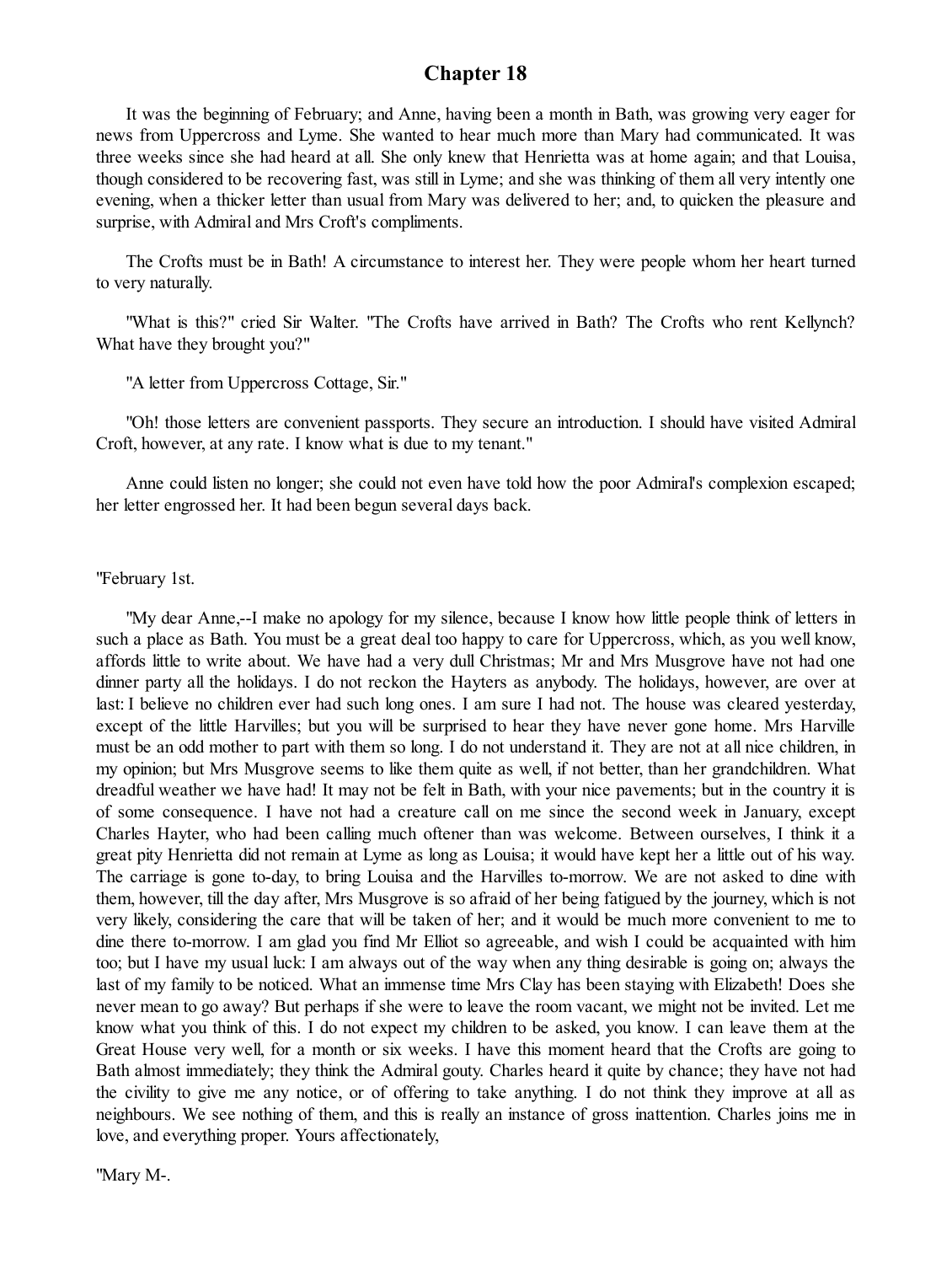"I am sorry to say that I am very far from well; and Jemima has just told me that the butcher says there is a bad sore-throat very much about. I dare say I shall catch it; and my sore-throats, you know, are always worse than anybody's."

So ended the first part, which had been afterwards put into an envelope, containing nearly as much more.

"I kept my letter open, that I might send you word how Louisa bore her journey, and now I am extremely glad I did, having a great deal to add. In the first place, I had a note from Mrs Croft yesterday, offering to convey anything to you; a very kind, friendly note indeed, addressed to me, just as it ought; I shall therefore be able to make my letter as long as I like. The Admiral does not seem very ill, and I sincerely hope Bath will do him all the good he wants. I shall be truly glad to have them back again. Our neighbourhood cannot spare such a pleasant family. But now for Louisa. I have something to communicate that will astonish you not a little. She and the Harvilles came on Tuesday very safely, and in the evening we went to ask her how she did, when we were rather surprised not to find Captain Benwick of the party, for he had been invited as well as the Harvilles; and what do you think was the reason? Neither more nor less than his being in love with Louisa, and not choosing to venture to Uppercross till he had had an answer from Mr Musgrove; for it was all settled between him and her before she came away, and he had written to her father by Captain Harville. True, upon my honour! Are not you astonished? I shall be surprised at least if you ever received a hint of it, for I never did. Mrs Musgrove protests solemnly that she knew nothing of the matter. We are all very well pleased, however, for though it is not equal to her marrying Captain Wentworth, it is infinitely better than Charles Hayter; and Mr Musgrove has written his consent, and Captain Benwick is expected to-day. Mrs Harville says her husband feels a good deal on his poor sister's account; but, however, Louisa is a great favourite with both. Indeed, Mrs Harville and I quite agree that we love her the better for having nursed her. Charles wonders what Captain Wentworth will say; but if you remember, I never thought him attached to Louisa; I never could see anything of it. And this is the end, you see, of Captain Benwick's being supposed to be an admirer of yours. How Charles could take such a thing into his head was always incomprehensible to me. I hope he will be more agreeable now. Certainly not a great match for Louisa Musgrove, but a million times better than marrying among the Hayters."

Mary need not have feared her sister's being in any degree prepared for the news. She had never in her life been more astonished. Captain Benwick and Louisa Musgrove! It was almost too wonderful for belief, and it was with the greatest effort that she could remain in the room, preserve an air of calmness, and answer the common questions of the moment. Happily for her, they were not many. Sir Walter wanted to know whether the Crofts travelled with four horses, and whether they were likely to be situated in such a part of Bath as it might suit Miss Elliot and himself to visit in; but had little curiosity beyond.

"How is Mary?" said Elizabeth; and without waiting for an answer, "And pray what brings the Crofts to Bath?"

"They come on the Admiral's account. He is thought to be gouty."

"Gout and decrepitude!" said Sir Walter. "Poor old gentleman."

"Have they any acquaintance here?" asked Elizabeth.

"I do not know; but I can hardly suppose that, at Admiral Croft's time of life, and in his profession, he should not have many acquaintance in such a place as this."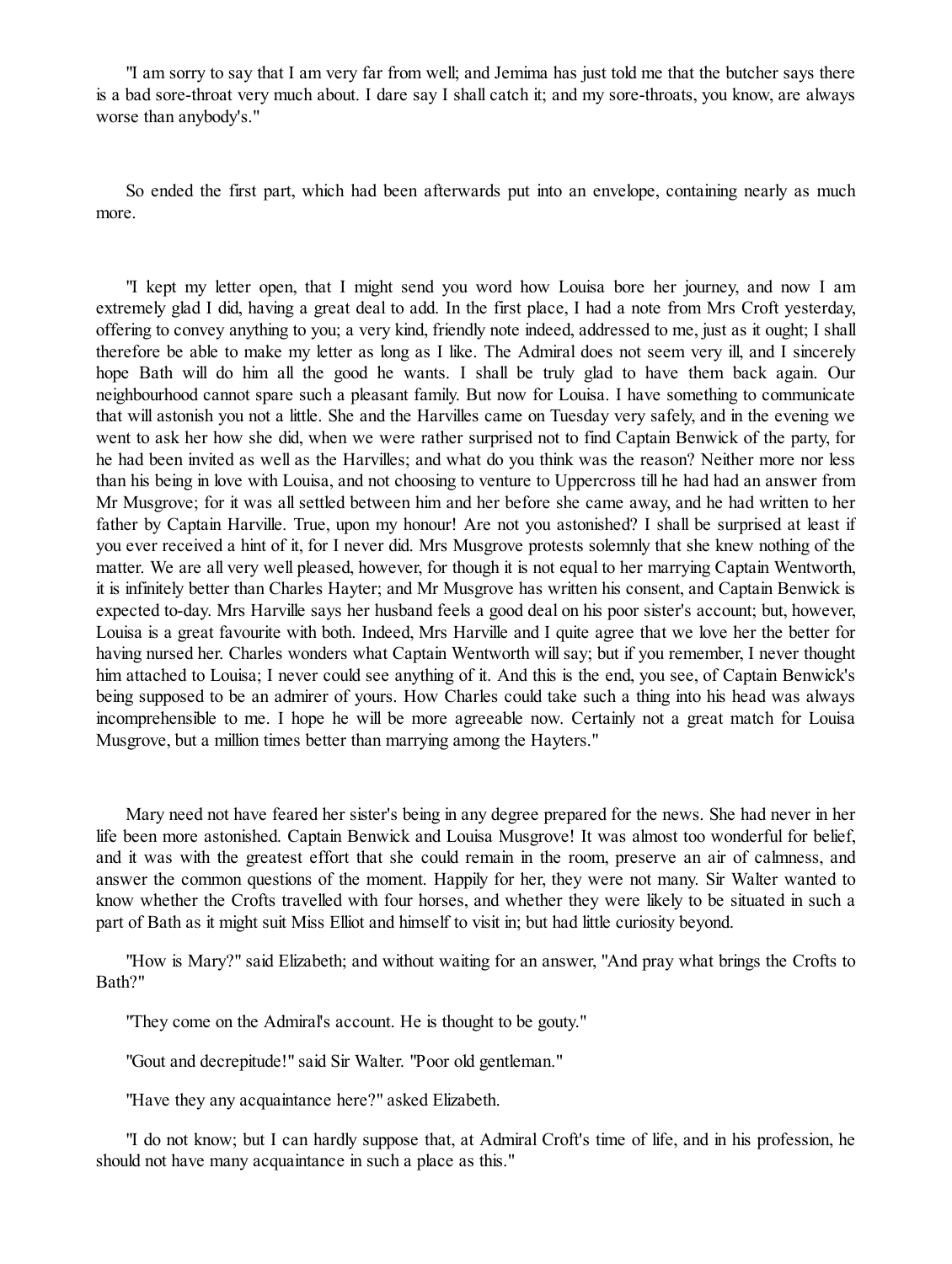"I suspect," said Sir Walter coolly, "that Admiral Croft will be best known in Bath as the renter of Kellynch Hall. Elizabeth, may we venture to present him and his wife in Laura Place?"

"Oh, no! I think not. Situated as we are with Lady Dalrymple, cousins, we ought to be very careful not to embarrass her with acquaintance she might not approve. If we were not related, it would not signify; but as cousins, she would feelscrupulous as to any proposal of ours. We had better leave the Crofts to find their own level. There are several odd-looking men walking about here, who, I am told, are sailors. The Crofts will associate with them."

This was Sir Walter and Elizabeth's share of interest in the letter; when Mrs Clay had paid her tribute of more decent attention, in an enquiry after Mrs Charles Musgrove, and her fine little boys, Anne was at liberty.

In her own room, she tried to comprehend it. Well might Charles wonder how Captain Wentworth would feel! Perhaps he had quitted the field, had given Louisa up, had ceased to love, had found he did not love her. She could not endure the idea of treachery or levity, or anything akin to ill usage between him and his friend. She could not endure that such a friendship as theirs should be severed unfairly.

Captain Benwick and Louisa Musgrove! The high-spirited, joyous-talking Louisa Musgrove, and the dejected, thinking, feeling, reading, Captain Benwick, seemed each of them everything that would not suit the other. Their minds most dissimilar! Where could have been the attraction? The answer soon presented itself. It had been in situation. They had been thrown together several weeks; they had been living in the same small family party: since Henrietta's coming away, they must have been depending almost entirely on each other, and Louisa, just recovering from illness, had been in an interesting state, and Captain Benwick was not inconsolable. That was a point which Anne had not been able to avoid suspecting before; and instead of drawing the same conclusion as Mary, from the present course of events, they served only to confirm the idea of his having felt some dawning of tenderness toward herself. She did not mean, however, to derive much more from it to gratify her vanity, than Mary might have allowed. She was persuaded that any tolerably pleasing young woman who had listened and seemed to feel for him would have received the same compliment. He had an affectionate heart. He must love somebody.

She saw no reason against their being happy. Louisa had fine naval fervour to begin with, and they would soon grow more alike. He would gain cheerfulness, and she would learn to be an enthusiast for Scott and Lord Byron; nay, that was probably learnt already; of course they had fallen in love over poetry. The idea of Louisa Musgrove turned into a person of literary taste, and sentimental reflection was amusing, but she had no doubt of its being so. The day at Lyme, the fall from the Cobb, might influence her health, her nerves, her courage, her character to the end of her life, as thoroughly as it appeared to have influenced her fate.

The conclusion of the whole was, that if the woman who had been sensible of Captain Wentworth's merits could be allowed to prefer another man, there was nothing in the engagement to excite lasting wonder; and if Captain Wentworth lost no friend by it, certainly nothing to be regretted. No, it was not regret which made Anne's heart beat in spite of herself, and brought the colour into her cheeks when she thought of Captain Wentworth unshackled and free. She had some feelings which she was ashamed to investigate. They were too much like joy, senseless joy!

She longed to see the Crofts; but when the meeting took place, it was evident that no rumour of the news had yet reached them. The visit of ceremony was paid and returned; and Louisa Musgrove was mentioned, and Captain Benwick, too, without even half a smile.

The Crofts had placed themselves in lodgings in Gay Street, perfectly to Sir Walter's satisfaction. He was not at all ashamed of the acquaintance, and did, in fact, think and talk a great deal more about the Admiral, than the Admiral ever thought or talked about him.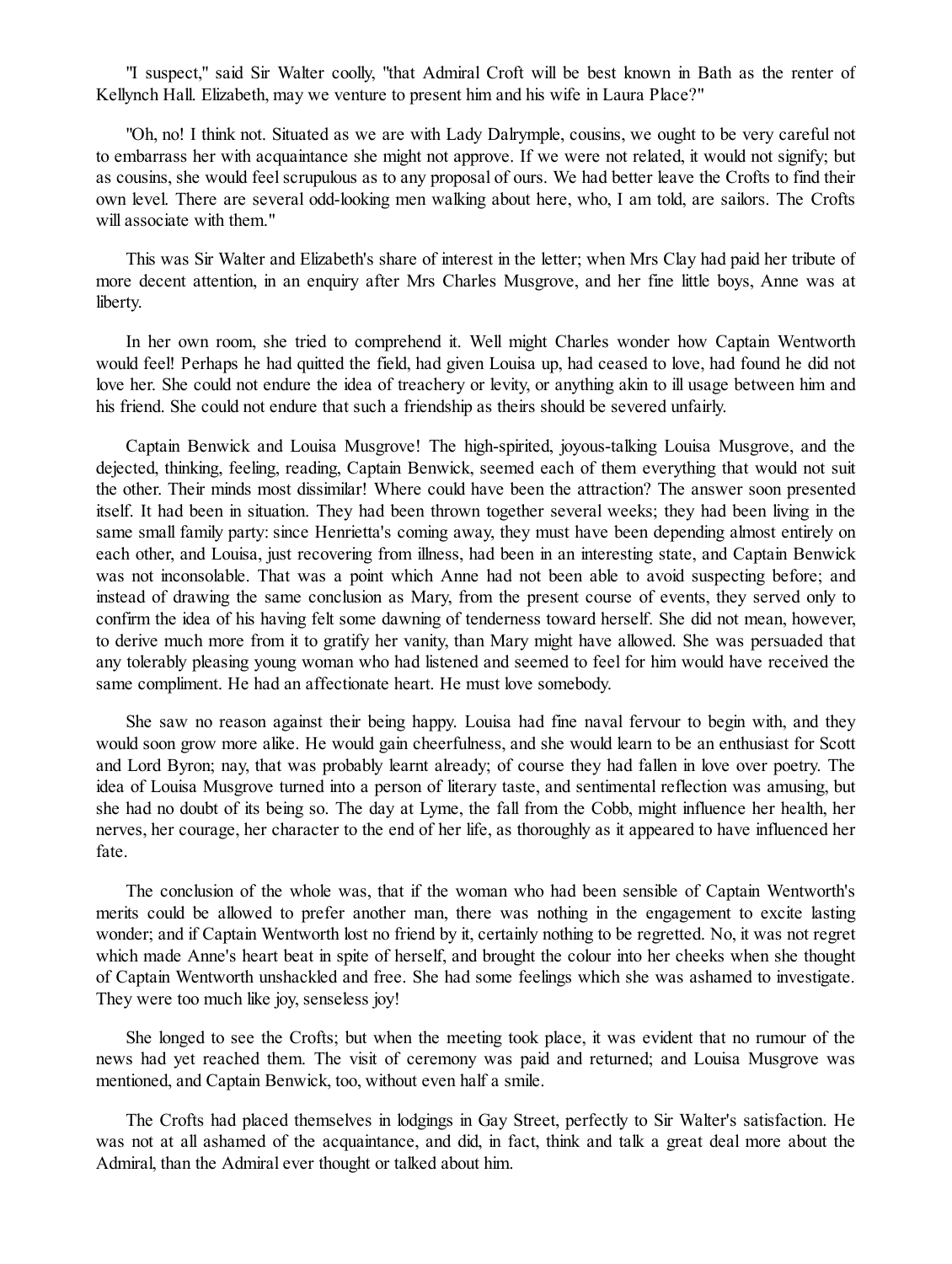The Crofts knew quite as many people in Bath as they wished for, and considered their intercourse with the Elliots as a mere matter of form, and not in the least likely to afford them any pleasure. They brought with them their country habit of being almost always together. He was ordered to walk to keep off the gout, and Mrs Croft seemed to go shares with him in everything, and to walk for her life to do him good. Anne saw them wherever she went. Lady Russell took her out in her carriage almost every morning, and she never failed to think of them, and never failed to see them. Knowing their feelings as she did, it was a most attractive picture of happiness to her. She always watched them as long as she could, delighted to fancy she understood what they might be talking of, as they walked along in happy independence, or equally delighted to see the Admiral's hearty shake of the hand when he encountered an old friend, and observe their eagerness of conversation when occasionally forming into a little knot of the navy, Mrs Croft looking as intelligent and keen as any of the officers around her.

Anne was too much engaged with Lady Russell to be often walking herself; but it so happened that one morning, about a week or ten days after the Croft's arrival, it suited her best to leave her friend, or her friend's carriage, in the lower part of the town, and return alone to Camden Place, and in walking up Milsom Street she had the good fortune to meet with the Admiral. He was standing by himself at a printshop window, with his hands behind him, in earnest contemplation of some print, and she not only might have passed him unseen, but was obliged to touch as well as address him before she could catch his notice. When he did perceive and acknowledge her, however, it was done with all his usual frankness and good humour. "Ha! is it you? Thank you, thank you. This is treating me like a friend. Here I am, you see, staring at a picture. I can never get by this shop without stopping. But what a thing here is, by way of a boat! Do look at it. Did you ever see the like? What queer fellows your fine painters must be, to think that anybody would venture their lives in such a shapeless old cockleshell as that? And yet here are two gentlemen stuck up in it mightily at their ease, and looking about them at the rocks and mountains, as if they were not to be upset the next moment, which they certainly must be. I wonder where that boat was built!" (laughing heartily); "I would not venture over a horsepond in it. Well," (turning away), "now, where are you bound? Can I go anywhere for you, or with you? Can I be of any use?"

"None, I thank you, unless you will give me the pleasure of your company the little way our road lies together. I am going home."

"That I will, with all my heart, and farther, too. Yes, yes we will have a snug walk together, and I have something to tell you as we go along. There, take my arm; that's right; I do not feel comfortable if I have not a woman there. Lord! what a boat it is!" taking a last look at the picture, as they began to be in motion.

"Did you say that you had something to tell me, sir?"

"Yes, I have, presently. But here comes a friend, Captain Brigden; I shall only say, 'How d'ye do?' as we pass, however. I shall not stop. 'How d'ye do?' Brigden stares to see anybody with me but my wife. She, poor soul, is tied by the leg. She has a blister on one of her heels, as large as a three-shilling piece. If you look across the street, you will see Admiral Brand coming down and his brother. Shabby fellows, both of them! I am glad they are not on this side of the way. Sophy cannot bear them. They played me a pitiful trick once: got away with some of my best men. I will tell you the whole story another time. There comes old Sir Archibald Drew and his grandson. Look, he sees us; he kisses his hand to you; he takes you for my wife. Ah! the peace has come too soon for that younker. Poor old Sir Archibald! How do you like Bath, Miss Elliot? It suits us very well. We are always meeting with some old friend or other; the streets full of them every morning; sure to have plenty of chat; and then we get away from them all, and shut ourselves in our lodgings, and draw in our chairs, and are snug as if we were at Kellynch, ay, or as we used to be even at North Yarmouth and Deal. We do not like our lodgings here the worse, I can tell you, for putting us in mind of those we first had at North Yarmouth. The wind blows through one of the cupboards just in the same way."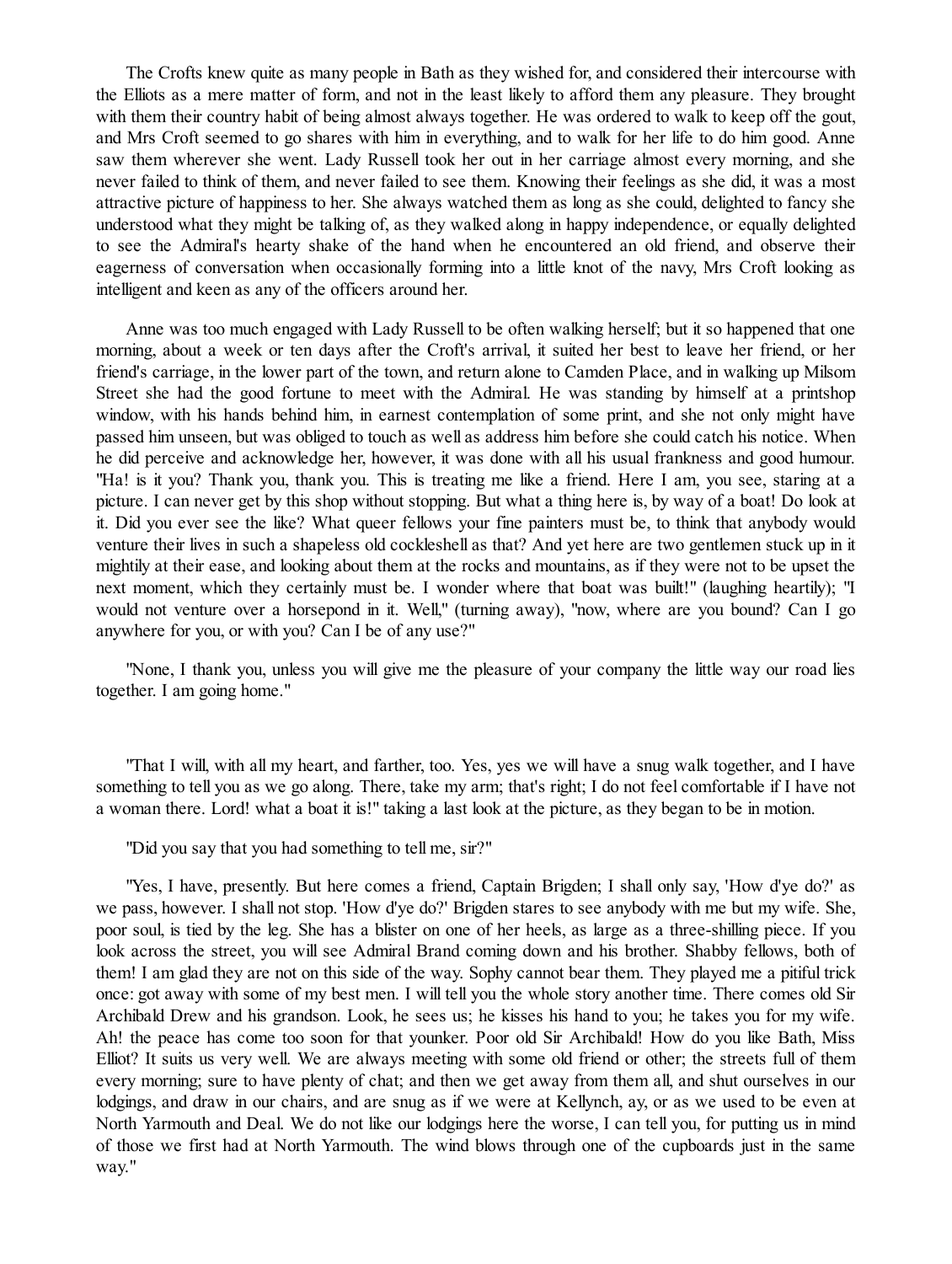When they were got a little farther, Anne ventured to press again for what he had to communicate. She hoped when clear of Milsom Street to have her curiosity gratified; but she was still obliged to wait, for the Admiral had made up his mind not to begin till they had gained the greater space and quiet of Belmont; and as she was not really Mrs Croft, she must let him have his own way. As soon as they were fairly ascending Belmont, he began--

"Well, now you shall hear something that will surprise you. But first of all, you must tell me the name of the young lady I am going to talk about. That young lady, you know, that we have all been so concerned for. The Miss Musgrove, that all this has been happening to. Her Christian name: I always forget her Christian name."

Anne had been ashamed to appear to comprehend so soon as she really did; but now she could safely suggest the name of "Louisa."

"Ay, ay, Miss Louisa Musgrove, that is the name. I wish young ladies had not such a number of fine Christian names. I should never be out if they were all Sophys, or something of that sort. Well, this Miss Louisa, we all thought, you know, was to marry Frederick. He was courting her week after week. The only wonder was, what they could be waiting for, till the business at Lyme came; then, indeed, it was clear enough that they must wait till her brain was set to right. But even then there was something odd in their way of going on. Instead of staying at Lyme, he went off to Plymouth, and then he went off to see Edward. When we came back from Minehead he was gone down to Edward's, and there he has been ever since. We have seen nothing of him since November. Even Sophy could not understand it. But now, the matter has taken the strangest turn of all; for this young lady, the same Miss Musgrove, instead of being to marry Frederick, is to marry James Benwick. You know James Benwick."

"A little. I am a little acquainted with Captain Benwick."

"Well, she is to marry him. Nay, most likely they are married already, for I do not know what they should wait for."

"I thought Captain Benwick a very pleasing young man," said Anne, "and I understand that he bears an excellent character."

"Oh! yes, yes, there is not a word to be said against James Benwick. He is only a commander, it is true, made last summer, and these are bad times for getting on, but he has not another fault that I know of. An excellent, good-hearted fellow, I assure you; a very active, zealous officer too, which is more than you would think for, perhaps, for that soft sort of manner does not do him justice."

"Indeed you are mistaken there, sir; I should never augur want of spirit from Captain Benwick's manners. I thought them particularly pleasing, and I will answer for it, they would generally please."

"Well, well, ladies are the best judges; but James Benwick is rather too piano for me; and though very likely it is all our partiality, Sophy and I cannot help thinking Frederick's manners better than his. There is something about Frederick more to our taste."

Anne was caught. She had only meant to oppose the too common idea of spirit and gentleness being incompatible with each other, not at all to represent Captain Benwick's manners as the very best that could possibly be; and, after a little hesitation, she was beginning to say, "I was not entering into any comparison of the two friends," but the Admiral interrupted her with--

"And the thing is certainly true. It is not a mere bit of gossip. We have it from Frederick himself. His sister had a letter from him yesterday, in which he tells us of it, and he had just had it in a letter from Harville, written upon the spot, from Uppercross. I fancy they are all at Uppercross."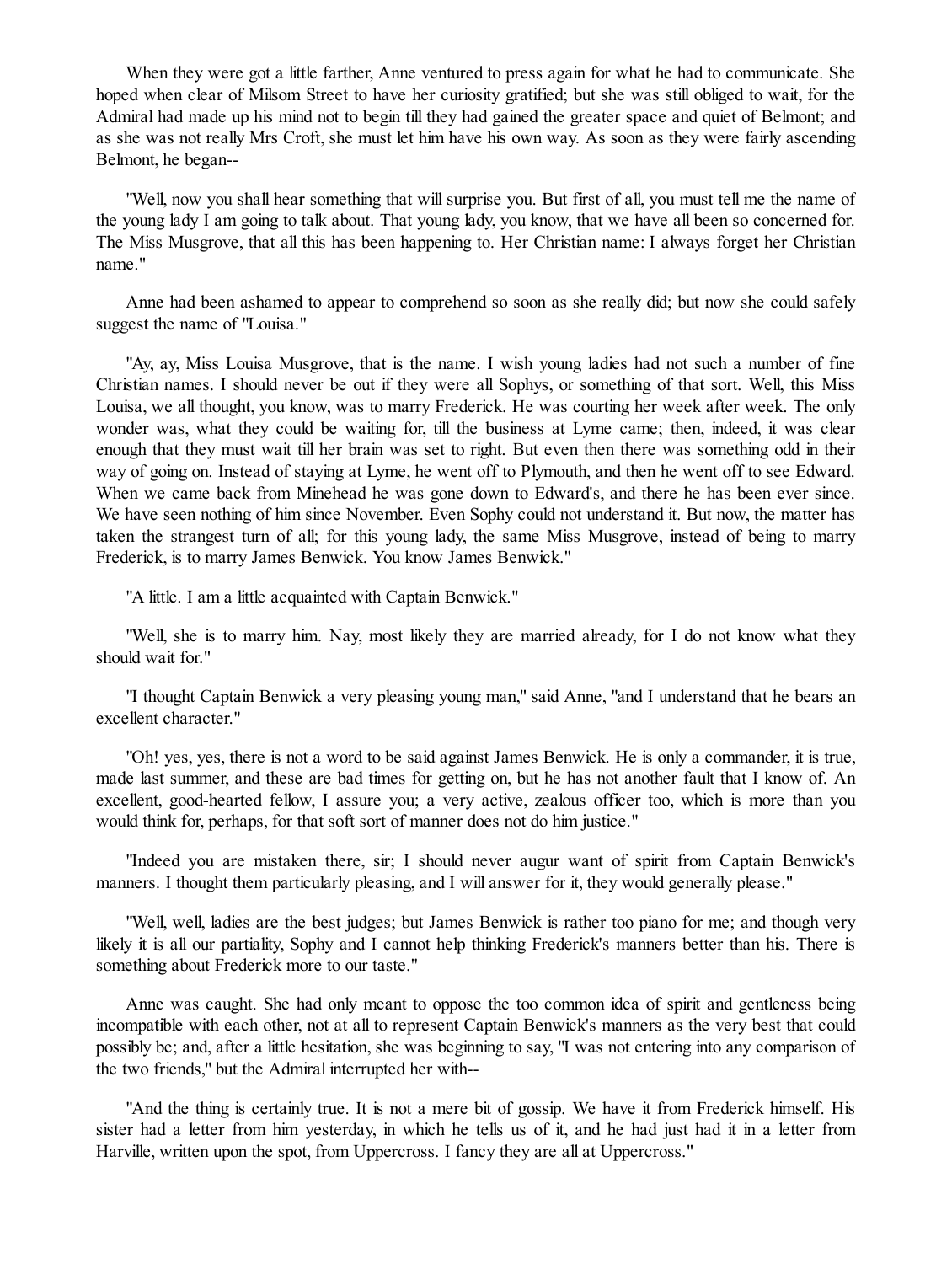This was an opportunity which Anne could not resist; she said, therefore, "I hope, Admiral, I hope there is nothing in the style of Captain Wentworth's letter to make you and Mrs Croft particularly uneasy. It did seem, last autumn, as if there were an attachment between him and Louisa Musgrove; but I hope it may be understood to have worn out on each side equally, and without violence. I hope his letter does not breathe the spirit of an ill-used man."

"Not at all, not at all; there is not an oath or a murmur from beginning to end."

Anne looked down to hide her smile.

"No, no; Frederick is not a man to whine and complain; he has too much spirit for that. If the girl likes another man better, it is very fit she should have him."

"Certainly. But what I mean is, that I hope there is nothing in Captain Wentworth's manner of writing to make you suppose he thinks himself ill-used by his friend, which might appear, you know, without its being absolutely said. I should be very sorry that such a friendship as has subsisted between him and Captain Benwick should be destroyed, or even wounded, by a circumstance of this sort."

"Yes, yes, I understand you. But there is nothing at all of that nature in the letter. He does not give the least fling at Benwick; does not so much as say, 'I wonder at it, I have a reason of my own for wondering at it.' No, you would not guess, from his way of writing, that he had ever thought of this Miss (what's her name?) for himself. He very handsomely hopes they will be happy together; and there is nothing very unforgiving in that, I think."

Anne did not receive the perfect conviction which the Admiral meant to convey, but it would have been useless to press the enquiry farther. She therefore satisfied herself with common-place remarks or quiet attention, and the Admiral had it all his own way.

"Poor Frederick!" said he at last. "Now he must begin all over again with somebody else. I think we must get him to Bath. Sophy must write, and beg him to come to Bath. Here are pretty girls enough, I am sure. It would be of no use to go to Uppercross again, for that other Miss Musgrove, I find, is bespoke by her cousin, the young parson. Do not you think, Miss Elliot, we had better try to get him to Bath?"

#### **Chapter 19**

While Admiral Croft was taking this walk with Anne, and expressing his wish of getting Captain Wentworth to Bath, Captain Wentworth was already on his way thither. Before Mrs Croft had written, he was arrived, and the very next time Anne walked out, she saw him.

Mr Elliot was attending his two cousins and Mrs Clay. They were in Milsom Street. It began to rain, not much, but enough to make shelter desirable for women, and quite enough to make it very desirable for Miss Elliot to have the advantage of being conveyed home in Lady Dalrymple's carriage, which was seen waiting at a little distance; she, Anne, and Mrs Clay, therefore, turned into Molland's, while Mr Elliot stepped to Lady Dalrymple, to request her assistance. He soon joined them again, successful, of course; Lady Dalrymple would be most happy to take them home, and would call for them in a few minutes.

Her ladyship's carriage was a barouche, and did not hold more than four with any comfort. Miss Carteret was with her mother; consequently it was not reasonable to expect accommodation for all the three Camden Place ladies. There could be no doubt as to Miss Elliot. Whoever suffered inconvenience, she must suffer none, but it occupied a little time to settle the point of civility between the other two. The rain was a mere trifle, and Anne was most sincere in preferring a walk with Mr Elliot. But the rain was also a mere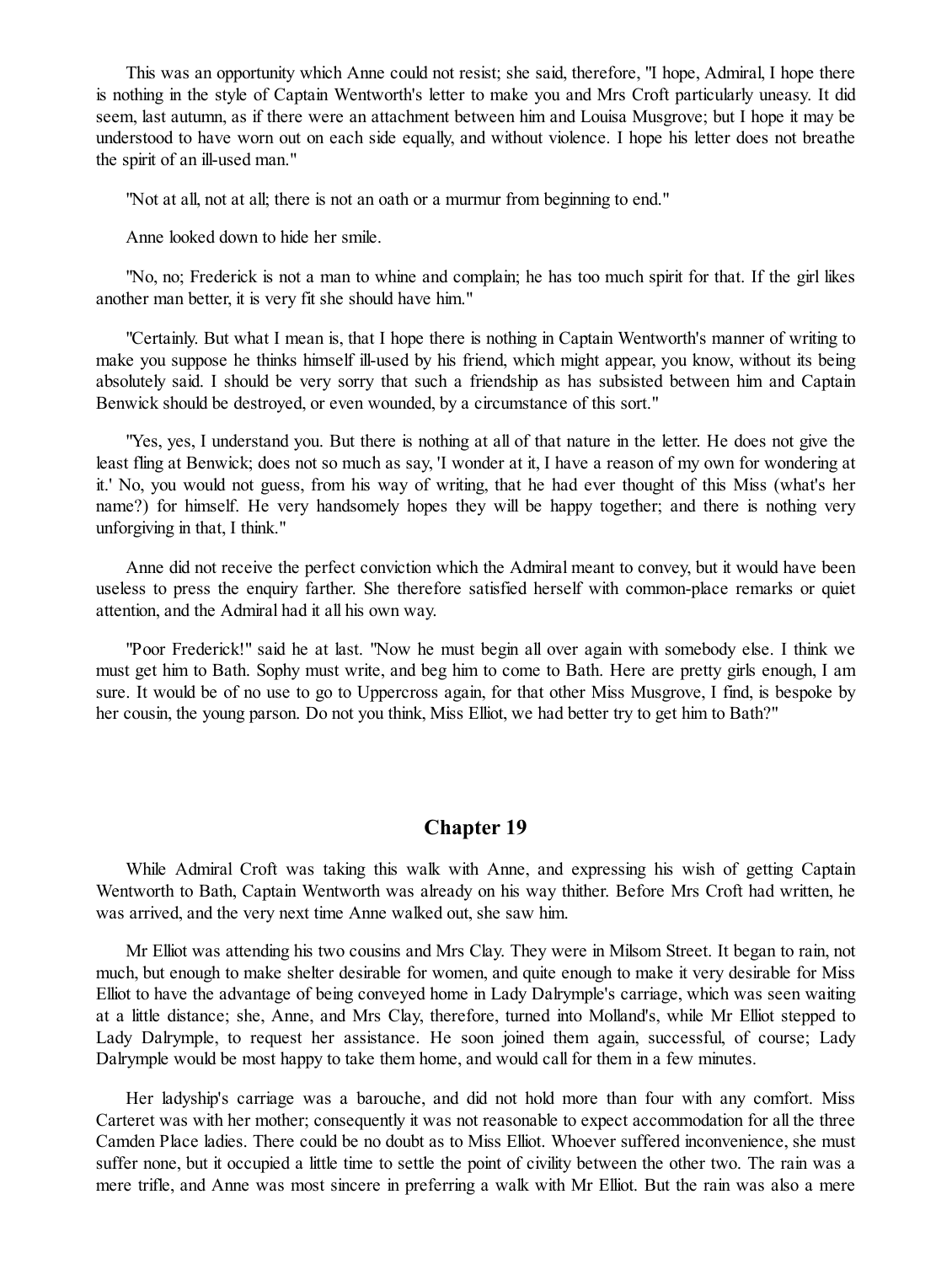trifle to Mrs Clay; she would hardly allow it even to drop at all, and her boots were so thick! much thicker than Miss Anne's; and, in short, her civility rendered her quite as anxious to be left to walk with Mr Elliot as Anne could be, and it was discussed between them with a generosity so polite and so determined, that the others were obliged to settle it for them; Miss Elliot maintaining that Mrs Clay had a little cold already, and Mr Elliot deciding on appeal, that his cousin Anne's boots were rather the thickest.

It was fixed accordingly, that Mrs Clay should be of the party in the carriage; and they had just reached this point, when Anne, as she sat near the window, descried, most decidedly and distinctly, Captain Wentworth walking down the street.

Her start was perceptible only to herself; but she instantly felt that she was the greatest simpleton in the world, the most unaccountable and absurd! For a few minutes she saw nothing before her; it was all confusion. She was lost, and when she had scolded back her senses, she found the others still waiting for the carriage, and Mr Elliot (always obliging) just setting off for Union Street on a commission of Mrs Clay's.

She now felt a great inclination to go to the outer door; she wanted to see if it rained. Why was she to suspect herself of another motive? Captain Wentworth must be out of sight. She left her seat, she would go; one half of her should not be always so much wiser than the other half, or always suspecting the other of being worse than it was. She would see if it rained. She was sent back, however, in a moment by the entrance of Captain Wentworth himself, among a party of gentlemen and ladies, evidently his acquaintance, and whom he must have joined a little below Milsom Street. He was more obviously struck and confused by the sight of her than she had ever observed before; he looked quite red. For the first time, since their renewed acquaintance, she felt that she was betraying the least sensibility of the two. She had the advantage of him in the preparation of the last few moments. All the overpowering, blinding, bewildering, first effects of strong surprise were over with her. Still, however, she had enough to feel! It was agitation, pain, pleasure, a something between delight and misery.

He spoke to her, and then turned away. The character of his manner was embarrassment. She could not have called it either cold or friendly, or anything so certainly as embarrassed.

After a short interval, however, he came towards her, and spoke again. Mutual enquiries on common subjects passed: neither of them, probably, much the wiser for what they heard, and Anne continuing fully sensible of his being less at ease than formerly. They had by dint of being so very much together, got to speak to each other with a considerable portion of apparent indifference and calmness; but he could not do it now. Time had changed him, or Louisa had changed him. There was consciousness of some sort or other. He looked very well, not as if he had been suffering in health or spirits, and he talked of Uppercross, of the Musgroves, nay, even of Louisa, and had even a momentary look of his own arch significance as he named her; but yet it was Captain Wentworth not comfortable, not easy, not able to feign that he was.

It did not surprise, but it grieved Anne to observe that Elizabeth would not know him. She saw that he saw Elizabeth, that Elizabeth saw him, that there was complete internal recognition on each side; she was convinced that he was ready to be acknowledged as an acquaintance, expecting it, and she had the pain of seeing her sister turn away with unalterable coldness.

Lady Dalrymple's carriage, for which Miss Elliot was growing very impatient, now drew up; the servant came in to announce it. It was beginning to rain again, and altogether there was a delay, and a bustle, and a talking, which must make all the little crowd in the shop understand that Lady Dalrymple was calling to convey Miss Elliot. At last Miss Elliot and her friend, unattended but by the servant, (for there was no cousin returned), were walking off; and Captain Wentworth, watching them, turned again to Anne, and by manner, rather than words, was offering his services to her.

"I am much obliged to you," was her answer, "but I am not going with them. The carriage would not accommodate so many. I walk: I prefer walking."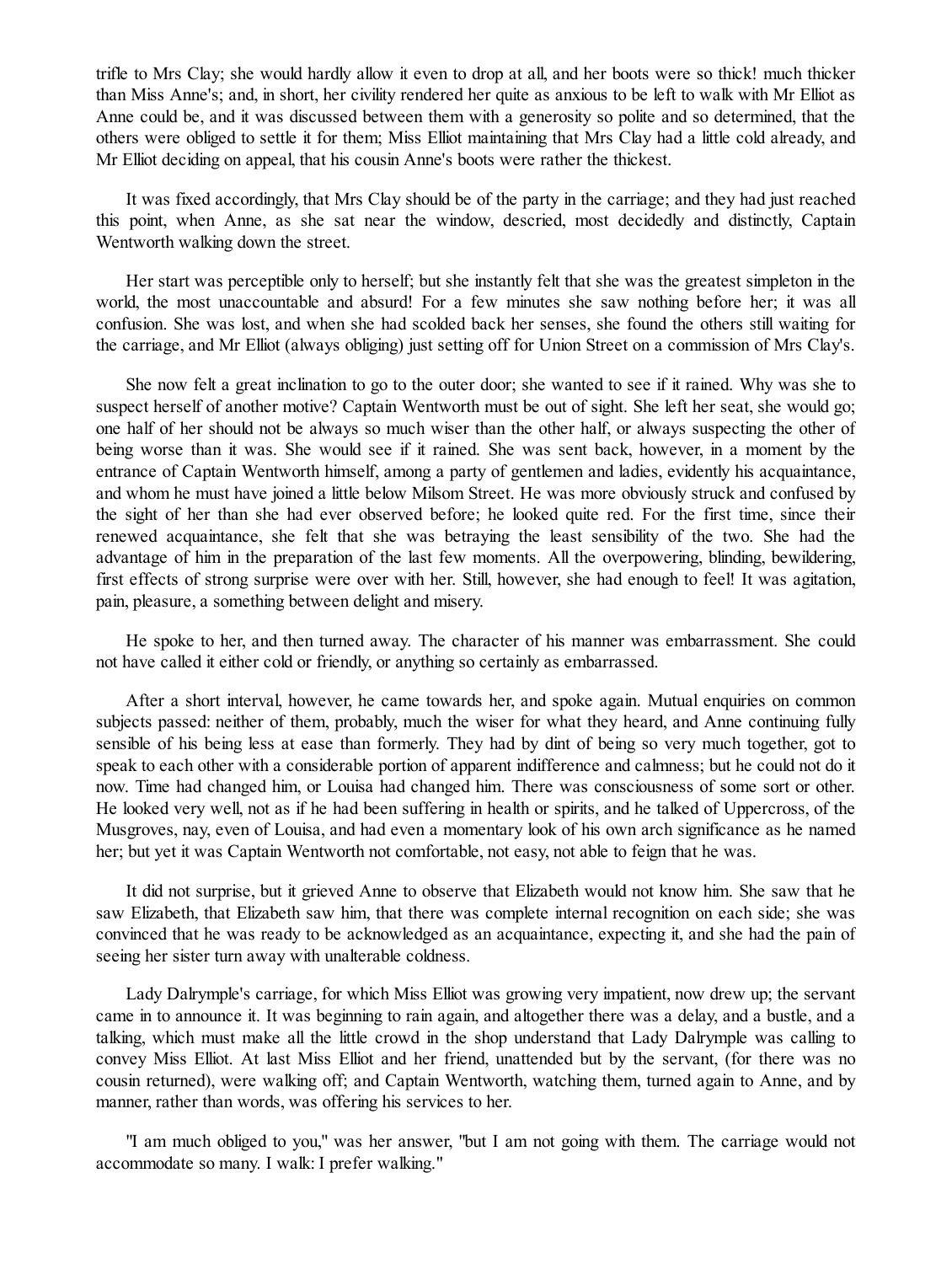"But it rains."

"Oh! very little, Nothing that I regard."

After a moment's pause he said: "Though I came only yesterday, I have equipped myself properly for Bath already, you see," (pointing to a new umbrella); "I wish you would make use of it, if you are determined to walk; though I think it would be more prudent to let me get you a chair."

She was very much obliged to him, but declined it all, repeating her conviction, that the rain would come to nothing at present, and adding, "I am only waiting for Mr Elliot. He will be here in a moment, I am sure."

She had hardly spoken the words when Mr Elliot walked in. Captain Wentworth recollected him perfectly. There was no difference between him and the man who had stood on the steps at Lyme, admiring Anne as she passed, except in the air and look and manner of the privileged relation and friend. He came in with eagerness, appeared to see and think only of her, apologised for his stay, was grieved to have kept her waiting, and anxious to get her away without further loss of time and before the rain increased; and in another moment they walked off together, her arm under his, a gentle and embarrassed glance, and a "Good morning to you!" being all that she had time for, as she passed away.

As soon as they were out of sight, the ladies of Captain Wentworth's party began talking of them.

"Mr Elliot does not dislike his cousin, I fancy?"

"Oh! no, that is clear enough. One can guess what will happen there. He is always with them; half lives in the family, I believe. What a very good-looking man!"

"Yes, and Miss Atkinson, who dined with him once at the Wallises, says he is the most agreeable man she ever was in company with."

"She is pretty, I think; Anne Elliot; very pretty, when one comes to look at her. It is not the fashion to say so, but I confess I admire her more than her sister."

"Oh! so do I."

"And so do I. No comparison. But the men are all wild after Miss Elliot. Anne is too delicate for them."

Anne would have been particularly obliged to her cousin, if he would have walked by her side all the way to Camden Place, without saying a word. She had never found it so difficult to listen to him, though nothing could exceed his solicitude and care, and though his subjects were principally such as were wont to be always interesting: praise, warm, just, and discriminating, of Lady Russell, and insinuations highly rational against Mrs Clay. But just now she could think only of Captain Wentworth. She could not understand his present feelings, whether he were really suffering much from disappointment or not; and till that point were settled, she could not be quite herself.

She hoped to be wise and reasonable in time; but alas! alas! she must confess to herself that she was not wise yet.

Another circumstance very essential for her to know, was how long he meant to be in Bath; he had not mentioned it, or she could not recollect it. He might be only passing through. But it was more probable that he should be come to stay. In that case, so liable as every body was to meet every body in Bath, Lady Russell would in all likelihood see him somewhere. Would she recollect him? How would it all be?

She had already been obliged to tell Lady Russell that Louisa Musgrove was to marry Captain Benwick. It had cost her something to encounter Lady Russell's surprise; and now, if she were by any chance to be thrown into company with Captain Wentworth, her imperfect knowledge of the matter might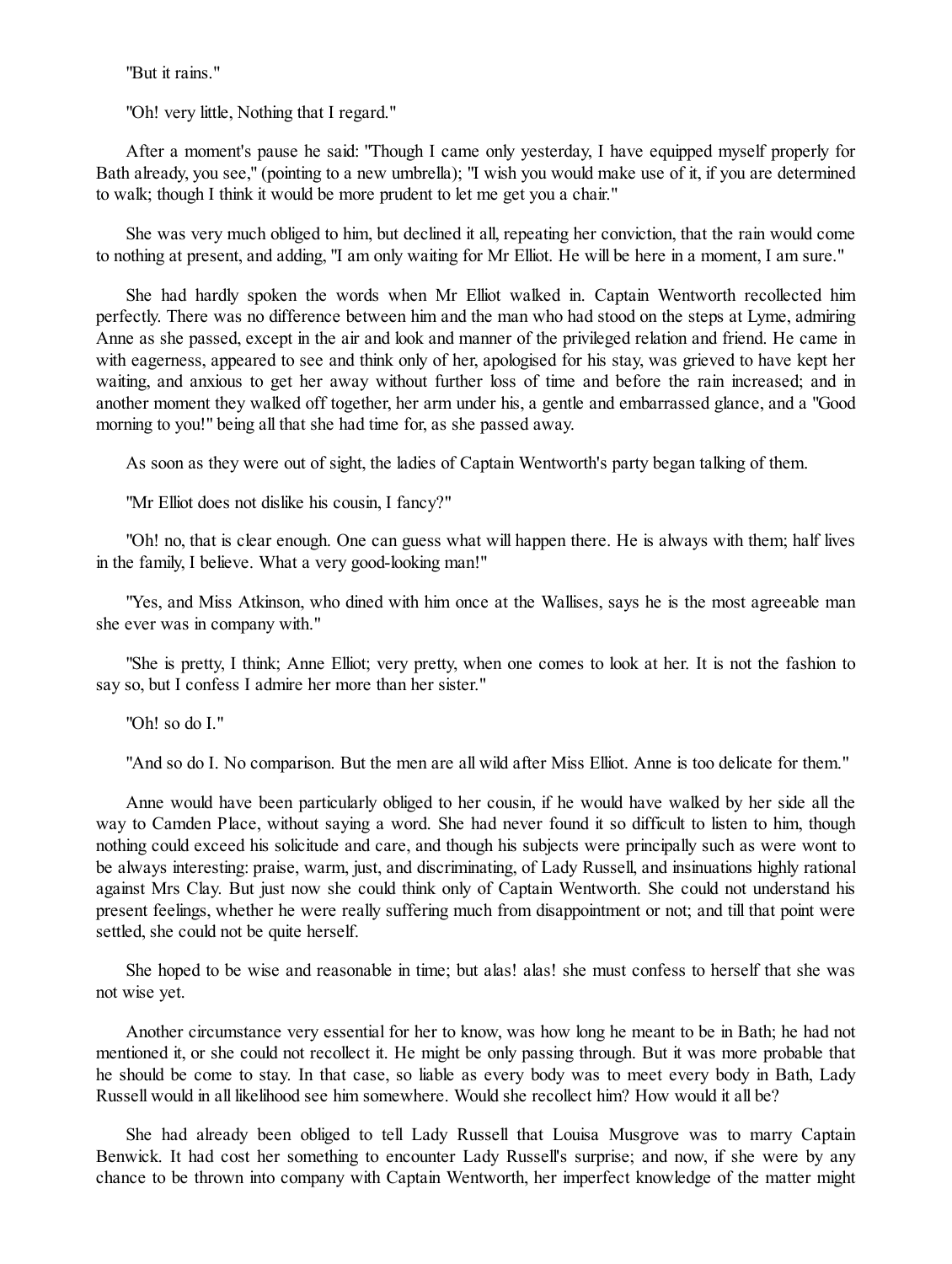add another shade of prejudice against him.

The following morning Anne was out with her friend, and for the first hour, in an incessant and fearful sort of watch for him in vain; but at last, in returning down Pulteney Street, she distinguished him on the right hand pavement at such a distance as to have him in view the greater part of the street. There were many other men about him, many groups walking the same way, but there was no mistaking him. She looked instinctively at Lady Russell; but not from any mad idea of her recognising him so soon as she did herself. No, it was not to be supposed that Lady Russell would perceive him till they were nearly opposite. She looked at her however, from time to time, anxiously; and when the moment approached which must point him out, though not daring to look again (for her own countenance she knew was unfit to be seen), she was yet perfectly conscious of Lady Russell's eyes being turned exactly in the direction for him--of her being, in short, intently observing him. She could thoroughly comprehend the sort of fascination he must possess over Lady Russell's mind, the difficulty it must be for her to withdraw her eyes, the astonishment she must be feeling that eight or nine years should have passed over him, and in foreign climes and in active service too, without robbing him of one personal grace!

At last, Lady Russell drew back her head. "Now, how would she speak of him?"

"You will wonder," said she, "what has been fixing my eye so long; but I was looking after some window-curtains, which Lady Alicia and Mrs Frankland were telling me of last night. They described the drawing-room window-curtains of one of the houses on this side of the way, and this part of the street, as being the handsomest and best hung of any in Bath, but could not recollect the exact number, and I have been trying to find out which it could be; but I confess I can see no curtains hereabouts that answer their description."

Anne sighed and blushed and smiled, in pity and disdain, either at her friend or herself. The part which provoked her most, was that in all this waste of foresight and caution, she should have lost the right moment for seeing whether he saw them.

A day or two passed without producing anything. The theatre or the rooms, where he was most likely to be, were not fashionable enough for the Elliots, whose evening amusements were solely in the elegant stupidity of private parties, in which they were getting more and more engaged; and Anne, wearied of such a state of stagnation, sick of knowing nothing, and fancying herself stronger because her strength was not tried, was quite impatient for the concert evening. It was a concert for the benefit of a person patronised by Lady Dalrymple. Of course they must attend. It was really expected to be a good one, and Captain Wentworth was very fond of music. If she could only have a few minutes conversation with him again, she fancied she should be satisfied; and as to the power of addressing him, she felt all over courage if the opportunity occurred. Elizabeth had turned from him, Lady Russell overlooked him; her nerves were strengthened by these circumstances; she felt that she owed him attention.

She had once partly promised Mrs Smith to spend the evening with her; but in a short hurried call she excused herself and put it off, with the more decided promise of a longer visit on the morrow. Mrs Smith gave a most good-humoured acquiescence.

"By all means," said she; "only tell me all about it, when you do come. Who is your party?"

Anne named them all. Mrs Smith made no reply; but when she was leaving her said, and with an expression half serious, half arch, "Well, I heartily wish your concert may answer; and do not fail me tomorrow if you can come; for I begin to have a foreboding that I may not have many more visits from you."

Anne was startled and confused; but after standing in a moment's suspense, was obliged, and not sorry to be obliged, to hurry away.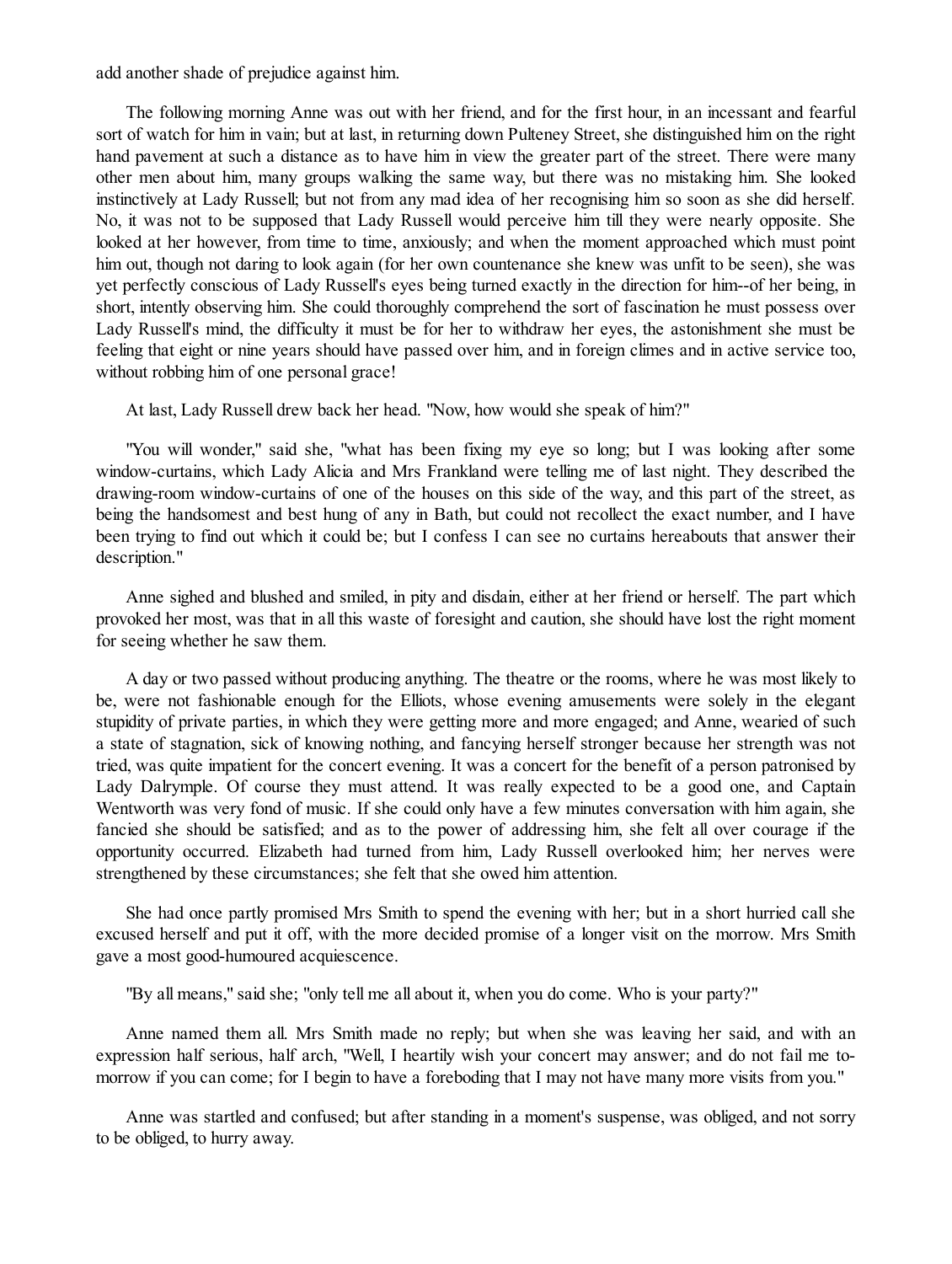#### **Chapter 20**

Sir Walter, his two daughters, and Mrs Clay, were the earliest of all their party at the rooms in the evening; and as Lady Dalrymple must be waited for, they took their station by one of the fires in the Octagon Room. But hardly were they so settled, when the door opened again, and Captain Wentworth walked in alone. Anne was the nearest to him, and making yet a little advance, she instantly spoke. He was preparing only to bow and pass on, but her gentle "How do you do?" brought him out of the straight line to stand near her, and make enquiries in return, in spite of the formidable father and sister in the back ground. Their being in the back ground was a support to Anne; she knew nothing of their looks, and felt equal to everything which she believed right to be done.

While they were speaking, a whispering between her father and Elizabeth caught her ear. She could not distinguish, but she must guess the subject; and on Captain Wentworth's making a distant bow, she comprehended that her father had judged so well as to give him that simple acknowledgement of acquaintance, and she was just in time by a side glance to see a slight curtsey from Elizabeth herself. This, though late, and reluctant, and ungracious, was yet better than nothing, and her spirits improved.

After talking, however, of the weather, and Bath, and the concert, their conversation began to flag, and so little was said at last, that she was expecting him to go every moment, but he did not; he seemed in no hurry to leave her; and presently with renewed spirit, with a little smile, a little glow, he said--

"I have hardly seen you since our day at Lyme. I am afraid you must have suffered from the shock, and the more from its not overpowering you at the time."

She assured him that she had not.

"It was a frightful hour," said he, "a frightful day!" and he passed his hand across his eyes, as if the remembrance were still too painful, but in a moment, half smiling again, added, "The day has produced some effects however; has had some consequences which must be considered as the very reverse of frightful. When you had the presence of mind to suggest that Benwick would be the properest person to fetch a surgeon, you could have little idea of his being eventually one of those most concerned in her recovery."

"Certainly I could have none. But it appears--I should hope it would be a very happy match. There are on both sides good principles and good temper."

"Yes," said he, looking not exactly forward; "but there, I think, ends the resemblance. With all my soul I wish them happy, and rejoice over every circumstance in favour of it. They have no difficulties to contend with at home, no opposition, no caprice, no delays. The Musgroves are behaving like themselves, most honourably and kindly, only anxious with true parental hearts to promote their daughter's comfort. All this is much, very much in favour of their happiness; more than perhaps--"

He stopped. A sudden recollection seemed to occur, and to give him some taste of that emotion which was reddening Anne's cheeks and fixing her eyes on the ground. After clearing his throat, however, he proceeded thus--

"I confess that I do think there is a disparity, too great a disparity, and in a point no less essential than mind. I regard Louisa Musgrove as a very amiable, sweet-tempered girl, and not deficient in understanding, but Benwick is something more. He is a clever man, a reading man; and I confess, that I do consider his attaching himself to her with some surprise. Had it been the effect of gratitude, had he learnt to love her, because he believed her to be preferring him, it would have been another thing. But I have no reason to suppose it so. It seems, on the contrary, to have been a perfectly spontaneous, untaught feeling on his side, and this surprises me. A man like him, in his situation! with a heart pierced, wounded, almost broken! Fanny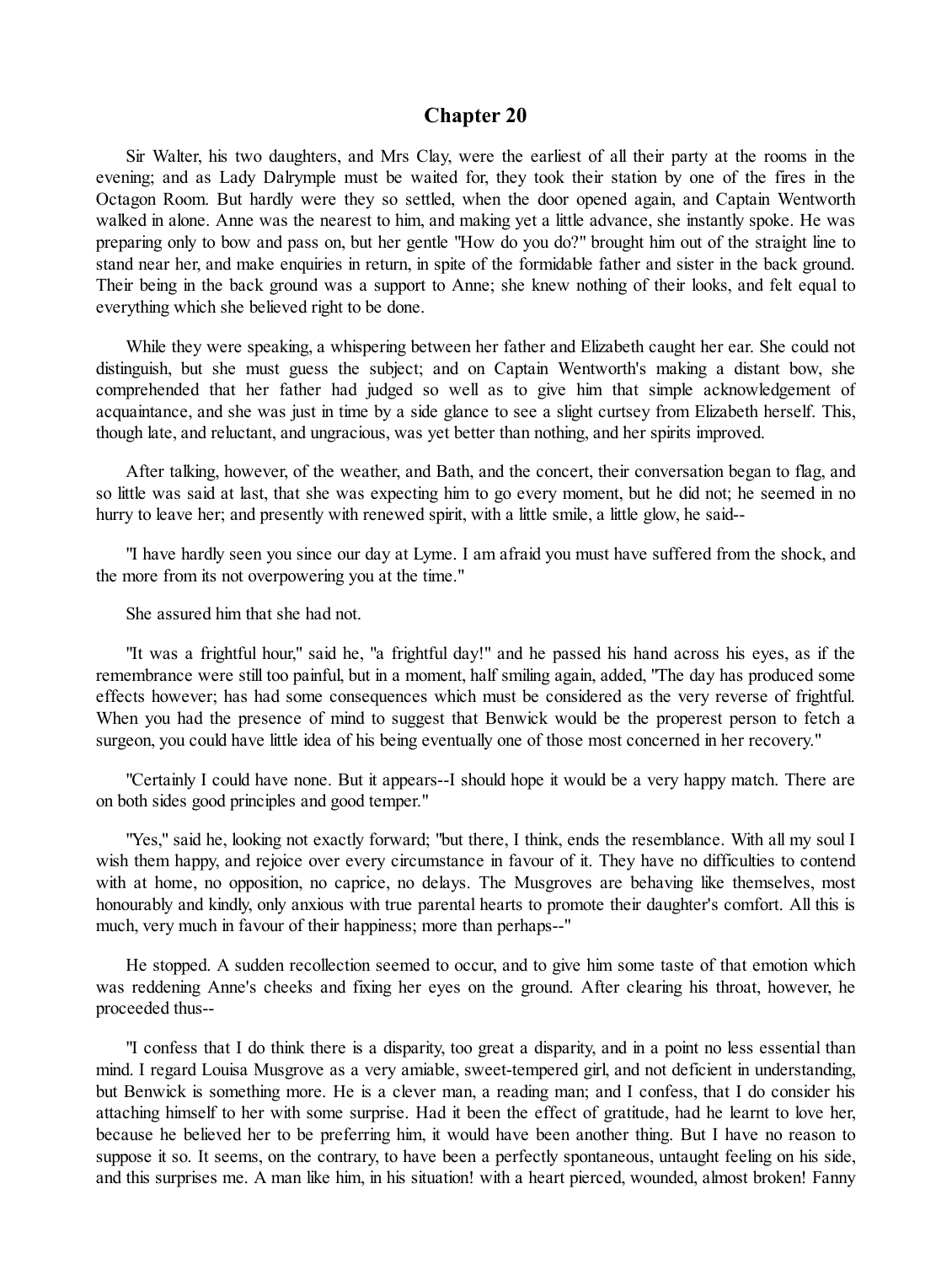Harville was a very superior creature, and his attachment to her was indeed attachment. A man does not recover from such a devotion of the heart to such a woman. He ought not; he does not."

Either from the consciousness, however, that his friend had recovered, or from other consciousness, he went no farther; and Anne who, in spite of the agitated voice in which the latter part had been uttered, and in spite of all the various noises of the room, the almost ceaseless slam of the door, and ceaseless buzz of persons walking through, had distinguished every word, was struck, gratified, confused, and beginning to breathe very quick, and feel an hundred things in a moment. It was impossible for her to enter on such a subject; and yet, after a pause, feeling the necessity of speaking, and having not the smallest wish for a total change, she only deviated so far as to say--

"You were a good while at Lyme, I think?"

"About a fortnight. I could not leave it till Louisa's doing well was quite ascertained. I had been too deeply concerned in the mischief to be soon at peace. It had been my doing, solely mine. She would not have been obstinate if I had not been weak. The country round Lyme is very fine. I walked and rode a great deal; and the more I saw, the more I found to admire."

"I should very much like to see Lyme again," said Anne.

"Indeed! I should not have supposed that you could have found anything in Lyme to inspire such a feeling. The horror and distress you were involved in, the stretch of mind, the wear of spirits! I should have thought your last impressions of Lyme must have been strong disgust."

"The last hours were certainly very painful," replied Anne; "but when pain is over, the remembrance of it often becomes a pleasure. One does not love a place the less for having suffered in it, unless it has been all suffering, nothing but suffering, which was by no means the case at Lyme. We were only in anxiety and distress during the last two hours, and previously there had been a great deal of enjoyment. So much novelty and beauty! I have travelled so little, that every fresh place would be interesting to me; but there is real beauty at Lyme; and in short" (with a faint blush at some recollections), "altogether my impressions of the place are very agreeable."

As she ceased, the entrance door opened again, and the very party appeared for whom they were waiting. "Lady Dalrymple, Lady Dalrymple," was the rejoicing sound; and with all the eagerness compatible with anxious elegance, Sir Walter and his two ladies stepped forward to meet her. Lady Dalrymple and Miss Carteret, escorted by Mr Elliot and Colonel Wallis, who had happened to arrive nearly at the same instant, advanced into the room. The others joined them, and it was a group in which Anne found herself also necessarily included. She was divided from Captain Wentworth. Their interesting, almost too interesting conversation must be broken up for a time, but slight was the penance compared with the happiness which brought it on! She had learnt, in the last ten minutes, more of his feelings towards Louisa, more of all his feelings than she dared to think of; and she gave herself up to the demands of the party, to the needful civilities of the moment, with exquisite, though agitated sensations. She was in good humour with all. She had received ideas which disposed her to be courteous and kind to all, and to pity every one, as being less happy than herself.

The delightful emotions were a little subdued, when on stepping back from the group, to be joined again by Captain Wentworth, she saw that he was gone. She was just in time to see him turn into the Concert Room. He was gone; he had disappeared, she felt a moment's regret. But "they should meet again. He would look for her, he would find her out before the evening were over, and at present, perhaps, it was as well to be asunder. She was in need of a little interval for recollection."

Upon Lady Russell's appearance soon afterwards, the whole party was collected, and all that remained was to marshal themselves, and proceed into the Concert Room; and be of all the consequence in their power, draw as many eyes, excite as many whispers, and disturb as many people as they could.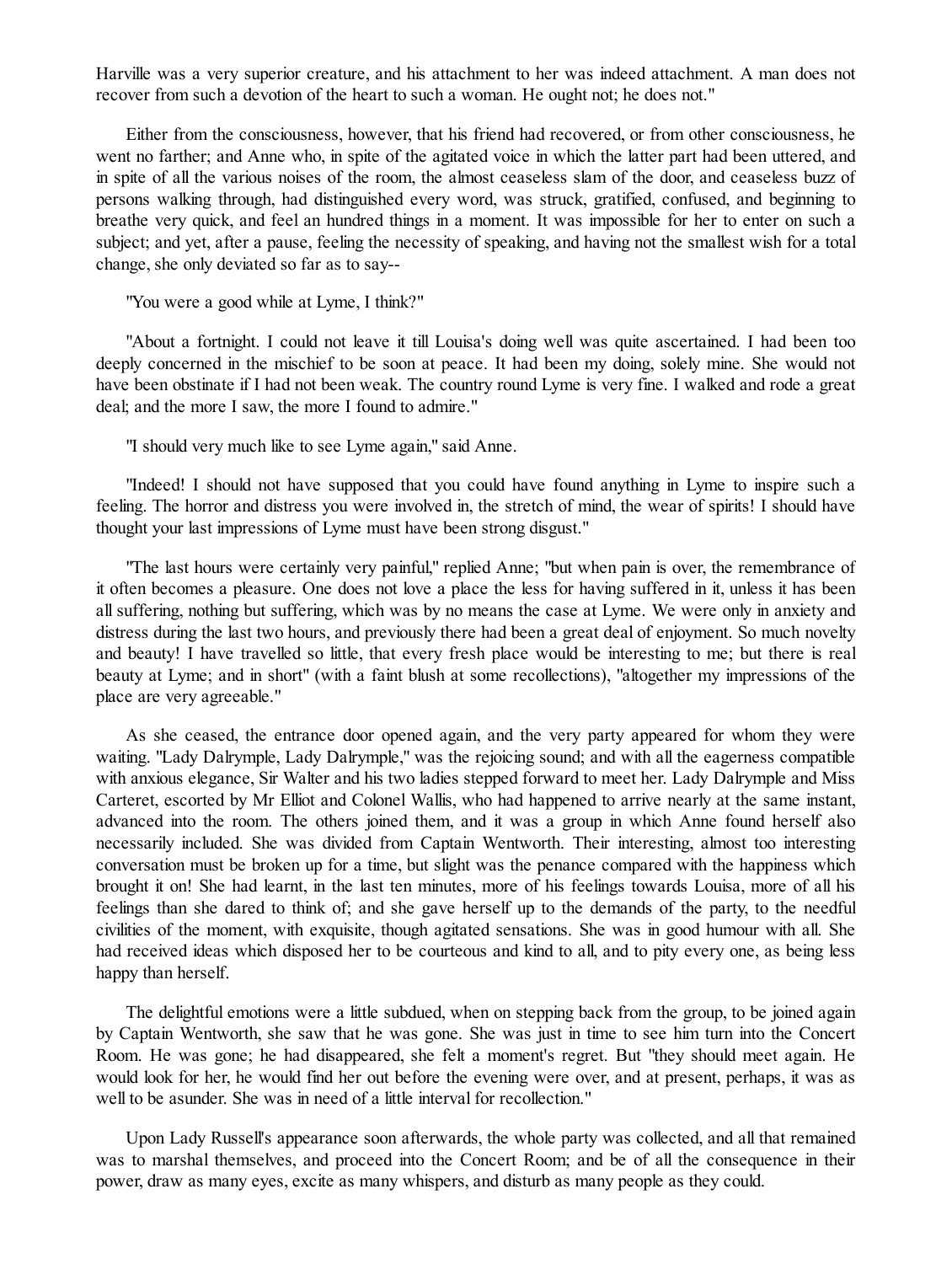Very, very happy were both Elizabeth and Anne Elliot as they walked in. Elizabeth arm in arm with Miss Carteret, and looking on the broad back of the dowager Viscountess Dalrymple before her, had nothing to wish for which did not seem within her reach; and Anne--but it would be an insult to the nature of Anne's felicity, to draw any comparison between it and her sister's; the origin of one allselfish vanity, of the other all generous attachment.

Anne saw nothing, thought nothing of the brilliancy of the room. Her happiness was from within. Her eyes were bright and her cheeks glowed; but she knew nothing about it. She was thinking only of the last half hour, and as they passed to their seats, her mind took a hasty range over it. His choice of subjects, his expressions, and still more his manner and look, had been such as she could see in only one light. His opinion of Louisa Musgrove's inferiority, an opinion which he had seemed solicitous to give, his wonder at Captain Benwick, his feelings as to a first, strong attachment; sentences begun which he could not finish, his half averted eyes and more than half expressive glance, all, all declared that he had a heart returning to her at least; that anger, resentment, avoidance, were no more; and that they were succeeded, not merely by friendship and regard, but by the tenderness of the past. Yes, some share of the tenderness of the past. She could not contemplate the change as implying less. He must love her.

These were thoughts, with their attendant visions, which occupied and flurried her too much to leave her any power of observation; and she passed along the room without having a glimpse of him, without even trying to discern him. When their places were determined on, and they were all properly arranged, she looked round to see if he should happen to be in the same part of the room, but he was not; her eye could not reach him; and the concert being just opening, she must consent for a time to be happy in a humbler way.

The party was divided and disposed of on two contiguous benches: Anne was among those on the foremost, and Mr Elliot had manoeuvred so well, with the assistance of his friend Colonel Wallis, as to have a seat by her. Miss Elliot, surrounded by her cousins, and the principal object of Colonel Wallis's gallantry, was quite contented.

Anne's mind was in a most favourable state for the entertainment of the evening; it was just occupation enough: she had feelings for the tender, spirits for the gay, attention for the scientific, and patience for the wearisome; and had never liked a concert better, at least during the first act. Towards the close of it, in the interval succeeding an Italian song, she explained the words of the song to Mr Elliot. They had a concert bill between them.

"This," said she, "is nearly the sense, or rather the meaning of the words, for certainly the sense of an Italian love-song must not be talked of, but it is as nearly the meaning as I can give; for I do not pretend to understand the language. I am a very poor Italian scholar."

"Yes, yes, I see you are. I see you know nothing of the matter. You have only knowledge enough of the language to translate at sight these inverted, transposed, curtailed Italian lines, into clear, comprehensible, elegant English. You need not say anything more of your ignorance. Here is complete proof."

"I will not oppose such kind politeness; but I should be sorry to be examined by a real proficient."

"I have not had the pleasure of visiting in Camden Place so long," replied he, "without knowing something of Miss Anne Elliot; and I do regard her as one who is too modest for the world in general to be aware of half her accomplishments, and too highly accomplished for modesty to be natural in any other woman."

"For shame! for shame! this is too much flattery. I forget what we are to have next," turning to the bill.

"Perhaps," said Mr Elliot, speaking low, "I have had a longer acquaintance with your character than you are aware of."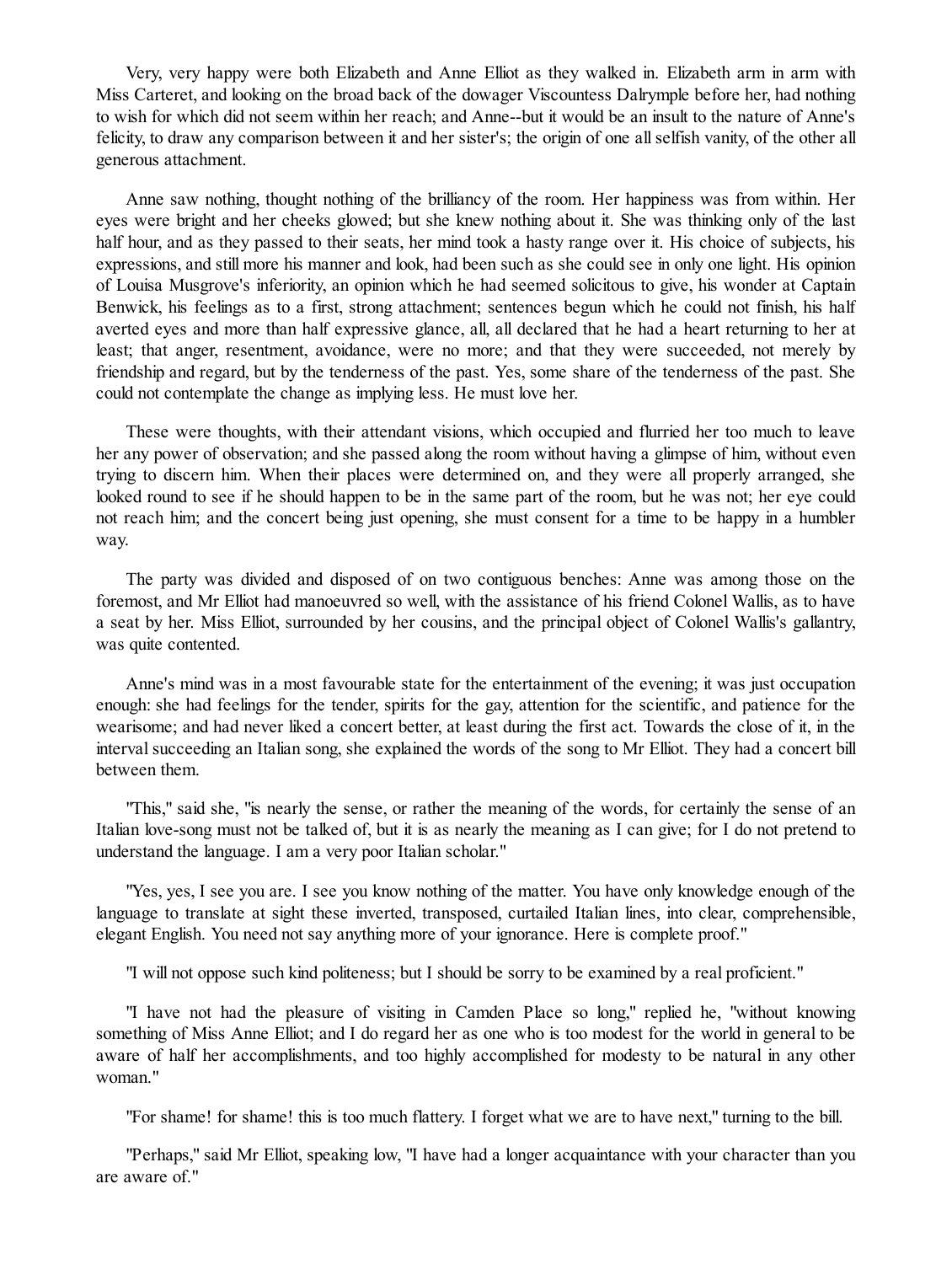"Indeed! How so? You can have been acquainted with it only since I came to Bath, excepting as you might hear me previously spoken of in my own family."

"I knew you by report long before you came to Bath. I had heard you described by those who knew you intimately. I have been acquainted with you by character many years. Your person, your disposition, accomplishments, manner; they were all present to me."

Mr Elliot was not disappointed in the interest he hoped to raise. No one can withstand the charm of such a mystery. To have been described long ago to a recent acquaintance, by nameless people, is irresistible; and Anne was all curiosity. She wondered, and questioned him eagerly; but in vain. He delighted in being asked, but he would not tell.

"No, no, some time or other, perhaps, but not now. He would mention no names now; but such, he could assure her, had been the fact. He had many years ago received such a description of Miss Anne Elliot as had inspired him with the highest idea of her merit, and excited the warmest curiosity to know her."

Anne could think of no one so likely to have spoken with partiality of her many years ago as the Mr Wentworth of Monkford, Captain Wentworth's brother. He might have been in Mr Elliot's company, but she had not courage to ask the question.

"The name of Anne Elliot," said he, "has long had an interesting sound to me. Very long has it possessed a charm over my fancy; and, if I dared, I would breathe my wishes that the name might never change."

Such, she believed, were his words; but scarcely had she received their sound, than her attention was caught by other sounds immediately behind her, which rendered every thing else trivial. Her father and Lady Dalrymple were speaking.

"A well-looking man," said Sir Walter, "a very well-looking man."

"A very fine young man indeed!" said Lady Dalrymple. "More air than one often sees in Bath. Irish, I dare say."

"No, I just know his name. A bowing acquaintance. Wentworth; Captain Wentworth of the navy. His sister married my tenant in Somersetshire, the Croft, who rents Kellynch."

Before Sir Walter had reached this point, Anne's eyes had caught the right direction, and distinguished Captain Wentworth standing among a cluster of men at a little distance. As her eyes fell on him, his seemed to be withdrawn from her. It had that appearance. It seemed as if she had been one moment too late; and as long as she dared observe, he did not look again: but the performance was recommencing, and she was forced to seem to restore her attention to the orchestra and look straight forward.

When she could give another glance, he had moved away. He could not have come nearer to her if he would; she was so surrounded and shut in: but she would rather have caught his eye.

Mr Elliot's speech, too, distressed her. She had no longer any inclination to talk to him. She wished him not so near her.

The first act was over. Now she hoped for some beneficial change; and, after a period of nothingsaying amongst the party, some of them did decide on going in quest of tea. Anne was one of the few who did not choose to move. She remained in her seat, and so did Lady Russell; but she had the pleasure of getting rid of Mr Elliot; and she did not mean, whatever she might feel on Lady Russell's account, to shrink from conversation with Captain Wentworth, if he gave her the opportunity. She was persuaded by Lady Russell's countenance that she had seen him.

He did not come however. Anne sometimes fancied she discerned him at a distance, but he never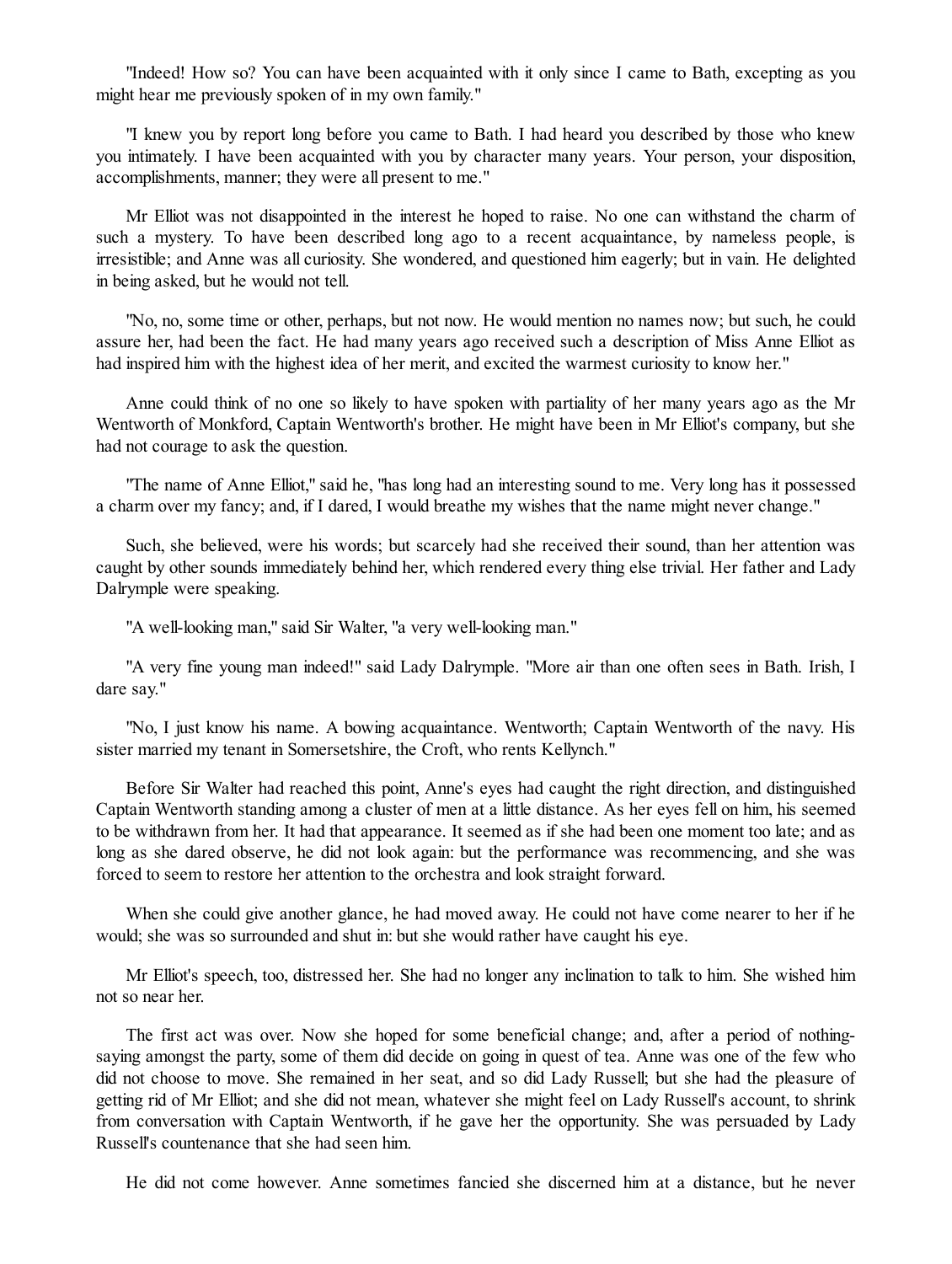came. The anxious interval wore away unproductively. The others returned, the room filled again, benches were reclaimed and repossessed, and another hour of pleasure or of penance was to be sat out, another hour of music was to give delight or the gapes, as real or affected taste for it prevailed. To Anne, it chiefly wore the prospect of an hour of agitation. She could not quit that room in peace without seeing Captain Wentworth once more, without the interchange of one friendly look.

In re-settling themselves there were now many changes, the result of which was favourable for her. Colonel Wallis declined sitting down again, and Mr Elliot was invited by Elizabeth and Miss Carteret, in a manner not to be refused, to sit between them; and by some other removals, and a little scheming of her own, Anne was enabled to place herself much nearer the end of the bench than she had been before, much more within reach of a passer-by. She could not do so, without comparing herself with Miss Larolles, the inimitable Miss Larolles; but still she did it, and not with much happier effect; though by what seemed prosperity in the shape of an early abdication in her next neighbours, she found herself at the very end of the bench before the concert closed.

Such was her situation, with a vacant space at hand, when Captain Wentworth was again in sight. She saw him not far off. He saw her too; yet he looked grave, and seemed irresolute, and only by very slow degrees came at last near enough to speak to her. She felt that something must be the matter. The change was indubitable. The difference between his present air and what it had been in the Octagon Room was strikingly great. Why was it? She thought of her father, of Lady Russell. Could there have been any unpleasant glances? He began by speaking of the concert gravely, more like the Captain Wentworth of Uppercross; owned himself disappointed, had expected singing; and in short, must confess that he should not be sorry when it was over. Anne replied, and spoke in defence of the performance so well, and yet in allowance for his feelings so pleasantly, that his countenance improved, and he replied again with almost a smile. They talked for a few minutes more; the improvement held; he even looked down towards the bench, as if he saw a place on it well worth occupying; when at that moment a touch on her shoulder obliged Anne to turn round. It came from Mr Elliot. He begged her pardon, but she must be applied to, to explain Italian again. Miss Carteret was very anxious to have a general idea of what was next to be sung. Anne could not refuse; but never had she sacrificed to politeness with a more suffering spirit.

A few minutes, though as few as possible, were inevitably consumed; and when her own mistress again, when able to turn and look as she had done before, she found herself accosted by Captain Wentworth, in a reserved yet hurried sort of farewell. "He must wish her good night; he was going; he should get home as fast as he could."

"Is not this song worth staying for?" said Anne, suddenly struck by an idea which made her yet more anxious to be encouraging.

"No!" he replied impressively, "there is nothing worth my staying for;" and he was gone directly.

Jealousy of Mr Elliot! It was the only intelligible motive. Captain Wentworth jealous of her affection! Could she have believed it a week ago; three hours ago! For a moment the gratification was exquisite. But, alas! there were very different thoughts to succeed. How was such jealousy to be quieted? How was the truth to reach him? How, in all the peculiar disadvantages of their respective situations, would he ever learn of her realsentiments? It was misery to think of Mr Elliot's attentions. Their evil was incalculable.

# **Chapter 21**

Anne recollected with pleasure the next morning her promise of going to Mrs Smith, meaning that it should engage her from home at the time when Mr Elliot would be most likely to call; for to avoid Mr Elliot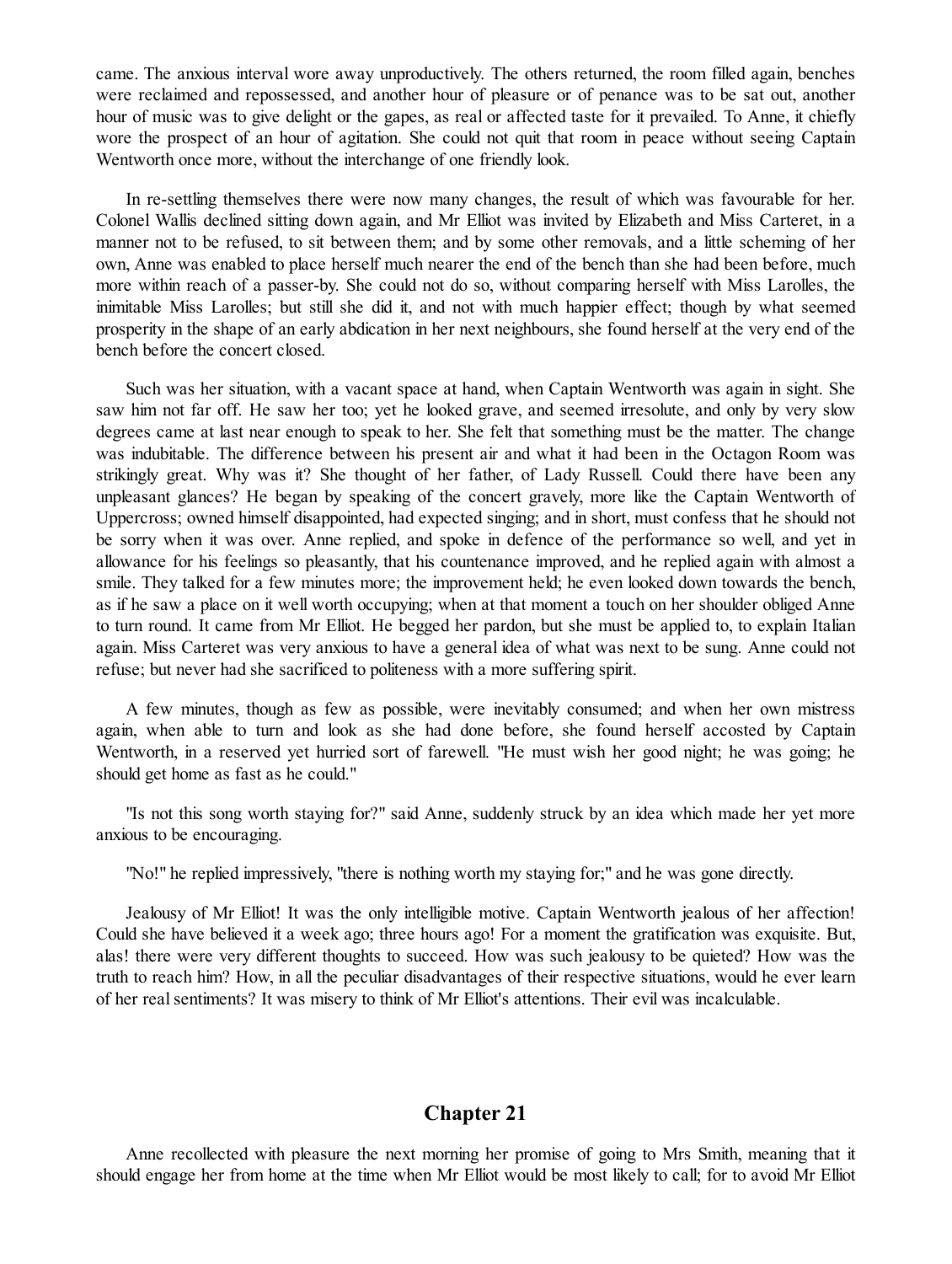was almost a first object.

She felt a great deal of good-will towards him. In spite of the mischief of his attentions, she owed him gratitude and regard, perhaps compassion. She could not help thinking much of the extraordinary circumstances attending their acquaintance, of the right which he seemed to have to interest her, by everything in situation, by his own sentiments, by his early prepossession. It was altogether very extraordinary; flattering, but painful. There was much to regret. How she might have felt had there been no Captain Wentworth in the case, was not worth enquiry; for there was a Captain Wentworth; and be the conclusion of the present suspense good or bad, her affection would be his for ever. Their union, she believed, could not divide her more from other men, than their final separation.

Prettier musings of high-wrought love and eternal constancy, could never have passed along the streets of Bath, than Anne was sporting with from Camden Place to Westgate Buildings. It was almost enough to spread purification and perfume all the way.

She was sure of a pleasant reception; and her friend seemed this morning particularly obliged to her for coming, seemed hardly to have expected her, though it had been an appointment.

An account of the concert was immediately claimed; and Anne's recollections of the concert were quite happy enough to animate her features and make her rejoice to talk of it. All that she could tell she told most gladly, but the all was little for one who had been there, and unsatisfactory for such an enquirer as Mrs Smith, who had already heard, through the short cut of a laundress and a waiter, rather more of the general success and produce of the evening than Anne could relate, and who now asked in vain for several particulars of the company. Everybody of any consequence or notoriety in Bath was well know by name to Mrs Smith.

"The little Durands were there, I conclude," said she, "with their mouths open to catch the music, like unfledged sparrows ready to be fed. They never miss a concert."

"Yes; I did not see them myself, but I heard Mr Elliot say they were in the room."

"The Ibbotsons, were they there? and the two new beauties, with the tall Irish officer, who is talked of for one of them."

"I do not know. I do not think they were."

"Old Lady Mary Maclean? I need not ask after her. She never misses, I know; and you must have seen her. She must have been in your own circle; for as you went with Lady Dalrymple, you were in the seats of grandeur, round the orchestra, of course."

"No, that was what I dreaded. It would have been very unpleasant to me in every respect. But happily Lady Dalrymple always chooses to be farther off; and we were exceedingly well placed, that is, for hearing; I must not say for seeing, because I appear to have seen very little."

"Oh! you saw enough for your own amusement. I can understand. There is a sort of domestic enjoyment to be known even in a crowd, and this you had. You were a large party in yourselves, and you wanted nothing beyond."

"But I ought to have looked about me more," said Anne, conscious while she spoke that there had in fact been no want of looking about, that the object only had been deficient.

"No, no; you were better employed. You need not tell me that you had a pleasant evening. I see it in your eye. I perfectly see how the hours passed: that you had always something agreeable to listen to. In the intervals of the concert it was conversation."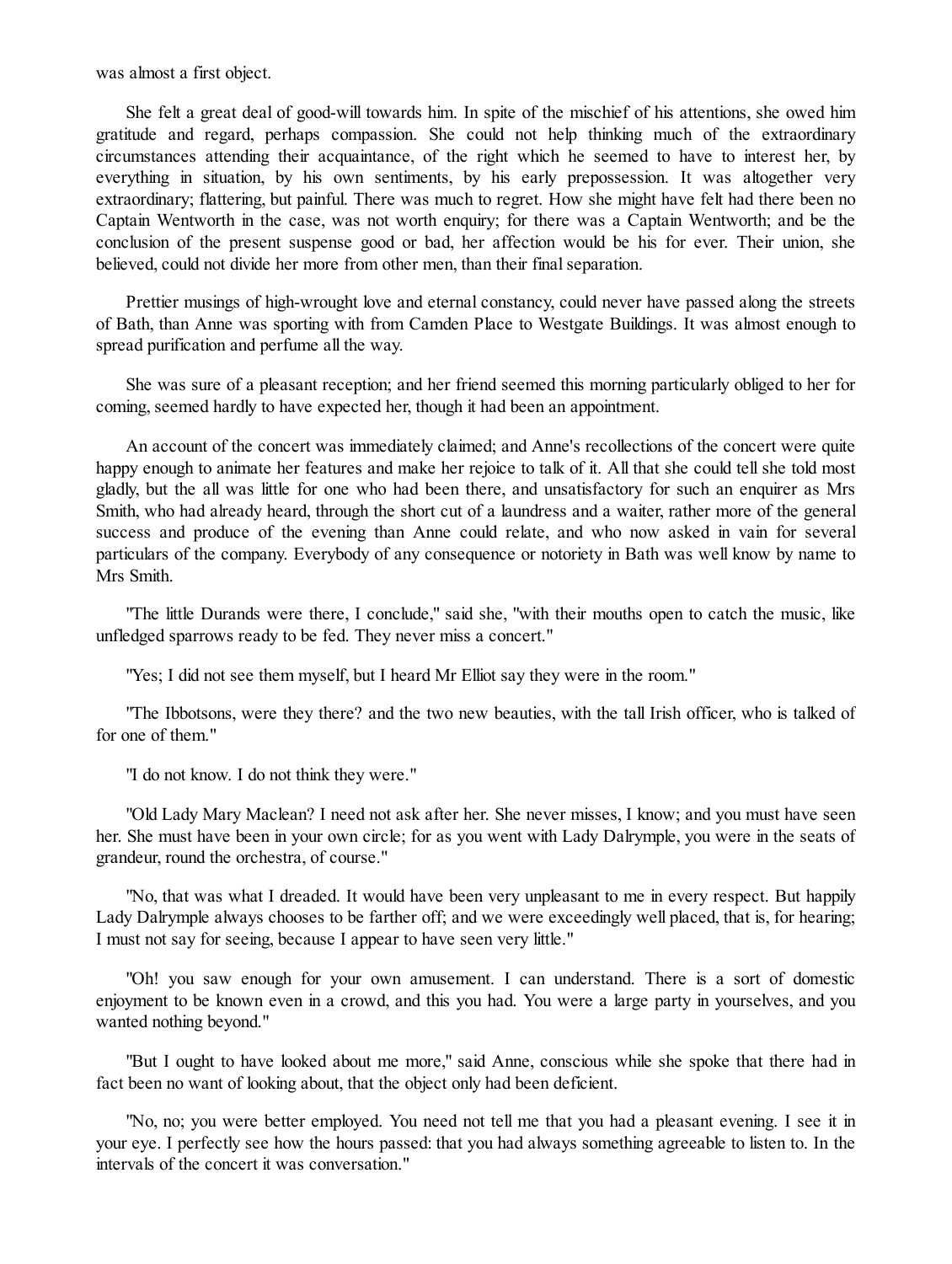Anne half smiled and said, "Do you see that in my eye?"

"Yes, I do. Your countenance perfectly informs me that you were in company last night with the person whom you think the most agreeable in the world, the person who interests you at this present time more than all the rest of the world put together."

A blush overspread Anne's cheeks. She could say nothing.

"And such being the case," continued Mrs Smith, after a short pause, "I hope you believe that I do know how to value your kindness in coming to me this morning. It is really very good of you to come and sit with me, when you must have so many pleasanter demands upon your time."

Anne heard nothing of this. She was still in the astonishment and confusion excited by her friend's penetration, unable to imagine how any report of Captain Wentworth could have reached her. After another short silence--

"Pray," said Mrs Smith, "is Mr Elliot aware of your acquaintance with me? Does he know that I am in Bath?"

"Mr Elliot!" repeated Anne, looking up surprised. A moment's reflection shewed her the mistake she had been under. She caught it instantaneously; and recovering her courage with the feeling of safety, soon added, more composedly, "Are you acquainted with Mr Elliot?"

"I have been a good deal acquainted with him," replied Mrs Smith, gravely, "but it seems worn out now. It is a great while since we met."

"I was not at all aware of this. You never mentioned it before. Had I known it, I would have had the pleasure of talking to him about you."

"To confess the truth," said Mrs Smith, assuming her usual air of cheerfulness, "that is exactly the pleasure I want you to have. I want you to talk about me to Mr Elliot. I want your interest with him. He can be of essential service to me; and if you would have the goodness, my dear Miss Elliot, to make it an object to yourself, of course it is done."

"I should be extremely happy; I hope you cannot doubt my willingness to be of even the slightest use to you," replied Anne; "but I suspect that you are considering me as having a higher claim on Mr Elliot, a greater right to influence him, than is really the case. I am sure you have, somehow or other, imbibed such a notion. You must consider me only as Mr Elliot's relation. If in that light there is anything which you suppose his cousin might fairly ask of him, I beg you would not hesitate to employ me."

Mrs Smith gave her a penetrating glance, and then, smiling, said--

"I have been a little premature, I perceive; I beg your pardon. I ought to have waited for official information, But now, my dear Miss Elliot, as an old friend, do give me a hint as to when I may speak. Next week? To be sure by next week I may be allowed to think it all settled, and build my own selfish schemes on Mr Elliot's good fortune."

"No," replied Anne, "nor next week, nor next, nor next. I assure you that nothing of the sort you are thinking of will be settled any week. I am not going to marry Mr Elliot. I should like to know why you imagine I am?"

Mrs Smith looked at her again, looked earnestly, smiled, shook her head, and exclaimed--

"Now, how I do wish I understood you! How I do wish I knew what you were at! I have a great idea that you do not design to be cruel, when the right moment occurs. Till it does come, you know, we women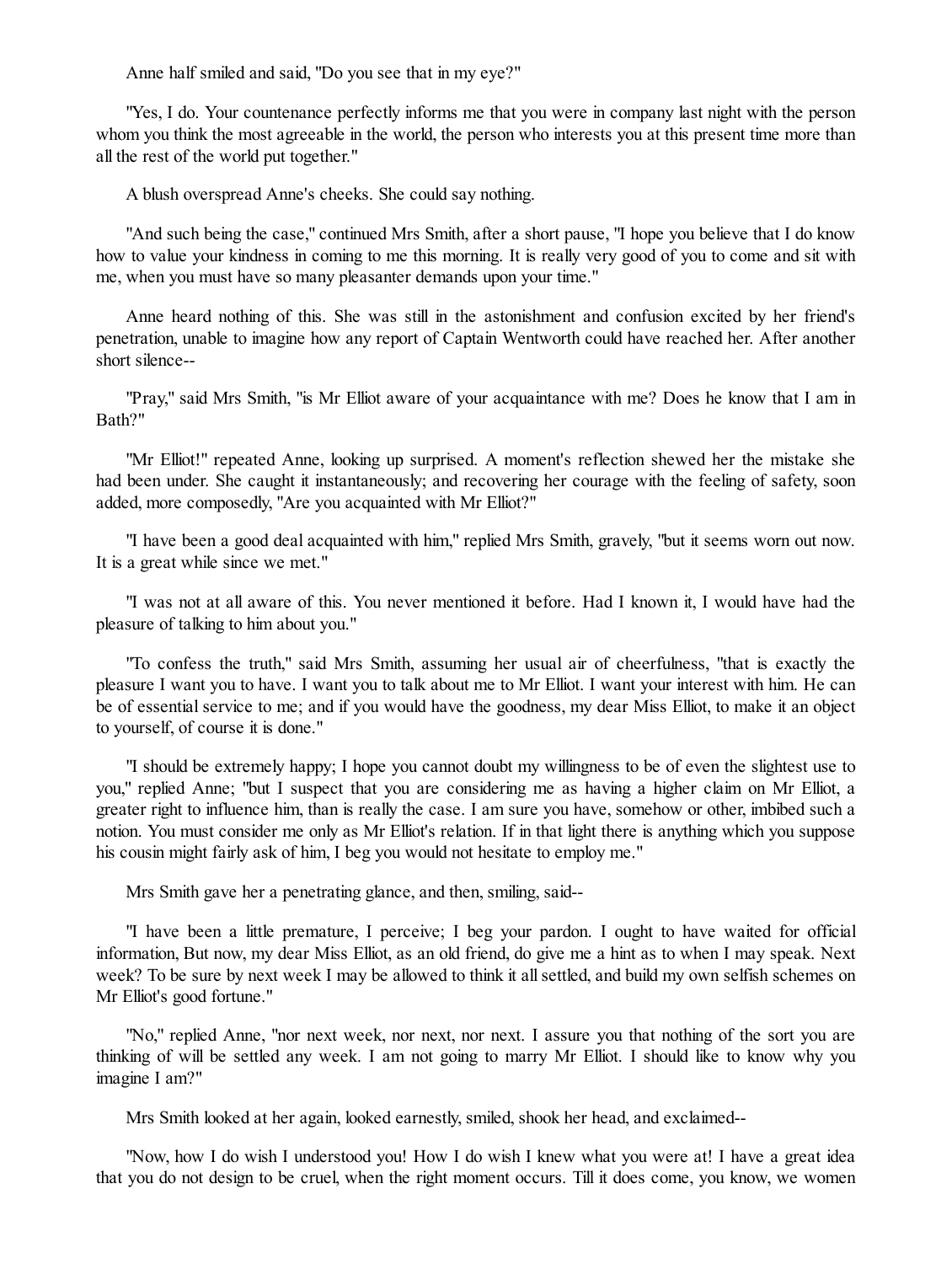never mean to have anybody. It is a thing of course among us, that every man is refused, till he offers. But why should you be cruel? Let me plead for my--present friend I cannot call him, but for my former friend. Where can you look for a more suitable match? Where could you expect a more gentlemanlike, agreeable man? Let me recommend Mr Elliot. I am sure you hear nothing but good of him from Colonel Wallis; and who can know him better than Colonel Wallis?"

"My dear Mrs Smith, Mr Elliot's wife has not been dead much above half a year. He ought not to be supposed to be paying his addresses to any one."

"Oh! if these are your only objections," cried Mrs Smith, archly, "Mr Elliot is safe, and I shall give myself no more trouble about him. Do not forget me when you are married, that's all. Let him know me to be a friend of yours, and then he will think little of the trouble required, which it is very natural for him now, with so many affairs and engagements of his own, to avoid and get rid of as he can; very natural, perhaps. Ninety-nine out of a hundred would do the same. Of course, he cannot be aware of the importance to me. Well, my dear Miss Elliot, I hope and trust you will be very happy. Mr Elliot has sense to understand the value of such a woman. Your peace will not be shipwrecked as mine has been. You are safe in all worldly matters, and safe in his character. He will not be led astray; he will not be misled by others to his ruin."

"No," said Anne, "I can readily believe all that of my cousin. He seems to have a calm decided temper, not at all open to dangerous impressions. I consider him with great respect. I have no reason, from any thing that has fallen within my observation, to do otherwise. But I have not known him long; and he is not a man, I think, to be known intimately soon. Will not this manner of speaking of him, Mrs Smith, convince you that he is nothing to me? Surely this must be calm enough. And, upon my word, he is nothing to me. Should he ever propose to me (which I have very little reason to imagine he has any thought of doing), I shall not accept him. I assure you I shall not. I assure you, Mr Elliot had not the share which you have been supposing, in whatever pleasure the concert of last night might afford: not Mr Elliot; it is not Mr Elliot that--"

She stopped, regretting with a deep blush that she had implied so much; but less would hardly have been sufficient. Mrs Smith would hardly have believed so soon in Mr Elliot's failure, but from the perception of there being a somebody else. As it was, she instantly submitted, and with all the semblance of seeing nothing beyond; and Anne, eager to escape farther notice, was impatient to know why Mrs Smith should have fancied she was to marry Mr Elliot; where she could have received the idea, or from whom she could have heard it.

"Do tell me how it first came into your head."

"It first came into my head," replied Mrs Smith, "upon finding how much you were together, and feeling it to be the most probable thing in the world to be wished for by everybody belonging to either of you; and you may depend upon it that all your acquaintance have disposed of you in the same way. But I never heard it spoken of till two days ago."

"And has it indeed been spoken of?"

"Did you observe the woman who opened the door to you when you called yesterday?"

"No. Was not it Mrs Speed, as usual, or the maid? I observed no one in particular."

"It was my friend Mrs Rooke; Nurse Rooke; who, by-the-bye, had a great curiosity to see you, and was delighted to be in the way to let you in. She came away from Marlborough Buildings only on Sunday; and she it was who told me you were to marry Mr Elliot. She had had it from Mrs Wallis herself, which did not seem bad authority. She sat an hour with me on Monday evening, and gave me the whole history." "The whole history," repeated Anne, laughing. "She could not make a very long history, I think, of one such little article of unfounded news."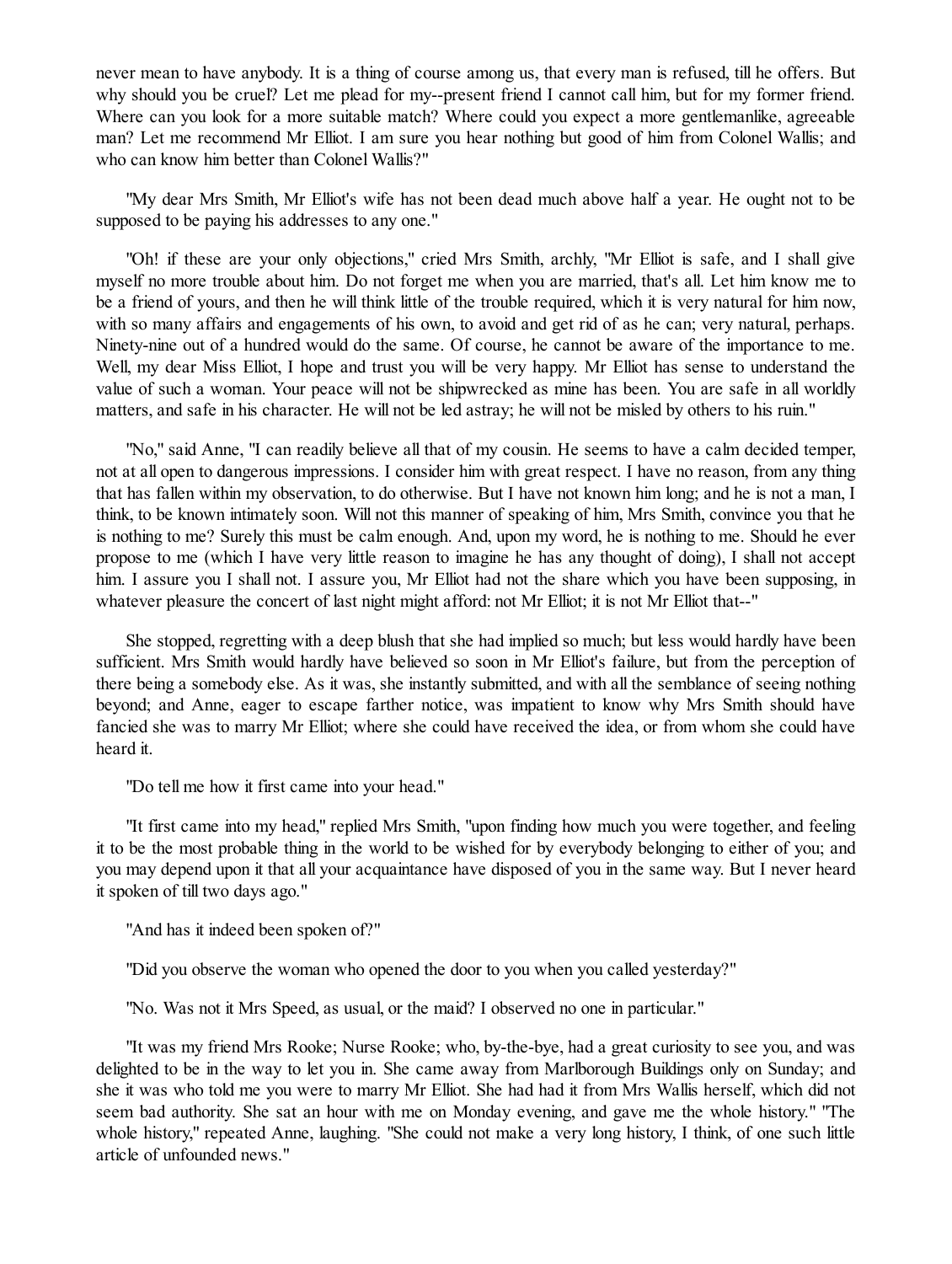Mrs Smith said nothing.

"But," continued Anne, presently, "though there is no truth in my having this claim on Mr Elliot, I should be extremely happy to be of use to you in any way that I could. Shall I mention to him your being in Bath? Shall I take any message?"

"No, I thank you: no, certainly not. In the warmth of the moment, and under a mistaken impression, I might, perhaps, have endeavoured to interest you in some circumstances; but not now. No, I thank you, I have nothing to trouble you with."

"I think you spoke of having known Mr Elliot many years?"

"I did."

"Not before he was married, I suppose?"

"Yes; he was not married when I knew him first."

"And--were you much acquainted?"

"Intimately."

"Indeed! Then do tell me what he was at that time of life. I have a great curiosity to know what Mr Elliot was as a very young man. Was he at allsuch as he appears now?"

"I have not seen Mr Elliot these three years," was Mrs Smith's answer, given so gravely that it was impossible to pursue the subject farther; and Anne felt that she had gained nothing but an increase of curiosity. They were both silent: Mrs Smith very thoughtful. At last--

"I beg your pardon, my dear Miss Elliot," she cried, in her natural tone of cordiality, "I beg your pardon for the short answers I have been giving you, but I have been uncertain what I ought to do. I have been doubting and considering as to what I ought to tell you. There were many things to be taken into the account. One hates to be officious, to be giving bad impressions, making mischief. Even the smooth surface of family-union seems worth preserving, though there may be nothing durable beneath. However, I have determined; I think I am right; I think you ought to be made acquainted with Mr Elliot's real character. Though I fully believe that, at present, you have not the smallest intention of accepting him, there is no saying what may happen. You might, some time or other, be differently affected towards him. Hear the truth, therefore, now, while you are unprejudiced. Mr Elliot is a man without heart or conscience; a designing, wary, cold-blooded being, who thinks only of himself; whom for his own interest or ease, would be guilty of any cruelty, or any treachery, that could be perpetrated without risk of his general character. He has no feeling for others. Those whom he has been the chief cause of leading into ruin, he can neglect and desert without the smallest compunction. He is totally beyond the reach of any sentiment of justice or compassion. Oh! he is black at heart, hollow and black!"

Anne's astonished air, and exclamation of wonder, made her pause, and in a calmer manner, she added,

"My expressions startle you. You must allow for an injured, angry woman. But I will try to command myself. I will not abuse him. I will only tell you what I have found him. Facts shall speak. He was the intimate friend of my dear husband, who trusted and loved him, and thought him as good as himself. The intimacy had been formed before our marriage. I found them most intimate friends; and I, too, became excessively pleased with Mr Elliot, and entertained the highest opinion of him. At nineteen, you know, one does not think very seriously; but Mr Elliot appeared to me quite as good as others, and much more agreeable than most others, and we were almost always together. We were principally in town, living in very good style. He was then the inferior in circumstances; he was then the poor one; he had chambers in the Temple, and it was as much as he could do to support the appearance of a gentleman. He had always a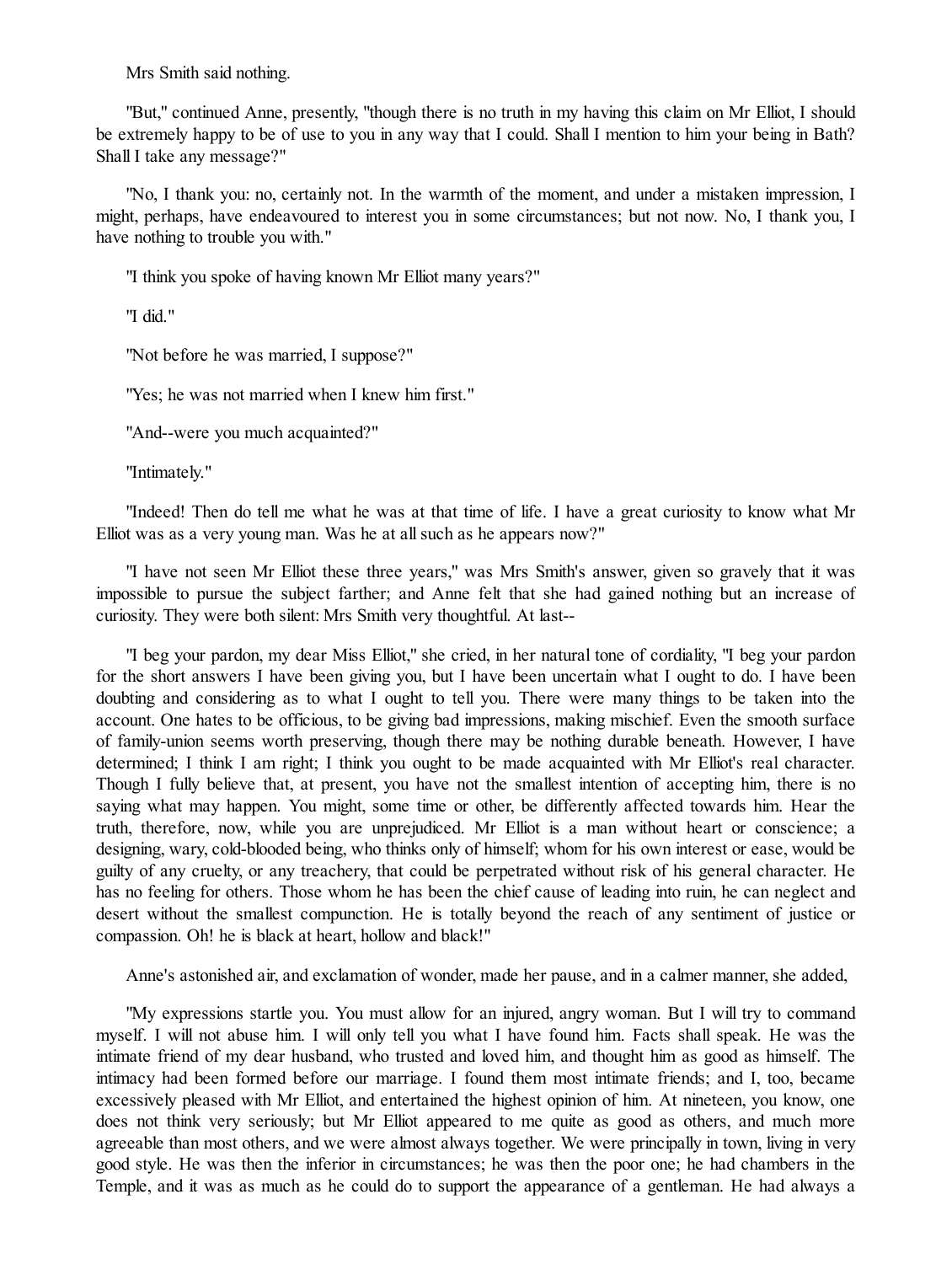home with us whenever he chose it; he was always welcome; he was like a brother. My poor Charles, who had the finest, most generous spirit in the world, would have divided his last farthing with him; and I know that his purse was open to him; I know that he often assisted him."

"This must have been about that very period of Mr Elliot's life," said Anne, "which has always excited my particular curiosity. It must have been about the same time that he became known to my father and sister. I never knew him myself; I only heard of him; but there was a something in his conduct then, with regard to my father and sister, and afterwards in the circumstances of his marriage, which I never could quite reconcile with present times. It seemed to announce a different sort of man."

"I know it all, I know it all," cried Mrs Smith. "He had been introduced to Sir Walter and your sister before I was acquainted with him, but I heard him speak of them for ever. I know he was invited and encouraged, and I know he did not choose to go. I can satisfy you, perhaps, on points which you would little expect; and as to his marriage, I knew all about it at the time. I was privy to all the fors and againsts; I was the friend to whom he confided his hopes and plans; and though I did not know his wife previously, her inferior situation in society, indeed, rendered that impossible, yet I knew her all her life afterwards, or at least till within the last two years of her life, and can answer any question you may wish to put."

"Nay," said Anne, "I have no particular enquiry to make about her. I have always understood they were not a happy couple. But I should like to know why, at that time of his life, he should slight my father's acquaintance as he did. My father was certainly disposed to take very kind and proper notice of him. Why did Mr Elliot draw back?"

"Mr Elliot," replied Mrs Smith, "at that period of his life, had one object in view: to make his fortune, and by a rather quicker process than the law. He was determined to make it by marriage. He was determined, at least, not to mar it by an imprudent marriage; and I know it was his belief (whether justly or not, of course I cannot decide), that your father and sister, in their civilities and invitations, were designing a match between the heir and the young lady, and it was impossible that such a match should have answered his ideas of wealth and independence. That was his motive for drawing back, I can assure you. He told me the whole story. He had no concealments with me. It was curious, that having just left you behind me in Bath, my first and principal acquaintance on marrying should be your cousin; and that, through him, I should be continually hearing of your father and sister. He described one Miss Elliot, and I thought very affectionately of the other."

"Perhaps," cried Anne, struck by a sudden idea, "you sometimes spoke of me to Mr Elliot?"

"To be sure I did; very often. I used to boast of my own Anne Elliot, and vouch for your being a very different creature from--"

She checked herself just in time.

"This accounts for something which Mr Elliot said last night," cried Anne. "This explains it. I found he had been used to hear of me. I could not comprehend how. What wild imaginations one forms where dear self is concerned! How sure to be mistaken! But I beg your pardon; I have interrupted you. Mr Elliot married then completely for money? The circumstances, probably, which first opened your eyes to his character."

Mrs Smith hesitated a little here. "Oh! those things are too common. When one lives in the world, a man or woman's marrying for money is too common to strike one as it ought. I was very young, and associated only with the young, and we were a thoughtless, gay set, without any strict rules of conduct. We lived for enjoyment. I think differently now; time and sickness and sorrow have given me other notions; but at that period I must own I saw nothing reprehensible in what Mr Elliot was doing. 'To do the best for himself,' passed as a duty."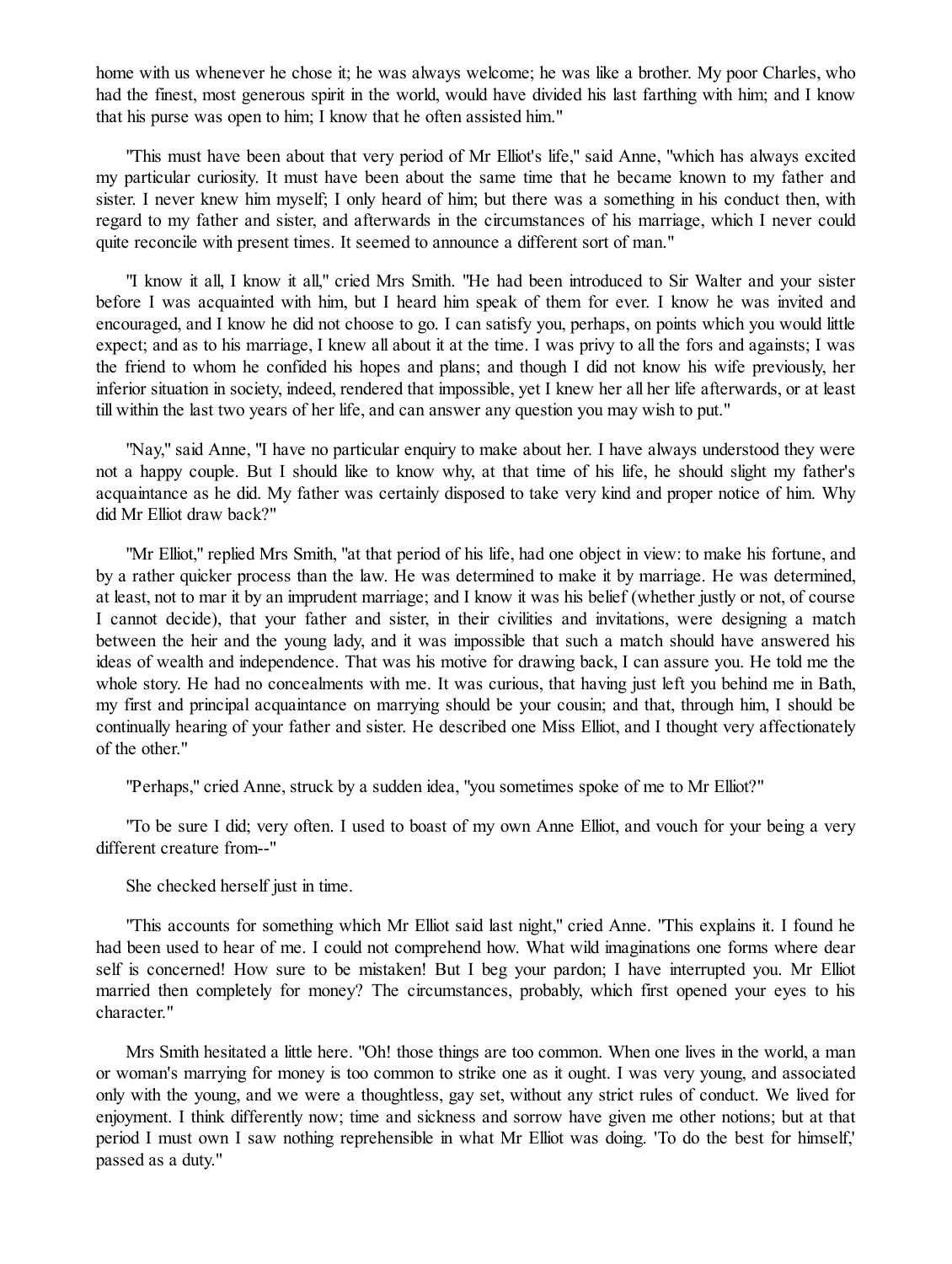"But was not she a very low woman?"

"Yes; which I objected to, but he would not regard. Money, money, was all that he wanted. Her father was a grazier, her grandfather had been a butcher, but that was all nothing. She was a fine woman, had had a decent education, was brought forward by some cousins, thrown by chance into Mr Elliot's company, and fell in love with him; and not a difficulty or a scruple was there on his side, with respect to her birth. All his caution was spent in being secured of the real amount of her fortune, before he committed himself. Depend upon it, whatever esteem Mr Elliot may have for his own situation in life now, as a young man he had not the smallest value for it. His chance for the Kellynch estate was something, but all the honour of the family he held as cheap as dirt. I have often heard him declare, that if baronetcies were saleable, anybody should have his for fifty pounds, arms and motto, name and livery included; but I will not pretend to repeat half that I used to hear him say on that subject. It would not be fair; and yet you ought to have proof, for what is all this but assertion, and you shall have proof."

"Indeed, my dear Mrs Smith, I want none," cried Anne. "You have asserted nothing contradictory to what Mr Elliot appeared to be some years ago. This is all in confirmation, rather, of what we used to hear and believe. I am more curious to know why he should be so different now."

"But for my satisfaction, if you will have the goodness to ring for Mary; stay: I am sure you will have the still greater goodness of going yourself into my bedroom, and bringing me the small inlaid box which you will find on the upper shelf of the closet."

Anne, seeing her friend to be earnestly bent on it, did as she was desired. The box was brought and placed before her, and Mrs Smith, sighing over it as she unlocked it, said--

"This is full of papers belonging to him, to my husband; a small portion only of what I had to look over when I lost him. The letter I am looking for was one written by Mr Elliot to him before our marriage, and happened to be saved; why, one can hardly imagine. But he was careless and immethodical, like other men, about those things; and when I came to examine his papers, I found it with others still more trivial, from different people scattered here and there, while many letters and memorandums of real importance had been destroyed. Here it is; I would not burn it, because being even then very little satisfied with Mr Elliot, I was determined to preserve every document of former intimacy. I have now another motive for being glad that I can produce it."

This was the letter, directed to "Charles Smith, Esq. Tunbridge Wells," and dated from London, as far back as July, 1803:--

"Dear Smith,--I have received yours. Your kindness almost overpowers me. I wish nature had made such hearts as yours more common, but I have lived three-and-twenty years in the world, and have seen none like it. At present, believe me, I have no need of your services, being in cash again. Give me joy: I have got rid of Sir Walter and Miss. They are gone back to Kellynch, and almost made me swear to visit them this summer; but my first visit to Kellynch will be with a surveyor, to tell me how to bring it with best advantage to the hammer. The baronet, nevertheless, is not unlikely to marry again; he is quite fool enough. If he does, however, they will leave me in peace, which may be a decent equivalent for the reversion. He is worse than last year.

"I wish I had any name but Elliot. I am sick of it. The name of Walter I can drop, thank God! and I desire you will never insult me with my second W. again, meaning, for the rest of my life, to be only yours truly,--Wm. Elliot."

Such a letter could not be read without putting Anne in a glow; and Mrs Smith, observing the high colour in her face, said--

"The language, I know, is highly disrespectful. Though I have forgot the exact terms, I have a perfect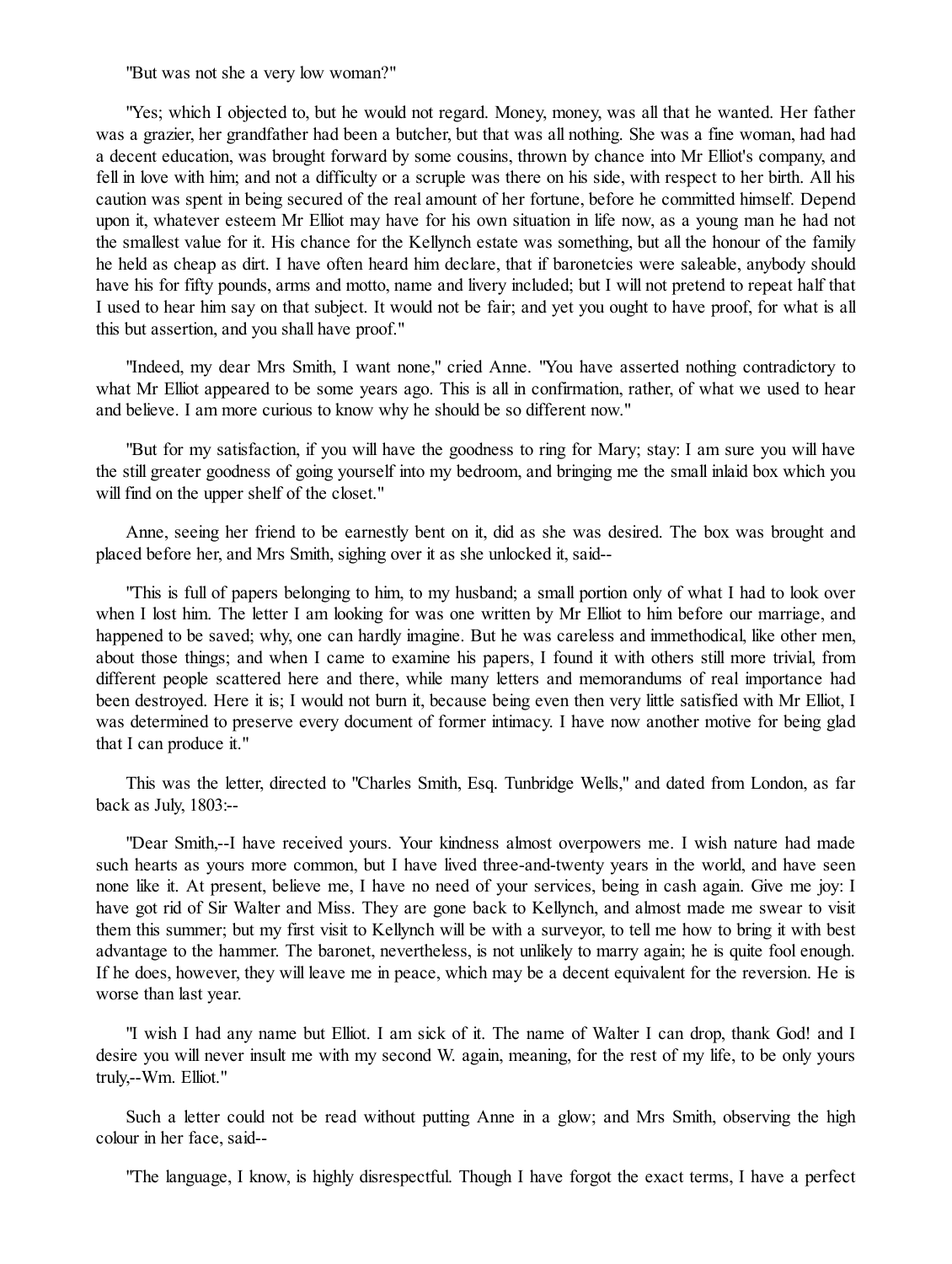impression of the general meaning. But it shows you the man. Mark his professions to my poor husband. Can any thing be stronger?"

Anne could not immediately get over the shock and mortification of finding such words applied to her father. She was obliged to recollect that her seeing the letter was a violation of the laws of honour, that no one ought to be judged or to be known by such testimonies, that no private correspondence could bear the eye of others, before she could recover calmness enough to return the letter which she had been meditating over, and say--

"Thank you. This is full proof undoubtedly; proof of every thing you were saying. But why be acquainted with us now?"

"I can explain this too," cried Mrs Smith, smiling.

"Can you really?"

"Yes. I have shewn you Mr Elliot as he was a dozen years ago, and I will shew him as he is now. I cannot produce written proof again, but I can give as authentic oral testimony as you can desire, of what he is now wanting, and what he is now doing. He is no hypocrite now. He truly wants to marry you. His present attentions to your family are very sincere: quite from the heart. I will give you my authority: his friend Colonel Wallis."

"Colonel Wallis! you are acquainted with him?"

"No. It does not come to me in quite so direct a line as that; it takes a bend or two, but nothing of consequence. The stream is as good as at first; the little rubbish it collects in the turnings is easily moved away. Mr Elliot talks unreservedly to Colonel Wallis of his views on you, which said Colonel Wallis, I imagine to be, in himself, a sensible, careful, discerning sort of character; but Colonel Wallis has a very pretty silly wife, to whom he tells things which he had better not, and he repeats it all to her. She in the overflowing spirits of her recovery, repeats it all to her nurse; and the nurse knowing my acquaintance with you, very naturally brings it all to me. On Monday evening, my good friend Mrs Rooke let me thus much into the secrets of Marlborough Buildings. When I talked of a whole history, therefore, you see I was not romancing so much as you supposed."

"My dear Mrs Smith, your authority is deficient. This will not do. Mr Elliot's having any views on me will not in the least account for the efforts he made towards a reconciliation with my father. That was all prior to my coming to Bath. I found them on the most friendly terms when I arrived."

"I know you did; I know it all perfectly, but--"

"Indeed, Mrs Smith, we must not expect to get real information in such a line. Facts or opinions which are to pass through the hands of so many, to be misconceived by folly in one, and ignorance in another, can hardly have much truth left."

"Only give me a hearing. You will soon be able to judge of the general credit due, by listening to some particulars which you can yourself immediately contradict or confirm. Nobody supposes that you were his first inducement. He had seen you indeed, before he came to Bath, and admired you, but without knowing it to be you. So says my historian, at least. Is this true? Did he see you last summer or autumn, 'somewhere down in the west,' to use her own words, without knowing it to be you?"

"He certainly did. So far it is very true. At Lyme. I happened to be at Lyme."

"Well," continued Mrs Smith, triumphantly, "grant my friend the credit due to the establishment of the first point asserted. He saw you then at Lyme, and liked you so well as to be exceedingly pleased to meet with you again in Camden Place, as Miss Anne Elliot, and from that moment, I have no doubt, had a double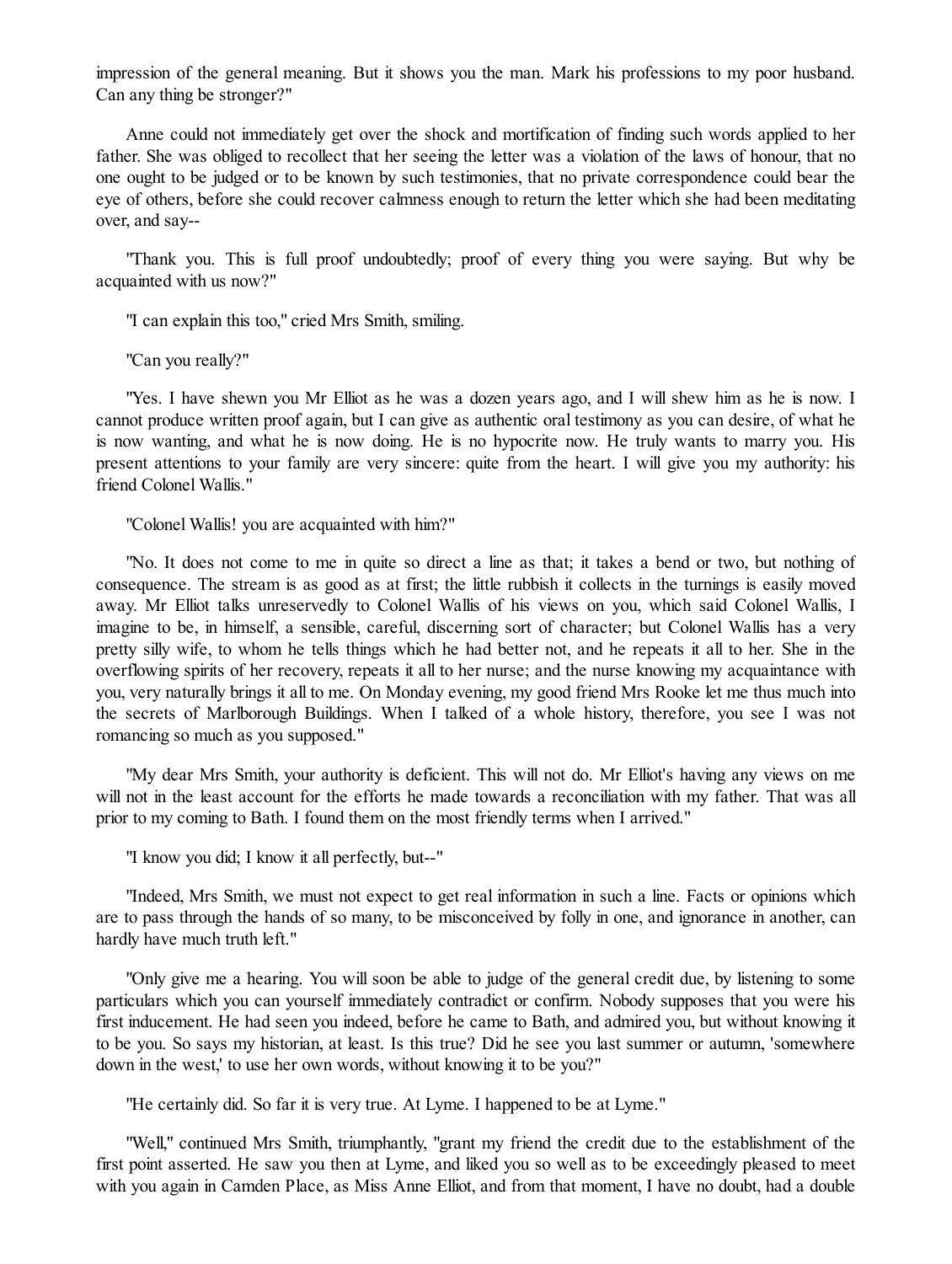motive in his visits there. But there was another, and an earlier, which I will now explain. If there is anything in my story which you know to be either false or improbable, stop me. My account states, that your sister's friend, the lady now staying with you, whom I have heard you mention, came to Bath with Miss Elliot and Sir Walter as long ago as September (in short when they first came themselves), and has been staying there ever since; that she is a clever, insinuating, handsome woman, poor and plausible, and altogether such in situation and manner, as to give a general idea, among Sir Walter's acquaintance, of her meaning to be Lady Elliot, and as general a surprise that Miss Elliot should be apparently, blind to the danger."

Here Mrs Smith paused a moment; but Anne had not a word to say, and she continued--

"This was the light in which it appeared to those who knew the family, long before you returned to it; and Colonel Wallis had his eye upon your father enough to be sensible of it, though he did not then visit in Camden Place; but his regard for Mr Elliot gave him an interest in watching all that was going on there, and when Mr Elliot came to Bath for a day or two, as he happened to do a little before Christmas, Colonel Wallis made him acquainted with the appearance of things, and the reports beginning to prevail. Now you are to understand, that time had worked a very material change in Mr Elliot's opinions as to the value of a baronetcy. Upon all points of blood and connexion he is a completely altered man. Having long had as much money as he could spend, nothing to wish for on the side of avarice or indulgence, he has been gradually learning to pin his happiness upon the consequence he is heir to. I thought it coming on before our acquaintance ceased, but it is now a confirmed feeling. He cannot bear the idea of not being Sir William. You may guess, therefore, that the news he heard from his friend could not be very agreeable, and you may guess what it produced; the resolution of coming back to Bath as soon as possible, and of fixing himself here for a time, with the view of renewing his former acquaintance, and recovering such a footing in the family as might give him the means of ascertaining the degree of his danger, and of circumventing the lady if he found it material. This was agreed upon between the two friends as the only thing to be done; and Colonel Wallis was to assist in every way that he could. He was to be introduced, and Mrs Wallis was to be introduced, and everybody was to be introduced. Mr Elliot came back accordingly; and on application was forgiven, as you know, and re-admitted into the family; and there it was his constant object, and his only object (till your arrival added another motive), to watch Sir Walter and Mrs Clay. He omitted no opportunity of being with them, threw himself in their way, called at all hours; but I need not be particular on this subject. You can imagine what an artful man would do; and with this guide, perhaps, may recollect what you have seen him do."

"Yes," said Anne, "you tell me nothing which does not accord with what I have known, or could imagine. There is always something offensive in the details of cunning. The manoeuvres of selfishness and duplicity must ever be revolting, but I have heard nothing which really surprises me. I know those who would be shocked by such a representation of Mr Elliot, who would have difficulty in believing it; but I have never been satisfied. I have always wanted some other motive for his conduct than appeared. I should like to know his present opinion, as to the probability of the event he has been in dread of; whether he considers the danger to be lessening or not."

"Lessening, I understand," replied Mrs Smith. "He thinks Mrs Clay afraid of him, aware that he sees through her, and not daring to proceed as she might do in his absence. But since he must be absent some time or other, I do not perceive how he can ever be secure while she holds her present influence. Mrs Wallis has an amusing idea, as nurse tells me, that it is to be put into the marriage articles when you and Mr Elliot marry, that your father is not to marry Mrs Clay. A scheme, worthy of Mrs Wallis's understanding, by all accounts; but my sensible nurse Rooke sees the absurdity of it. 'Why, to be sure, ma'am,' said she, 'it would not prevent his marrying anybody else.' And, indeed, to own the truth, I do not think nurse, in her heart, is a very strenuous opposer of Sir Walter's making a second match. She must be allowed to be a favourer of matrimony, you know; and (since self will intrude) who can say that she may not have some flying visions of attending the next Lady Elliot, through Mrs Wallis's recommendation?"

"I am very glad to know all this," said Anne, after a little thoughtfulness. "It will be more painful to me in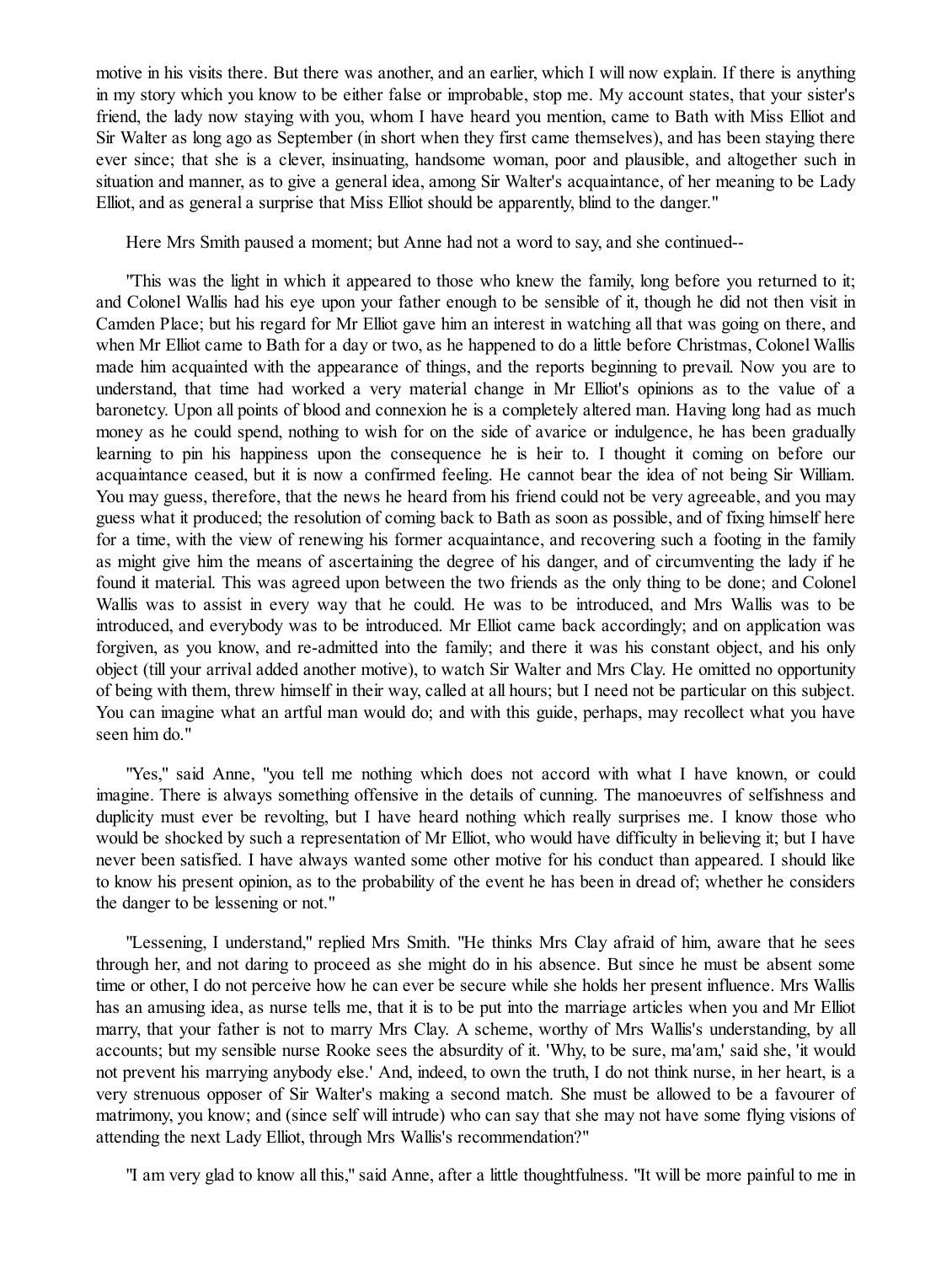some respects to be in company with him, but I shall know better what to do. My line of conduct will be more direct. Mr Elliot is evidently a disingenuous, artificial, worldly man, who has never had any better principle to guide him than selfishness."

But Mr Elliot was not done with. Mrs Smith had been carried away from her first direction, and Anne had forgotten, in the interest of her own family concerns, how much had been originally implied against him; but her attention was now called to the explanation of those first hints, and she listened to a recital which, if it did not perfectly justify the unqualified bitterness of Mrs Smith, proved him to have been very unfeeling in his conduct towards her; very deficient both in justice and compassion.

She learned that (the intimacy between them continuing unimpaired by Mr Elliot's marriage) they had been as before always together, and Mr Elliot had led his friend into expenses much beyond his fortune. Mrs Smith did not want to take blame to herself, and was most tender of throwing any on her husband; but Anne could collect that their income had never been equal to their style of living, and that from the first there had been a great deal of general and joint extravagance. From his wife's account of him she could discern Mr Smith to have been a man of warm feelings, easy temper, careless habits, and not strong understanding, much more amiable than his friend, and very unlike him, led by him, and probably despised by him. Mr Elliot, raised by his marriage to great affluence, and disposed to every gratification of pleasure and vanity which could be commanded without involving himself, (for with all his self-indulgence he had become a prudent man), and beginning to be rich, just as his friend ought to have found himself to be poor, seemed to have had no concern at all for that friend's probable finances, but, on the contrary, had been prompting and encouraging expenses which could end only in ruin; and the Smiths accordingly had been ruined.

The husband had died just in time to be spared the full knowledge of it. They had previously known embarrassments enough to try the friendship of their friends, and to prove that Mr Elliot's had better not be tried; but it was not till his death that the wretched state of his affairs was fully known. With a confidence in Mr Elliot's regard, more creditable to his feelings than his judgement, Mr Smith had appointed him the executor of his will; but Mr Elliot would not act, and the difficulties and distress which this refusal had heaped on her, in addition to the inevitable sufferings of her situation, had been such as could not be related without anguish of spirit, or listened to without corresponding indignation.

Anne was shewn some letters of his on the occasion, answers to urgent applications from Mrs Smith, which all breathed the same stern resolution of not engaging in a fruitless trouble, and, under a cold civility, the same hard-hearted indifference to any of the evils it might bring on her. It was a dreadful picture of ingratitude and inhumanity; and Anne felt, at some moments, that no flagrant open crime could have been worse. She had a great deal to listen to; all the particulars of past sad scenes, all the minutiae of distress upon distress, which in former conversations had been merely hinted at, were dwelt on now with a natural indulgence. Anne could perfectly comprehend the exquisite relief, and was only the more inclined to wonder at the composure of her friend's usualstate of mind.

There was one circumstance in the history of her grievances of particular irritation. She had good reason to believe that some property of her husband in the West Indies, which had been for many years under a sort of sequestration for the payment of its own incumbrances, might be recoverable by proper measures; and this property, though not large, would be enough to make her comparatively rich. But there was nobody to stir in it. Mr Elliot would do nothing, and she could do nothing herself, equally disabled from personal exertion by her state of bodily weakness, and from employing others by her want of money. She had no natural connexions to assist her even with their counsel, and she could not afford to purchase the assistance of the law. This was a cruel aggravation of actually straitened means. To feel that she ought to be in better circumstances, that a little trouble in the right place might do it, and to fear that delay might be even weakening her claims, was hard to bear.

It was on this point that she had hoped to engage Anne's good offices with Mr Elliot. She had previously, in the anticipation of their marriage, been very apprehensive of losing her friend by it; but on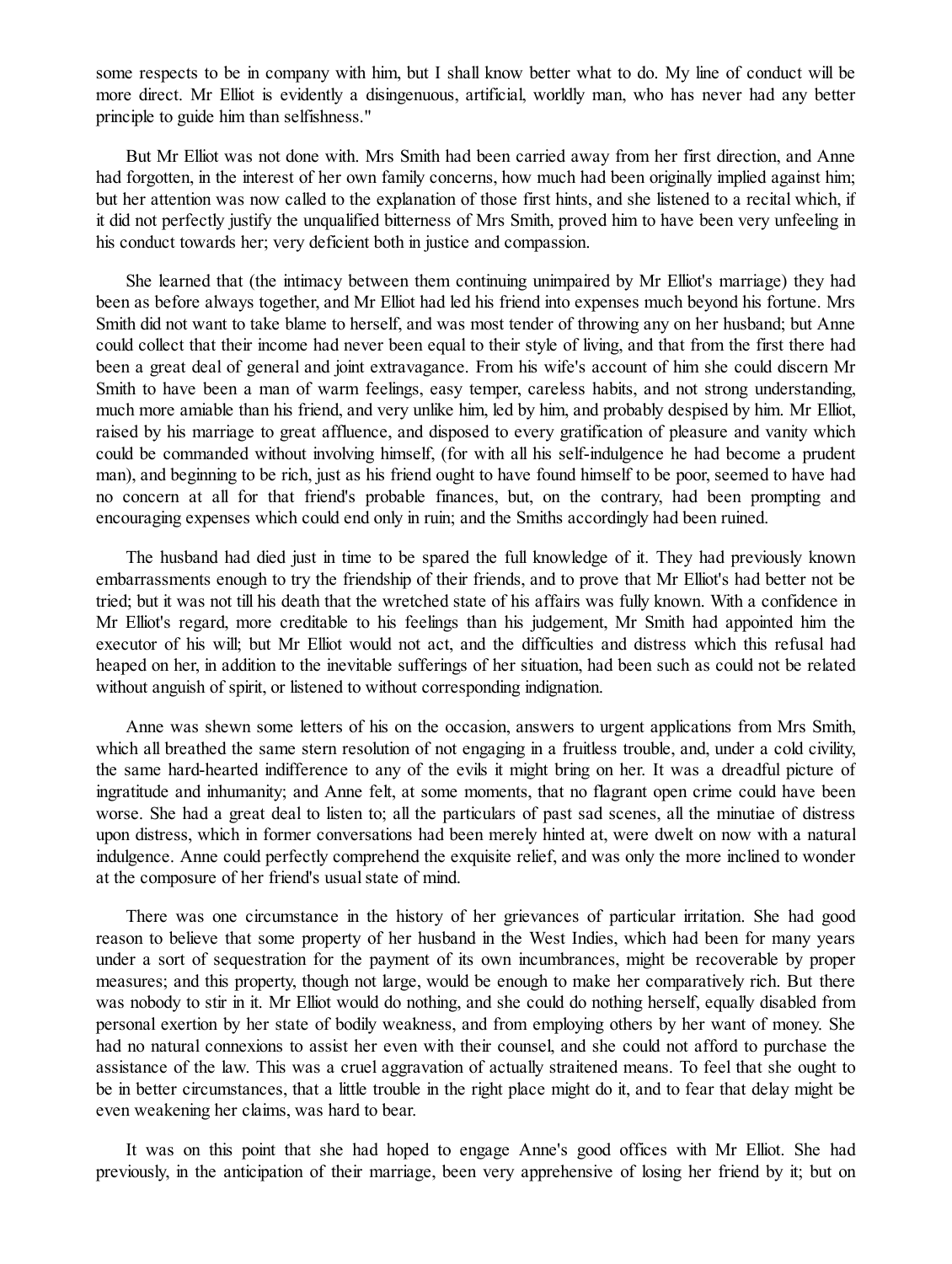being assured that he could have made no attempt of that nature, since he did not even know her to be in Bath, it immediately occurred, that something might be done in her favour by the influence of the woman he loved, and she had been hastily preparing to interest Anne's feelings, as far as the observances due to Mr Elliot's character would allow, when Anne's refutation of the supposed engagement changed the face of everything; and while it took from her the new-formed hope of succeeding in the object of her first anxiety, left her at least the comfort of telling the whole story her own way.

After listening to this full description of Mr Elliot, Anne could not but express some surprise at Mrs Smith's having spoken of him so favourably in the beginning of their conversation. "She had seemed to recommend and praise him!"

"My dear," was Mrs Smith's reply, "there was nothing else to be done. I considered your marrying him as certain, though he might not yet have made the offer, and I could no more speak the truth of him, than if he had been your husband. My heart bled for you, as I talked of happiness; and yet he is sensible, he is agreeable, and with such a woman as you, it was not absolutely hopeless. He was very unkind to his first wife. They were wretched together. But she was too ignorant and giddy for respect, and he had never loved her. I was willing to hope that you must fare better."

Anne could just acknowledge within herself such a possibility of having been induced to marry him, as made her shudder at the idea of the misery which must have followed. It was just possible that she might have been persuaded by Lady Russell! And under such a supposition, which would have been most miserable, when time had disclosed all, too late?

It was very desirable that Lady Russell should be no longer deceived; and one of the concluding arrangements of this important conference, which carried them through the greater part of the morning, was, that Anne had full liberty to communicate to her friend everything relative to Mrs Smith, in which his conduct was involved.

# **Chapter 22**

Anne went home to think over all that she had heard. In one point, her feelings were relieved by this knowledge of Mr Elliot. There was no longer anything of tenderness due to him. He stood as opposed to Captain Wentworth, in all his own unwelcome obtrusiveness; and the evil of his attentions last night, the irremediable mischief he might have done, was considered with sensations unqualified, unperplexed. Pity for him was all over. But this was the only point of relief. In every other respect, in looking around her, or penetrating forward, she saw more to distrust and to apprehend. She was concerned for the disappointment and pain Lady Russell would be feeling; for the mortifications which must be hanging over her father and sister, and had all the distress of foreseeing many evils, without knowing how to avert any one of them. She was most thankful for her own knowledge of him. She had never considered herself as entitled to reward for not slighting an old friend like Mrs Smith, but here was a reward indeed springing from it! Mrs Smith had been able to tell her what no one else could have done. Could the knowledge have been extended through her family? But this was a vain idea. She must talk to Lady Russell, tell her, consult with her, and having done her best, wait the event with as much composure as possible; and after all, her greatest want of composure would be in that quarter of the mind which could not be opened to Lady Russell; in that flow of anxieties and fears which must be all to herself.

She found, on reaching home, that she had, as she intended, escaped seeing Mr Elliot; that he had called and paid them a long morning visit; but hardly had she congratulated herself, and felt safe, when she heard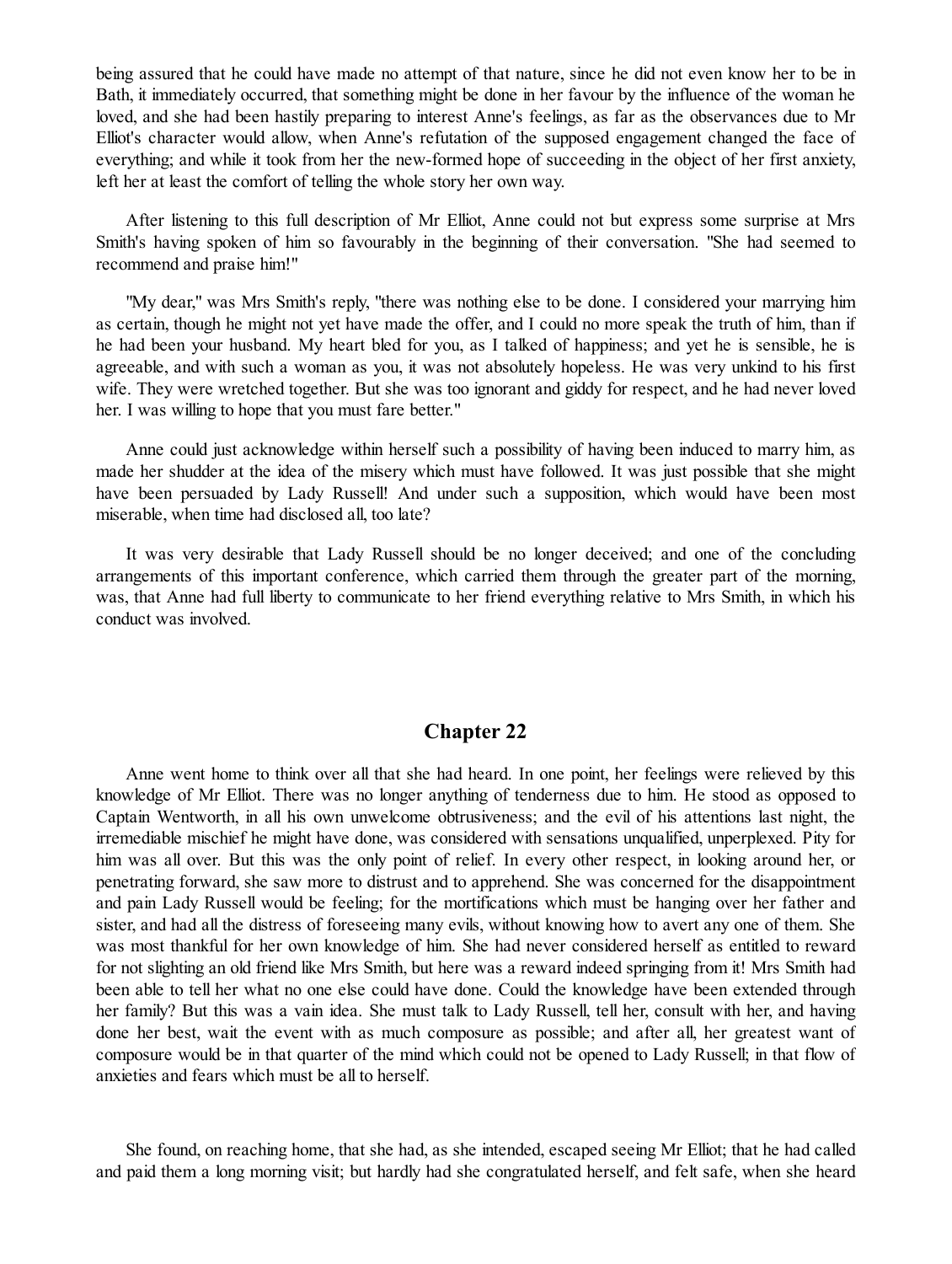that he was coming again in the evening.

"I had not the smallest intention of asking him," said Elizabeth, with affected carelessness, "but he gave so many hints; so Mrs Clay says, at least."

"Indeed, I do say it. I never saw anybody in my life spell harder for an invitation. Poor man! I was really in pain for him; for your hard-hearted sister, Miss Anne, seems bent on cruelty."

"Oh!" cried Elizabeth, "I have been rather too much used to the game to be soon overcome by a gentleman's hints. However, when I found how excessively he was regretting that he should miss my father this morning, I gave way immediately, for I would never really omit an opportunity of bring him and Sir Walter together. They appear to so much advantage in company with each other. Each behaving so pleasantly. Mr Elliot looking up with so much respect."

"Quite delightful!" cried Mrs Clay, not daring, however, to turn her eyes towards Anne. "Exactly like father and son! Dear Miss Elliot, may I not say father and son?"

"Oh! I lay no embargo on any body's words. If you will have such ideas! But, upon my word, I am scarcely sensible of his attentions being beyond those of other men."

"My dear Miss Elliot!" exclaimed Mrs Clay, lifting her hands and eyes, and sinking all the rest of her astonishment in a convenient silence.

"Well, my dear Penelope, you need not be so alarmed about him. I did invite him, you know. I sent him away with smiles. When I found he was really going to his friends at Thornberry Park for the whole day tomorrow, I had compassion on him."

Anne admired the good acting of the friend, in being able to shew such pleasure as she did, in the expectation and in the actual arrival of the very person whose presence must really be interfering with her prime object. It was impossible but that Mrs Clay must hate the sight of Mr Elliot; and yet she could assume a most obliging, placid look, and appear quite satisfied with the curtailed license of devoting herself only half as much to Sir Walter as she would have done otherwise.

To Anne herself it was most distressing to see Mr Elliot enter the room; and quite painful to have him approach and speak to her. She had been used before to feel that he could not be always quite sincere, but now she saw insincerity in everything. His attentive deference to her father, contrasted with his former language, was odious; and when she thought of his cruel conduct towards Mrs Smith, she could hardly bear the sight of his present smiles and mildness, or the sound of his artificial good sentiments.

She meant to avoid any such alteration of manners as might provoke a remonstrance on his side. It was a great object to her to escape all enquiry or eclat; but it was her intention to be as decidedly cool to him as might be compatible with their relationship; and to retrace, as quietly as she could, the few steps of unnecessary intimacy she had been gradually led along. She was accordingly more guarded, and more cool, than she had been the night before.

He wanted to animate her curiosity again as to how and where he could have heard her formerly praised; wanted very much to be gratified by more solicitation; but the charm was broken: he found that the heat and animation of a public room was necessary to kindle his modest cousin's vanity; he found, at least, that it was not to be done now, by any of those attempts which he could hazard among the too-commanding claims of the others. He little surmised that it was a subject acting now exactly against his interest, bringing immediately to her thoughts all those parts of his conduct which were least excusable.

She had some satisfaction in finding that he was really going out of Bath the next morning, going early, and that he would be gone the greater part of two days. He was invited again to Camden Place the very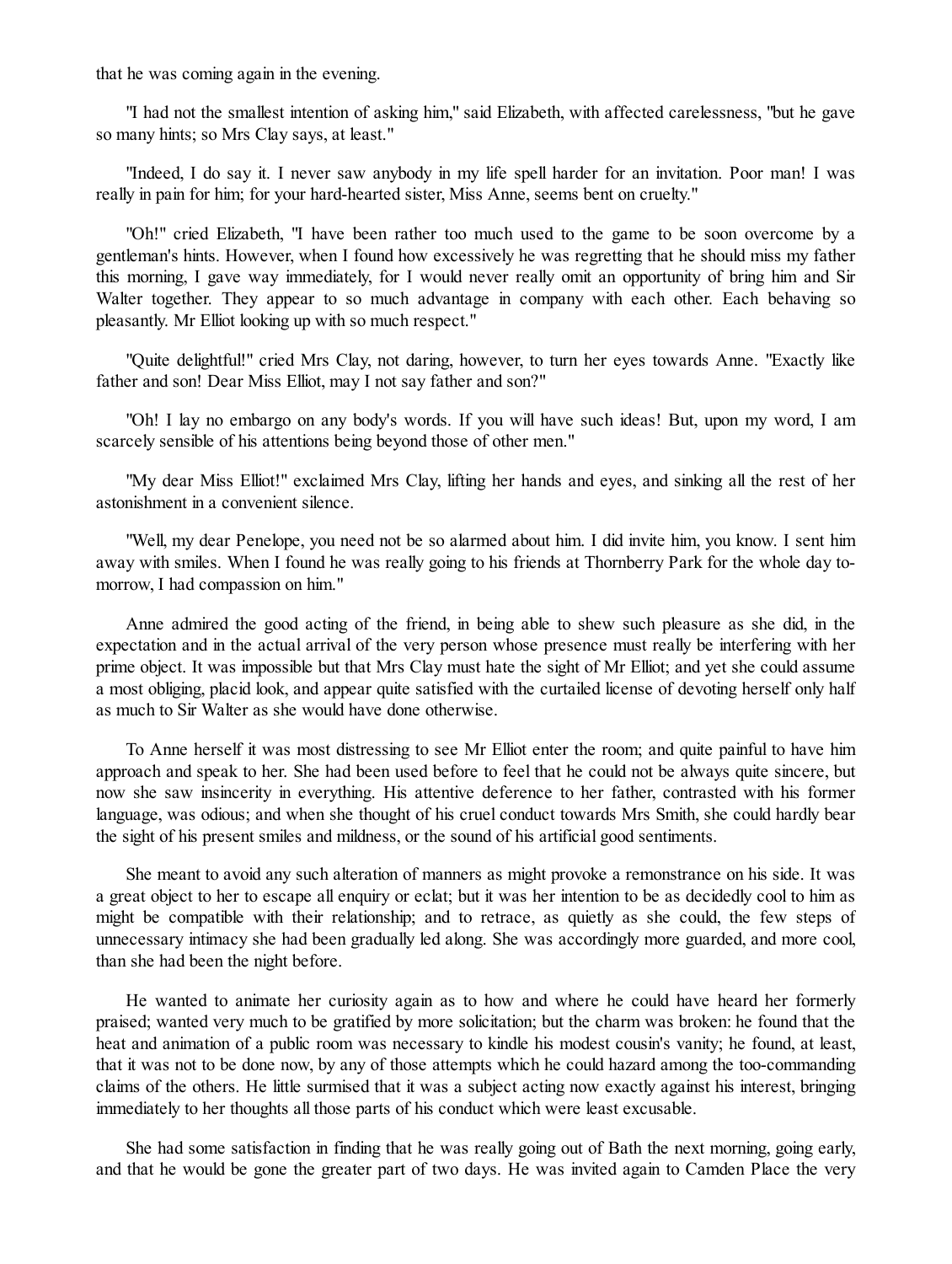evening of his return; but from Thursday to Saturday evening his absence was certain. It was bad enough that a Mrs Clay should be always before her; but that a deeper hypocrite should be added to their party, seemed the destruction of everything like peace and comfort. It was so humiliating to reflect on the constant deception practised on her father and Elizabeth; to consider the various sources of mortification preparing for them! Mrs Clay's selfishness was not so complicate nor so revolting as his; and Anne would have compounded for the marriage at once, with all its evils, to be clear of Mr Elliot's subtleties in endeavouring to prevent it.

On Friday morning she meant to go very early to Lady Russell, and accomplish the necessary communication; and she would have gone directly after breakfast, but that Mrs Clay was also going out on some obliging purpose of saving her sister trouble, which determined her to wait till she might be safe from such a companion. She saw Mrs Clay fairly off, therefore, before she began to talk of spending the morning in Rivers Street.

"Very well," said Elizabeth, "I have nothing to send but my love. Oh! you may as well take back that tiresome book she would lend me, and pretend I have read it through. I really cannot be plaguing myself for ever with all the new poems and states of the nation that come out. Lady Russell quite bores one with her new publications. You need not tell her so, but I thought her dress hideous the other night. I used to think she had some taste in dress, but I was ashamed of her at the concert. Something so formal and arrange in her air! and she sits so upright! My best love, of course."

"And mine," added Sir Walter. "Kindest regards. And you may say, that I mean to call upon her soon. Make a civil message; but I shall only leave my card. Morning visits are never fair by women at her time of life, who make themselves up so little. If she would only wear rouge she would not be afraid of being seen; but last time I called, I observed the blinds were let down immediately."

While her father spoke, there was a knock at the door. Who could it be? Anne, remembering the preconcerted visits, at all hours, of Mr Elliot, would have expected him, but for his known engagement seven miles off. After the usual period of suspense, the usual sounds of approach were heard, and "Mr and Mrs Charles Musgrove" were ushered into the room.

Surprise was the strongest emotion raised by their appearance; but Anne was really glad to see them; and the others were not so sorry but that they could put on a decent air of welcome; and as soon as it became clear that these, their nearest relations, were not arrived with any views of accommodation in that house, Sir Walter and Elizabeth were able to rise in cordiality, and do the honours of it very well. They were come to Bath for a few days with Mrs Musgrove, and were at the White Hart. So much was pretty soon understood; but till Sir Walter and Elizabeth were walking Mary into the other drawing-room, and regaling themselves with her admiration, Anne could not draw upon Charles's brain for a regular history of their coming, or an explanation of some smiling hints of particular business, which had been ostentatiously dropped by Mary, as well as of some apparent confusion as to whom their party consisted of.

She then found that it consisted of Mrs Musgrove, Henrietta, and Captain Harville, beside their two selves. He gave her a very plain, intelligible account of the whole; a narration in which she saw a great deal of most characteristic proceeding. The scheme had received its first impulse by Captain Harville's wanting to come to Bath on business. He had begun to talk of it a week ago; and by way of doing something, as shooting was over, Charles had proposed coming with him, and Mrs Harville had seemed to like the idea of it very much, as an advantage to her husband; but Mary could not bear to be left, and had made herself so unhappy about it, that for a day or two everything seemed to be in suspense, or at an end. But then, it had been taken up by his father and mother. His mother had some old friends in Bath whom she wanted to see; it was thought a good opportunity for Henrietta to come and buy wedding-clothes for herself and her sister; and, in short, it ended in being his mother's party, that everything might be comfortable and easy to Captain Harville; and he and Mary were included in it by way of general convenience. They had arrived late the night before. Mrs Harville, her children, and Captain Benwick, remained with Mr Musgrove and Louisa at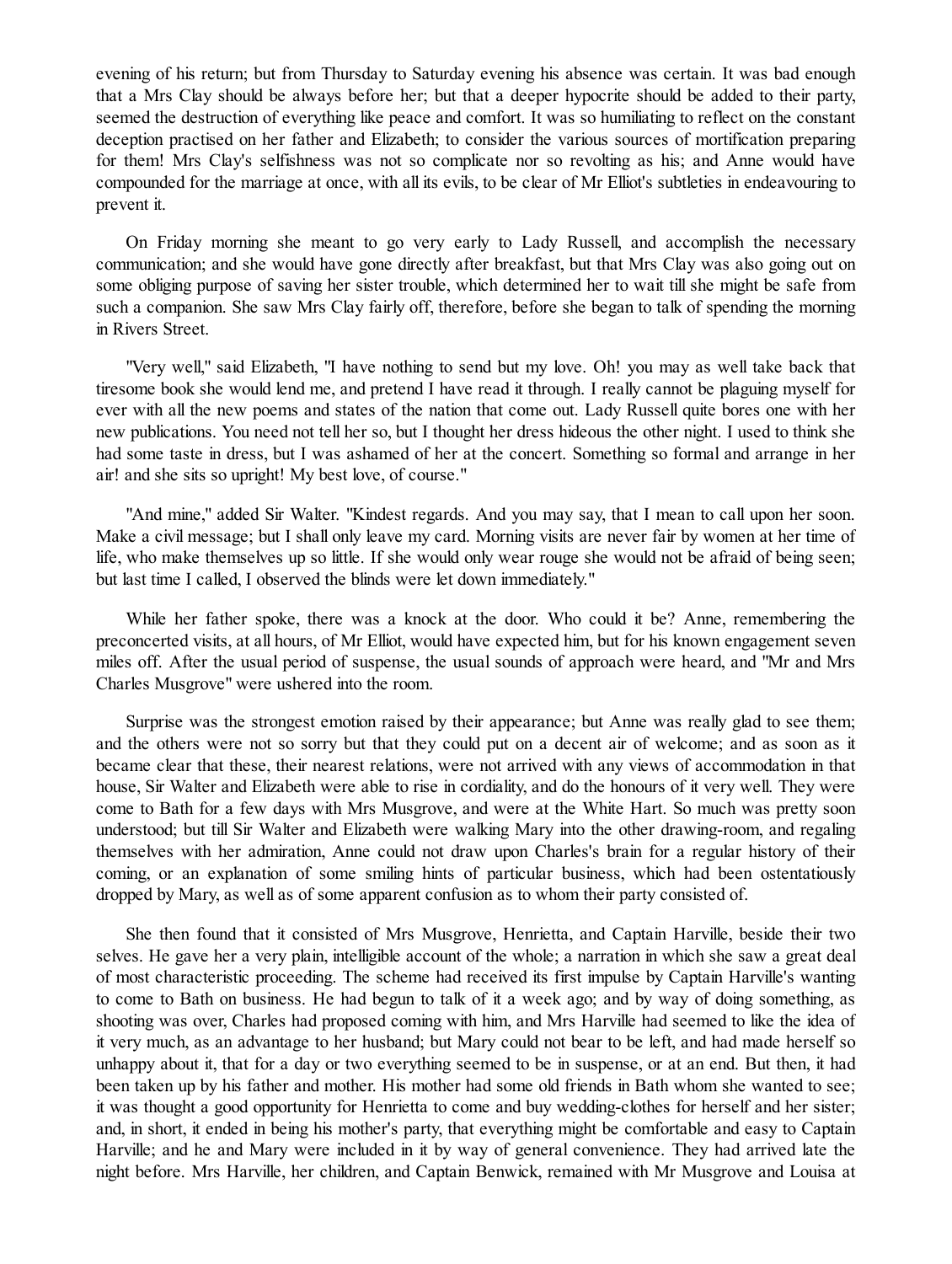#### Uppercross.

Anne's only surprise was, that affairs should be in forwardness enough for Henrietta's wedding-clothes to be talked of. She had imagined such difficulties of fortune to exist there as must prevent the marriage from being near at hand; but she learned from Charles that, very recently, (since Mary's last letter to herself), Charles Hayter had been applied to by a friend to hold a living for a youth who could not possibly claim it under many years; and that on the strength of his present income, with almost a certainty of something more permanent long before the term in question, the two families had consented to the young people's wishes, and that their marriage was likely to take place in a few months, quite as soon as Louisa's. "And a very good living it was," Charles added: "only five-and-twenty miles from Uppercross, and in a very fine country: fine part of Dorsetshire. In the centre of some of the best preserves in the kingdom, surrounded by three great proprietors, each more careful and jealous than the other; and to two of the three at least, Charles Hayter might get a special recommendation. Not that he will value it as he ought," he observed, "Charles is too cool about sporting. That's the worst of him."

"I am extremely glad, indeed," cried Anne, "particularly glad that this should happen; and that of two sisters, who both deserve equally well, and who have always been such good friends, the pleasant prospect of one should not be dimming those of the other--that they should be so equal in their prosperity and comfort. I hope your father and mother are quite happy with regard to both."

"Oh! yes. My father would be well pleased if the gentlemen were richer, but he has no other fault to find. Money, you know, coming down with money--two daughters at once--it cannot be a very agreeable operation, and it streightens him as to many things. However, I do not mean to say they have not a right to it. It is very fit they should have daughters' shares; and I am sure he has always been a very kind, liberal father to me. Mary does not above half like Henrietta's match. She never did, you know. But she does not do him justice, nor think enough about Winthrop. I cannot make her attend to the value of the property. It is a very fair match, as times go; and I have liked Charles Hayter all my life, and I shall not leave off now."

"Such excellent parents as Mr and Mrs Musgrove," exclaimed Anne, "should be happy in their children's marriages. They do everything to confer happiness, I am sure. What a blessing to young people to be in such hands! Your father and mother seem so totally free from all those ambitious feelings which have led to so much misconduct and misery, both in young and old. I hope you think Louisa perfectly recovered now?"

He answered rather hesitatingly, "Yes, I believe I do; very much recovered; but she is altered; there is no running or jumping about, no laughing or dancing; it is quite different. If one happens only to shut the door a little hard, she starts and wriggles like a young dab-chick in the water; and Benwick sits at her elbow, reading verses, or whispering to her, all day long."

Anne could not help laughing. "That cannot be much to your taste, I know," said she; "but I do believe him to be an excellent young man."

"To be sure he is. Nobody doubts it; and I hope you do not think I am so illiberal as to want every man to have the same objects and pleasures as myself. I have a great value for Benwick; and when one can but get him to talk, he has plenty to say. His reading has done him no harm, for he has fought as well as read. He is a brave fellow. I got more acquainted with him last Monday than ever I did before. We had a famous set-to at rat-hunting all the morning in my father's great barns; and he played his part so well that I have liked him the better ever since."

Here they were interrupted by the absolute necessity of Charles's following the others to admire mirrors and china; but Anne had heard enough to understand the present state of Uppercross, and rejoice in its happiness; and though she sighed as she rejoiced, her sigh had none of the ill-will of envy in it. She would certainly have risen to their blessings if she could, but she did not want to lessen theirs.

The visit passed off altogether in high good humour. Mary was in excellent spirits, enjoying the gaiety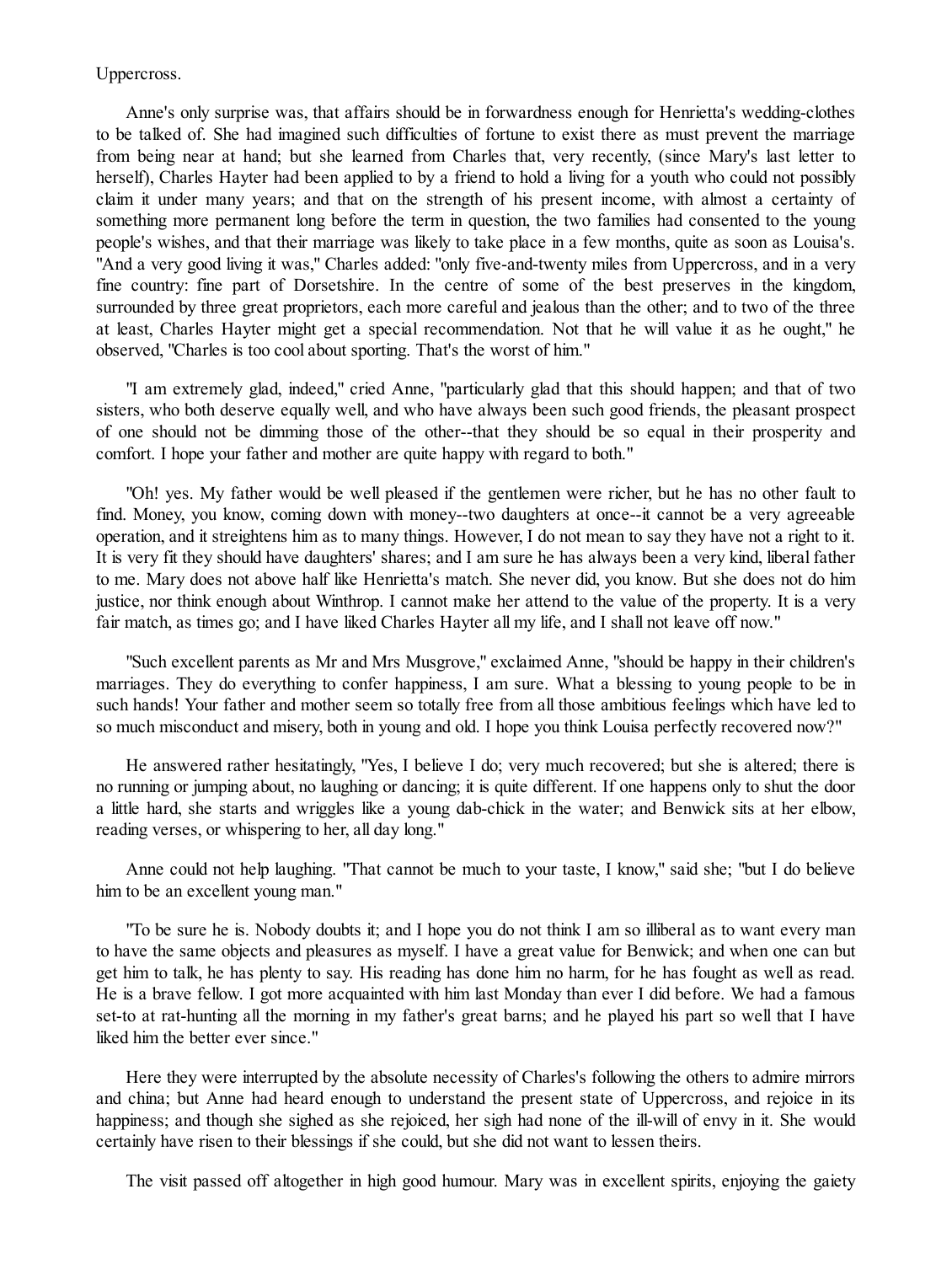and the change, and so well satisfied with the journey in her mother-in-law's carriage with four horses, and with her own complete independence of Camden Place, that she was exactly in a temper to admire everything as she ought, and enter most readily into all the superiorities of the house, as they were detailed to her. She had no demands on her father or sister, and her consequence was just enough increased by their handsome drawing-rooms.

Elizabeth was, for a short time, suffering a good deal. She felt that Mrs Musgrove and all her party ought to be asked to dine with them; but she could not bear to have the difference of style, the reduction of servants, which a dinner must betray, witnessed by those who had been always so inferior to the Elliots of Kellynch. It was a struggle between propriety and vanity; but vanity got the better, and then Elizabeth was happy again. These were her internal persuasions: "Old fashioned notions; country hospitality; we do not profess to give dinners; few people in Bath do; Lady Alicia never does; did not even ask her own sister's family, though they were here a month: and I dare say it would be very inconvenient to Mrs Musgrove; put her quite out of her way. I am sure she would rather not come; she cannot feel easy with us. I will ask them all for an evening; that will be much better; that will be a novelty and a treat. They have not seen two such drawing rooms before. They will be delighted to come to-morrow evening. It shall be a regular party, small, but most elegant." And this satisfied Elizabeth: and when the invitation was given to the two present, and promised for the absent, Mary was as completely satisfied. She was particularly asked to meet Mr Elliot, and be introduced to Lady Dalrymple and Miss Carteret, who were fortunately already engaged to come; and she could not have received a more gratifying attention. Miss Elliot was to have the honour of calling on Mrs Musgrove in the course of the morning; and Anne walked off with Charles and Mary, to go and see her and Henrietta directly.

Her plan of sitting with Lady Russell must give way for the present. They all three called in Rivers Street for a couple of minutes; but Anne convinced herself that a day's delay of the intended communication could be of no consequence, and hastened forward to the White Hart, to see again the friends and companions of the last autumn, with an eagerness of good-will which many associations contributed to form.

They found Mrs Musgrove and her daughter within, and by themselves, and Anne had the kindest welcome from each. Henrietta was exactly in that state of recently-improved views, of fresh-formed happiness, which made her full of regard and interest for everybody she had ever liked before at all; and Mrs Musgrove's real affection had been won by her usefulness when they were in distress. It was a heartiness, and a warmth, and a sincerity which Anne delighted in the more, from the sad want of such blessings at home. She was entreated to give them as much of her time as possible, invited for every day and all day long, or rather claimed as part of the family; and, in return, she naturally fell into all her wonted ways of attention and assistance, and on Charles's leaving them together, was listening to Mrs Musgrove's history of Louisa, and to Henrietta's of herself, giving opinions on business, and recommendations to shops; with intervals of every help which Mary required, from altering her ribbon to settling her accounts; from finding her keys, and assorting her trinkets, to trying to convince her that she was not ill-used by anybody; which Mary, well amused as she generally was, in her station at a window overlooking the entrance to the Pump Room, could not but have her moments of imagining.

A morning of thorough confusion was to be expected. A large party in an hotel ensured a quickchanging, unsettled scene. One five minutes brought a note, the next a parcel; and Anne had not been there half an hour, when their dining-room, spacious as it was, seemed more than half filled: a party of steady old friends were seated around Mrs Musgrove, and Charles came back with Captains Harville and Wentworth. The appearance of the latter could not be more than the surprise of the moment. It was impossible for her to have forgotten to feel that this arrival of their common friends must be soon bringing them together again. Their last meeting had been most important in opening his feelings; she had derived from it a delightful conviction; but she feared from his looks, that the same unfortunate persuasion, which had hastened him away from the Concert Room, still governed. He did not seem to want to be near enough for conversation.

She tried to be calm, and leave things to take their course, and tried to dwell much on this argument of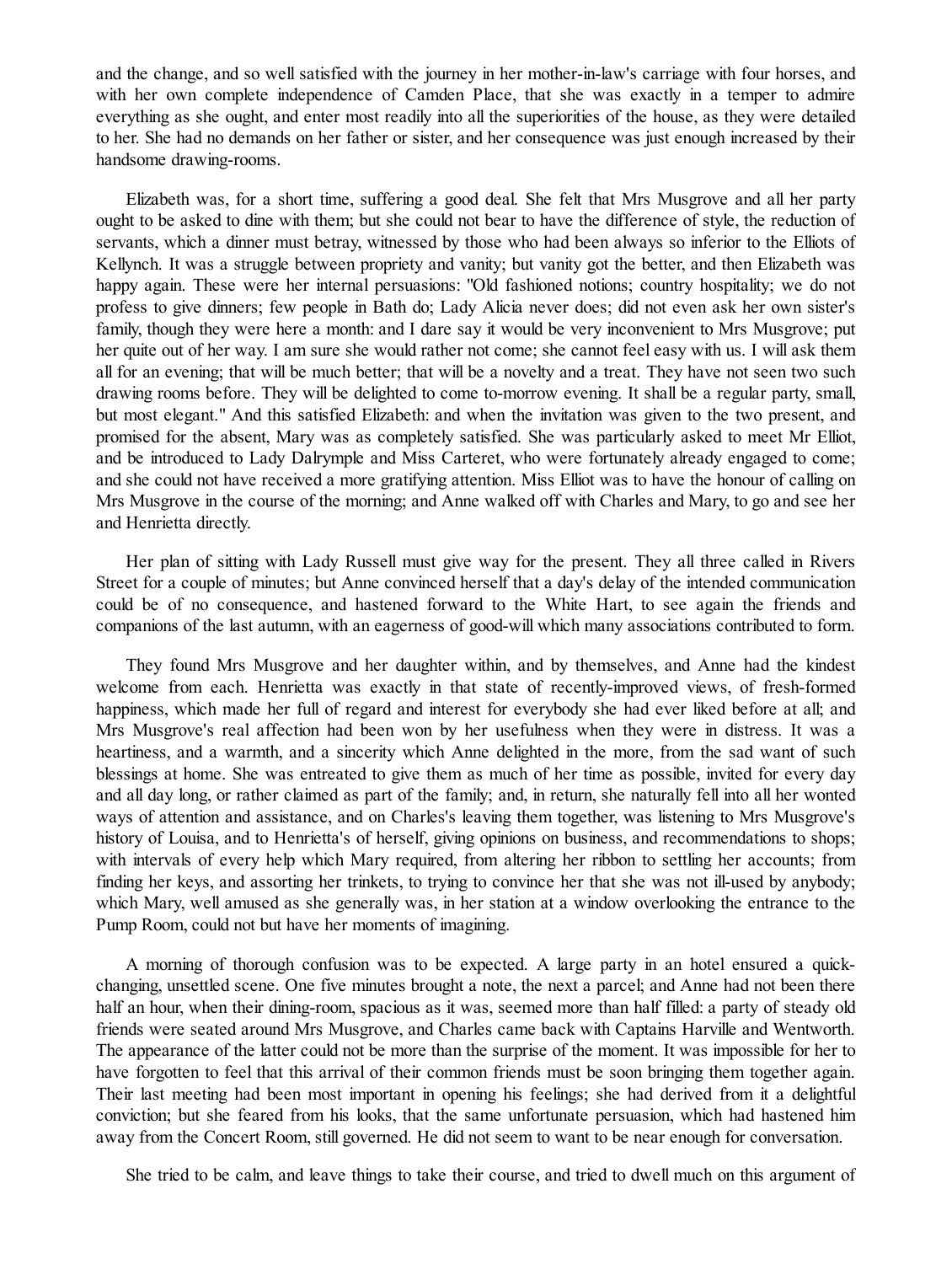rational dependence:--"Surely, if there be constant attachment on each side, our hearts must understand each other ere long. We are not boy and girl, to be captiously irritable, misled by every moment's inadvertence, and wantonly playing with our own happiness." And yet, a few minutes afterwards, she felt as if their being in company with each other, under their present circumstances, could only be exposing them to inadvertencies and misconstructions of the most mischievous kind.

"Anne," cried Mary, still at her window, "there is Mrs Clay, I am sure, standing under the colonnade, and a gentleman with her. I saw them turn the corner from Bath Street just now. They seemed deep in talk. Who is it? Come, and tell me. Good heavens! I recollect. It is Mr Elliot himself."

"No," cried Anne, quickly, "it cannot be Mr Elliot, I assure you. He was to leave Bath at nine this morning, and does not come back till to-morrow."

As she spoke, she felt that Captain Wentworth was looking at her, the consciousness of which vexed and embarrassed her, and made her regret that she had said so much, simple as it was.

Mary, resenting that she should be supposed not to know her own cousin, began talking very warmly about the family features, and protesting still more positively that it was Mr Elliot, calling again upon Anne to come and look for herself, but Anne did not mean to stir, and tried to be cool and unconcerned. Her distress returned, however, on perceiving smiles and intelligent glances pass between two or three of the lady visitors, as if they believed themselves quite in the secret. It was evident that the report concerning her had spread, and a short pause succeeded, which seemed to ensure that it would now spread farther.

"Do come, Anne" cried Mary, "come and look yourself. You will be too late if you do not make haste. They are parting; they are shaking hands. He is turning away. Not know Mr Elliot, indeed! You seem to have forgot all about Lyme."

To pacify Mary, and perhaps screen her own embarrassment, Anne did move quietly to the window. She was just in time to ascertain that it really was Mr Elliot, which she had never believed, before he disappeared on one side, as Mrs Clay walked quickly off on the other; and checking the surprise which she could not but feel at such an appearance of friendly conference between two persons of totally opposite interest, she calmly said, "Yes, it is Mr Elliot, certainly. He has changed his hour of going, I suppose, that is all, or I may be mistaken, I might not attend;" and walked back to her chair, recomposed, and with the comfortable hope of having acquitted herself well.

The visitors took their leave; and Charles, having civilly seen them off, and then made a face at them, and abused them for coming, began with--

"Well, mother, I have done something for you that you will like. I have been to the theatre, and secured a box for to-morrow night. A'n't I a good boy? I know you love a play; and there is room for us all. It holds nine. I have engaged Captain Wentworth. Anne will not be sorry to join us, I am sure. We all like a play. Have not I done well, mother?"

Mrs Musgrove was good humouredly beginning to express her perfect readiness for the play, if Henrietta and all the others liked it, when Mary eagerly interrupted her by exclaiming--

"Good heavens, Charles! how can you think of such a thing? Take a box for to-morrow night! Have you forgot that we are engaged to Camden Place to-morrow night? and that we were most particularly asked to meet Lady Dalrymple and her daughter, and Mr Elliot, and all the principal family connexions, on purpose to be introduced to them? How can you be so forgetful?"

"Phoo! phoo!" replied Charles, "what's an evening party? Never worth remembering. Your father might have asked us to dinner, I think, if he had wanted to see us. You may do as you like, but I shall go to the play."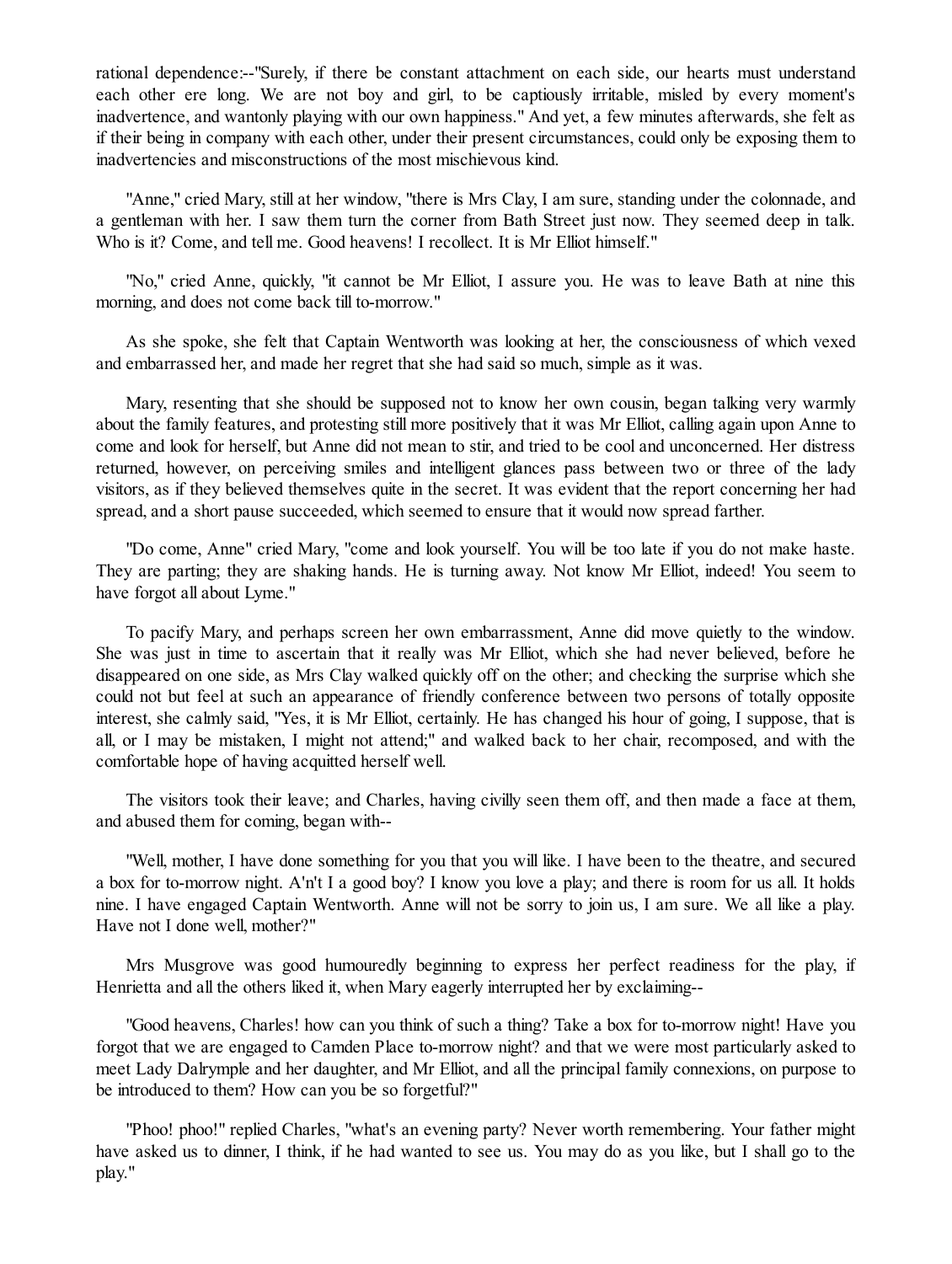"Oh! Charles, I declare it will be too abominable if you do, when you promised to go."

"No, I did not promise. I only smirked and bowed, and said the word 'happy.' There was no promise."

"But you must go, Charles. It would be unpardonable to fail. We were asked on purpose to be introduced. There was always such a great connexion between the Dalrymples and ourselves. Nothing ever happened on either side that was not announced immediately. We are quite near relations, you know; and Mr Elliot too, whom you ought so particularly to be acquainted with! Every attention is due to Mr Elliot. Consider, my father's heir: the future representative of the family."

"Don't talk to me about heirs and representatives," cried Charles. "I am not one of those who neglect the reigning power to bow to the rising sun. If I would not go for the sake of your father, I should think it scandalous to go for the sake of his heir. What is Mr Elliot to me?" The careless expression was life to Anne, who saw that Captain Wentworth was all attention, looking and listening with his whole soul; and that the last words brought his enquiring eyes from Charles to herself.

Charles and Mary still talked on in the same style; he, half serious and half jesting, maintaining the scheme for the play, and she, invariably serious, most warmly opposing it, and not omitting to make it known that, however determined to go to Camden Place herself, she should not think herself very well used, if they went to the play without her. Mrs Musgrove interposed.

"We had better put it off. Charles, you had much better go back and change the box for Tuesday. It would be a pity to be divided, and we should be losing Miss Anne, too, if there is a party at her father's; and I am sure neither Henrietta nor I should care at all for the play, if Miss Anne could not be with us."

Anne felt truly obliged to her for such kindness; and quite as much so for the opportunity it gave her of decidedly saying--

"If it depended only on my inclination, ma'am, the party at home (excepting on Mary's account) would not be the smallest impediment. I have no pleasure in the sort of meeting, and should be too happy to change it for a play, and with you. But, it had better not be attempted, perhaps." She had spoken it; but she trembled when it was done, conscious that her words were listened to, and daring not even to try to observe their effect.

It was soon generally agreed that Tuesday should be the day; Charles only reserving the advantage of still teasing his wife, by persisting that he would go to the play to-morrow if nobody else would.

Captain Wentworth left his seat, and walked to the fire-place; probably for the sake of walking away from it soon afterwards, and taking a station, with less bare-faced design, by Anne.

"You have not been long enough in Bath," said he, "to enjoy the evening parties of the place."

"Oh! no. The usual character of them has nothing for me. I am no card-player."

"You were not formerly, I know. You did not use to like cards; but time makes many changes."

"I am not yet so much changed," cried Anne, and stopped, fearing she hardly knew what misconstruction. After waiting a few moments he said, and as if it were the result of immediate feeling, "It is a period, indeed! Eight years and a half is a period."

Whether he would have proceeded farther was left to Anne's imagination to ponder over in a calmer hour; for while still hearing the sounds he had uttered, she was startled to other subjects by Henrietta, eager to make use of the present leisure for getting out, and calling on her companions to lose no time, lest somebody else should come in.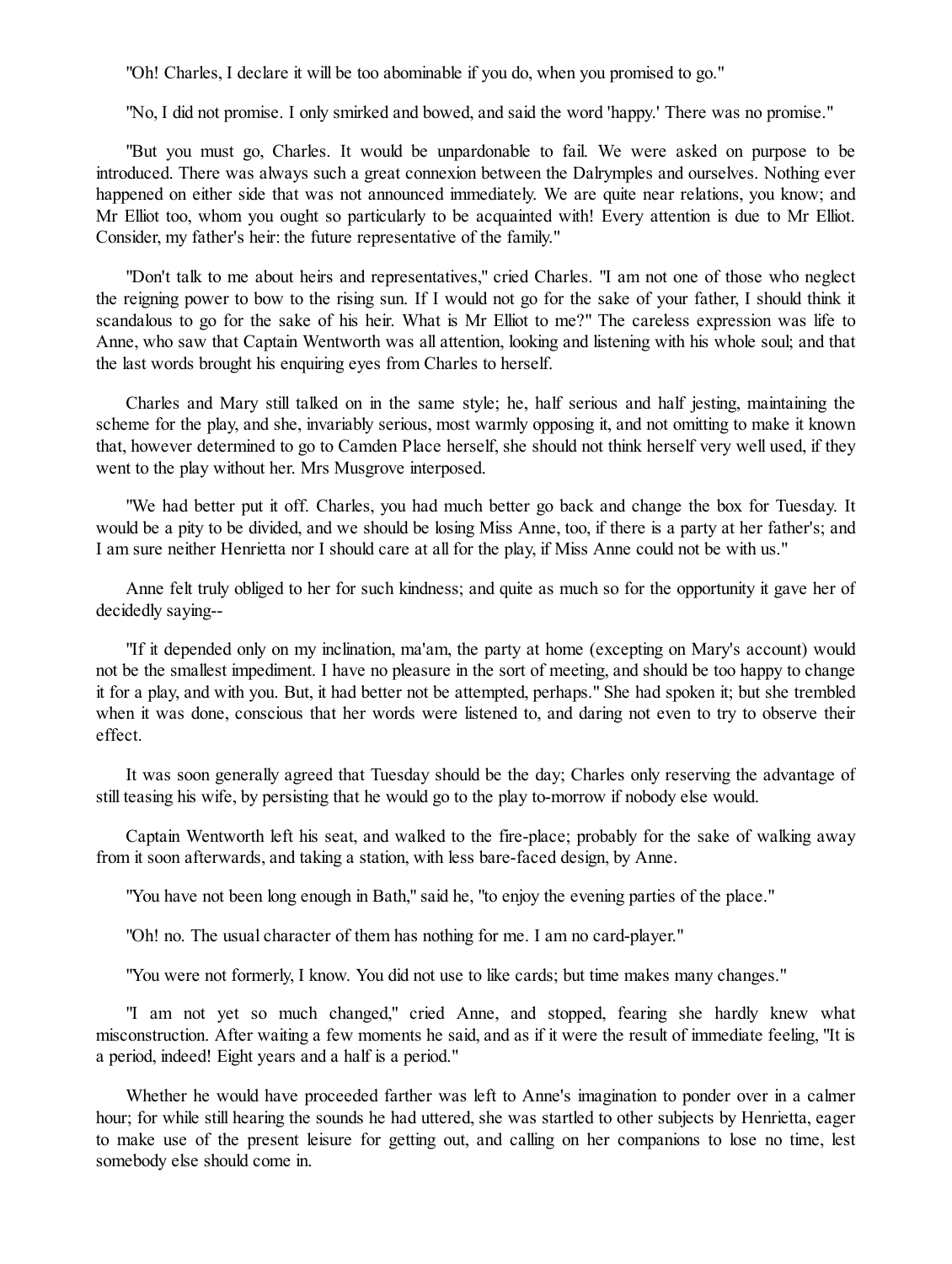They were obliged to move. Anne talked of being perfectly ready, and tried to look it; but she felt that could Henrietta have known the regret and reluctance of her heart in quitting that chair, in preparing to quit the room, she would have found, in all her own sensations for her cousin, in the very security of his affection, wherewith to pity her.

Their preparations, however, were stopped short. Alarming sounds were heard; other visitors approached, and the door was thrown open for Sir Walter and Miss Elliot, whose entrance seemed to give a general chill. Anne felt an instant oppression, and wherever she looked saw symptoms of the same. The comfort, the freedom, the gaiety of the room was over, hushed into cold composure, determined silence, or insipid talk, to meet the heartless elegance of her father and sister. How mortifying to feel that it was so!

Her jealous eye was satisfied in one particular. Captain Wentworth was acknowledged again by each, by Elizabeth more graciously than before. She even addressed him once, and looked at him more than once. Elizabeth was, in fact, revolving a great measure. The sequel explained it. After the waste of a few minutes in saying the proper nothings, she began to give the invitation which was to comprise all the remaining dues of the Musgroves. "To-morrow evening, to meet a few friends: no formal party." It was all said very gracefully, and the cards with which she had provided herself, the "Miss Elliot at home," were laid on the table, with a courteous, comprehensive smile to all, and one smile and one card more decidedly for Captain Wentworth. The truth was, that Elizabeth had been long enough in Bath to understand the importance of a man of such an air and appearance as his. The past was nothing. The present was that Captain Wentworth would move about well in her drawing-room. The card was pointedly given, and Sir Walter and Elizabeth arose and disappeared.

The interruption had been short, though severe, and ease and animation returned to most of those they left as the door shut them out, but not to Anne. She could think only of the invitation she had with such astonishment witnessed, and of the manner in which it had been received; a manner of doubtful meaning, of surprise rather than gratification, of polite acknowledgement rather than acceptance. She knew him; she saw disdain in his eye, and could not venture to believe that he had determined to accept such an offering, as an atonement for all the insolence of the past. Her spirits sank. He held the card in his hand after they were gone, as if deeply considering it.

"Only think of Elizabeth's including everybody!" whispered Mary very audibly. "I do not wonder Captain Wentworth is delighted! You see he cannot put the card out of his hand."

Anne caught his eye, saw his cheeks glow, and his mouth form itself into a momentary expression of contempt, and turned away, that she might neither see nor hear more to vex her.

The party separated. The gentlemen had their own pursuits, the ladies proceeded on their own business, and they met no more while Anne belonged to them. She was earnestly begged to return and dine, and give them all the rest of the day, but her spirits had been so long exerted that at present she felt unequal to more, and fit only for home, where she might be sure of being as silent as she chose.

Promising to be with them the whole of the following morning, therefore, she closed the fatigues of the present by a toilsome walk to Camden Place, there to spend the evening chiefly in listening to the busy arrangements of Elizabeth and Mrs Clay for the morrow's party, the frequent enumeration of the persons invited, and the continually improving detail of all the embellishments which were to make it the most completely elegant of its kind in Bath, while harassing herself with the never-ending question, of whether Captain Wentworth would come or not? They were reckoning him as certain, but with her it was a gnawing solicitude never appeased for five minutes together. She generally thought he would come, because she generally thought he ought; but it was a case which she could not so shape into any positive act of duty or discretion, as inevitably to defy the suggestions of very opposite feelings.

She only roused herself from the broodings of this restless agitation, to let Mrs Clay know that she had been seen with Mr Elliot three hours after his being supposed to be out of Bath, for having watched in vain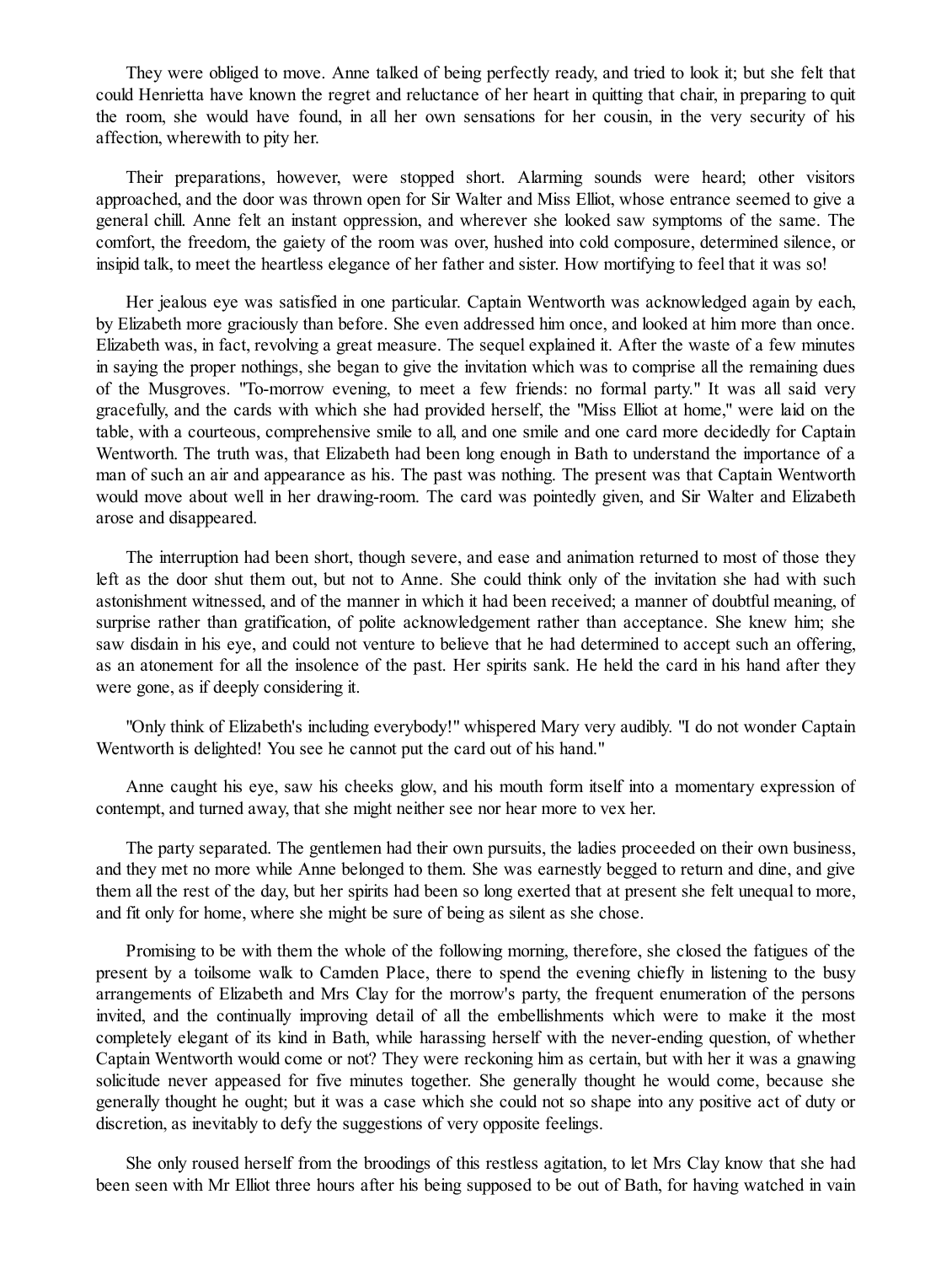for some intimation of the interview from the lady herself, she determined to mention it, and it seemed to her there was guilt in Mrs Clay's face as she listened. It was transient: cleared away in an instant; but Anne could imagine she read there the consciousness of having, by some complication of mutual trick, or some overbearing authority of his, been obliged to attend (perhaps for half an hour) to his lectures and restrictions on her designs on Sir Walter. She exclaimed, however, with a very tolerable imitation of nature:--

"Oh! dear! very true. Only think, Miss Elliot, to my great surprise I met with Mr Elliot in Bath Street. I was never more astonished. He turned back and walked with me to the Pump Yard. He had been prevented setting off for Thornberry, but I really forget by what; for I was in a hurry, and could not much attend, and I can only answer for his being determined not to be delayed in his return. He wanted to know how early he might be admitted to-morrow. He was full of 'to-morrow,' and it is very evident that I have been full of it too, ever since I entered the house, and learnt the extension of your plan and all that had happened, or my seeing him could never have gone so entirely out of my head."

# **Chapter 23**

One day only had passed since Anne's conversation with Mrs Smith; but a keener interest had succeeded, and she was now so little touched by Mr Elliot's conduct, except by its effects in one quarter, that it became a matter of course the next morning, still to defer her explanatory visit in Rivers Street. She had promised to be with the Musgroves from breakfast to dinner. Her faith was plighted, and Mr Elliot's character, like the Sultaness Scheherazade's head, must live another day.

She could not keep her appointment punctually, however; the weather was unfavourable, and she had grieved over the rain on her friends' account, and felt it very much on her own, before she was able to attempt the walk. When she reached the White Hart, and made her way to the proper apartment, she found herself neither arriving quite in time, nor the first to arrive. The party before her were, Mrs Musgrove, talking to Mrs Croft, and Captain Harville to Captain Wentworth; and she immediately heard that Mary and Henrietta, too impatient to wait, had gone out the moment it had cleared, but would be back again soon, and that the strictest injunctions had been left with Mrs Musgrove to keep her there till they returned. She had only to submit, sit down, be outwardly composed, and feel herself plunged at once in all the agitations which she had merely laid her account of tasting a little before the morning closed. There was no delay, no waste of time. She was deep in the happiness of such misery, or the misery of such happiness, instantly. Two minutes after her entering the room, Captain Wentworth said--

"We will write the letter we were talking of, Harville, now, if you will give me materials."

Materials were at hand, on a separate table; he went to it, and nearly turning his back to them all, was engrossed by writing.

Mrs Musgrove was giving Mrs Croft the history of her eldest daughter's engagement, and just in that inconvenient tone of voice which was perfectly audible while it pretended to be a whisper. Anne felt that she did not belong to the conversation, and yet, as Captain Harville seemed thoughtful and not disposed to talk, she could not avoid hearing many undesirable particulars; such as, "how Mr Musgrove and my brother Hayter had met again and again to talk it over; what my brother Hayter had said one day, and what Mr Musgrove had proposed the next, and what had occurred to my sister Hayter, and what the young people had wished, and what I said at first I never could consent to, but was afterwards persuaded to think might do very well," and a great deal in the same style of open-hearted communication: minutiae which, even with every advantage of taste and delicacy, which good Mrs Musgrove could not give, could be properly interesting only to the principals. Mrs Croft was attending with great good-humour, and whenever she spoke at all, it was very sensibly. Anne hoped the gentlemen might each be too much self-occupied to hear.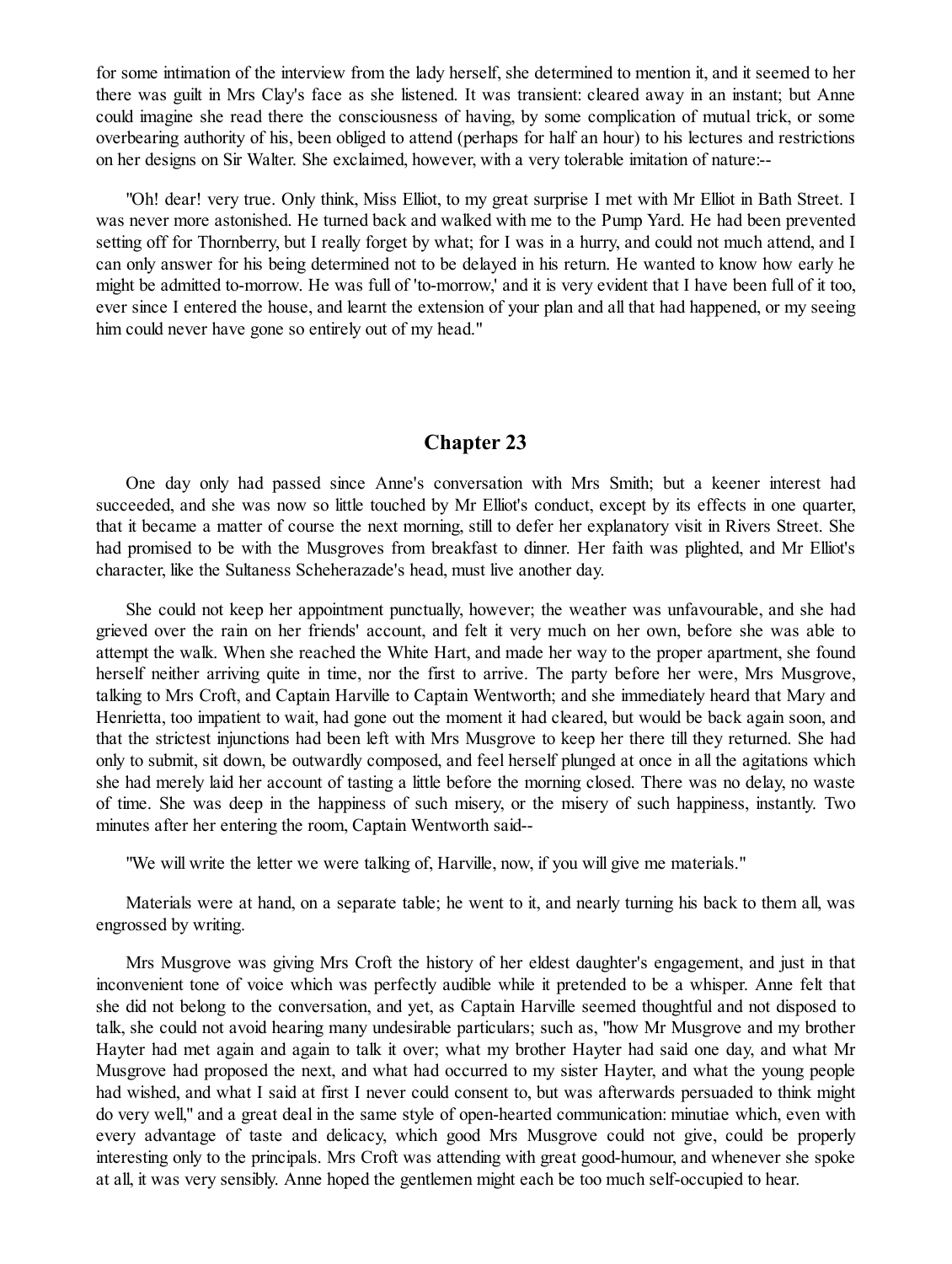"And so, ma'am, all these thing considered," said Mrs Musgrove, in her powerful whisper, "though we could have wished it different, yet, altogether, we did not think it fair to stand out any longer, for Charles Hayter was quite wild about it, and Henrietta was pretty near as bad; and so we thought they had better marry at once, and make the best of it, as many others have done before them. At any rate, said I, it will be better than a long engagement."

"That is precisely what I was going to observe," cried Mrs Croft. "I would rather have young people settle on a small income at once, and have to struggle with a few difficulties together, than be involved in a long engagement. I always think that no mutual--"

"Oh! dear Mrs Croft," cried Mrs Musgrove, unable to let her finish her speech, "there is nothing I so abominate for young people as a long engagement. It is what I always protested against for my children. It is all very well, I used to say, for young people to be engaged, if there is a certainty of their being able to marry in six months, or even in twelve; but a long engagement--"

"Yes, dear ma'am," said Mrs Croft, "or an uncertain engagement, an engagement which may be long. To begin without knowing that at such a time there will be the means of marrying, I hold to be very unsafe and unwise, and what I think all parents should prevent as far as they can."

Anne found an unexpected interest here. She felt its application to herself, felt it in a nervous thrill all over her; and at the same moment that her eyes instinctively glanced towards the distant table, Captain Wentworth's pen ceased to move, his head was raised, pausing, listening, and he turned round the next instant to give a look, one quick, conscious look at her.

The two ladies continued to talk, to re-urge the same admitted truths, and enforce them with such examples of the ill effect of a contrary practice as had fallen within their observation, but Anne heard nothing distinctly; it was only a buzz of words in her ear, her mind was in confusion.

Captain Harville, who had in truth been hearing none of it, now left his seat, and moved to a window, and Anne seeming to watch him, though it was from thorough absence of mind, became gradually sensible that he was inviting her to join him where he stood. He looked at her with a smile, and a little motion of the head, which expressed, "Come to me, I have something to say;" and the unaffected, easy kindness of manner which denoted the feelings of an older acquaintance than he really was, strongly enforced the invitation. She roused herself and went to him. The window at which he stood was at the other end of the room from where the two ladies were sitting, and though nearer to Captain Wentworth's table, not very near. As she joined him, Captain Harville's countenance re-assumed the serious, thoughtful expression which seemed its natural character.

"Look here," said he, unfolding a parcel in his hand, and displaying a small miniature painting, "do you know who that is?"

"Certainly: Captain Benwick."

"Yes, and you may guess who it is for. But," (in a deep tone,) "it was not done for her. Miss Elliot, do you remember our walking together at Lyme, and grieving for him? I little thought then--but no matter. This was drawn at the Cape. He met with a clever young German artist at the Cape, and in compliance with a promise to my poor sister, sat to him, and was bringing it home for her; and I have now the charge of getting it properly set for another! It was a commission to me! But who else was there to employ? I hope I can allow for him. I am not sorry, indeed, to make it over to another. He undertakes it;" (looking towards Captain Wentworth,) "he is writing about it now." And with a quivering lip he wound up the whole by adding, "Poor Fanny! she would not have forgotten him so soon!"

"No," replied Anne, in a low, feeling voice. "That I can easily believe."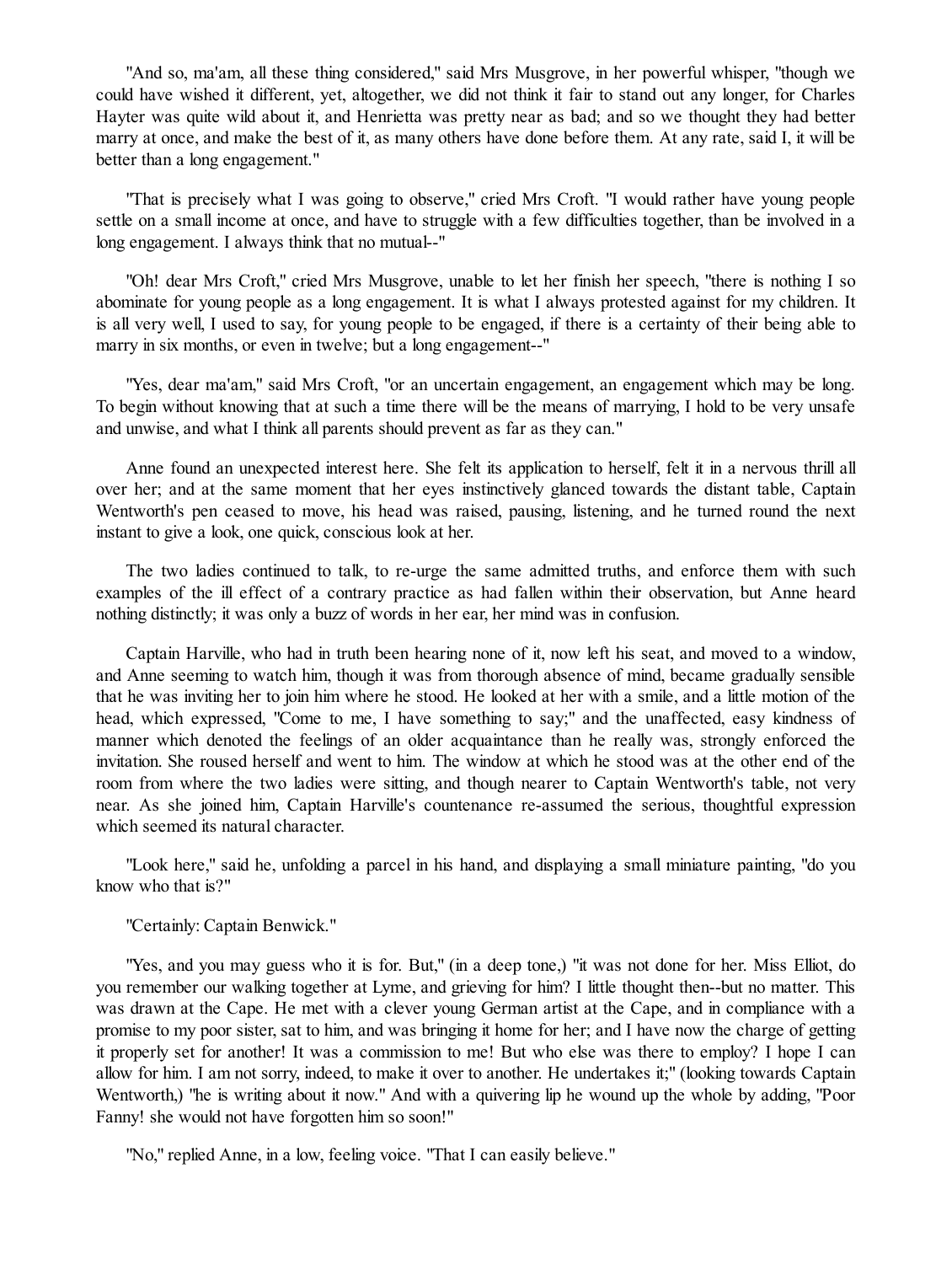"It was not in her nature. She doted on him."

"It would not be the nature of any woman who truly loved."

Captain Harville smiled, as much as to say, "Do you claim that for your sex?" and she answered the question, smiling also, "Yes. We certainly do not forget you as soon as you forget us. It is, perhaps, our fate rather than our merit. We cannot help ourselves. We live at home, quiet, confined, and our feelings prey upon us. You are forced on exertion. You have always a profession, pursuits, business of some sort or other, to take you back into the world immediately, and continual occupation and change soon weaken impressions."

"Granting your assertion that the world does all this so soon for men (which, however, I do not think I shall grant), it does not apply to Benwick. He has not been forced upon any exertion. The peace turned him on shore at the very moment, and he has been living with us, in our little family circle, ever since."

"True," said Anne, "very true; I did not recollect; but what shall we say now, Captain Harville? If the change be not from outward circumstances, it must be from within; it must be nature, man's nature, which has done the business for Captain Benwick."

"No, no, it is not man's nature. I will not allow it to be more man's nature than woman's to be inconstant and forget those they do love, or have loved. I believe the reverse. I believe in a true analogy between our bodily frames and our mental; and that as our bodies are the strongest, so are our feelings; capable of bearing most rough usage, and riding out the heaviest weather."

"Your feelings may be the strongest," replied Anne, "but the same spirit of analogy will authorise me to assert that ours are the most tender. Man is more robust than woman, but he is not longer lived; which exactly explains my view of the nature of their attachments. Nay, it would be too hard upon you, if it were otherwise. You have difficulties, and privations, and dangers enough to struggle with. You are always labouring and toiling, exposed to every risk and hardship. Your home, country, friends, all quitted. Neither time, nor health, nor life, to be called your own. It would be hard, indeed" (with a faltering voice), "if woman's feelings were to be added to all this."

"We shall never agree upon this question," Captain Harville was beginning to say, when a slight noise called their attention to Captain Wentworth's hitherto perfectly quiet division of the room. It was nothing more than that his pen had fallen down; but Anne was startled at finding him nearer than she had supposed, and half inclined to suspect that the pen had only fallen because he had been occupied by them, striving to catch sounds, which yet she did not think he could have caught.

"Have you finished your letter?" said Captain Harville.

"Not quite, a few lines more. I shall have done in five minutes."

"There is no hurry on my side. I am only ready whenever you are. I am in very good anchorage here," (smiling at Anne,) "well supplied, and want for nothing. No hurry for a signal at all. Well, Miss Elliot," (lowering his voice,) "as I was saying we shall never agree, I suppose, upon this point. No man and woman, would, probably. But let me observe that all histories are against you--all stories, prose and verse. If I had such a memory as Benwick, I could bring you fifty quotations in a moment on my side the argument, and I do not think I ever opened a book in my life which had not something to say upon woman's inconstancy. Songs and proverbs, all talk of woman's fickleness. But perhaps you will say, these were all written by men."

"Perhaps I shall. Yes, yes, if you please, no reference to examples in books. Men have had every advantage of us in telling their own story. Education has been theirs in so much higher a degree; the pen has been in their hands. I will not allow books to prove anything."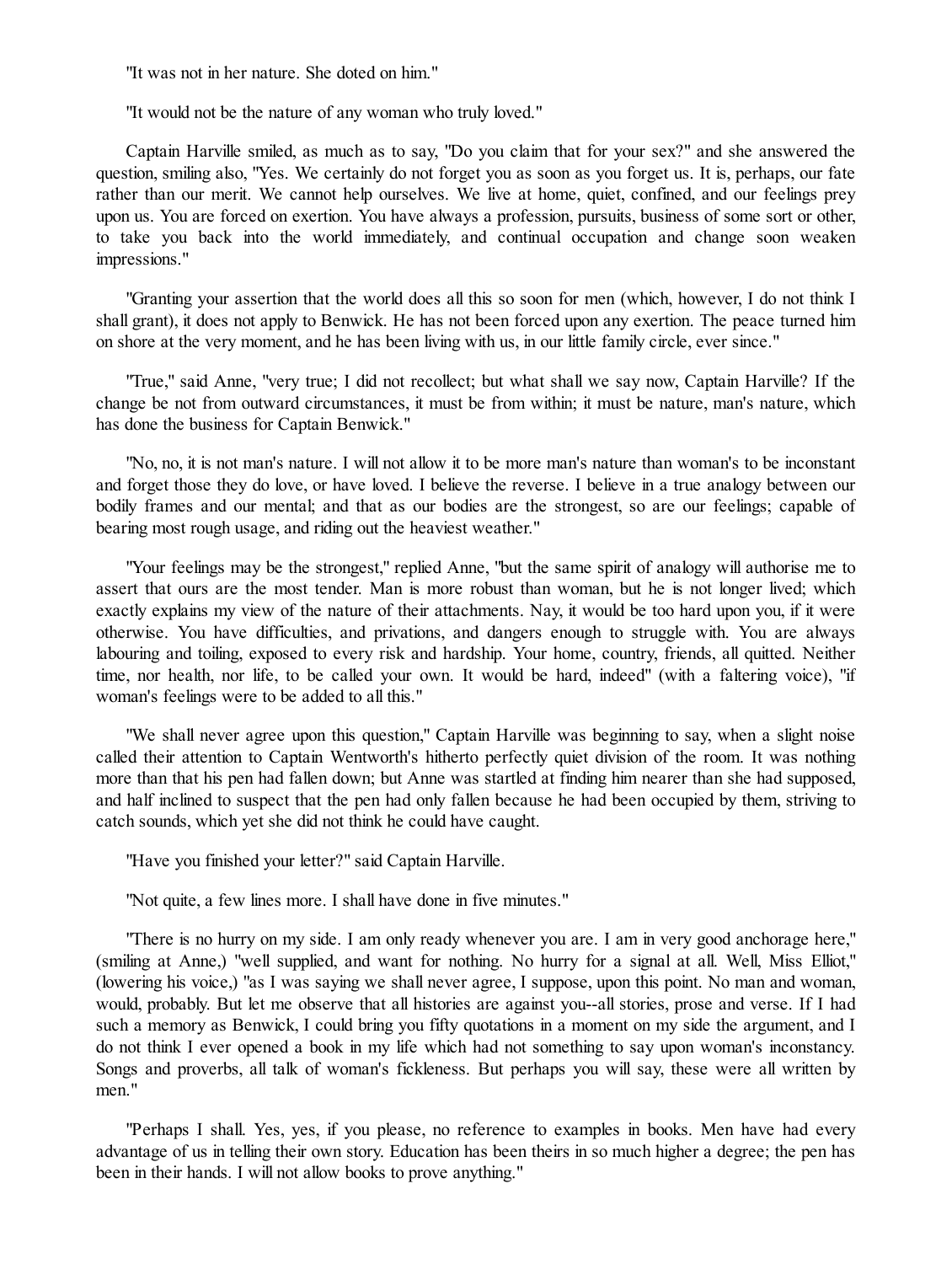"But how shall we prove anything?"

"We never shall. We never can expect to prove any thing upon such a point. It is a difference of opinion which does not admit of proof. We each begin, probably, with a little bias towards our own sex; and upon that bias build every circumstance in favour of it which has occurred within our own circle; many of which circumstances (perhaps those very cases which strike us the most) may be precisely such as cannot be brought forward without betraying a confidence, or in some respect saying what should not be said."

"Ah!" cried Captain Harville, in a tone of strong feeling, "if I could but make you comprehend what a man suffers when he takes a last look at his wife and children, and watches the boat that he has sent them off in, as long as it is in sight, and then turns away and says, 'God knows whether we ever meet again!' And then, if I could convey to you the glow of his soul when he does see them again; when, coming back after a twelvemonth's absence, perhaps, and obliged to put into another port, he calculates how soon it be possible to get them there, pretending to deceive himself, and saying, 'They cannot be here till such a day,' but all the while hoping for them twelve hours sooner, and seeing them arrive at last, as if Heaven had given them wings, by many hours sooner still! If I could explain to you all this, and all that a man can bear and do, and glories to do, for the sake of these treasures of his existence! I speak, you know, only of such men as have hearts!" pressing his own with emotion.

"Oh!" cried Anne eagerly, "I hope I do justice to all that is felt by you, and by those who resemble you. God forbid that I should undervalue the warm and faithful feelings of any of my fellow-creatures! I should deserve utter contempt if I dared to suppose that true attachment and constancy were known only by woman. No, I believe you capable of everything great and good in your married lives. I believe you equal to every important exertion, and to every domestic forbearance, so long as--if I may be allowed the expression--so long as you have an object. I mean while the woman you love lives, and lives for you. All the privilege I claim for my own sex (it is not a very enviable one; you need not covet it), is that of loving longest, when existence or when hope is gone."

She could not immediately have uttered another sentence; her heart was too full, her breath too much oppressed.

"You are a good soul," cried Captain Harville, putting his hand on her arm, quite affectionately. "There is no quarrelling with you. And when I think of Benwick, my tongue is tied."

Their attention was called towards the others. Mrs Croft was taking leave.

"Here, Frederick, you and I part company, I believe," said she. "I am going home, and you have an engagement with your friend. To-night we may have the pleasure of all meeting again at your party," (turning to Anne.) "We had your sister's card yesterday, and I understood Frederick had a card too, though I did not see it; and you are disengaged, Frederick, are you not, as well as ourselves?"

Captain Wentworth was folding up a letter in great haste, and either could not or would not answer fully.

"Yes," said he, "very true; here we separate, but Harville and I shall soon be after you; that is, Harville, if you are ready, I am in half a minute. I know you will not be sorry to be off. I shall be at your service in half a minute."

Mrs Croft left them, and Captain Wentworth, having sealed his letter with great rapidity, was indeed ready, and had even a hurried, agitated air, which shewed impatience to be gone. Anne knew not how to understand it. She had the kindest "Good morning, God bless you!" from Captain Harville, but from him not a word, nor a look! He had passed out of the room without a look!

She had only time, however, to move closer to the table where he had been writing, when footsteps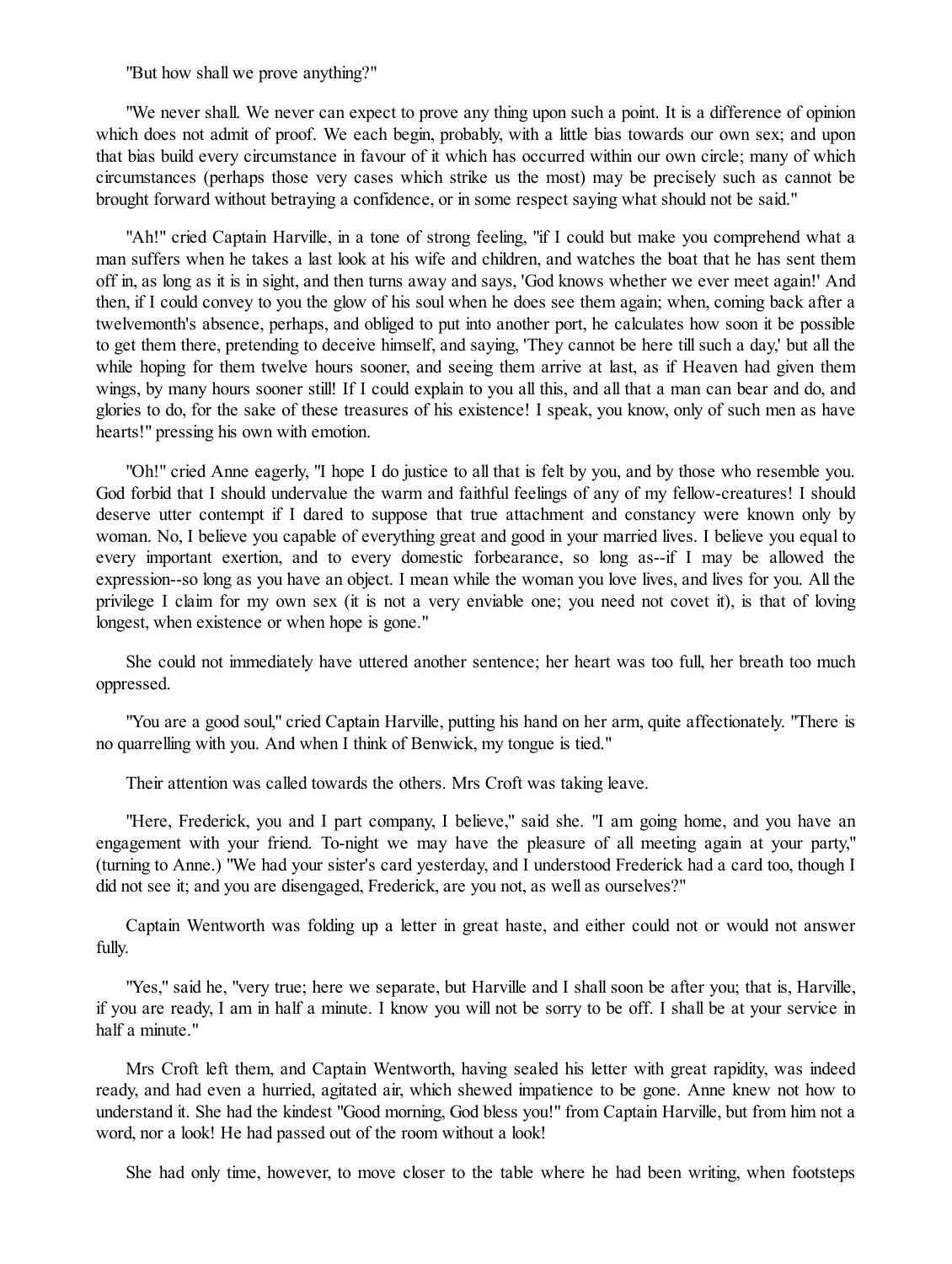were heard returning; the door opened, it was himself. He begged their pardon, but he had forgotten his gloves, and instantly crossing the room to the writing table, he drew out a letter from under the scattered paper, placed it before Anne with eyes of glowing entreaty fixed on her for a time, and hastily collecting his gloves, was again out of the room, almost before Mrs Musgrove was aware of his being in it: the work of an instant!

The revolution which one instant had made in Anne, was almost beyond expression. The letter, with a direction hardly legible, to "Miss A. E.--," was evidently the one which he had been folding so hastily. While supposed to be writing only to Captain Benwick, he had been also addressing her! On the contents of that letter depended all which this world could do for her. Anything was possible, anything might be defied rather than suspense. Mrs Musgrove had little arrangements of her own at her own table; to their protection she must trust, and sinking into the chair which he had occupied, succeeding to the very spot where he had leaned and written, her eyes devoured the following words:

"I can listen no longer in silence. I must speak to you by such means as are within my reach. You pierce my soul. I am half agony, half hope. Tell me not that I am too late, that such precious feelings are gone for ever. I offer myself to you again with a heart even more your own than when you almost broke it, eight years and a half ago. Dare not say that man forgets sooner than woman, that his love has an earlier death. I have loved none but you. Unjust I may have been, weak and resentful I have been, but never inconstant. You alone have brought me to Bath. For you alone, I think and plan. Have you not seen this? Can you fail to have understood my wishes? I had not waited even these ten days, could I have read your feelings, as I think you must have penetrated mine. I can hardly write. I am every instant hearing something which overpowers me. You sink your voice, but I can distinguish the tones of that voice when they would be lost on others. Too good, too excellent creature! You do us justice, indeed. You do believe that there is true attachment and constancy among men. Believe it to be most fervent, most undeviating, in F. W.

"I must go, uncertain of my fate; but I shall return hither, or follow your party, as soon as possible. A word, a look, will be enough to decide whether I enter your father's house this evening or never."

Such a letter was not to be soon recovered from. Half an hour's solitude and reflection might have tranquillized her; but the ten minutes only which now passed before she was interrupted, with all the restraints of her situation, could do nothing towards tranquillity. Every moment rather brought fresh agitation. It was overpowering happiness. And before she was beyond the first stage of full sensation, Charles, Mary, and Henrietta all came in.

The absolute necessity of seeming like herself produced then an immediate struggle; but after a while she could do no more. She began not to understand a word they said, and was obliged to plead indisposition and excuse herself. They could then see that she looked very ill, were shocked and concerned, and would not stir without her for the world. This was dreadful. Would they only have gone away, and left her in the quiet possession of that room it would have been her cure; but to have them all standing or waiting around her was distracting, and in desperation, she said she would go home.

"By all means, my dear," cried Mrs Musgrove, "go home directly, and take care of yourself, that you may be fit for the evening. I wish Sarah was here to doctor you, but I am no doctor myself. Charles, ring and order a chair. She must not walk."

But the chair would never do. Worse than all! To lose the possibility of speaking two words to Captain Wentworth in the course of her quiet, solitary progress up the town (and she felt almost certain of meeting him) could not be borne. The chair was earnestly protested against, and Mrs Musgrove, who thought only of one sort of illness, having assured herself with some anxiety, that there had been no fall in the case; that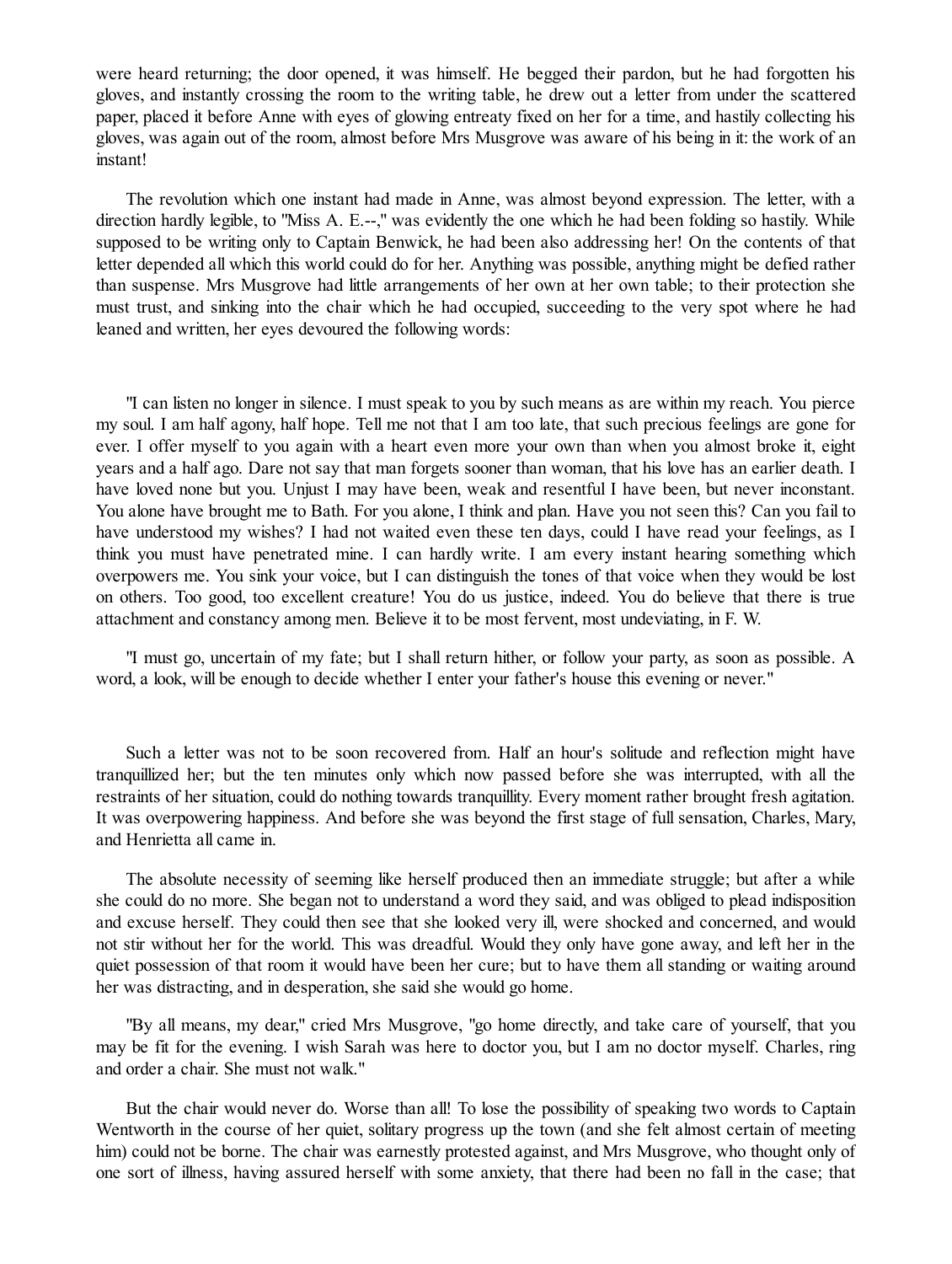Anne had not at any time lately slipped down, and got a blow on her head; that she was perfectly convinced of having had no fall; could part with her cheerfully, and depend on finding her better at night.

Anxious to omit no possible precaution, Anne struggled, and said--

"I am afraid, ma'am, that it is not perfectly understood. Pray be so good as to mention to the other gentlemen that we hope to see your whole party this evening. I am afraid there had been some mistake; and I wish you particularly to assure Captain Harville and Captain Wentworth, that we hope to see them both."

"Oh! my dear, it is quite understood, I give you my word. Captain Harville has no thought but of going."

"Do you think so? But I am afraid; and I should be so very sorry. Will you promise me to mention it, when you see them again? You will see them both this morning, I dare say. Do promise me."

"To be sure I will, if you wish it. Charles, if you see Captain Harville anywhere, remember to give Miss Anne's message. But indeed, my dear, you need not be uneasy. Captain Harville holds himself quite engaged, I'll answer for it; and Captain Wentworth the same, I dare say."

Anne could do no more; but her heart prophesied some mischance to damp the perfection of her felicity. It could not be very lasting, however. Even if he did not come to Camden Place himself, it would be in her power to send an intelligible sentence by Captain Harville. Another momentary vexation occurred. Charles, in his real concern and good nature, would go home with her; there was no preventing him. This was almost cruel. But she could not be long ungrateful; he was sacrificing an engagement at a gunsmith's, to be of use to her; and she set off with him, with no feeling but gratitude apparent.

They were on Union Street, when a quicker step behind, a something of familiar sound, gave her two moments' preparation for the sight of Captain Wentworth. He joined them; but, as if irresolute whether to join or to pass on, said nothing, only looked. Anne could command herself enough to receive that look, and not repulsively. The cheeks which had been pale now glowed, and the movements which had hesitated were decided. He walked by her side. Presently, struck by a sudden thought, Charles said--

"Captain Wentworth, which way are you going? Only to Gay Street, or farther up the town?"

"I hardly know," replied Captain Wentworth, surprised.

"Are you going as high as Belmont? Are you going near Camden Place? Because, if you are, I shall have no scruple in asking you to take my place, and give Anne your arm to her father's door. She is rather done for this morning, and must not go so far without help, and I ought to be at that fellow's in the Market Place. He promised me the sight of a capital gun he is just going to send off; said he would keep it unpacked to the last possible moment, that I might see it; and if I do not turn back now, I have no chance. By his description, a good deal like the second size double-barrel of mine, which you shot with one day round Winthrop."

There could not be an objection. There could be only the most proper alacrity, a most obliging compliance for public view; and smiles reined in and spirits dancing in private rapture. In half a minute Charles was at the bottom of Union Street again, and the other two proceeding together: and soon words enough had passed between them to decide their direction towards the comparatively quiet and retired gravel walk, where the power of conversation would make the present hour a blessing indeed, and prepare it for all the immortality which the happiest recollections of their own future lives could bestow. There they exchanged again those feelings and those promises which had once before seemed to secure everything, but which had been followed by so many, many years of division and estrangement. There they returned again into the past, more exquisitely happy, perhaps, in their re-union, than when it had been first projected; more tender, more tried, more fixed in a knowledge of each other's character, truth, and attachment; more equal to act, more justified in acting. And there, as they slowly paced the gradual ascent, heedless of every group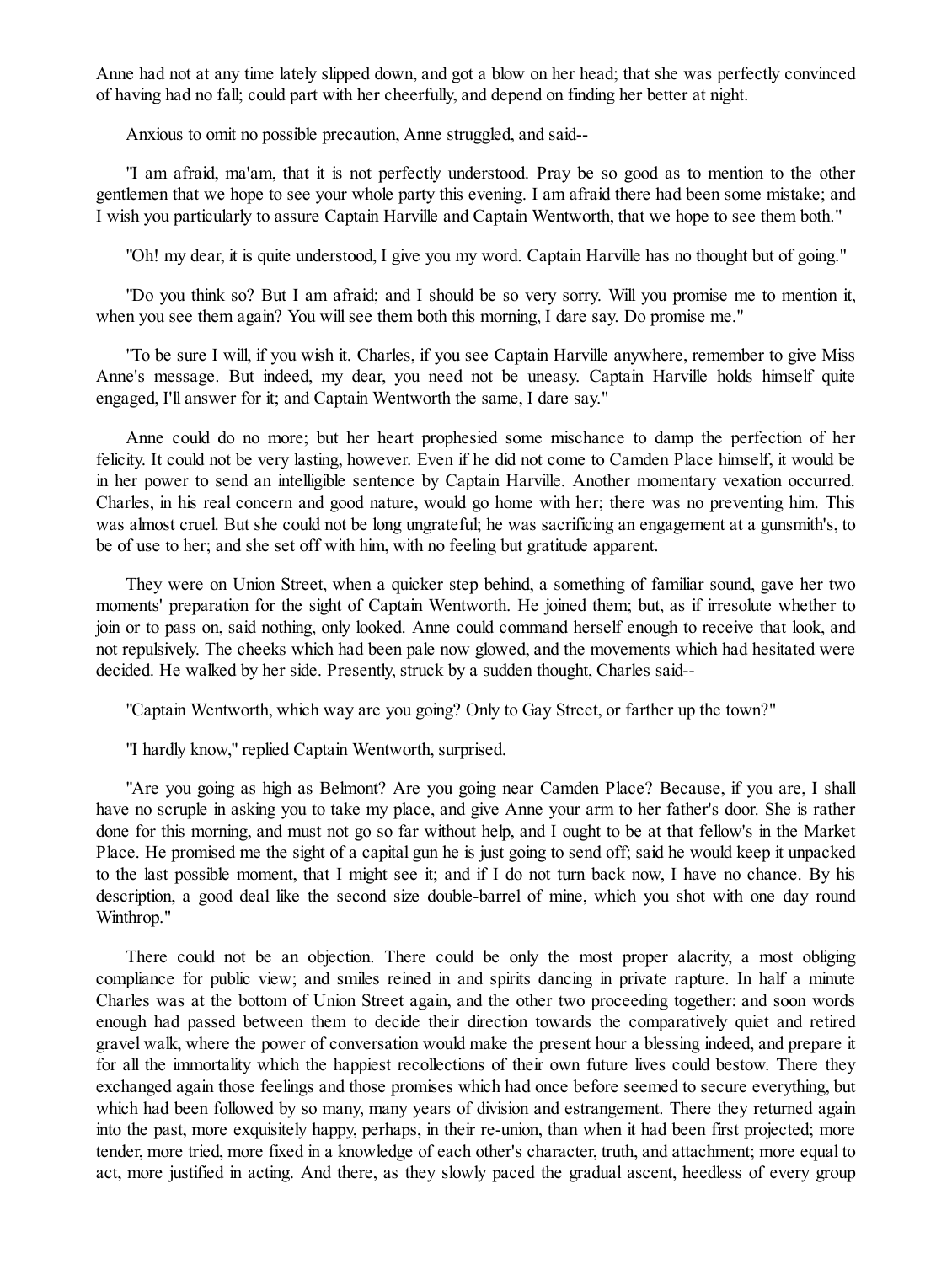around them, seeing neither sauntering politicians, bustling housekeepers, flirting girls, nor nursery-maids and children, they could indulge in those retrospections and acknowledgements, and especially in those explanations of what had directly preceded the present moment, which were so poignant and so ceaseless in interest. All the little variations of the last week were gone through; and of yesterday and today there could scarcely be an end.

She had not mistaken him. Jealousy of Mr Elliot had been the retarding weight, the doubt, the torment. That had begun to operate in the very hour of first meeting her in Bath; that had returned, after a short suspension, to ruin the concert; and that had influenced him in everything he had said and done, or omitted to say and do, in the last four-and-twenty hours. It had been gradually yielding to the better hopes which her looks, or words, or actions occasionally encouraged; it had been vanquished at last by those sentiments and those tones which had reached him while she talked with Captain Harville; and under the irresistible governance of which he had seized a sheet of paper, and poured out his feelings.

Of what he had then written, nothing was to be retracted or qualified. He persisted in having loved none but her. She had never been supplanted. He never even believed himself to see her equal. Thus much indeed he was obliged to acknowledge: that he had been constant unconsciously, nay unintentionally; that he had meant to forget her, and believed it to be done. He had imagined himself indifferent, when he had only been angry; and he had been unjust to her merits, because he had been a sufferer from them. Her character was now fixed on his mind as perfection itself, maintaining the loveliest medium of fortitude and gentleness; but he was obliged to acknowledge that only at Uppercross had he learnt to do her justice, and only at Lyme had he begun to understand himself. At Lyme, he had received lessons of more than one sort. The passing admiration of Mr Elliot had at least roused him, and the scenes on the Cobb and at Captain Harville's had fixed her superiority.

In his preceding attempts to attach himself to Louisa Musgrove (the attempts of angry pride), he protested that he had for ever felt it to be impossible; that he had not cared, could not care, for Louisa; though till that day, till the leisure for reflection which followed it, he had not understood the perfect excellence of the mind with which Louisa's could so ill bear a comparison, or the perfect unrivalled hold it possessed over his own. There, he had learnt to distinguish between the steadiness of principle and the obstinacy of self-will, between the darings of heedlessness and the resolution of a collected mind. There he had seen everything to exalt in his estimation the woman he had lost; and there begun to deplore the pride, the folly, the madness of resentment, which had kept him from trying to regain her when thrown in his way.

From that period his penance had become severe. He had no sooner been free from the horror and remorse attending the first few days of Louisa's accident, no sooner begun to feel himself alive again, than he had begun to feel himself, though alive, not at liberty.

"I found," said he, "that I was considered by Harville an engaged man! That neither Harville nor his wife entertained a doubt of our mutual attachment. I was startled and shocked. To a degree, I could contradict this instantly; but, when I began to reflect that others might have felt the same--her own family, nay, perhaps herself--I was no longer at my own disposal. I was hers in honour if she wished it. I had been unguarded. I had not thought seriously on this subject before. I had not considered that my excessive intimacy must have its danger of ill consequence in many ways; and that I had no right to be trying whether I could attach myself to either of the girls, at the risk of raising even an unpleasant report, were there no other ill effects. I had been grossly wrong, and must abide the consequences."

He found too late, in short, that he had entangled himself; and that precisely as he became fully satisfied of his not caring for Louisa at all, he must regard himself as bound to her, if her sentiments for him were what the Harvilles supposed. It determined him to leave Lyme, and await her complete recovery elsewhere. He would gladly weaken, by any fair means, whatever feelings or speculations concerning him might exist; and he went, therefore, to his brother's, meaning after a while to return to Kellynch, and act as circumstances might require.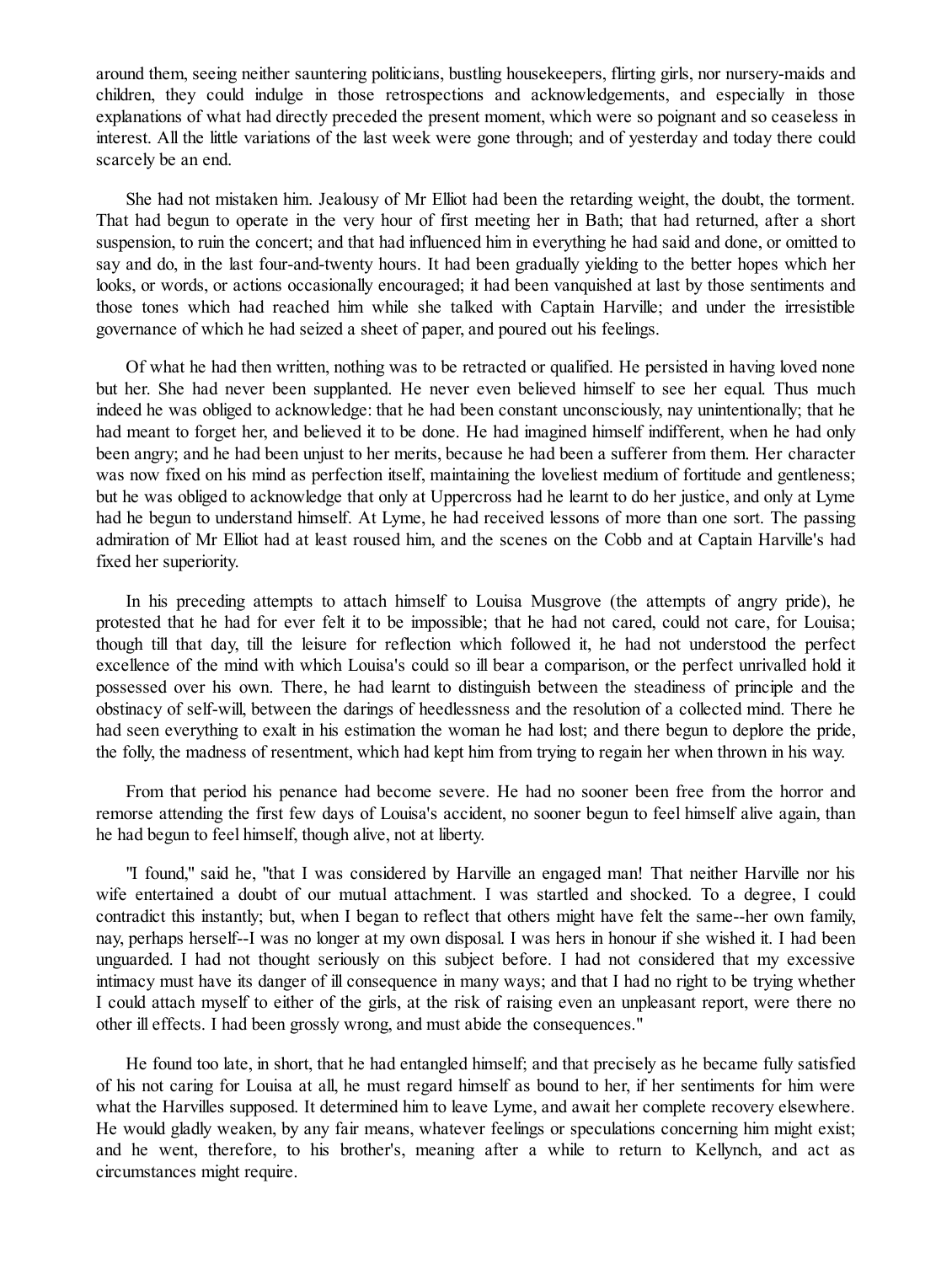"I was six weeks with Edward," said he, "and saw him happy. I could have no other pleasure. I deserved none. He enquired after you very particularly; asked even if you were personally altered, little suspecting that to my eye you could never alter."

Anne smiled, and let it pass. It was too pleasing a blunder for a reproach. It is something for a woman to be assured, in her eight-and-twentieth year, that she has not lost one charm of earlier youth; but the value of such homage was inexpressibly increased to Anne, by comparing it with former words, and feeling it to be the result, not the cause of a revival of his warm attachment.

He had remained in Shropshire, lamenting the blindness of his own pride, and the blunders of his own calculations, till at once released from Louisa by the astonishing and felicitous intelligence of her engagement with Benwick.

"Here," said he, "ended the worst of my state; for now I could at least put myself in the way of happiness; I could exert myself; I could do something. But to be waiting so long in inaction, and waiting only for evil, had been dreadful. Within the first five minutes I said, 'I will be at Bath on Wednesday,' and I was. Was it unpardonable to think it worth my while to come? and to arrive with some degree of hope? You were single. It was possible that you might retain the feelings of the past, as I did; and one encouragement happened to be mine. I could never doubt that you would be loved and sought by others, but I knew to a certainty that you had refused one man, at least, of better pretensions than myself; and I could not help often saying, 'Was this for me?'"

Their first meeting in Milsom Street afforded much to be said, but the concert still more. That evening seemed to be made up of exquisite moments. The moment of her stepping forward in the Octagon Room to speak to him: the moment of Mr Elliot's appearing and tearing her away, and one or two subsequent moments, marked by returning hope or increasing despondency, were dwelt on with energy.

"To see you," cried he, "in the midst of those who could not be my well-wishers; to see your cousin close by you, conversing and smiling, and feel all the horrible eligibilities and proprieties of the match! To consider it as the certain wish of every being who could hope to influence you! Even if your own feelings were reluctant or indifferent, to consider what powerful supports would be his! Was it not enough to make the fool of me which I appeared? How could I look on without agony? Was not the very sight of the friend who sat behind you, was not the recollection of what had been, the knowledge of her influence, the indelible, immoveable impression of what persuasion had once done--was it not all against me?"

"You should have distinguished," replied Anne. "You should not have suspected me now; the case is so different, and my age is so different. If I was wrong in yielding to persuasion once, remember that it was to persuasion exerted on the side of safety, not of risk. When I yielded, I thought it was to duty, but no duty could be called in aid here. In marrying a man indifferent to me, all risk would have been incurred, and all duty violated."

"Perhaps I ought to have reasoned thus," he replied, "but I could not. I could not derive benefit from the late knowledge I had acquired of your character. I could not bring it into play; it was overwhelmed, buried, lost in those earlier feelings which I had been smarting under year after year. I could think of you only as one who had yielded, who had given me up, who had been influenced by any one rather than by me. I saw you with the very person who had guided you in that year of misery. I had no reason to believe her of less authority now. The force of habit was to be added."

"I should have thought," said Anne, "that my manner to yourself might have spared you much or all of this."

"No, no! your manner might be only the ease which your engagement to another man would give. I left you in this belief; and yet, I was determined to see you again. My spirits rallied with the morning, and I felt that I had still a motive for remaining here."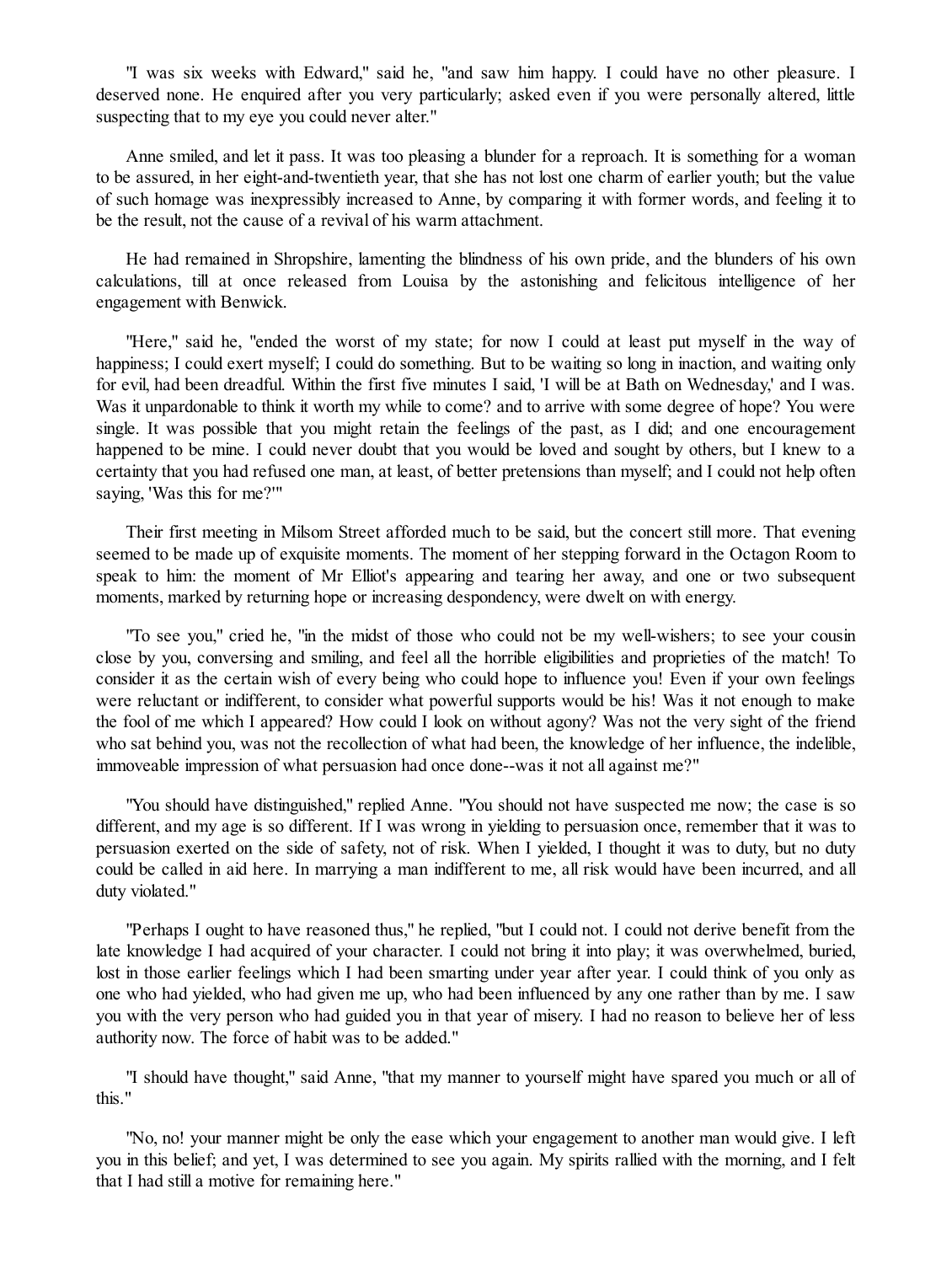At last Anne was at home again, and happier than any one in that house could have conceived. All the surprise and suspense, and every other painful part of the morning dissipated by this conversation, she reentered the house so happy as to be obliged to find an alloy in some momentary apprehensions of its being impossible to last. An interval of meditation, serious and grateful, was the best corrective of everything dangerous in such high-wrought felicity; and she went to her room, and grew steadfast and fearless in the thankfulness of her enjoyment.

The evening came, the drawing-rooms were lighted up, the company assembled. It was but a card party, it was but a mixture of those who had never met before, and those who met too often; a commonplace business, too numerous for intimacy, too small for variety; but Anne had never found an evening shorter. Glowing and lovely in sensibility and happiness, and more generally admired than she thought about or cared for, she had cheerful or forbearing feelings for every creature around her. Mr Elliot was there; she avoided, but she could pity him. The Wallises, she had amusement in understanding them. Lady Dalrymple and Miss Carteret--they would soon be innoxious cousins to her. She cared not for Mrs Clay, and had nothing to blush for in the public manners of her father and sister. With the Musgroves, there was the happy chat of perfect ease; with Captain Harville, the kind-hearted intercourse of brother and sister; with Lady Russell, attempts at conversation, which a delicious consciousness cut short; with Admiral and Mrs Croft, everything of peculiar cordiality and fervent interest, which the same consciousness sought to conceal; and with Captain Wentworth, some moments of communications continually occurring, and always the hope of more, and always the knowledge of his being there.

It was in one of these short meetings, each apparently occupied in admiring a fine display of greenhouse plants, that she said--

"I have been thinking over the past, and trying impartially to judge of the right and wrong, I mean with regard to myself; and I must believe that I was right, much as I suffered from it, that I was perfectly right in being guided by the friend whom you will love better than you do now. To me, she was in the place of a parent. Do not mistake me, however. I am not saying that she did not err in her advice. It was, perhaps, one of those cases in which advice is good or bad only as the event decides; and for myself, I certainly never should, in any circumstance of tolerable similarity, give such advice. But I mean, that I was right in submitting to her, and that if I had done otherwise, I should have suffered more in continuing the engagement than I did even in giving it up, because I should have suffered in my conscience. I have now, as far as such a sentiment is allowable in human nature, nothing to reproach myself with; and if I mistake not, a strong sense of duty is no bad part of a woman's portion."

He looked at her, looked at Lady Russell, and looking again at her, replied, as if in cool deliberation--

"Not yet. But there are hopes of her being forgiven in time. I trust to being in charity with her soon. But I too have been thinking over the past, and a question has suggested itself, whether there may not have been one person more my enemy even than that lady? My own self. Tell me if, when I returned to England in the year eight, with a few thousand pounds, and was posted into the Laconia, if I had then written to you, would you have answered my letter? Would you, in short, have renewed the engagement then?"

"Would I!" was all her answer; but the accent was decisive enough.

"Good God!" he cried, "you would! It is not that I did not think of it, or desire it, as what could alone crown all my other success; but I was proud, too proud to ask again. I did not understand you. I shut my eyes, and would not understand you, or do you justice. This is a recollection which ought to make me forgive every one sooner than myself. Six years of separation and suffering might have been spared. It is a sort of pain, too, which is new to me. I have been used to the gratification of believing myself to earn every blessing that I enjoyed. I have valued myself on honourable toils and just rewards. Like other great men under reverses," he added, with a smile. "I must endeavour to subdue my mind to my fortune. I must learn to brook being happier than I deserve."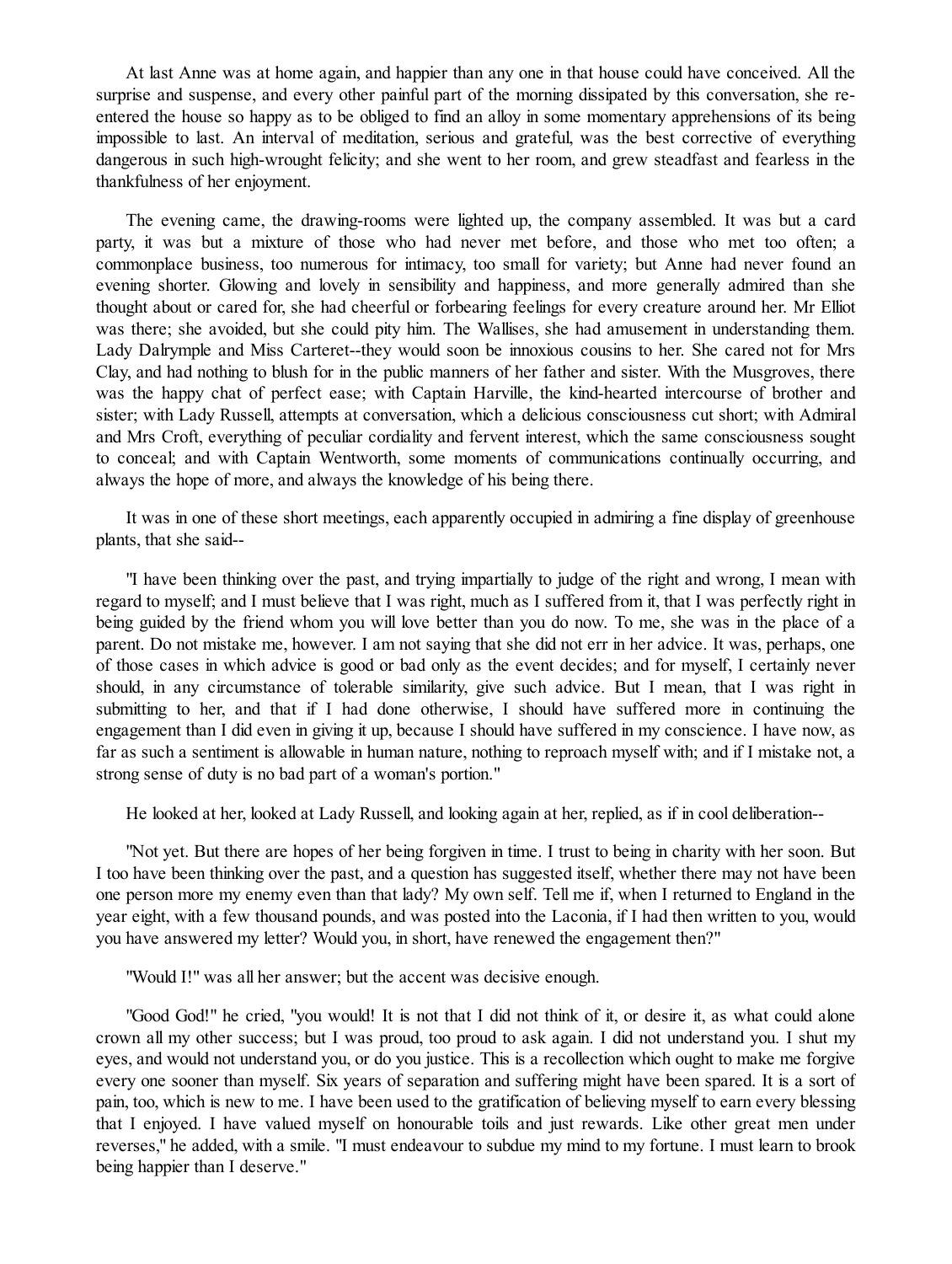## **Chapter 24**

<span id="page-112-0"></span>Who can be in doubt of what followed? When any two young people take it into their heads to marry, they are pretty sure by perseverance to carry their point, be they ever so poor, or ever so imprudent, or ever so little likely to be necessary to each other's ultimate comfort. This may be bad morality to conclude with, but I believe it to be truth; and if such parties succeed, how should a Captain Wentworth and an Anne Elliot, with the advantage of maturity of mind, consciousness of right, and one independent fortune between them, fail of bearing down every opposition? They might in fact, have borne down a great deal more than they met with, for there was little to distress them beyond the want of graciousness and warmth. Sir Walter made no objection, and Elizabeth did nothing worse than look cold and unconcerned. Captain Wentworth, with fiveand-twenty thousand pounds, and as high in his profession as merit and activity could place him, was no longer nobody. He was now esteemed quite worthy to address the daughter of a foolish, spendthrift baronet, who had not had principle or sense enough to maintain himself in the situation in which Providence had placed him, and who could give his daughter at present but a small part of the share of ten thousand pounds which must be hers hereafter.

Sir Walter, indeed, though he had no affection for Anne, and no vanity flattered, to make him really happy on the occasion, was very far from thinking it a bad match for her. On the contrary, when he saw more of Captain Wentworth, saw him repeatedly by daylight, and eyed him well, he was very much struck by his personal claims, and felt that his superiority of appearance might be not unfairly balanced against her superiority of rank; and all this, assisted by his well-sounding name, enabled Sir Walter at last to prepare his pen, with a very good grace, for the insertion of the marriage in the volume of honour.

The only one among them, whose opposition of feeling could excite any serious anxiety was Lady Russell. Anne knew that Lady Russell must be suffering some pain in understanding and relinquishing Mr Elliot, and be making some struggles to become truly acquainted with, and do justice to Captain Wentworth. This however was what Lady Russell had now to do. She must learn to feel that she had been mistaken with regard to both; that she had been unfairly influenced by appearances in each; that because Captain Wentworth's manners had not suited her own ideas, she had been too quick in suspecting them to indicate a character of dangerous impetuosity; and that because Mr Elliot's manners had precisely pleased her in their propriety and correctness, their general politeness and suavity, she had been too quick in receiving them as the certain result of the most correct opinions and well-regulated mind. There was nothing less for Lady Russell to do, than to admit that she had been pretty completely wrong, and to take up a new set of opinions and of hopes.

There is a quickness of perception in some, a nicety in the discernment of character, a natural penetration, in short, which no experience in others can equal, and Lady Russell had been less gifted in this part of understanding than her young friend. But she was a very good woman, and if her second object was to be sensible and well-judging, her first was to see Anne happy. She loved Anne better than she loved her own abilities; and when the awkwardness of the beginning was over, found little hardship in attaching herself as a mother to the man who was securing the happiness of her other child.

Of all the family, Mary was probably the one most immediately gratified by the circumstance. It was creditable to have a sister married, and she might flatter herself with having been greatly instrumental to the connexion, by keeping Anne with her in the autumn; and as her own sister must be better than her husband's sisters, it was very agreeable that Captain Wentworth should be a richer man than either Captain Benwick or Charles Hayter. She had something to suffer, perhaps, when they came into contact again, in seeing Anne restored to the rights of seniority, and the mistress of a very pretty landaulette; but she had a future to look forward to, of powerful consolation. Anne had no Uppercross Hall before her, no landed estate, no headship of a family; and if they could but keep Captain Wentworth from being made a baronet, she would not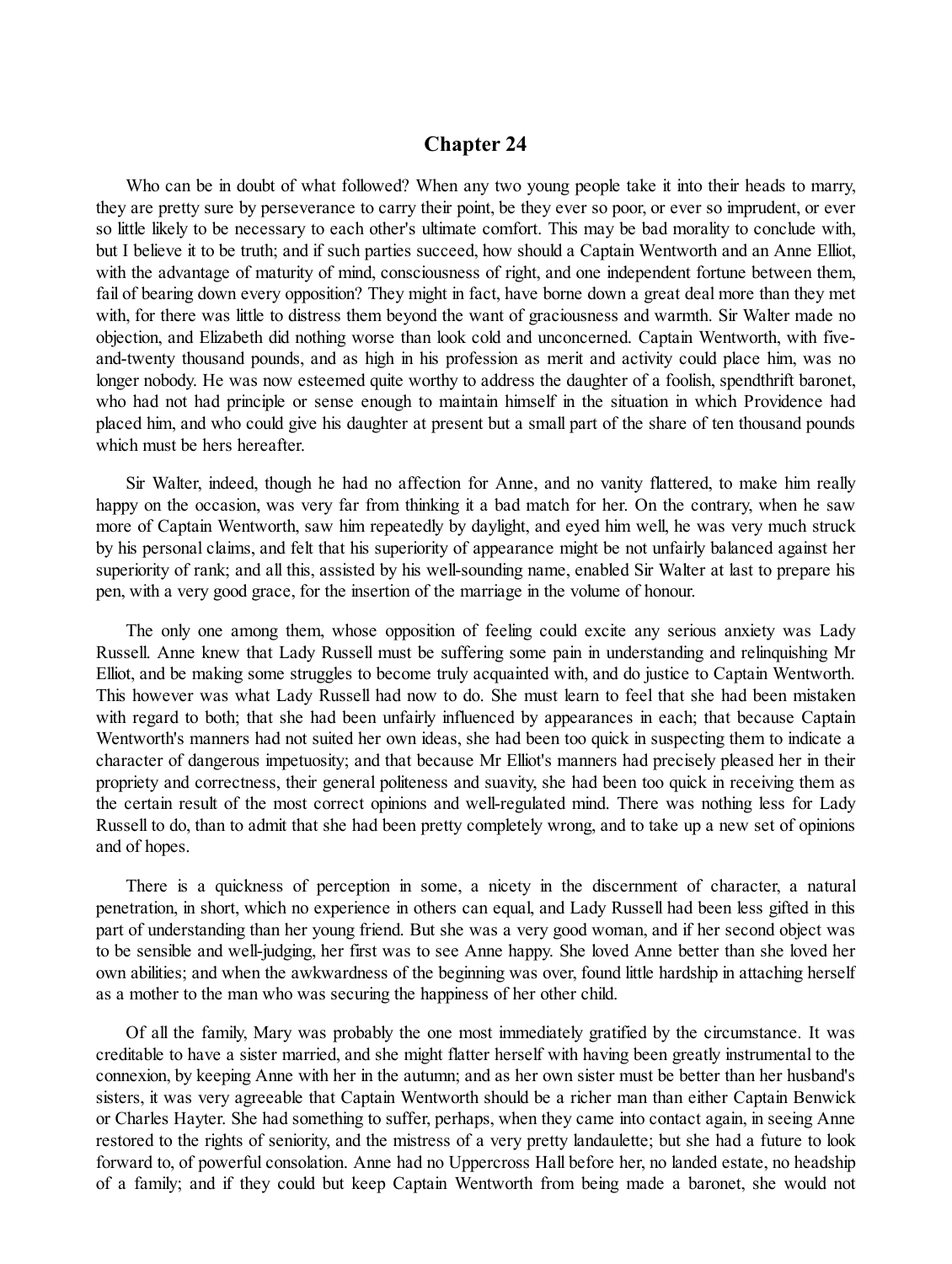change situations with Anne.

It would be well for the eldest sister if she were equally satisfied with her situation, for a change is not very probable there. She had soon the mortification of seeing Mr Elliot withdraw, and no one of proper condition has since presented himself to raise even the unfounded hopes which sunk with him.

The news of his cousin Anne's engagement burst on Mr Elliot most unexpectedly. It deranged his best plan of domestic happiness, his best hope of keeping Sir Walter single by the watchfulness which a son-inlaw's rights would have given. But, though discomfited and disappointed, he could still do something for his own interest and his own enjoyment. He soon quitted Bath; and on Mrs Clay's quitting it soon afterwards, and being next heard of as established under his protection in London, it was evident how double a game he had been playing, and how determined he was to save himself from being cut out by one artful woman, at least.

Mrs Clay's affections had overpowered her interest, and she had sacrificed, for the young man's sake, the possibility of scheming longer for Sir Walter. She has abilities, however, as well as affections; and it is now a doubtful point whether his cunning, or hers, may finally carry the day; whether, after preventing her from being the wife of Sir Walter, he may not be wheedled and caressed at last into making her the wife of Sir William.

It cannot be doubted that Sir Walter and Elizabeth were shocked and mortified by the loss of their companion, and the discovery of their deception in her. They had their great cousins, to be sure, to resort to for comfort; but they must long feel that to flatter and follow others, without being flattered and followed in turn, is but a state of half enjoyment.

Anne, satisfied at a very early period of Lady Russell's meaning to love Captain Wentworth as she ought, had no other alloy to the happiness of her prospects than what arose from the consciousness of having no relations to bestow on him which a man of sense could value. There she felt her own inferiority very keenly. The disproportion in their fortune was nothing; it did not give her a moment's regret; but to have no family to receive and estimate him properly, nothing of respectability, of harmony, of good will to offer in return for all the worth and all the prompt welcome which met her in his brothers and sisters, was a source of as lively pain as her mind could well be sensible of under circumstances of otherwise strong felicity. She had but two friends in the world to add to his list, Lady Russell and Mrs Smith. To those, however, he was very well disposed to attach himself. Lady Russell, in spite of all her former transgressions, he could now value from his heart. While he was not obliged to say that he believed her to have been right in originally dividing them, he was ready to say almost everything else in her favour, and as for Mrs Smith, she had claims of various kinds to recommend her quickly and permanently.

Her recent good offices by Anne had been enough in themselves, and their marriage, instead of depriving her of one friend, secured her two. She was their earliest visitor in their settled life; and Captain Wentworth, by putting her in the way of recovering her husband's property in the West Indies, by writing for her, acting for her, and seeing her through all the petty difficulties of the case with the activity and exertion of a fearless man and a determined friend, fully requited the services which she had rendered, or ever meant to render, to his wife.

Mrs Smith's enjoyments were not spoiled by this improvement of income, with some improvement of health, and the acquisition of such friends to be often with, for her cheerfulness and mental alacrity did not fail her; and while these prime supplies of good remained, she might have bid defiance even to greater accessions of worldly prosperity. She might have been absolutely rich and perfectly healthy, and yet be happy. Her spring of felicity was in the glow of her spirits, as her friend Anne's was in the warmth of her heart. Anne was tenderness itself, and she had the full worth of it in Captain Wentworth's affection. His profession was all that could ever make her friends wish that tenderness less, the dread of a future war all that could dim her sunshine. She gloried in being a sailor's wife, but she must pay the tax of quick alarm for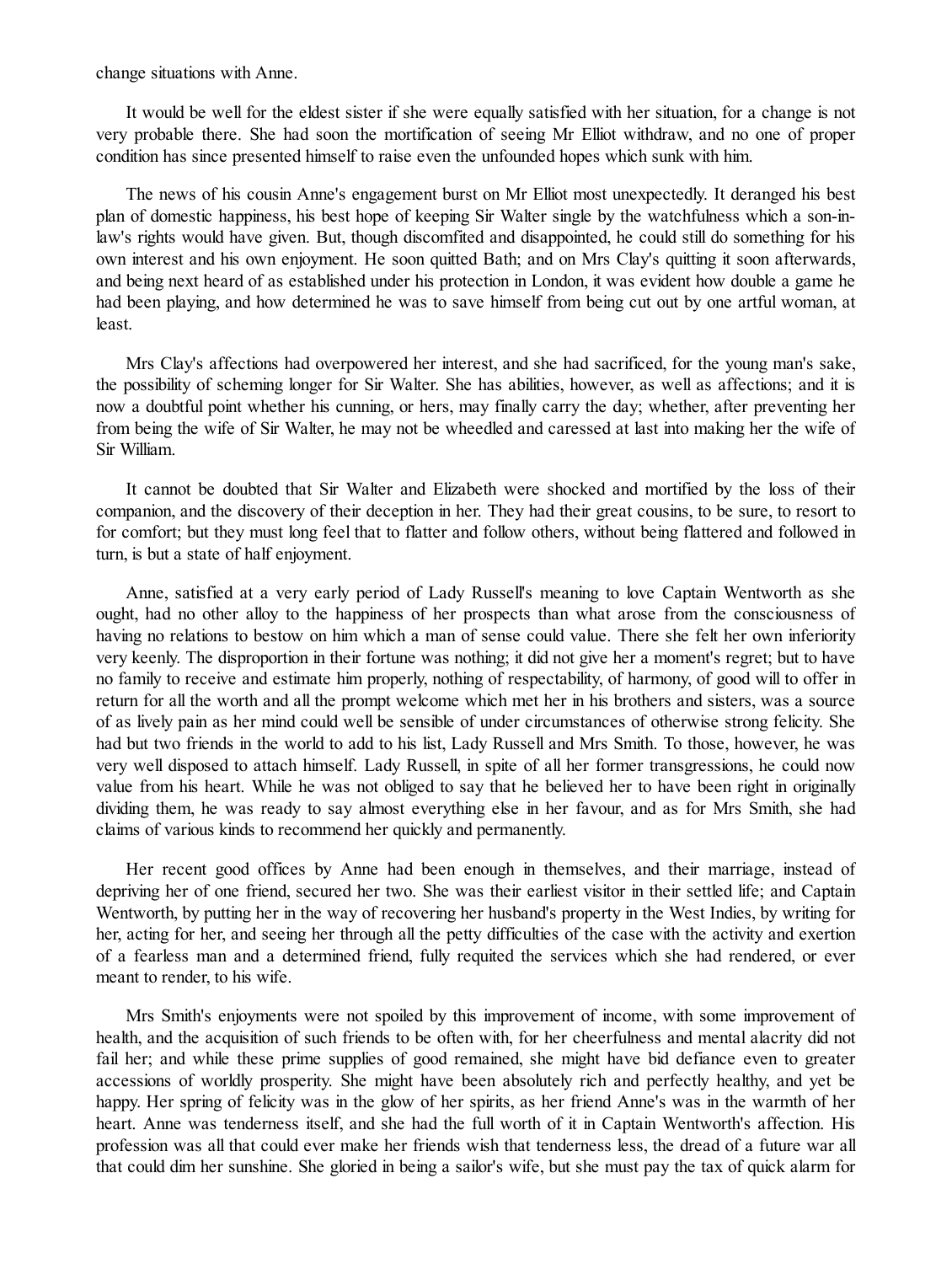belonging to that profession which is, if possible, more distinguished in its domestic virtues than in its national importance.